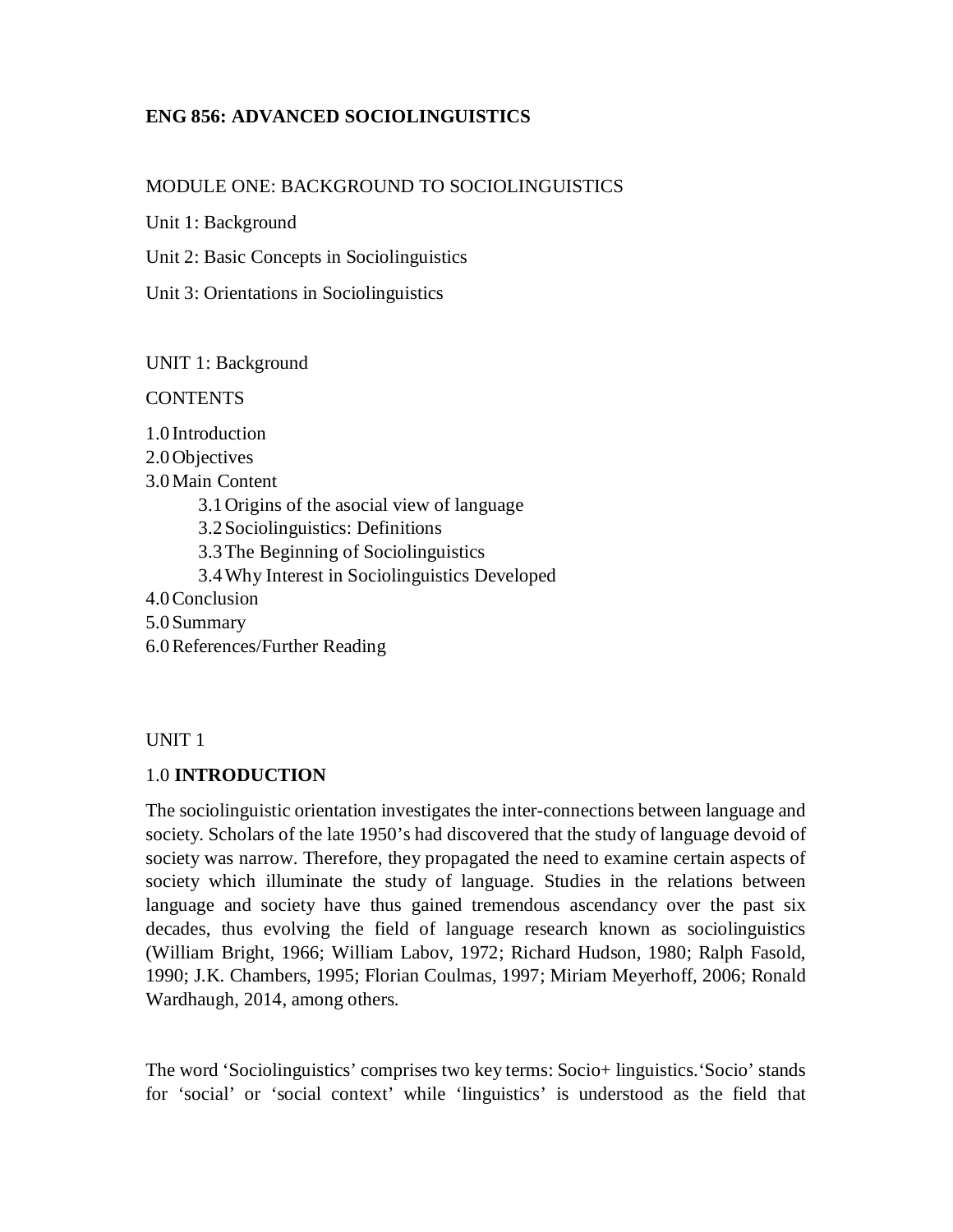investigates the scientific study of language. The fact that the prefix 'socio' appears before the key term 'Linguistics' shows that before 'Sociolinguistics', there was mainstream Linguistics. As we already know, Linguistics is the field that explores language at different levels: Phonology/Phonetics, Grammar, Syntax, Morphology, and Semantics. These are recognized as the major they aspects of the scientific study of language. In other words, each field presents a different perspective to the analysis of language as a science. Thus, the term 'sociolinguistics means the study of language in relation to society.

## **2.0OBJECTIVES**

At the end of this unit, students should be able to:

- i) Have a good knowledge of the sociolinguistic orientation in language studies.
- ii) Understand the motivations for the social/asocial perspectives in linguistics.
- iii) Know the history of sociolinguistics as a discipline, and its beginnings.
- iv) Know the motivations for the development of sociolinguistics in the late 50's and early 60's.

## 3.0 **MAIN CONTENT**

## 3.1 **Origins of the 'asocial' view of language.**

The study of language has been of interest to scholars from the Classical period and Roman period to modern day. Linguistic studies before the 1950s focused on what has come to be known as the 'asocial' view of language.

## **What does 'asocial' mean?**

Linguists in the early 50's recognized that language was not *homogenous* (having uniformity or being same or similar) or *monolithic* (single, unchanging), but they ignored the presence of variants in language. The founding fathers of modern linguistics like Ferdinand de Saussure espoused the idea that the study of language should be based only on the knowledge or intuitions of the native speaker, rather than the societal input. Linguists of that period thus followed the Saussurian tradition by focusing on the homogenous, monolithic aspects of language while ignoring the social aspect. This is what we have come to understand as the 'asocial 'view of language the study of language without a consideration of the social context. The asocial view was thus characterized by de Saussure's separation of *la langue* (knowledge of the language) from *la parole* (actual use of the language in society).To Saussure, what needs to be studied was *la langue* and not *la parole*

*Edward Sapir (1921) also recognized the difference between an individual's language and communal variation*. But the pressure of the Saussurian tradition forced him and others to focus only on the invariant aspects of language. Noam Chomsky (1957) made the distinction between *language* and *corpus*. Like others, he argued that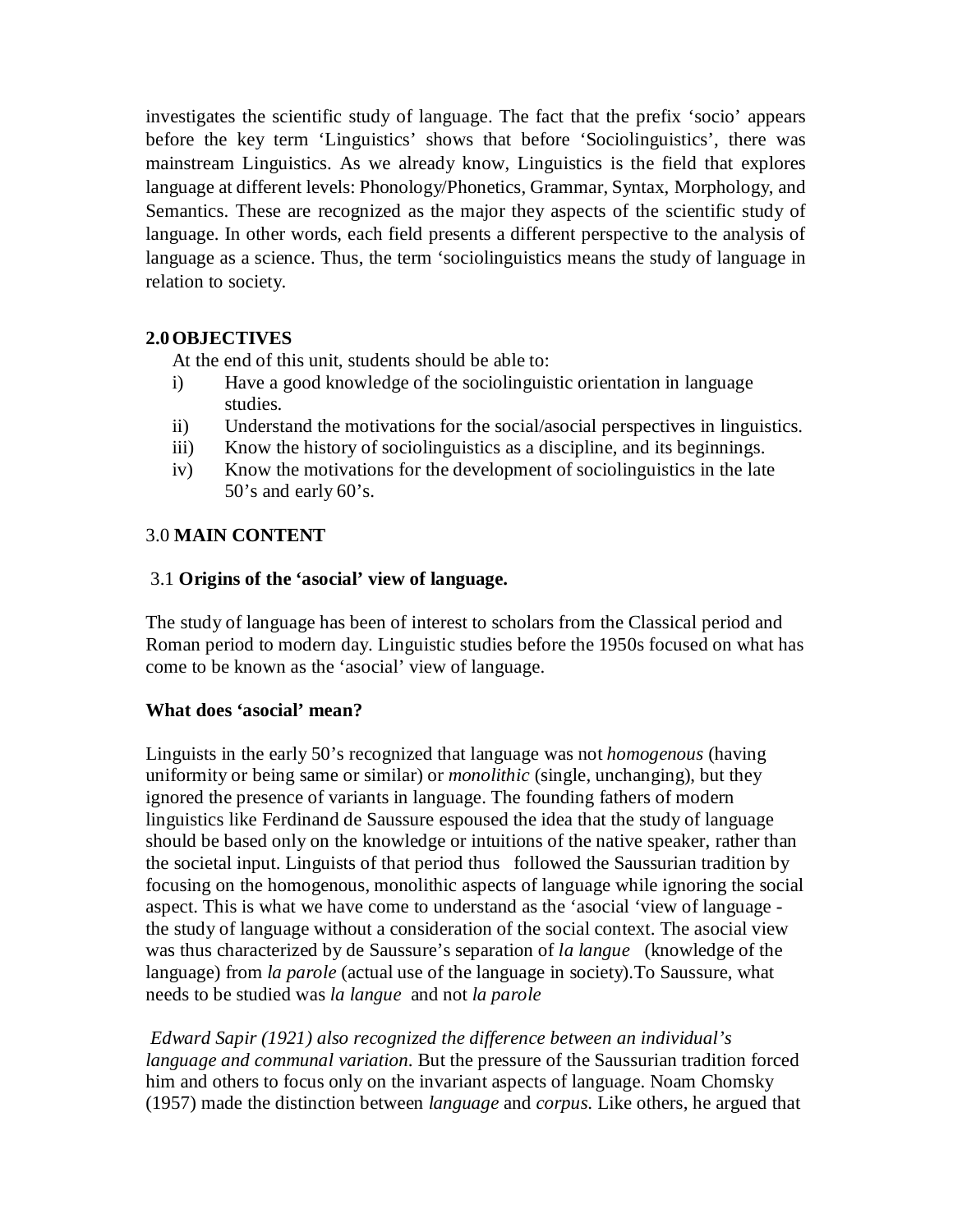only language should be studied because it is the idealization of raw data. Later, in 1965, he further made the distinction between *competence* and *performance*. Chomsky's argument is summarized in this famous quote:

"Linguistic theory is concerned with an ideal speaker-listener in a completely homogenous speech community, who knows the language perfectly, and is unaffected by such grammatically irrelevant conditions as "performance variations"

The paradox in the arguments of all these early scholars is that while on one hand, you accept to study language as a social phenomenon located in the society and used by all people; at the same time, you avoid the reality of variations (features of usage) by all people, in preference for individual usage.

### **3.2 Sociolinguistics – Definitions**

Now that we understand the term 'sociolinguistics', we need to examine some of its definitions:

Hudson, 1980: "The study of language in relation to society"

David Crystal (1985):

"Sociolinguistics is a branch of linguistics which studies all aspects of the relationship between language and society "

R. Le Page (1988): "all sociolinguistics is linguistics, and all linguistics is sociolinguistics"

Each of these definitions points us to a unique perspective to what sociolinguistics entails, from the perspectives of different scholars.

## **Self-Assessment Exercise 3.1**

Explain the difference between the 'social' and 'asocial' views of language.

# **3.3 The Beginning of Sociolinguistics**

As mentioned earlier, prior to the 1950s, many linguists had been doing research on language and society in their different countries. William Labov in the United States had been studying *social stratification* in New York. He found that speakers were stratified along social lines in the pronunciation of certain sound patterns. Peter Trudgill in England had been studying *social differentiation* among British speakers. He also found that speakers were differentiated in speech according to their social status/ educational standard. Edward Sapir (1921) had been studying American-Indian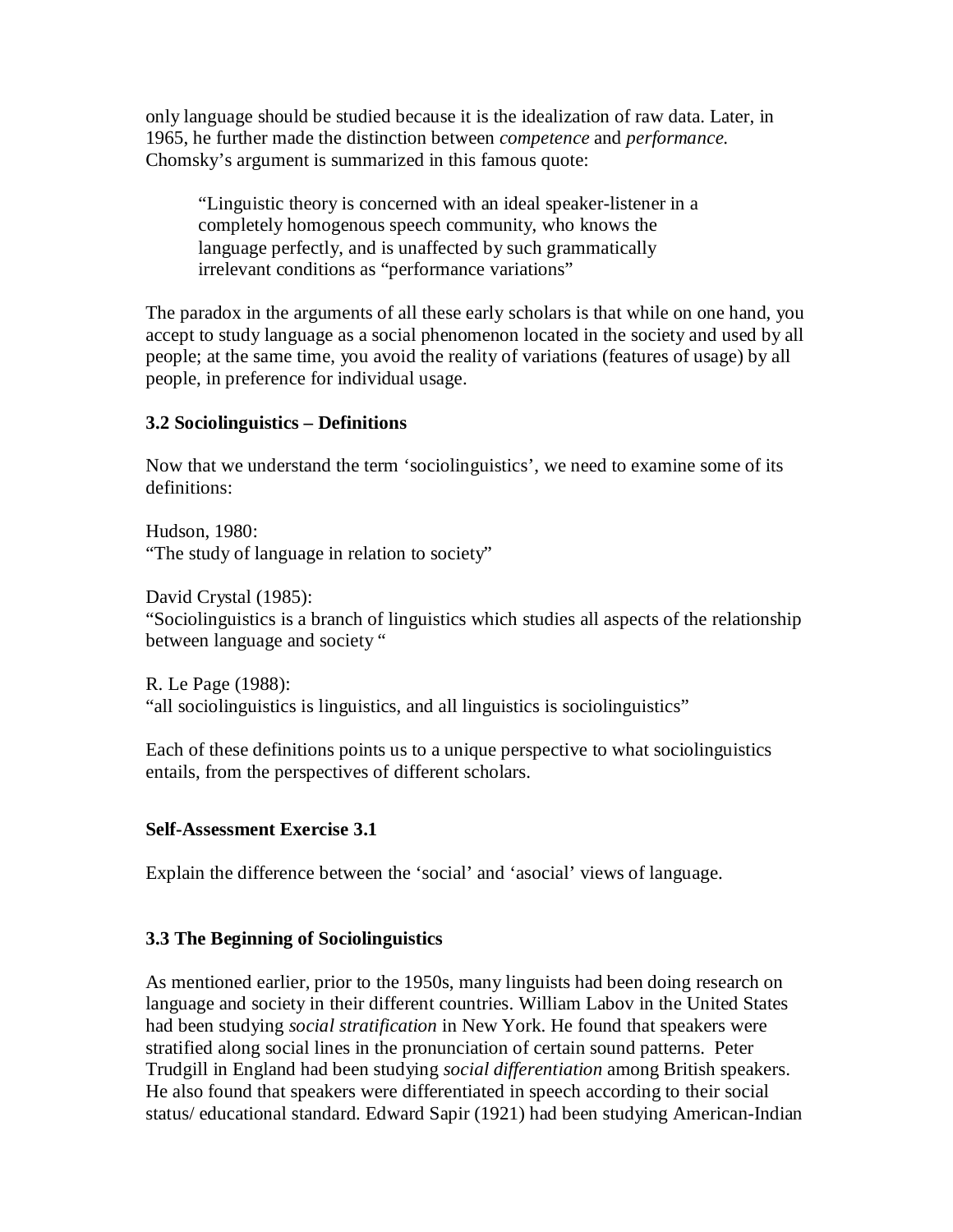languages. Otto Jespersen (1925), was a European grammarian who was also interested in language and society. J.R. Firth (1937) was a Briton interested in dimensions of language and society. Leonard Bloomfield (1933) wrote the book *Language* which focuses on language and society. A British anthropologist, Malinowski (1923), also did a lot of work on human language within the context of social groups. Uriel Weinreich (1953) did some extensive work on Language Contact and the effect of language in a bilingual context. Eina Haugen had also done some work on the effect of language variation on bilingualism in Paraguay around the same period.

Others are: Basil Bernstein (1971) published the book: *Class, Codes and Control: Theoretical Studies Toward Sociology of Language.* Joshua Fishman (1972) had worked on the Sociology of Language. William Labov (1957, 1965) had also done definitive work on language variation. These were the scholars whose works formed the foundation for the development of Sociolinguistics as a field of study.

The major themes which dominated these early studies were those which were related to the perspectives of the scholars who were studying it. These different scholars introduced new dimensions to the field: Fishman – sociology of language; Gumperzanthropological linguistics; Labov – language variation; Weinreich – language contact; William Mackey – bilingualism. In view of this multi-disciplinary orientation, a broad definition of sociolinguistics is provided by David Crystal (1985): "Sociolinguistics is a branch of linguistics which studies all aspects of the interrelationship between language and society".

The major themes which dominated these early studies were those which were related to the perspectives of the scholars who were studying it. These different scholars introduced new dimensions to the field: Fishman – sociology of language; Gumperzanthropological linguistics; Labov – language variation; Weinreich – language contact; William Mackey – bilingualism. In view of this multi-disciplinary orientation, a broad definition of sociolinguistics is provided by David Crystal (1985): "Sociolinguistics is a branch of linguistics which studies all aspects of the interrelationship between language and society".

## **3.4Why interest in Sociolinguistics Developed**.

There are 4 major explanations:

## **3.4.1. Happenings in Europe and the United States of America.**

There were different concerns about language in these two Western societies. Sociologists were concerned about the relationship between *language* and *social disadvantage*. In Britain for example, there were social problems emanating from the difference between *language and social class*, based on speakers' origin. For instance, those who spoke dialects like Welsh or Corkney were regarded as low class, compared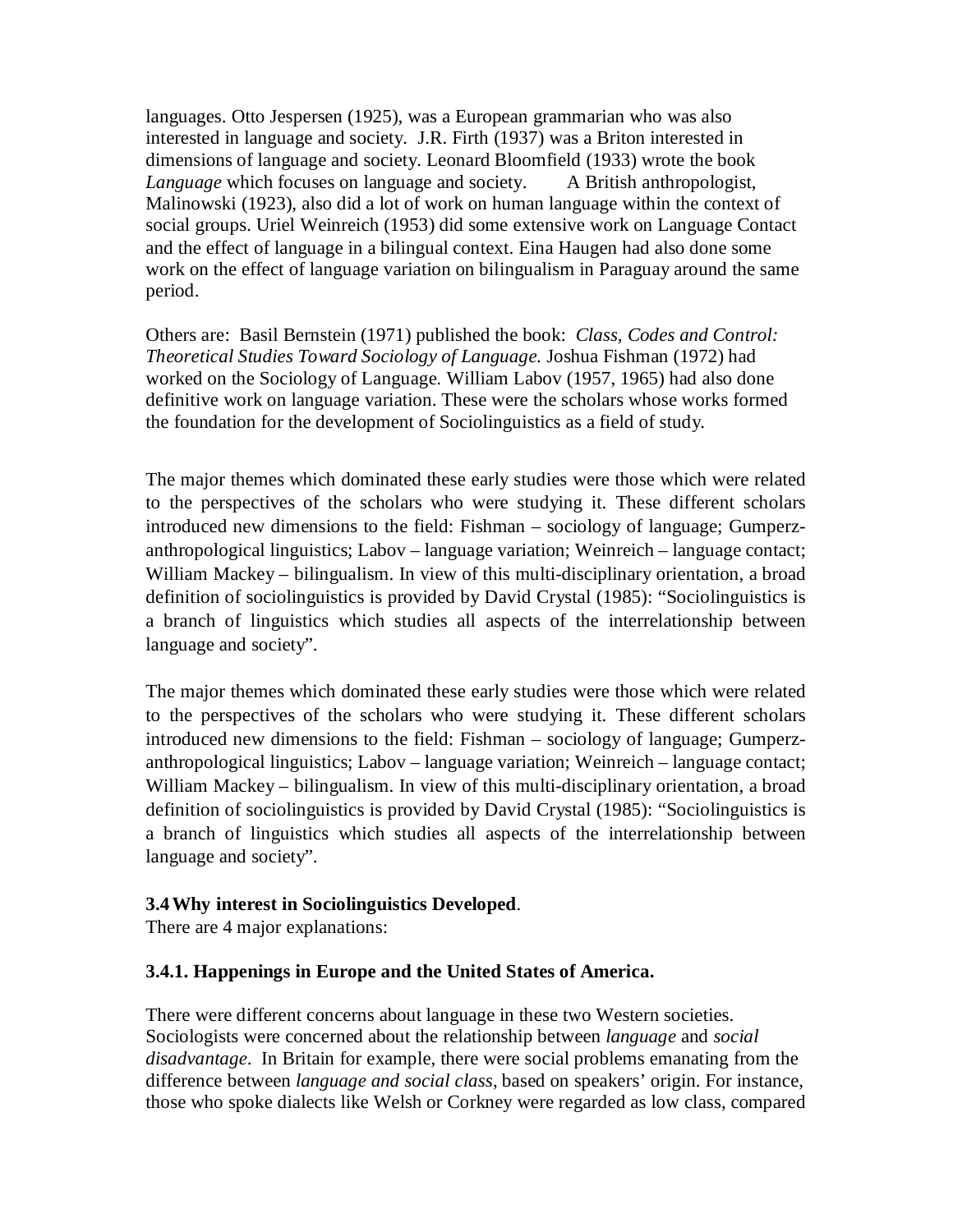to those that spoke 'Queen's English' otherwise known as 'Received Pronunciation' (RP). At that time, no one could be admitted into the Foreign Service, the Navy or get a job in the BBC if they did not speak RP. Consequently, people who belonged to the lower classes in the British society were socially disadvantaged.

In the United States of America, the social disadvantage had to do with the problem of *language and race.* Black children were considered deficient in language and poor performance in school was ascribed to the blacks. The same was said of the Hispanic (people of Cuban, Mexican, Puerto Rican or South or Central American origin) people in America. Thus, the 'Language Deficit Theory' held sway for some time, until sociolinguists began investigating the trend as a social issue. People from minority groups such as Blacks and Hispanics simply had restricted access to good living conditions, unlike their white counterparts. So the poor performance of such people in schools was found to be a result of *socially disadvantage* and not *language deficient.* 

In the case of West Germany and other European societies (France, Paris), people were confronted with the problem of *language and immigration.* People who spoke the main languages - French or German - were privileged, while those that spoke dialects of these main languages were considered inferior because they came from the regions. This is one of the reasons why linguists began to study sociolinguistics.

## **3.4.2. The growing interest in the discipline called Sociology of Language.**

There was an upsurge of interest in different dimensions of sociology, such as Structuralism, and Functionalism; especially the works of Charles Weber and Karl Marx as a result of the development of conflict theories. The sociology of language as an academic discipline experienced tremendous growth in the 60's and early 70's. Following the introduction of the Theory Consensus Paradigm, terms like structuralism and functionalism became two key words in language. Scholars thought that if functionalism was so important to language study, it had to be seen in a social context. The growth of the sociology of language around this time strongly influenced the interest of linguists in socially - relevant topics like: bilingualism, multilingualism, language choice, language policy, language and sex, language and race, language and immigration, as well as a renewed interest in dialects and their importance.

## **3.4.3. Dissatisfaction with the Ascendancy of Chomskyan Linguistics**

At this period, many linguists were getting tired of the dominance of Chomsky's theories and they began to question them. Dell Hymes (1974) questioned Chomsky's *linguistic competence* and replaced it with *communicative competence.* 

## **3.4.4. The Redefinition and Reformulation of Dialectology**

There had been some confusion as to the difference between language and dialect. Some even used the terms interchangeably. This opened up studies in dialectology and explanations on the nature of languages and the social impact on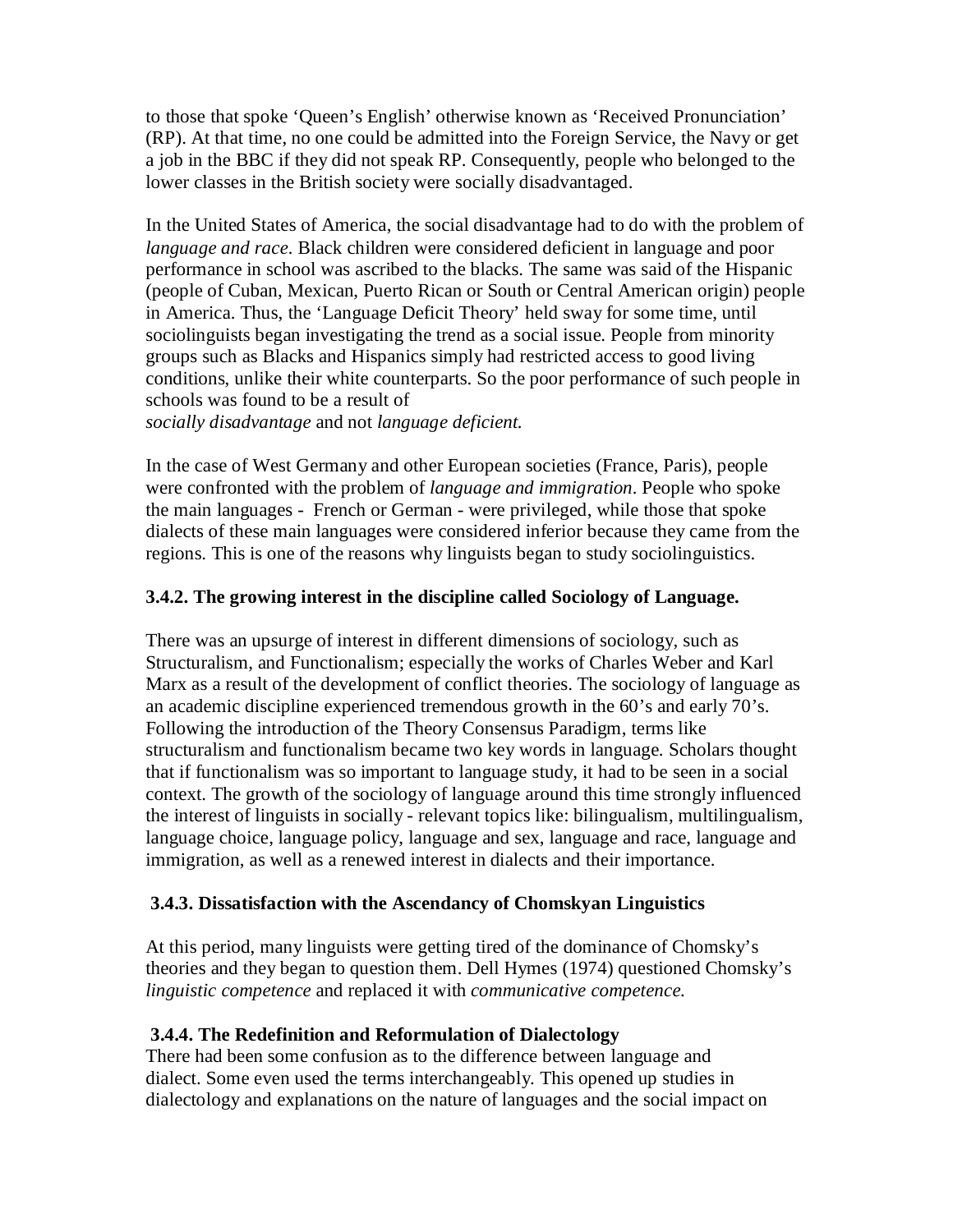dialects, types of dialects (urban/ rural); dialectal differences in vocabulary, pronunciation, spelling, etc. for example, the suffer was between British and American dialects of English. These studies began to throw more light on the social dimensions of language, hence the interest in sociolinguistics.

### **Self-Assessment Exercise 3.4**

Briefly explain the motivations for the development of sociolinguistics in the late 50's and early 60's.

## **4.0 CONCLUSION**

Our discussion of the background to sociolinguistics is aimed at giving a good insight into the motivations for the advent of the field. The activities of linguists in the late 50's and early 60's were geared towards building a new field that would not only enhance the exploration of the social content of language but one which would validate this social perspective. The past several decades have shown, with considerable accomplishments, that the social perspective in language study is quite rewarding and insightful.

### **5.0 SUMMARY**

 In this Module, you have been presented with the critical aspects of the advent of the sociolinguistic orientation in language study. The discussion of the asocial/social dichotomy as the main feature of the sociolinguistic direction provides you with the basis of the pioneers' pre-occupation with the quest for a field that investigates the social dimension of language.

### 6.0 **TUTOR-MARKED ASSIGNMENT**

Carefully explore the background to the sociolinguistic engagements with language since the late 50's and early 60's.

## **7.0REFERENCES/FURTHER READING**

- 1. Labov, W. (1972): *Sociolinguistic Patterns*. University of Pennsylvania Press.
- 2. Coulmas, F. (Ed.) (1997*): A Handbook of Sociolinguistics. Oxford: Blackwell.*
- *3. Chambers, J.K. (1995): Sociolinguistic Theory: Linguistic Variation and its social significance.* Blackwell
- 4. Trudgill, Peter (1983): *Sociolinguistics: An Introduction to Language and Society.* Penguin Books
- 5. Saville-Troike, Muriel (1989) (2nd Ed.) *The Ethnography of Communication: An Introduction.* Blackwell.
- 6. Mesthrie, R; Swann, J; Deumert, A; & L. P. William (2000): *Introducing Sociolinguistics*. MPG Books Ltd.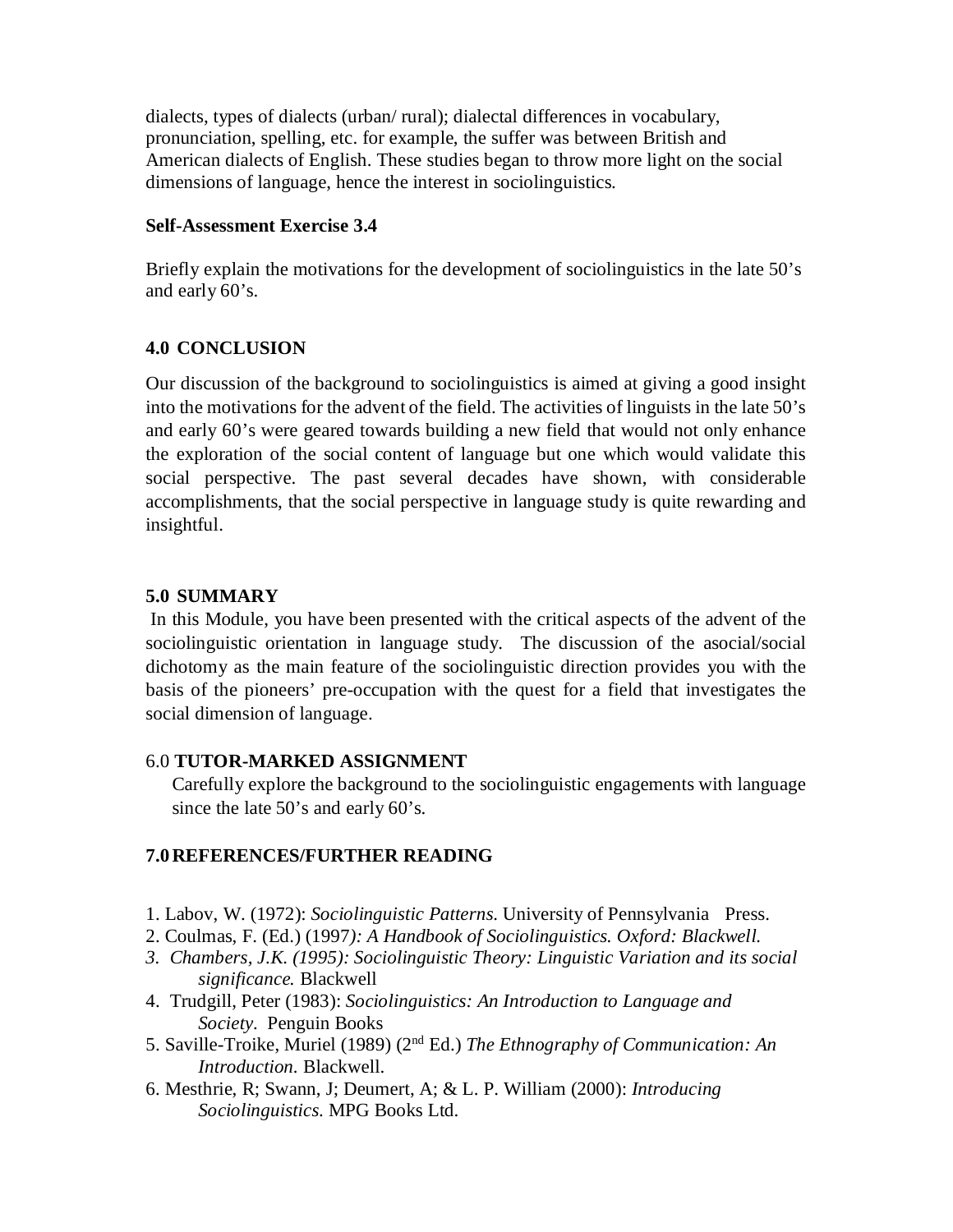7. Griffiths, P. (2006): *An Introduction to English Semantics and Pragmatics.* 

Edinburgh University Press.

8. Macaulay, R.K.S. (2004): *Talk That Counts: Age, Gender, and Social Class Differences in Discourses.* Oxford University Press.

9. Coates, J. (1992): *Men, Women and Language.* (2nd edition). Longman.

10. Fairclough, N. (2003): *Analysing Discourse: Textual Analysis for Social Research.* Routledge.

## Unit 2: **BASIC CONCEPTS IN SOCIOLINGUISTICS.**

## **CONTENTS**

1.0 Introduction

2.0Objectives

- 3.0Main Content
- 3.1Sociolinguistics 3.2Language 3.3Society 3.4Culture 3.5Speech Community 3.6Social norms 3.7Mutual Intelligibility 3.8Speech Repertoires 3.9Speech Events 3.10 Language Diversity 3.11 Language Diffusion 4.0Conclusion 5.0Summary
- 6.0Tutor-marked Assignments
- 7.0References/ Further Reading

# **UNIT 2**

## **1.0 INTRODUCTION**

As a first step toward an understanding of the principles of the sociolinguistic perspective, it is necessary to provide some useful explanations of the dominant terminologies which are frequently used to explore the relations between language and society. The concepts to be explained in this section are those usually regarded as the major components of language and society. In other words, they are concepts which are often used to describe the activities of people in interactive situations.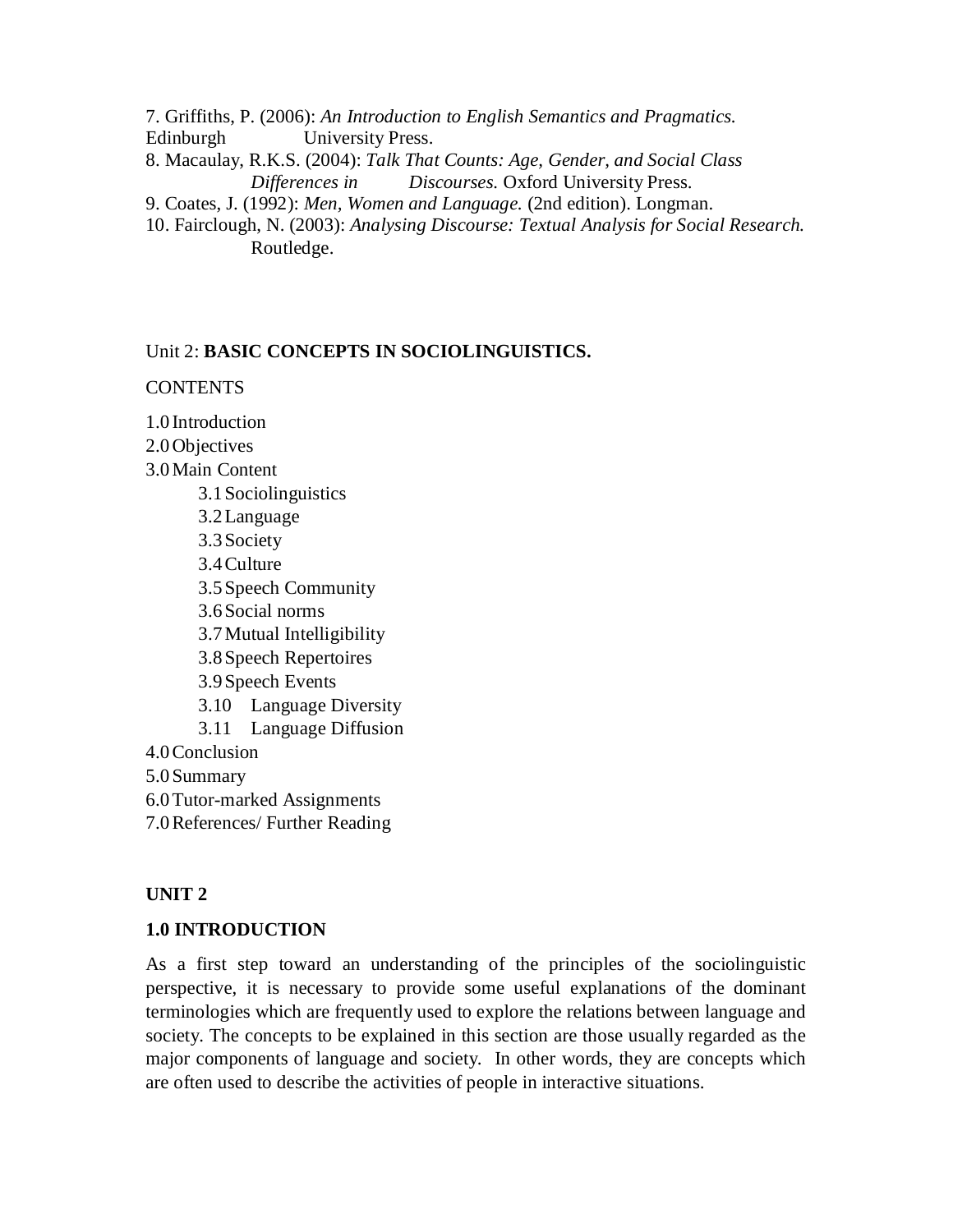## **2.0 OBJECTIVES**

At the end of this unit, you should be able to:

- i) Understand the major terminologies normally used in sociolinguistic descriptions.
- ii) Itemise and discuss basic terms in sociolinguistics.
- iii) Explain the social significance of sociolinguistic terminologies.

# **3.0 MAIN CONTENTS**

## 3.1. **Sociolinguistics:**

The simplest definition of Sociolinguistics is that it is the study of language in relation to society (Hudson, 1980). Since the 1960s, sociolinguistics has been studied as an interdisciplinary field in linguistics which embraces aspects of the sociology of language, anthropology, ethnography, and more recently, discourse analysis. The early scholars in the field include sociologists like Basil Bernstein (1971), Joshua Fishman (1972), and John J. Gumperz (1964, 1982) who were interested in linguistics. They were later joined by linguists like William Bright (1966), William Labov (1972), John Pride and Janet Holmes (1972), Peter Trudgill (1974), Dell Hymes (1974).

The central focus of sociolinguistics is the study of the use of language by social groups. Sociolinguistics adopts two approaches in the explication of group dynamics in different social settings: these are *micro-sociolinguistics* and *macro-sociolinguistics.*  Micro-sociolinguistics takes the individual as its focal point and shares areas of common interest with psychology in general and social psychology in particular. At the micro level, sociolinguistics lays emphasis on individuality, that is, the sum total of the characteristics of an individual which distinguishes him from other individuals. Here, the emphasis is on individual speech features such as *register* rather than *dialect.* Macro-sociolinguistics on the other hand, is more sociological in its emphasis and shares common features with analytical procedures in anthropology. This approach seeks to account for the distribution of language differences through a society in terms of variables like age, sex, education, occupation and ethnicity. (Chambers, 1995). It deals with the correlation of linguistic variables with these demographic features. Thus, individual idiosyncrasies of the individual may be analyzed in terms of the indications of group affiliations. The two approaches may be summarized in terms of the relationship between individual and group features of language. Sociolinguistics takes either the individual or the group as its focal point. The linguistic features of the interaction within (intra) and between (inter) groups may be examined in terms of their dynamics.

# 3.2. **Language**: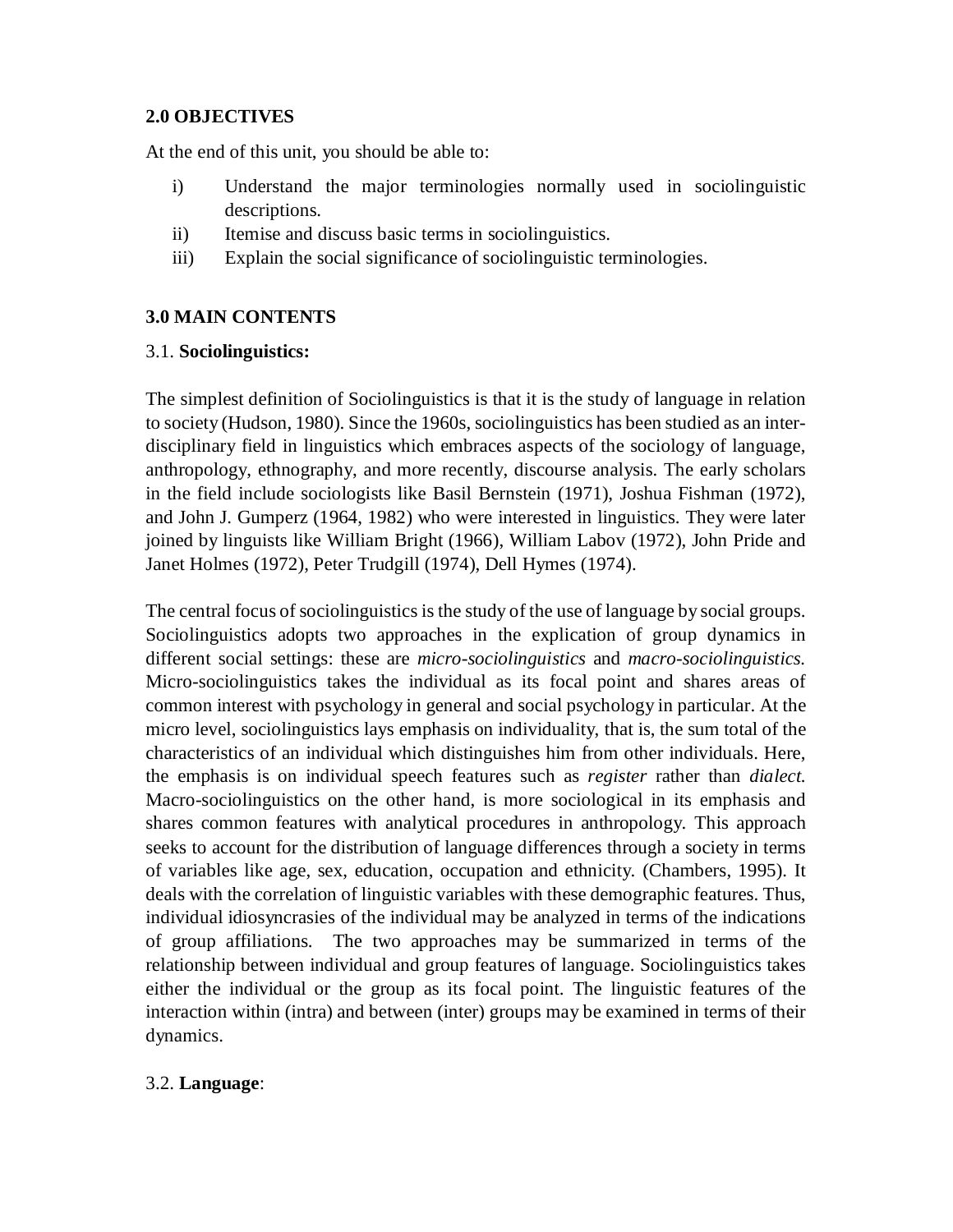Many people generally know what Language is, but coming up with an adequate explanation of language will probably begin with the assertion that language is a means of interaction by members of a group or community. In other words, language is what members of a speech community speak. This assertion has implications for society itself. Based on the linguistic composition, a society may be described as *mono-lingual* (using one language), *bilingual* (using two languages) or *multilingual or pluri-lingual*  (using many languages).

Linguists generally describe language as a rule-governed system which the members of a group habitually use in their daily interactions. This means that language users from different communities can be described by the language they speak. For instance, English is the language of the people of England and French is the language of the people of France. But of course we know that these languages are also spoken by people in many different parts of the world. In this regard, language scholars, especially those in the fields of sociolinguistics and related fields (like anthropology and sociology of language) explain the view of language essentially as a social phenomenon (Hudson, 1980; Chambers, 1995) because language is domesticated in society. Therefore, it is of necessity, a code. In this regard, we may also recognize the possibility of a *multi-code*  which involves moving from one code to another as the situation demands, for instance, code-switching.

Language as spoken by different people in different places thus has varied manifestations since the speakers themselves vary in their social characteristics such as age, gender, ethnicity, among others. Language is thus described as being socially relevant (Labov 1972; Halliday, 1985; Meyerhoff, 2006; Wardhaugh, 2014).This social dimension suggests that language is defined by the people who speak it.

Moreover, anthropologists have often stressed the view that differences in language may lead to differences in perception of the world. This view is clearly established in the controversial Sapir-Whorf Hypothesis which posits that man's view of his environment may be conditioned by the world view of his language. For instance, while a language like English has only one other word for 'snow' (sleet), a language like Eskimo has several terms for the same concept.

## 3.3. **Society:**

The main focus of sociolinguistics is the Society. The perception of language as a social phenomenon includes its existence within a *social structure* and *value system* (Trudgill, 1985) which are critical factors in the establishment and sustenance of human societies**.** These two factors determine to a large extent, the nature of interactions among members of a particular society. A language society is thus a community made up of a group of people who use language to perform social functions such as greeting, working, buying, selling, teaching, courtship, marriage, marketing, advertising, politics, governance, among other activities common to humans in different communities.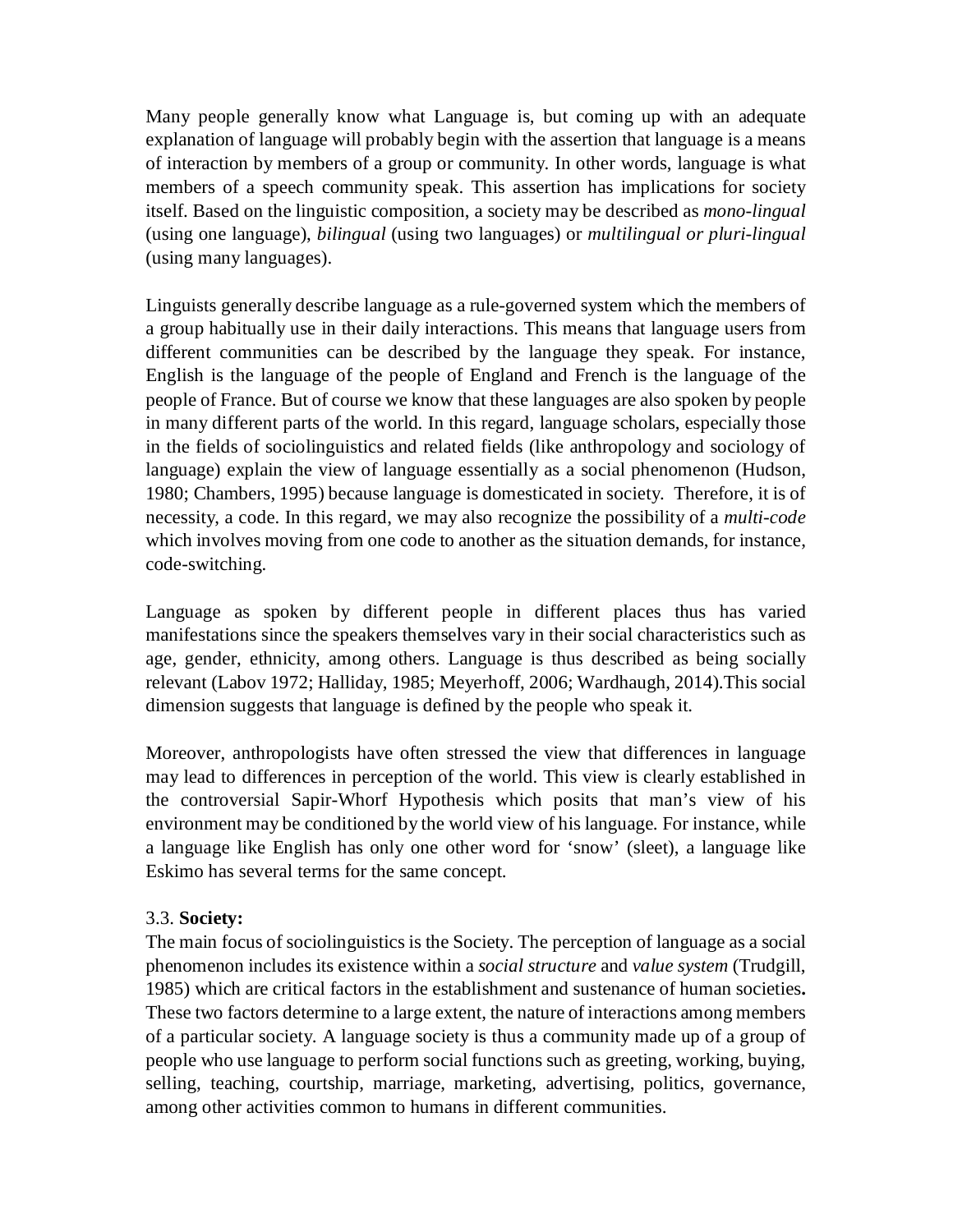Another distinguishing feature of language is that it is mostly verbal, although some aspects of its use may not be necessarily verbal, as in the case of sign language or nonverbal cues, such as the smell of perfume which communicates a message without a verbal component. The speakers of a given language are people who interact on a daily basis through a recognized set of verbal symbols which have meaning within a specific environment.

The environment of language use is otherwise known as 'setting", or 'social environment' which is usually a component of society and includes features like 'home', 'school', 'neighbourhood', 'work-place', 'restaurant', 'church', 'banking-hall', among others. These aspects of language setting also naturally have considerable effect on the vocabulary used by speakers.

## 3.4**. Culture:**

Most anthropologists simply define culture as what everybody has. In other words, culture is perceived as the property of members of the society. This means that culture may be both intra and inter-personal, and can thus be seen as an aggregate of beliefs, traditions and customs of a given society. On the basis of its relevance to both intra and inter-personal knowledge, we may argue that culture is indeed *shared knowledge*. Furthermore, Goodenough (1957) identifies culture as *acquired knowledge*. That is, what a person needs to know in order to function appropriately in society. If culture is indeed knowledge, it may also be studied with the same kind of methods identified with language – introspection, interviewing, experimentation, and observation. This means there must be some relationship between language and culture. Another question arises: If culture is indeed knowledge, is it factual knowledge? The answer is simple: not in all cases, for instance, the existence of superstition, myth, folk tales, etc. Most of language is believe3d to be contained in a people's culture. Therefore, sociolinguistics focuses on what is known *as linguistic culture*. This is most exemplified in culture-specific concepts such as: conversation, greetings, kingship terminologies, euphemisms, and taboos.

### **Self-Assessment Exercise**

Carefully explore the interconnections between Language, Culture and Society.

## 3.5. **The Speech Community**:

The central focus of sociolinguistic investigations of language is the speech community, and how social interaction is organized within it. It is one of the most significant features of the sociolinguistic orientation. Bloomfield (1983) had described the speech community as: "A group of people who interact by means of speech." The speech community is thus the basis for the study of language use by a group of people in their daily interactions. Over the years, it has come to be seen as the most comprehensive label for the social universe in which speech interaction occurs. Differences in the uses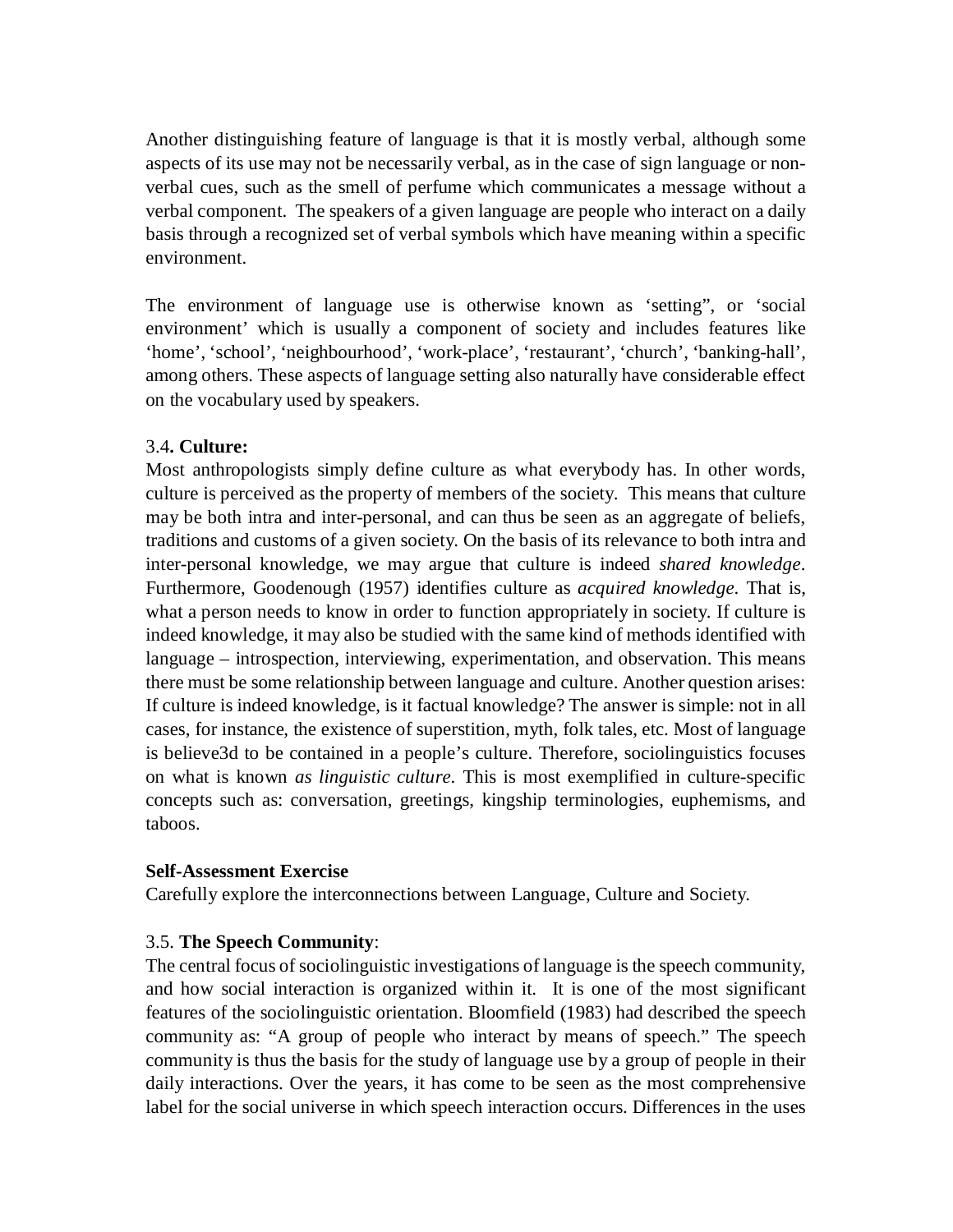and application of language are best appreciated within the context of a speech community which includes considerations such as "shared attitudes and values" (Labov, 1972); "shared socio-cultural understanding" (Sherzer, 1975); "shared language use" (Lyons, 1970); "shared rules of speaking and interpretation of speech performance" (Hymes, 1972).

Linguists are in agreement that a speech community may not necessarily be equated with a group of people who speak the same language. In other words, a speech community may consist of people who speak different languages, for instance, for instance, a husband and wife who interact by distinct languages, while English speakers in Nigeria and London are believed to belong to different communities, even though they share a common language. This underlies the distinction between *speech community* and *language community.* Thus speakers of the same language may belong to different speech communities. Gumperz (1962) thus argues that members of a speech community maybe linguistically diverse or heterogenous, as in the case of bilinguals or multi-linguals who belong to different linguistic groups and must be seen as belong to those different speech communities as long as they share common communicative options.

**3.6 Speech Norms:** These 'communicative options' are otherwise known as **speech norms.** These are unwritten procedures or patterns of language use specific to different communities. For instance, while a child is allowed to speak English and his/her native language in school interactions in some societies, only English is allowed in schools in other places. Thus, every member of a speech community comes to recognize acceptable norms of language behavior specific to different contexts and learns to comply appropriately.

*Speech Norms* also include acceptable forms of interactions across age-groups or social groups in terms of greetings, euphemisms, kinship terms, among others. For instance, while a younger speaker may be allowed to address an older person by name in some communities, this is considered unacceptable in others. Therefore, it is quite important that members of a speech community must be able to share values, attitudes and beliefs about the way language should be used.

A related term is **social norms.** These are unique features of the ways of life of a group of people, or 'ways of doing things' which may exhibit marked differences from how things are done in other places. Social norms are thus a set of unwritten but acceptable patterns of behavior which set a group of people apart from others. Norms are thus distinctive and unique to a particular group. They may include ways of greetings, dressing, gathering, eating or generally, acceptable ways of socializing. Social norms can be likened to long-standing traditions or value system that unite a group.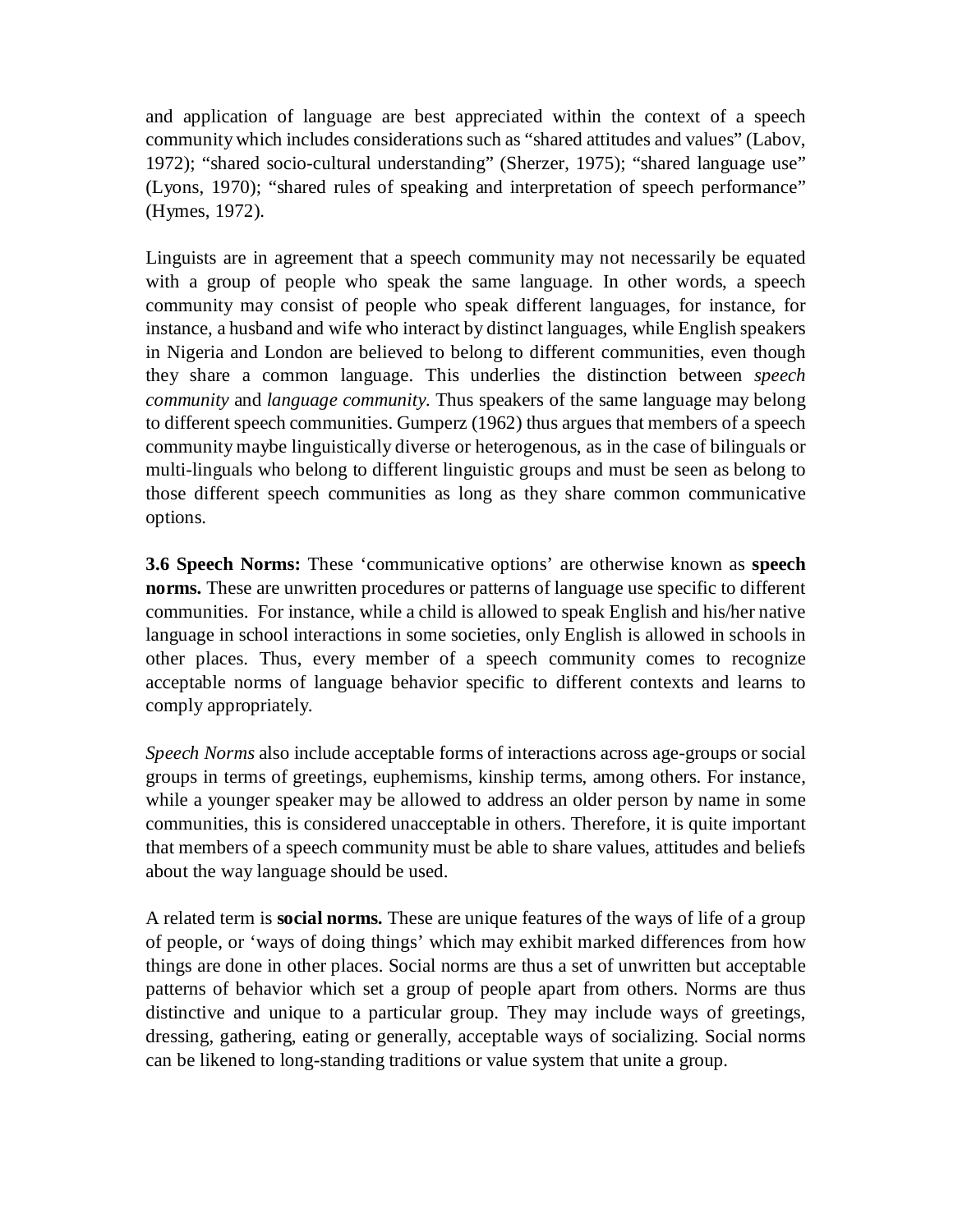Another important point about *social norms* is that when they are enacted over a period of time, they may be regarded as '*social practice(s)*'. Social practices include: polygamy, rituals, kinship terminologies, male and female circumcision, corruption, lineage practices, among others. While some are progressive others are not. Social practices have significance for the evolution of *social structure* and the establishment of certain *social processes.* 

We can also speak of **Social structure** which is the peculiar organization of the components of a society or speech community. It may include *power structure*, *leadership structure*, *communal structure*, as the case may be.

## **3.7 Mutual Intelligibility:**

When members of a particular speech community have shared understanding of the linguistic features of their language, they are said to have *Mutual Intelligibility.* In other words, it is important that speakers of the same language be able to understand each other within a social space.

### **3.8 Speech Event:**

Another component in the consideration of the speech community is the *speech event.* This is basically a recognized social avenue for the use of speech. A speech events is thus any situation that engenders the mutual use of speech among people. Speech events are thus socially constructed and are often an important part of the social structure or social norms of a community. They include: family gatherings, office meetings, community meetings, press briefings, ministerial briefings, religious sermon, advertising, public debates, classroom lectures, among others.

## **3.9 Speech repertoire**:

This is the range or scope of communicative features which are available to members of a speech community or language community. Speech features include slang, monolingualism, bilingualism, borrowings, transfers, alternative codes, among others.

### **Self-Assessment Exercise**

Identify the major differences between:

 Speech norms and social norms; speech repertoires and speech behavior; social structure and social practices.

## **3.10 Language Diversity:**

Language diversity, often called *linguistic diversity,* is concerned with the density of language in a given area. It is the concentration of unique languages in a given space, all co-existing as linguistic groups. Language diversity covers features like language families, speech repertoires, social groups and language groups.

## **3.11 Language Diffusion:**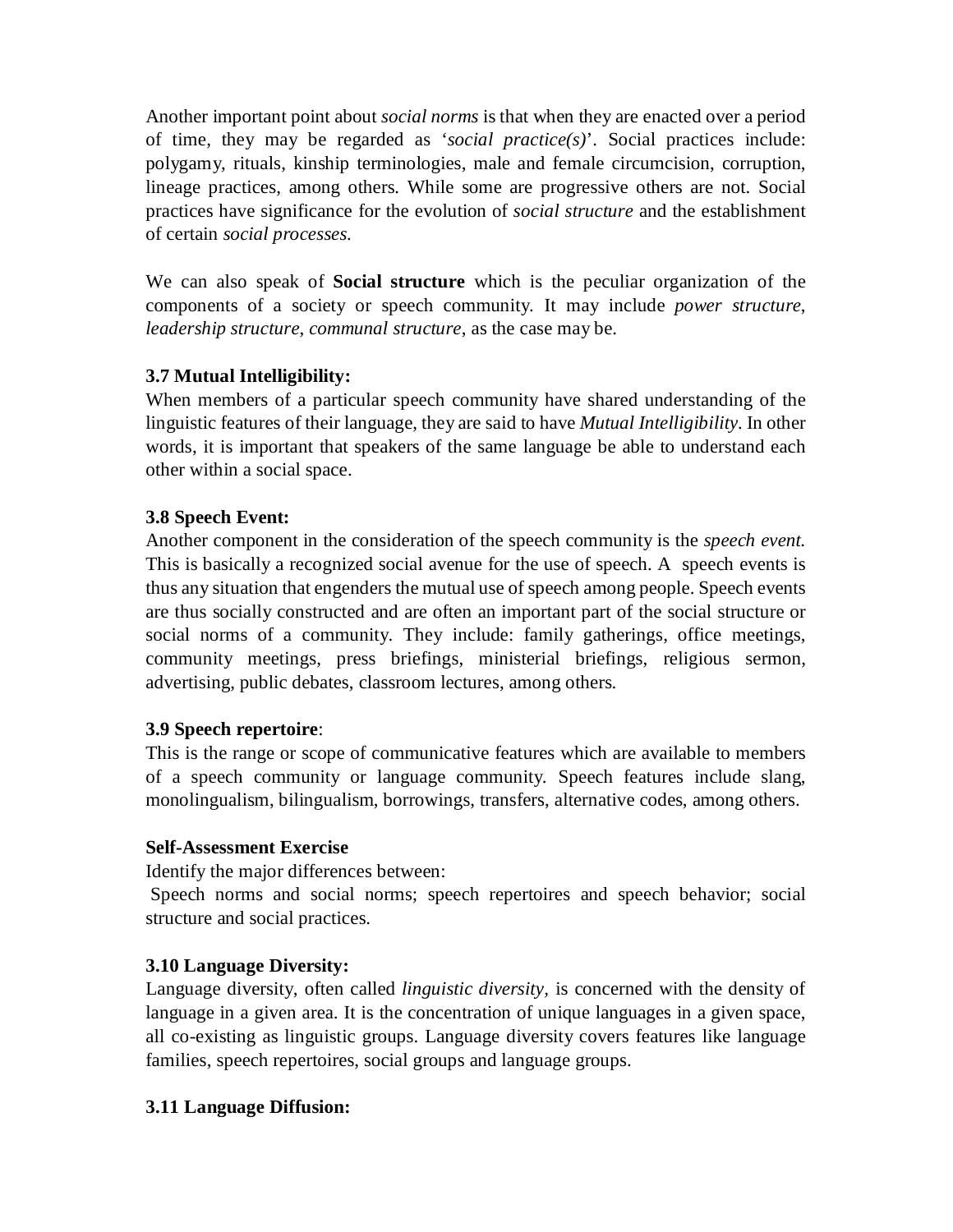Otherwise called *language spread,* it is the scale and extent of the dissemination of a language across geographical borders. It is often accounted for by wars, socio- political upheavals, natural disasters, displacement, international and inter-continental trade, among other factors. A god example of language diffusion is the global spread of the English language, such that we can now speak of native-speaker English and non-native –speaker English. Diffusion in language often leads to social trends like: language change, language shift, language maintenance, and language death. These are terms that describe the variety of social dynamics which may influence the nature of language due to certain usage situations.

## **Self-Assessment Exercise**

Explain what you understand by Language Diversity and Language Diffusion.

## **4.0CONCLUSION**

This unit has focused on the major terminologies normally used in the discussion of sociolinguistics. It is quite observable that the basic sociolinguistic terms provide considerable insight to the dynamics of language and society. It is thus important to be conversant with these terms and be able to apply them meaningfully to issues in language, culture and society. We must note however that while these terms are varied and broad-based, they are by no means exhaustive. More useful terms will emerge as we proceed with the subsequent units.

## **5.0 SUMMARY**

From your understanding of this unit, it should be clear that basic terminologies in sociolinguistics should not be taken for granted. In many ways, they provide us with a useful window into the workings of the components of society. They are also quite important to our appreciation of the relevance of the social dimension in contemporary language enquiry. The knowledge of basic terms will provide you the needed clarity in understanding their relevance in different topics which further explicate the sociolinguistic dimension in language study. In the next Unit, you will learn more about the major orientations in this field.

## **6.0TUTOR-MARKED ASSIGNMENT**

Discuss any 5 basic terminologies in sociolinguistics, highlighting their relevance to language and society.

## **7.0 REFERENCES/FURTHER READING**

- 1. Trudgill, Peter (1983): *Sociolinguistics: An Introduction to Language and Society.* Penguin Books
- 2. Trudgill, P. (1984): 'Applications of Sociolinguistics'. Academic Press.
- 3. Trudgill, P. (1985): 'Sociolinguistics'. Longman.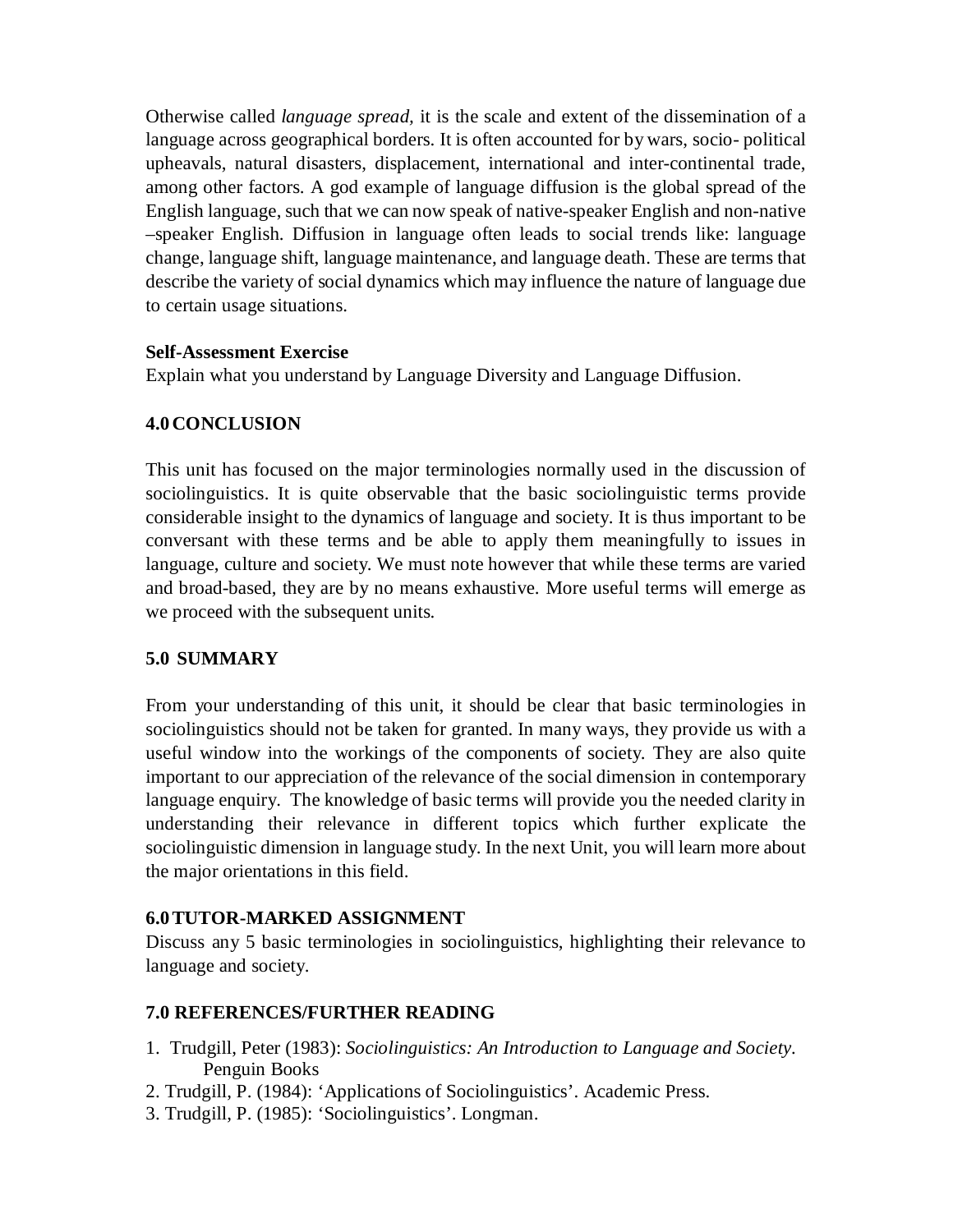- 4. Saville-Troike, Muriel (1989) (2nd Ed.) *The Ethnography of Communication: An Introduction.* Blackwell.
- 5. Saville-Troike, M. (2008): *The Ethnography of Communication: An Introduction*. Academic Press.
- 6. Mesthrie, R; Swann, J; Deumert, A; & L.P.William (2000): *Introducing Sociolinguistics.* MPG Books Ltd.
- 7. Labov, W. (1972): *Sociolinguistic Patterns*. University of Pennsylvania Press.
- 8. Coulmas, F. (Ed.) (1997*): A Handbook of Sociolinguistics. Oxford: Blackwell.*
- *9. Chambers, J.K. (1995): Sociolinguistic Theory: Linguistic Variation and its social significance.* Blackwell.
- 10. Shodipe, M. (2014): 'Background to Sociolinguistics'. In Adedun, E. A. and Y.
- Sekyi- Baidoo (Eds.) *English Studies in Focus: Readings in Language and Literature'*, pp. 176-198.
- 12. Syal, P. and D.V. Jindal (2012): *An Introduction to Linguistics- Language,*
- *Grammar and Semantics.* PHI Learning.
- 13. Longe, V.U. (1995*): Studies in the Varieties of Language*. Headmark Publishers.
- 14. Romaine, S. (1982): *Bilingualism*. Oxford.

### **UNIT 3: ORIENTATIONS IN SOCIOLINGUISTICS**

### **CONTENTS**

- 1.0 Introduction
- 2.0 Objectives
- 3.0Main Content
	- 3.1Micro Sociolinguistics
		- 3.2Macro-Sociolinguistics
- 4.0Conclusion
- 5.0Summary
- 6.0Tutor Marked Assignment
- 7.0References/Further Reading

### UNIT 3

## **1.0 INTRODUCTION**

The field of sociolinguistics is actually quite massive in terms of the different orientations which have evolved over the years. From a broad perspective, the field is categorized into 2 major areas: Micro-sociolinguistics and Macro-sociolinguistics. Each sub-field addresses a specific scope in the exploration of issues in language and society. Many of the theories currently used in sociolinguistic enquiry may apply to either of these two directions.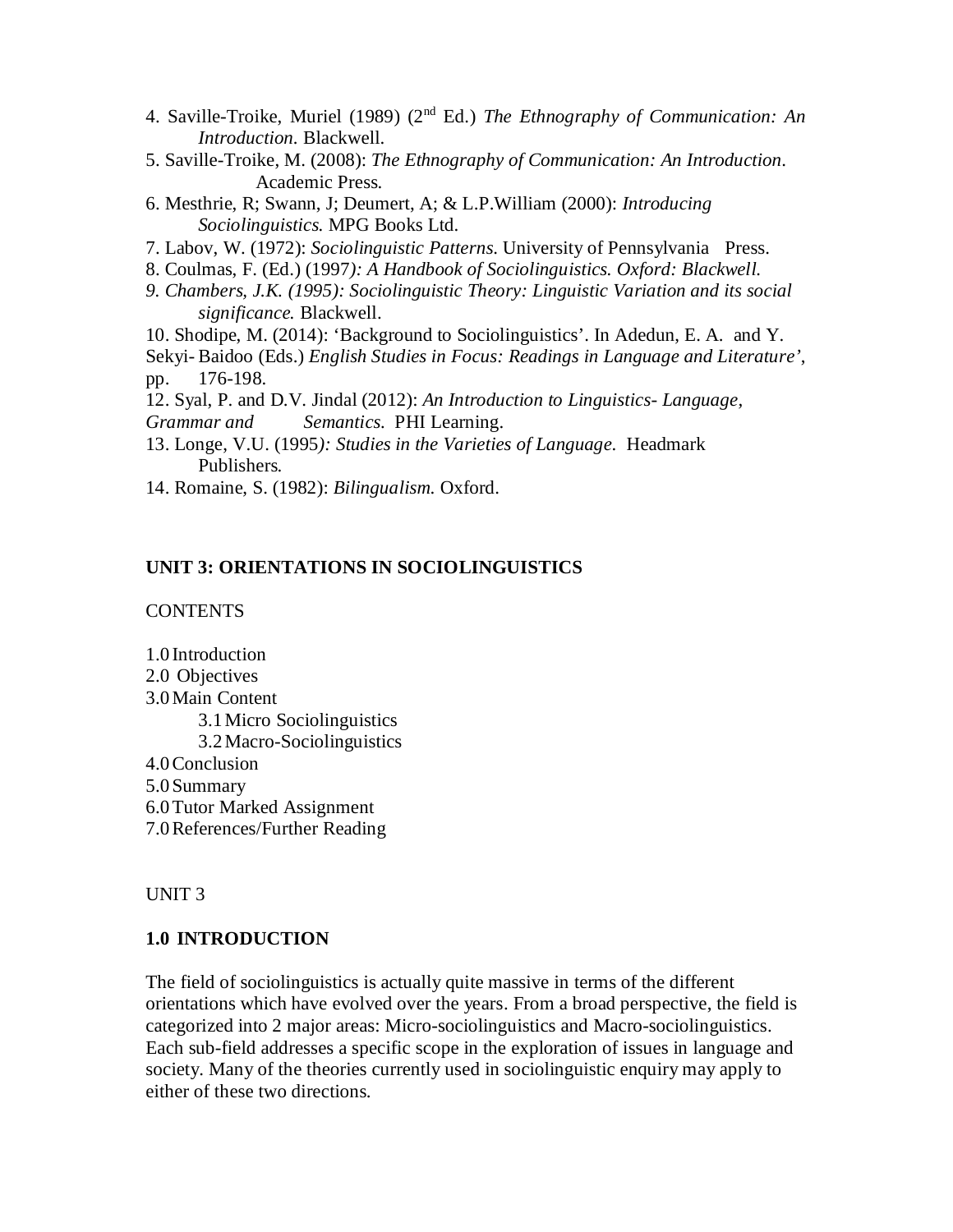## **2.0 OBJECTIVES**

At the end of this unit, you should be able to:

- i) Identify the major orientations in sociolinguistics.
- ii) Discuss the main focus of the two broad orientations in sociolinguistic

## **3.0MAIN CONTENT**

### 3.1**Micro-sociolinguistics**

 As the name implies, deals with small-scale explorations of the use of language in specific societies. It involves examining language at different levels- grammar, syntax, phonology- in the context of a speech community. Micro-sociolinguistics addresses locally situated issues like studies in language and dialect, accents, varieties and registers, language choice, language attitudes, and variation studies in specific settings.

### **3.2 Macro- sociolinguistics**

On the other hand, this sub-field deals with larger-scale issues of language use at the national or global level. Macro- level enquiries in sociolinguistics include issues in language policy, education, language planning, trends and developments in language use around the globe. It addresses global -scale issues such as: language contact, language ecology, diglossia, acts of identity in different societies, language shift, language death, language conflict, multilingualism, language and cognitive orientation, second language acquisition, psycho linguistics, among others.

Generally, while micro-sociolinguistics focuses on the social dimensions of language, macro-sociolinguistics deals with the linguistic dimensions of society, otherwise called the sociology of language.

## **4.0 CONCLUSION**

In his brief unit, you have been introduced to the two major orientations in sociolinguistics. The discussion has shown you wat kind of studies may be conducted in each of these two directions. The focus of each direction of course, have implication on the nature of data that will be used in conducting research in either of these areas. Therefore, each orientation serves as a useful guide to you in terms of directing the conceptual and theoretical focus of any enquiry.

## **5.0 SUMMARY**

This Unit has presented you with the two broad categories of sociolinguistic orientations. You have seen that each orientation has a specific focus in terms of what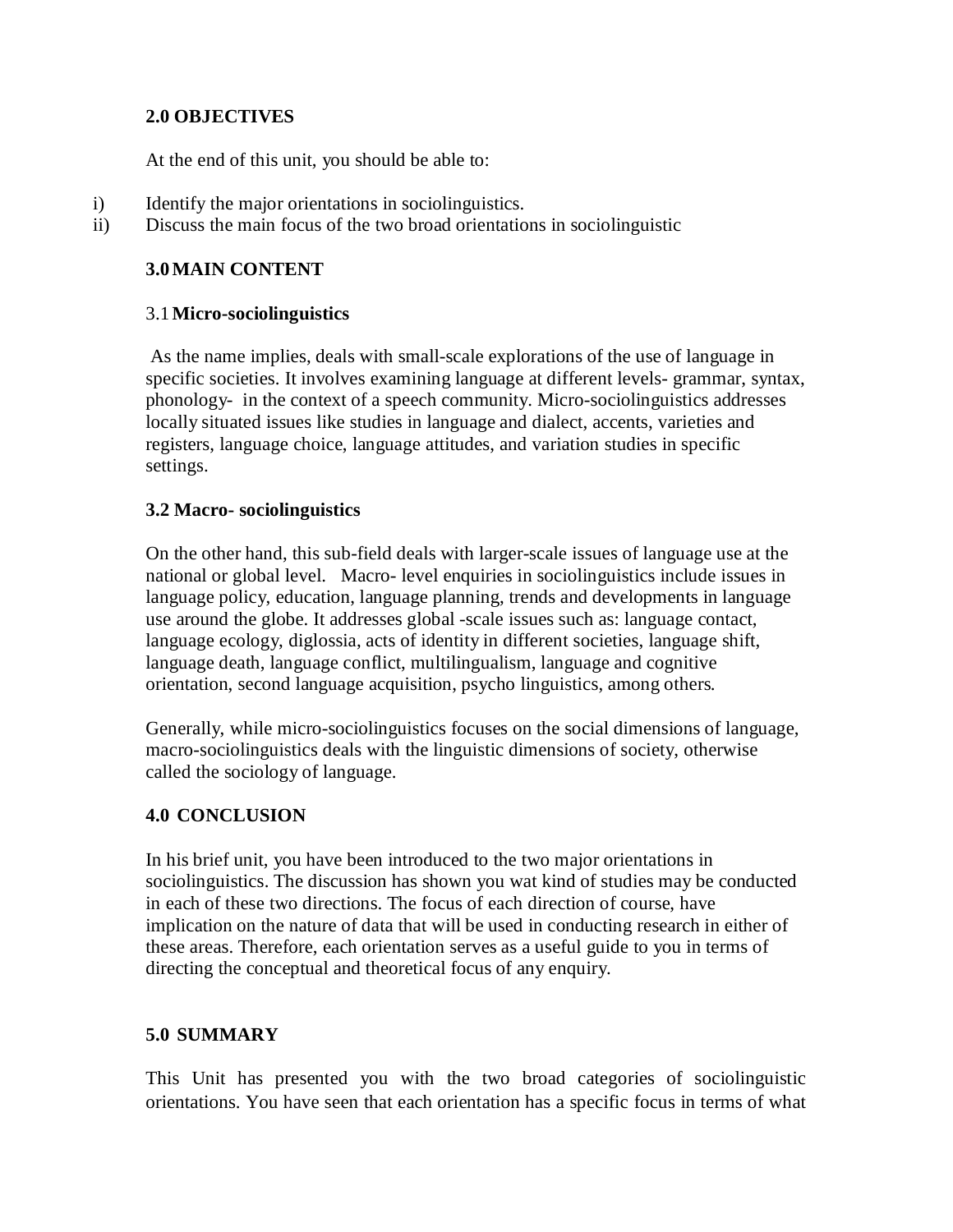kind of studies may be accomplished therein. The knowledge of these two categories of sociolinguistic orientations are quite useful in helping you to streamline your thoughts and focus your enquiry properly when conducting research in this field. And of course, your knowledge of the two major orientations – the micro and macro dimensionsprovides you with a window into the scope of studies which may be done in this field.

In the course of several decades, there have been new trends in the investigations of the social content of language, leading to the emergence of new directions and subfields, such as: Pragmatics /Speech Acts Theory (John Austin and John Searle); Discourse Analysis (M.A.K Halliday and Ruqaiya Hasan, Teun van Dijk); Critical Discourse Analysis (CDA) (Norman Fairclough; Teun van Dijk; Ruth Wodak); Converastion Analysis (Rebecca Clift; Robin Wooffitt; Margaret Wetherell; Stephanie Taylor); Ecolinguistics ( S.V. Steffensen; W. Zhou; R. Wei); Cultural Linguistics (Farzad Sharifian), among others.

### **6.0 TUTOR-MARKED ASSIGNMENT**

Explain the focus of micro - sociolinguistics and macro- sociolinguistics.

### **7.0 REFERENCES/ FURTHER READING**

- 1. Trudgill, Peter (1983): *Sociolinguistics: An Introduction to Language and Society.* Penguin Books
- 2. Saville-Troike, Muriel (1989) (2nd Ed.) *The Ethnography of Communication: An Introduction.* Blackwell.
- 3. Mesthrie, R; Swann, J; Deumert, A; & L. P. William (2000): *Introducing Sociolinguistics*. MPG Books Ltd.
- 4. Griffiths, P. (2006): *An Introduction to English Semantics and Pragmatics.*  Edinburgh University Press.
- 5. Macaulay, R.K.S. (2004): *Talk That Counts: Age, Gender, and Social Class*
- *Differences in Discourses.* Oxford: OUP.
- 6. Coates, J. (1992): *Men, Women and Language.* (2nd edition). Longman.
- 7. Fairclough, N. (2003): *Analysing Discourse: Textual Analysis for Social Research.* Routledge.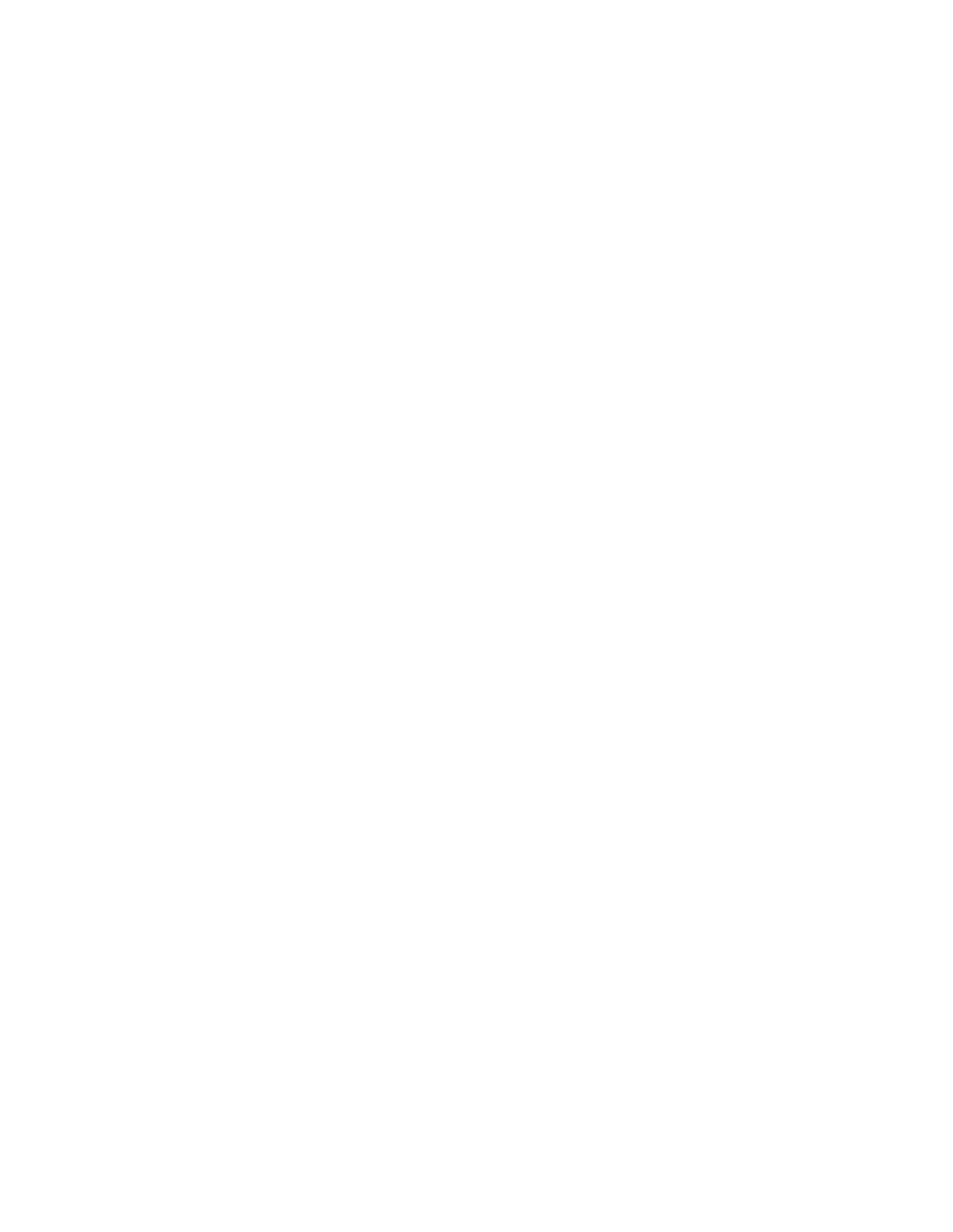### **ENG 856- ADVANCED SOCIOLINGUISTICS**

#### **MODULE 2:** THE POLITICS OF LINGUISTIC DIFFERENCES AND DOMINATION

**Unit 1 -Variability and Language Theory** 

**Unit 2: The Notion of the Speech Community** 

#### **Unit 3: Language Differentiations Social Practice**

**Unit 4: Variety in English: Formal, Usage, Global and Diglossia** 

Unit 1

### **VARIABILITY AND LANGUAGE THEORY**

#### CONTENT

1.0 Introduction

2.0 Objectives

3.0 Main Content

3.1 Background to the Variability Concept

- 3.2 The Nature and Scope of the Variability Concept
- 3.3 Variability and Language Theory

3.4 The Concept of Idealisation

4.0Conclusion

5.0 Summary

6.0Tutor-Marked Assignment

7.0References / Further Reading

### 1.0 **INTRODUCTION**

Hello Students. Hope you enjoyed our previous discussions?

We continue our exploration of the field of sociolinguistics by focusing this unit on the exploration of the subject of Variability and Language Theory. What is Variability? What does it have to do with language theory? Why is the idea of variability so important in sociolinguistic enquiry? We begin this unit by providing a brief background to the concept of Variability, after which we shall examine its relevance to sociolinguistic theory.

### **2.0 OBJECTIVES**

By the end of this lecture, you should be able to: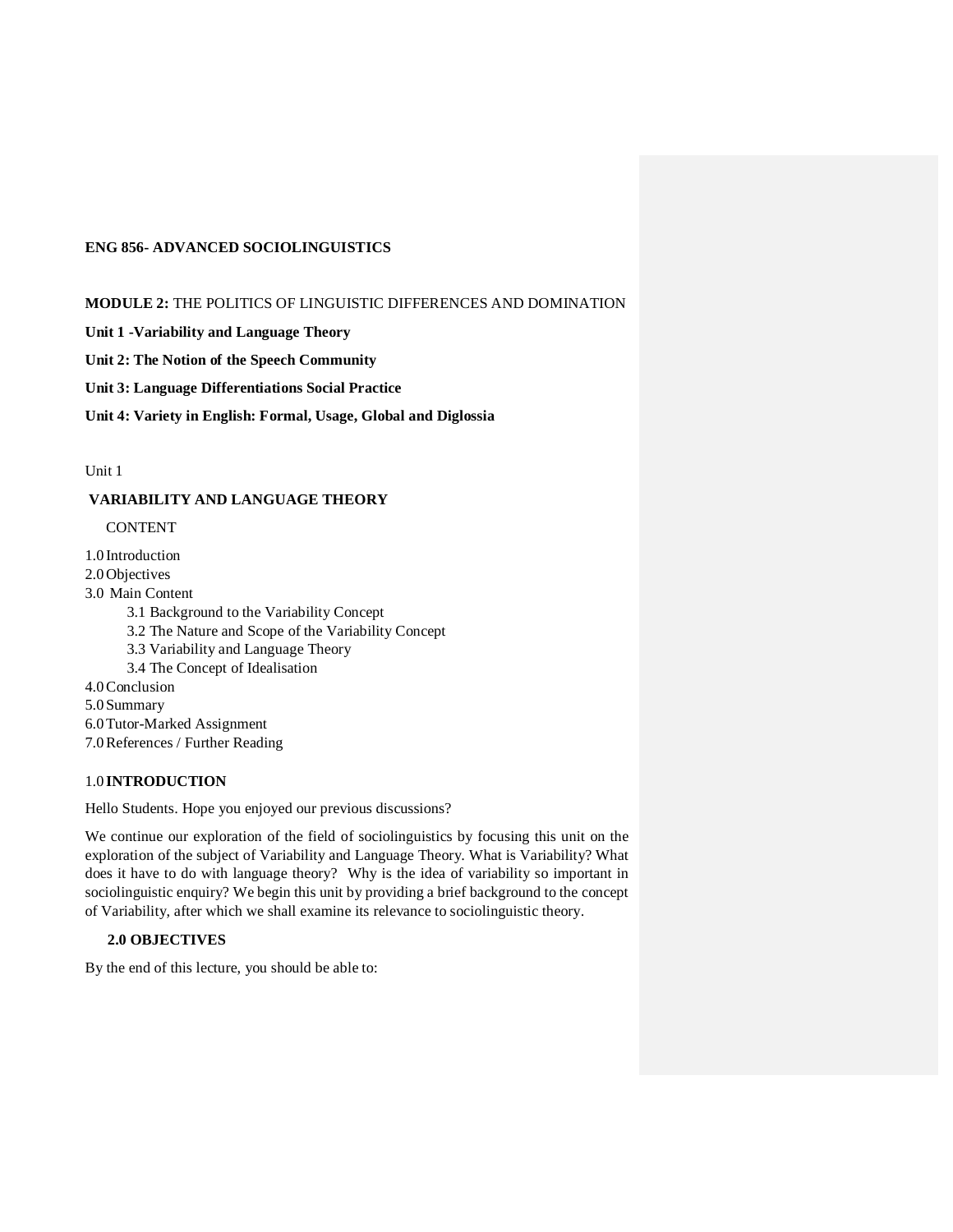a) Know the background to the variability concept in sociolinguistics.

b) Understand the nature and scope of the concept of variability.

c) Explain the relevance of variability and its importance in sociolinguistic enquiry.

d) Explain the connection between variability and language theory.

### **3.0. MAIN CONTENT**

### **3.1. Background to the Variability Concept**

Traditional studies in philology (the study of the history and development of language) and linguistics recognised that language is not homogenous. This implies a recognition of language varieties. However, linguists, particularly those in the fields of synchronic and descriptive linguistics, pretended as if such varieties never existed. Instead, they chose to write grammars of homogenous forms. This view, which is often described as 'asocial', dates back to the time of Ferdinand de Saussure, the father of modern linguistics, who said in his book, *Course in General Linguistics* (1916): "in separating *la langue* from *la parole*, we simultaneously separate:

i) What is social from what is individual, and;

ii) What is essential from what is accessory and more or less accidental"

To Saussure, what needs to be studied is *la langue* ("language") which he said is social and independent, and not *parole* ("speaking"), which he described as individual, momentary and heterogenous.

Following this tradition, Edward Sapir (1921:157) recognised the difference between an individual's language and communal variation but the pressure from prominent scholars of that period, mainly the Structuralists and the Bloomfieldians, forced him and others to insist on examining language mainly from the viewpoint of its invariant forms. This was the second blow to the promotion of the concept of variability.

Given these antecedents, it was therefore not surprising when another scholar, Noam Chomsky (1957) came up with the distinction between *language* and *corpus* and argued that the former should be studied because it is the idealisation of raw data. In1965, Chomsky made a further distinction between *competence* and *performance,* following the same 'asocial' tradition. The thrust of Chomsky's argument was that:

 "Linguistic theory is concerned primarily with an ideal speaker-hearer in a completely homogenous speech community, who knows his language perfectly and is unaffected by such grammatically irrelevant conditions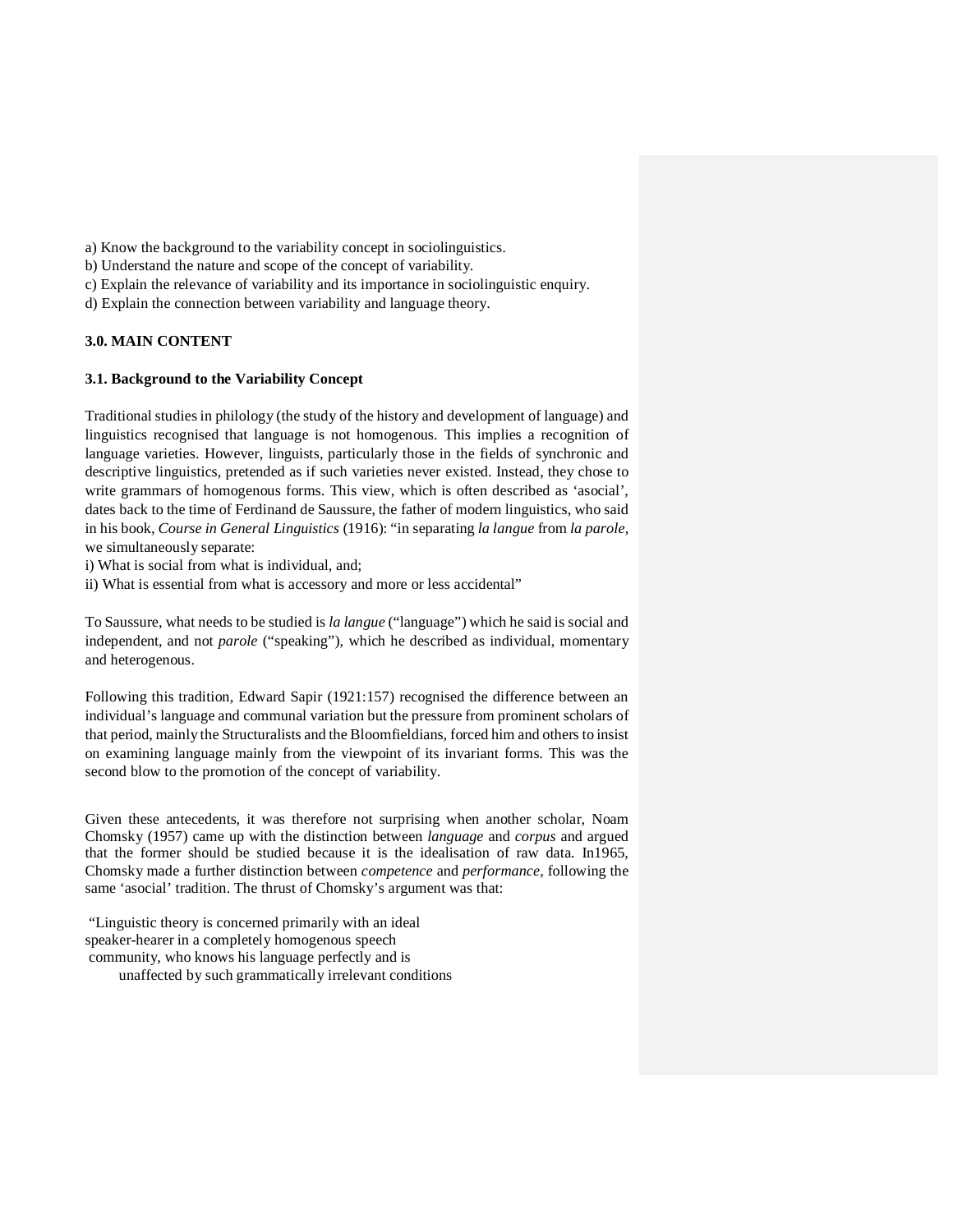as "performance variations."

By this, Chomsky, like other scholars before him, strongly demonstrated his preference for the study of competence or la langue rather than performance variations or actual uses of language. However, Dell Hymes (1964) criticises Chomky's view of language as too narrow and suggests instead, the concept of communicative competence which entails a description of both the knowledge of a language and the appropriate application of the language system in actual communication.

The above arguments form the background to what William Labov, the American linguist, referred to as the "Saussurian Paradox" (1972). According to Labov, this asocial tradition contends that the social aspects of language can be studied through the intuitions of one individual, while the individual aspect can be studied only by sampling the behaviour of the entire population. He also adds that: "the distinction between competence and performance may have its uses, but as it is drawn, it is almost incoherent".

The paradox therefore, is the fact that while on one hand, you accept language as a social phenomenon, located in the society, used by all people; at the same time, you avoid variations or features of usage by all people in preference to individual usage.

#### **Self-Assessment Exercise 3.1**

Explain what you understand by the "Saussurian paradox" in language study.

#### 3.2 **The Nature and Scope of the Variability Concept**

The Variability Concept was introduced into sociolinguistic studies in order to account for differences in language and speech patterns. Speeches are produced in relation to situation. Previously, scholars' attention had been on both regional and internal varieties within language. But it was soon discovered that the two variety types did not account adequately for differences in language. William Labov worked in this type of variability concept in New York to determine the speech patterns of the blacks.

The variability concept has a *linguistic orientation* and a *sociology of language orientation.* The linguistic aspect deals with analysis of language features in terms of the extent of variation along the various levels of linguistic analysis: phonology, phonetics, syntax, lexis, semantics. The sociology of language aspect focuses on macro issues by examining national issues like bilingualism, multilingualism, language attitudes, language choice, among others.

The linguistic orientation emphasises only on language varieties and speech variation. The linguistic description seeks to do the following: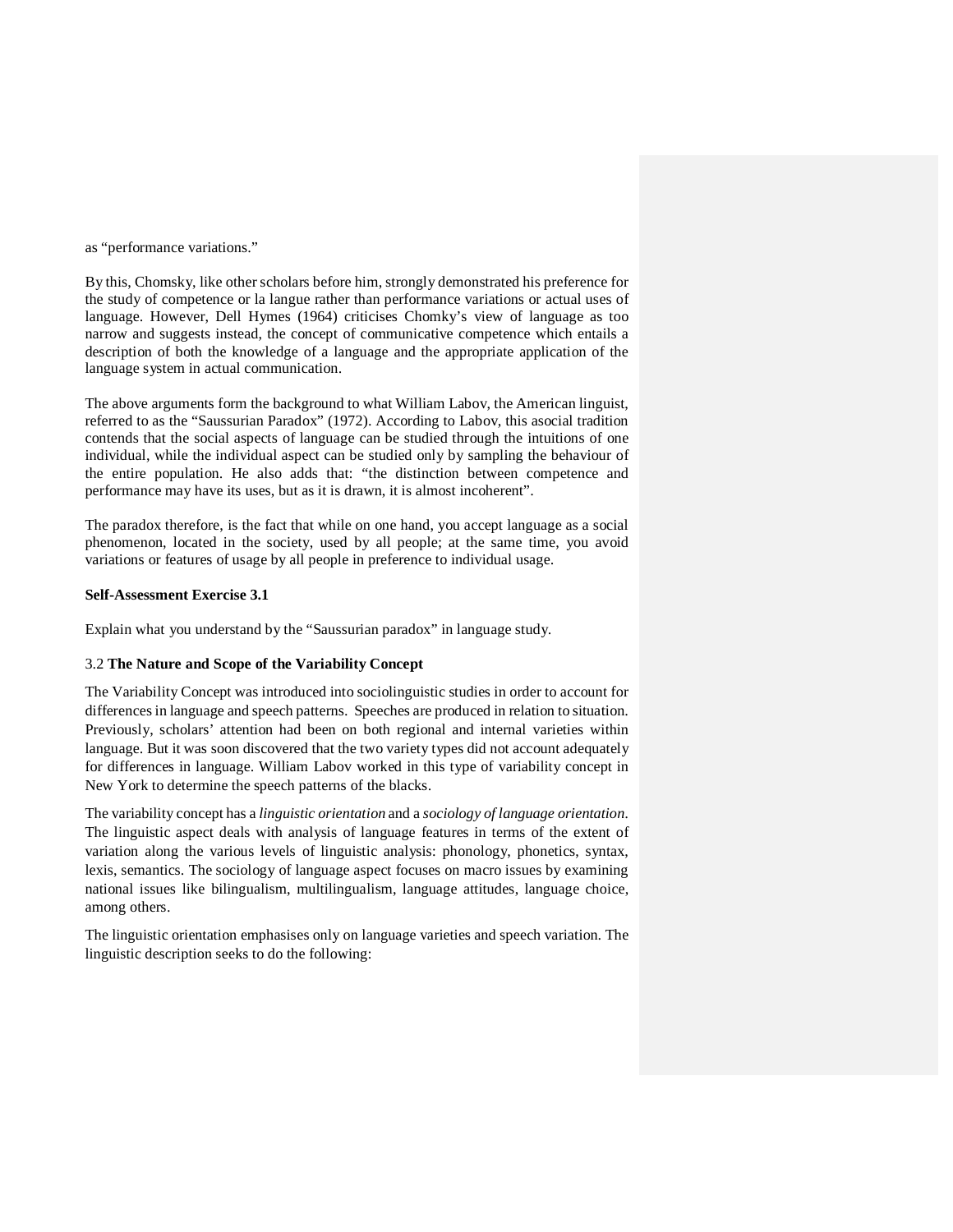i) Explain how and in what function language systems are divided. Here, we are concerned with regional varieties, social varieties and functional language variety (standard vs. nonstandard varieties).

ii) Explain how speech realisations are evaluated. Here, we are interested in making distinctions like privileged vs. stigmatised variation (e.g. *fuck you*!)

iii) Explain how speech forms change on the basis of such evaluation of the status of words and how prestigious words become stigmatised. Here, the focus will be on re-evaluation vs. devaluation; how things like that can affect standard dialects that were once stigmatised and how they can rise to a state of prestige, depending on their usage.

iv) We can also talk about the behaviour of minority groups whose dialect is either unpopular or not positively evaluated. But there is really nothing wrong with any dialect; it is the evaluation which brings about stigmatisation.

v) Explain the extent to which language systems interfere with one another at the phonological, syntactic, lexical or semantic level. It is the duty of the linguistic orientation to account for this interference.

vi) Explain how language systems are acquired, conserved and modified.

vii) Explain the basis of the relationship of language varieties when they co-exist or come into social conflict. The relationship may be one of attitude or evaluation. For instance, a speaker may feel more inclined to speak a local dialect if he/she identifies with the local speaker.

Generally, the aim of research in the variability concept is to describe and explain the entire social network of speech usage and the complex competence which the speakers have at their disposal for communicative purposes. In addition, the aim is also to be able to correlate the speakers'; competence with the social norms and parameters of speech usage in the community.

Hitherto, it had been possible to classify speech varieties linguistically by examining their linguistic characteristics (phonological, syntactic or semantic features). But this is not enough. It is also important to be able to account for the functions to which these varieties are applied, e.g. language A – official; Language B-unofficial, etc.

### **Self-Assessment Exercise 3.2**

Discuss the components of the variability concept in language study.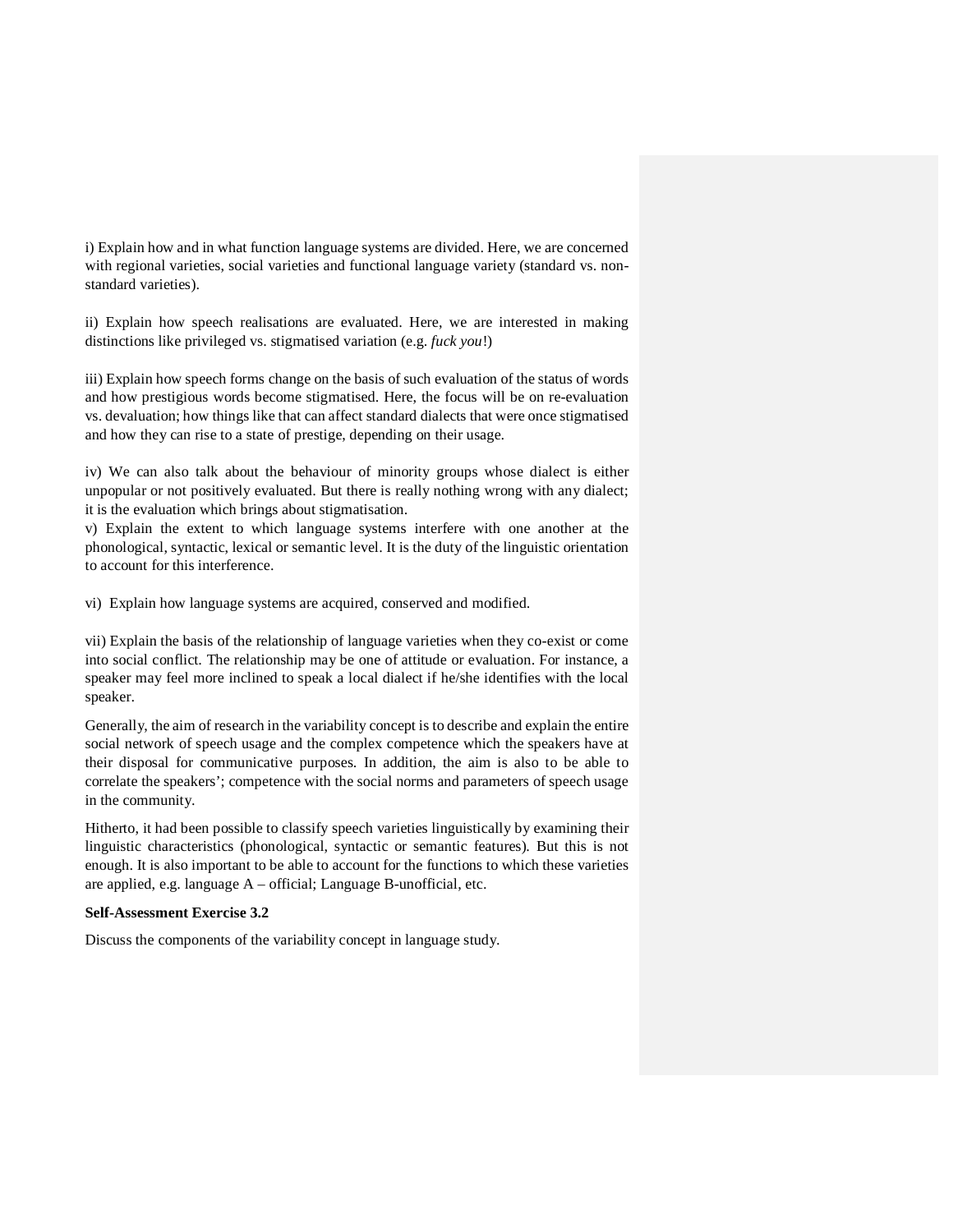### 3.3. **Variability and Linguistic Theory**

In Section 3.1, we mentioned the major factor which hampered the focus of linguists on the idea of language variability- the excessive focus on the monolithic or homogenous aspect of language to the detriment of the social aspect (See also Unit 1 of Module 1). Consequently, in the early days of language theorising, the description of English and indeed languages in general seemed to be based on the assumption that the object of linguistic theory was a homogenous and invariant entity. Linguists made no attempt to apply any systematic procedures to what we now recognise as varieties of language. Thus the idea of language variability or linguistic variation was totally ignored.

Consequently, many grammarians carried on the assumption that they were dealing with a strictly monolithic phenomenon. Aarts (1976) describes such perspective as the focus on common core grammar; an example of which is Quirk *et al's* book called: *A Grammar of Contemporary English (1972).* According to Aarts, although such grammars recognise the heterogenous nature of language, yet they basically establish a description of features which all language varieties have in common. This generalised view is observed in the contention that:

> However esoteric or remote a variety may be, it has running through it, a set of grammatical and other characteristics that are present in all others. It is presumably this fact that justifies the application of the name English to all the varieties. (Quirk et al, 1972:14)

Since nobody speaks common core grammar, the approach of Quirk *et al* has been described as **naturally over-simplified**, involving an **idealization of the facts** (Aarts, 1976:239). The principle which informs the idea of common core grammar is basic to what Chomsky refers to as **the primary object of linguistic description** (See quote from Chomsky (1965) in Section 3.1. above). The focus of Chomsky's exposition is to provide an explicit description of the linguistic competence of the ideal speaker-hearer; specifically, to describe the set of rules which enables the ideal speaker-hearer to produce and understand an infinite set of sentences in his/her language. This is what Chomsky refers to as 'the primary object of linguistic description.' The process through which Chomsky's goal may be achieved is what John Lyons (1972) refers to as 'idealisation.' That is the process by which a model is constructed which exhibits the system of regularities that underlie language behaviour and performance. The main unit of description is the sentence which Widdowson (1979) describes as an **abstracted isolate from its natural surrounding in discourse.** This means that it is through idealisation that sentences are related to stretches of actual performance. A similar approach was adopted in Quirk *et al's* explanation of common core grammar.

#### **Self-Assessment Question 3.3**

Explain the relevance of variability in linguistic theory.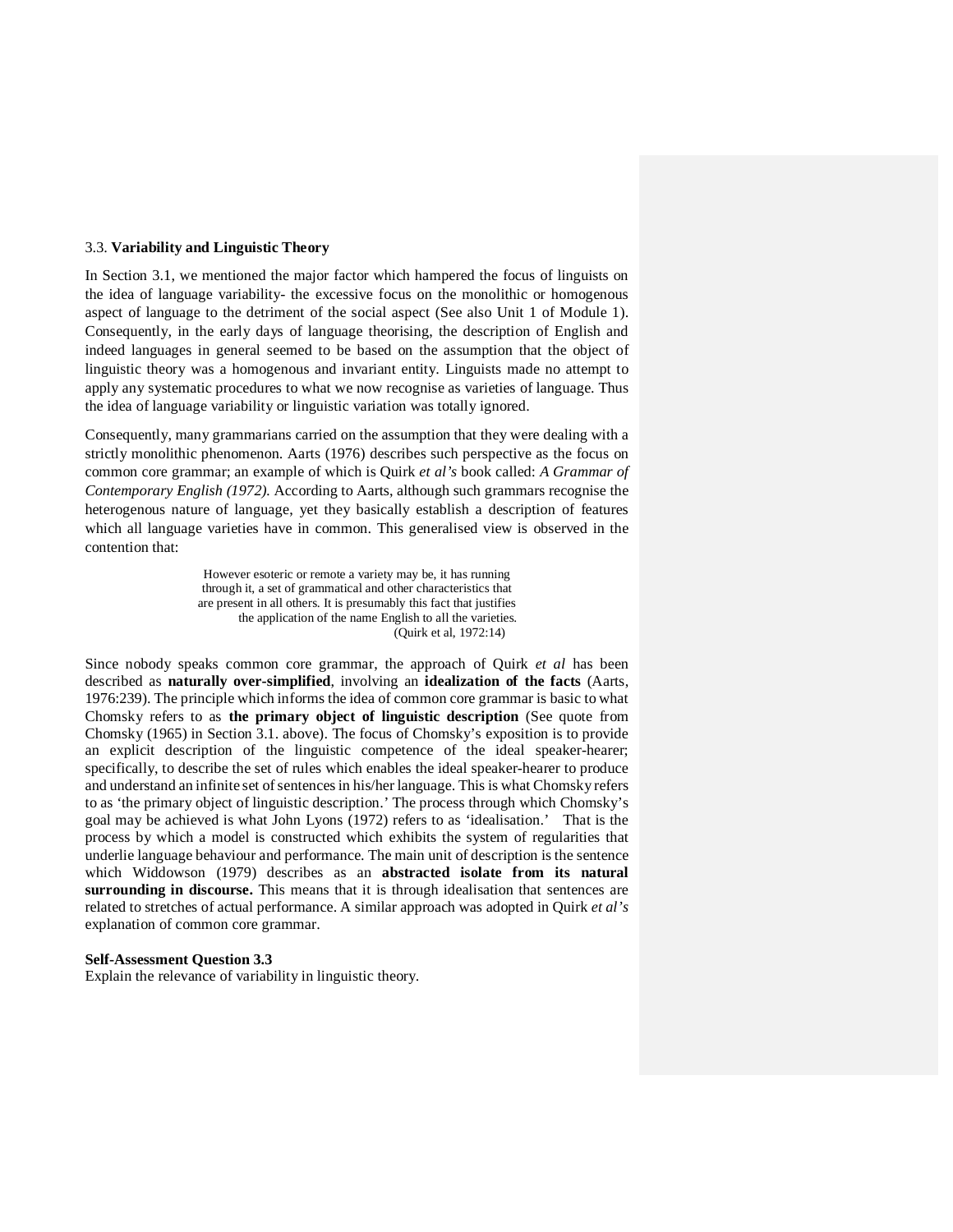#### 3.4. **The Concept of Idealisation in Linguistic Theory**

The preceding discussion shows clearly that the foundation of the variability concept relied heavily on the concept of 'idealisation'; that is, the process through which competence is achieved by the language speaker. It is the fixation with idealisation that informed the emphasis of the early scholars' perspectives on the speaker's knowledge, without duei consideration of the actual use of that knowledge in the 'performance' (social application) of the language. For a better understanding of the concept of idealisation in the theorising of the Variability Concept, therefore, it is necessary to outline and explain how, in the conception of the scholars, the process of idealisation was meant to be achieved.

#### Idealisation thus consists of three main stages:

**i)** *Regularisation:* This is the first stage of idealisation where performance errors are eliminated from the speaker's primary data, that is, the spoken language. Regularisation thus involves the removal of such errors like hesitation pauses, slips of the tongue, stammering, unnecessary repetitions, mispronunciation, and speech fillers which normally accompany actual language production. When this is achieved, the stage of regularisation is said to be achieved. This was major weakness of linguistic theory as it implies that language use must be without imperfections or errors. But these errors are actually indicators that language use is a function of human behaviour and is thus *variable* and socially relevant.

ii) *Standardisation:* The second stage of idealisation during which features of language variability are ignored. The standardisation stage is essentially characterised by the imposition of unity or homogeneity on language use. Standardisation naturally affects such aspects of language use characterised by variations in personal and social factors, professional usages, (registers) and special functions of language. All these instances represent variability factors of language. When they are made standard, vital components of the social application of language are lost.

iii*) De-contextualisation:* This is the third stage of language idealisation during which an utterance which is normally context-dependent, undergoes a process called 'filling out' (Allen,1973). This means that various elements which are normally taken for granted in specific situational contexts (of utterances) are added to create complete sentences and give an appearance of 'regularity' or 'completeness'. But we all know that natural speech is not always made up of complete sentences. For instance, the following utterance is contextdependent: "Tomorrow, after the Inaugural Lecture." This may occur in response to a question such as: "When does the professor leave for the airport?" If we had not taken certain elements for granted in the context of the situation in which the question was asked, the full response to the question would have been: "The professor leaves for the airport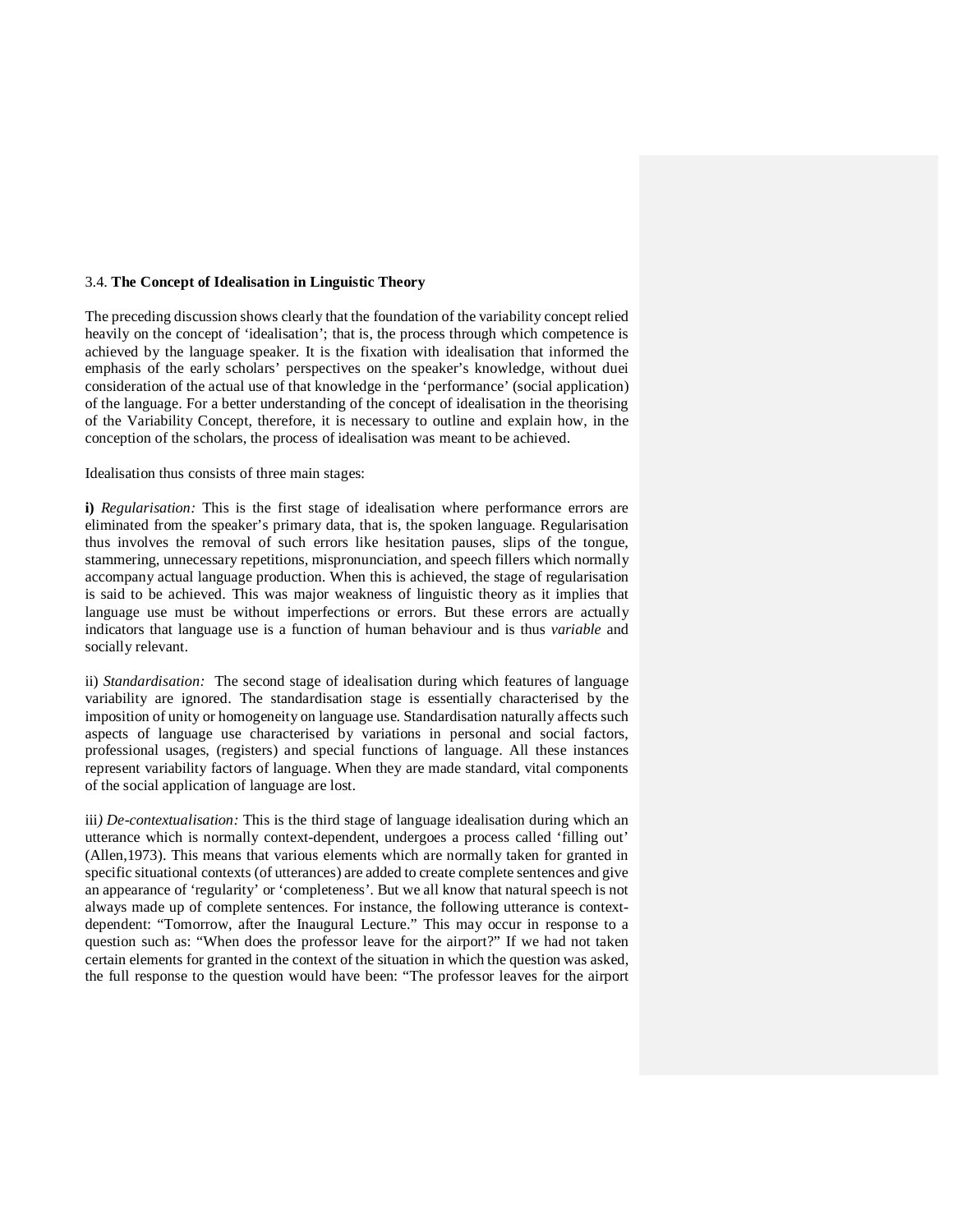tomorrow, after the Inaugural Lecture." The process of de-contextualisation thus disregards the crucial difference between a sentence and an utterance. While the 'complete' response above is regarded as *a sentence*, the context-dependent version is called *an utterance.*  Completed sentences, rather than utterances, are the linguistic elements which linguists referred to as units of description in their theorising of language system.

It is important to note that the important features of language use which were ignored in the idealisation of language data are those that actually characterise normal language production and thus indicate variability of language. Having demonstrated the futility of the early scholars' conception of linguistic data, it is pertinent to state that the description of linguistic competence or the ideal in terms of the rules of grammar cannot be determined in the absence of performance features of language. (Longe, 1995). Any investigation involving the description of language must begin with the speakers of the language who are the suppliers of original language data. The process of supplying the data itself is evidence of language performance. Therefore, in order to determine language competence (knowledge of the rules of the language system), we must go through performance (the language user's actual production in context). The variability features of language are in turn exhibited, most vividly, in the analysis of performance.

#### **Self-Assessment Question 3.4**

Briefly explain the stages involved in the process of idealisation of linguistic data.

#### **4.0 CONCLUSION**

In this Unit, we have explored the concept of language variability by revealing the fundamental components of language theory, its nature and scope, and also the explanation of the significant terminologies in this subject. The use of citations from the sixties and seventies strongly indicate the definite nature of the variability concept. Thus, by emphasising the basic tenets of the initial theorising on the subject, you can make the necessary connections with contemporary theory in the attempts at understanding the concept of variability.

#### **5.0 SUMMARY`**

The essence of the variability concept in sociolinguistics is to establish the fact that language varies according to several factors, chief among which are: the speaker, the setting/context, the topic / subject and the role relationships exhibited by the language users in different speech events. The variability concept provides the sociolinguistic researcher with the necessary tools for the explication, description and analysis of these factors. Furthermore, an essential component of the concept of variability is the way it sheds light on the role of competence in the study of language variability. You will observe that all the scholars who established the first lines of thought on linguistic variability, from Saussure to Chomsky, paid adequate attention to the competence of the native speaker. But the major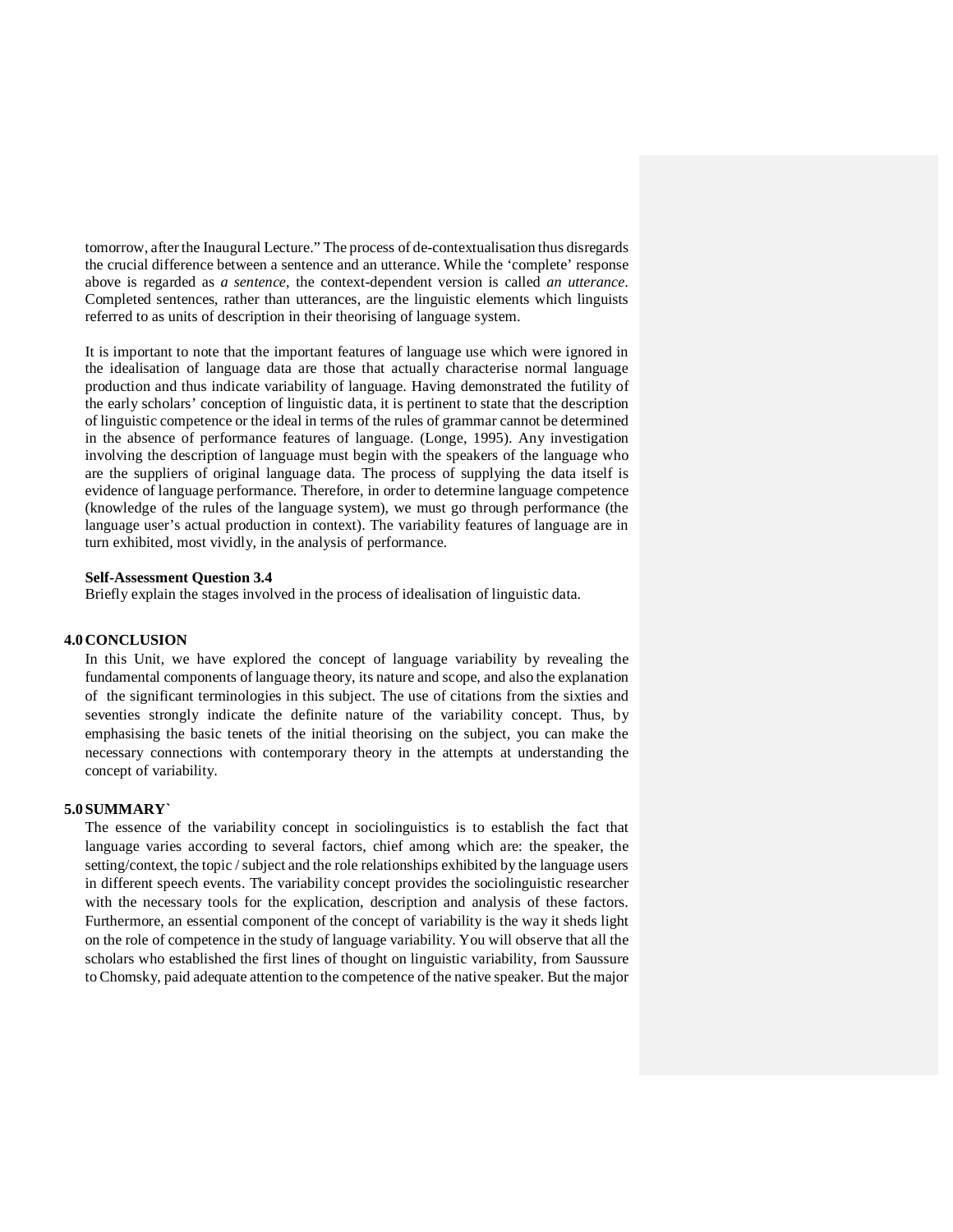weakness of their approaches is the neglect of the process of variability and change which are inevitable components of any language. Critics of these early scholars (Widdowson,1979; Hymes, 1964; Halliday,1970) have argued that the concept of idealisation (manipulation of linguistic data to make it look perfect or 'ideal') itself involves the processes of *regularisation, standardisation* and *de-contextualisatio*n which are aspects of the social processing of language. Therefore, the concept of idealisation itself represents the process through which competence is achieved.

From the fore-going, it becomes clear that although the competence of the language speaker is a crucial part of his knowledge, that linguistic knowledge is incomplete without the social skills that make the use of language meaningful; in other words, the speaker's language performance.

### 6.0. **TUTOR-MARKED ASSIGNMENT**

- 1. Explain the term "Language Variability."
- 2. Distinguish between linguistic variability and language variation.
- 3. Briefly explain the focus of (a) linguistic orientation and (b) the sociology of language orientation in variability studies.
- 4. Explain the difference between 'A sentence' and 'An Utterance' in linguistic theory.

### **7.0. REFERENCES / FURTHER READING**

- 1. Aarts, F.G. (1976): "The Description of Linguistic Variation in English from Firth till the Present Day," *English Studies,* 57, 3.
- 2. Abercrombie, O. (1948): "The Social Basis of Language", *English Language*, *III* (p.1).
- 3. Allen, J.P.B. and H.G. Widdowson (1974): "Teaching the Communicative Use of English", IRAL XII No 1.
- 4. Habermas, J. (1970): "Towards a Theory of Communicative Competence", in Dreitzel (1970).
- 5. Gregory, M.J. 1967): "Aspects of Varieties Differentiation", *Journal of Linguistics III,*
- 6. Gregory, M.J. & S. Carroll (1978): *Language and Situation: Varieties and their Social Contexts.* Routledge and Kegan Paul.
- 7. Chambers, J.K. (1987): *Sociolinguistics.*
- 8. Longe, V.U. (1995): *Studies in the Varieties of Language,* Benin-City: Headmark Publishers.
- 9. Murray, L. (2013): *English Grammar* (Primary Source Edition). Nabu Press.
- 10. Pride, J.E. (1970): *The Social Meaning of Language*. Oxford University Press.
- 11. Pride, J. & J. Holmes (eds.) (1972): *Sociolinguistics: Selected Readings,* Penguin Education.
- 12. Quirk, R., & S. Greenbaum (1980): *A university grammar of English*. Longman.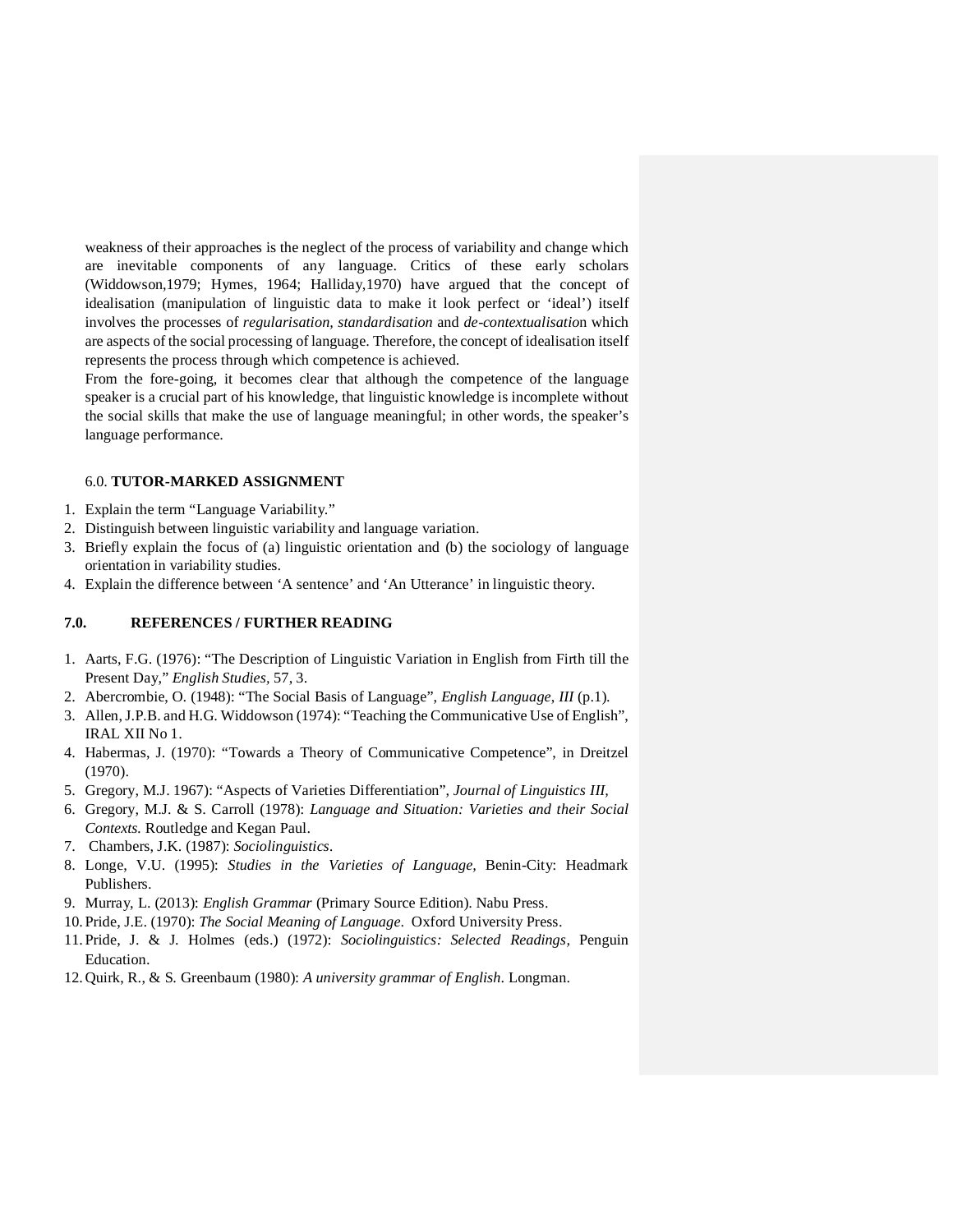- 13.Romaine, S. (1994): *Language in Society: An Introduction to Sociolinguistics.* Oxford University Press.
- 14. Trudgill, Peter (1983): *Sociolinguistics: An Introduction to Language and Society.* Penguin Books.
- 15. Halliday, Michael A.K. (1987): *Language as Social Semiotic: The social interpretation of language and meaning.* Edward Arnold.
- 16.Meyerhoff, Mariam (2005): *An Introduction to Sociolinguistics.*
- 17.Wardhaugh, Ronald (2006): *An Introduction to Sociolinguistics.* Cambridge University Press.
- 18. *The Routledge Handbook of Sociolinguistics Around the World (2009).*
- 19. Schleef, E., L. Mackenzie and M. Meyerhoff *(2015): Doing Sociolinguistics: A Practical Guide to Data Collection and Analysis.* Routledge.
- 20.Wodak, R., B. Johnstone and P. Kerswill (2010): *The Sage Handbook of Sociolinguistics.*

### **UNIT 2: THE SPEECH COMMUNITY IN SOCIOLINGUISTIC PERSPECTIVE**

- 1.0 Introduction
- 2.0 Objectives
- 3.0 Main Content
	- 3.1The Notion of a Speech Community
	- 3.2 Leonard Bloomfield
	- 3.3 Charles Hockett
	- 3.4 J.J. Gumperz
	- 3.5 The Speech Community as a Sociolinguistic Fact
- 4.0Conclusion
- 5.0 Summary
- 6.0Tutor-marked Assignment
- 7.0References/ Further Reading

#### UNIT 2

### **1.0 INTRODUCTION**

The idea of the speech community as the locus of study of language in society is the basis of our discussion in this unit. When we talk about the social setting of language study, we refer to what is known as the speech community. In other words, the setting or place where social interaction takes place. If you look again at the list of basic concepts in Sociolinguistics which we discussed in Module 1, you will notice that one common denominator in all those terminologies is what we know as the speech community.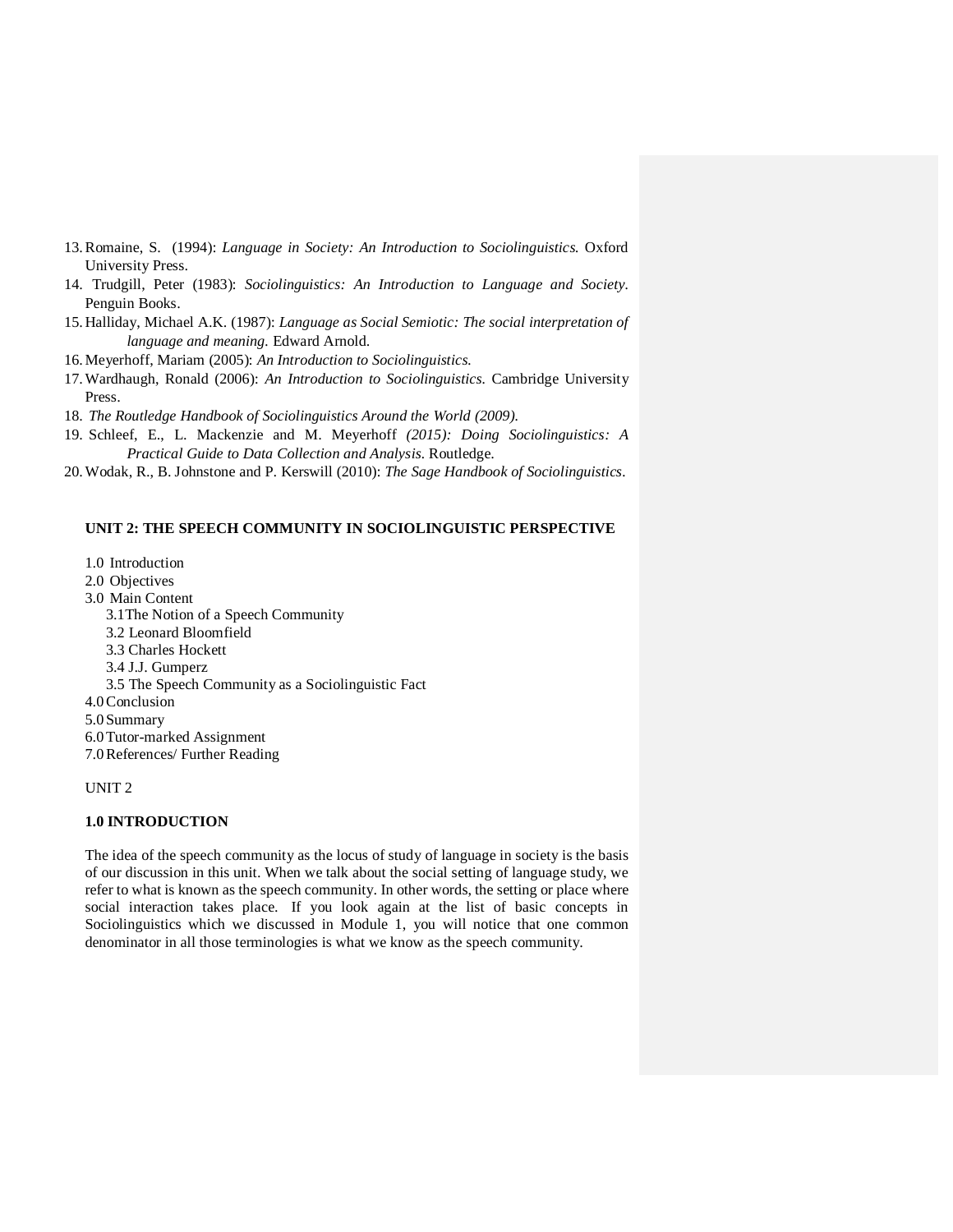Thus, the concept of a speech community conjures up a wide scope of language -oriented activities that take place among the inhabitants of a particular place. This also points us to the importance of the speech community in sociolinguistic enquiry.

### 2.0**OBJECTIVES**

At the end of this unit, you should be able to:

- a) Understand the nature of the speech community.
- b) Explain the importance of the speech community in sociolinguistic enquiry.
- c) Highlight prominent scholars' views on the speech community.
- d) Distinguish between a speech community and a language community.

#### 3.0**MAIN CONTENT**

### **3.1 The Notion of a Speech Community**

Many linguists have come up with various definitions of a speech community. Alongside these definitions are the arguments of the linguists as to the peculiar nature of the speech community and its implications for language study. Let us examine some of these:

#### **3.2 Leonard Bloomfield (1983):**

"A speech community is a group of people who interact by means of speech"

This definition posits that there is a community of 'linguistic interactors', otherwise called language users. The problem however is: how do we delimit such a community, for instance by race, language, nationality, etc.? The implication of this is that it is possible for people in a speech community to belong to different language groups (Yoruba, Efik, Urhobo, etc.), or different races or nationalities (African, European, Asian, etc.). In other words, members of a speech community may come from diverse language groups, ethnicities, or nationalities. The common denominator is *speech.* 

### **3.3 Charles Hockett (1953):**

Bloomfield's definition is shared by Hockett (1953) who further adds that speech is not enough to bind a set of people as a community. In Hockett's view, a particular language must act as a focal point for such a group of people. Hockett further argues that members of a l*inguistic* or *ethnic group*, who use speech or language to interact, would be deemed to have qualified as a speech community. For example, the Igbo speech community, the Yoruba speech community, the Hausa speech community, the Ijaw speech community.

What do we grasp from Hockett's viewpoint?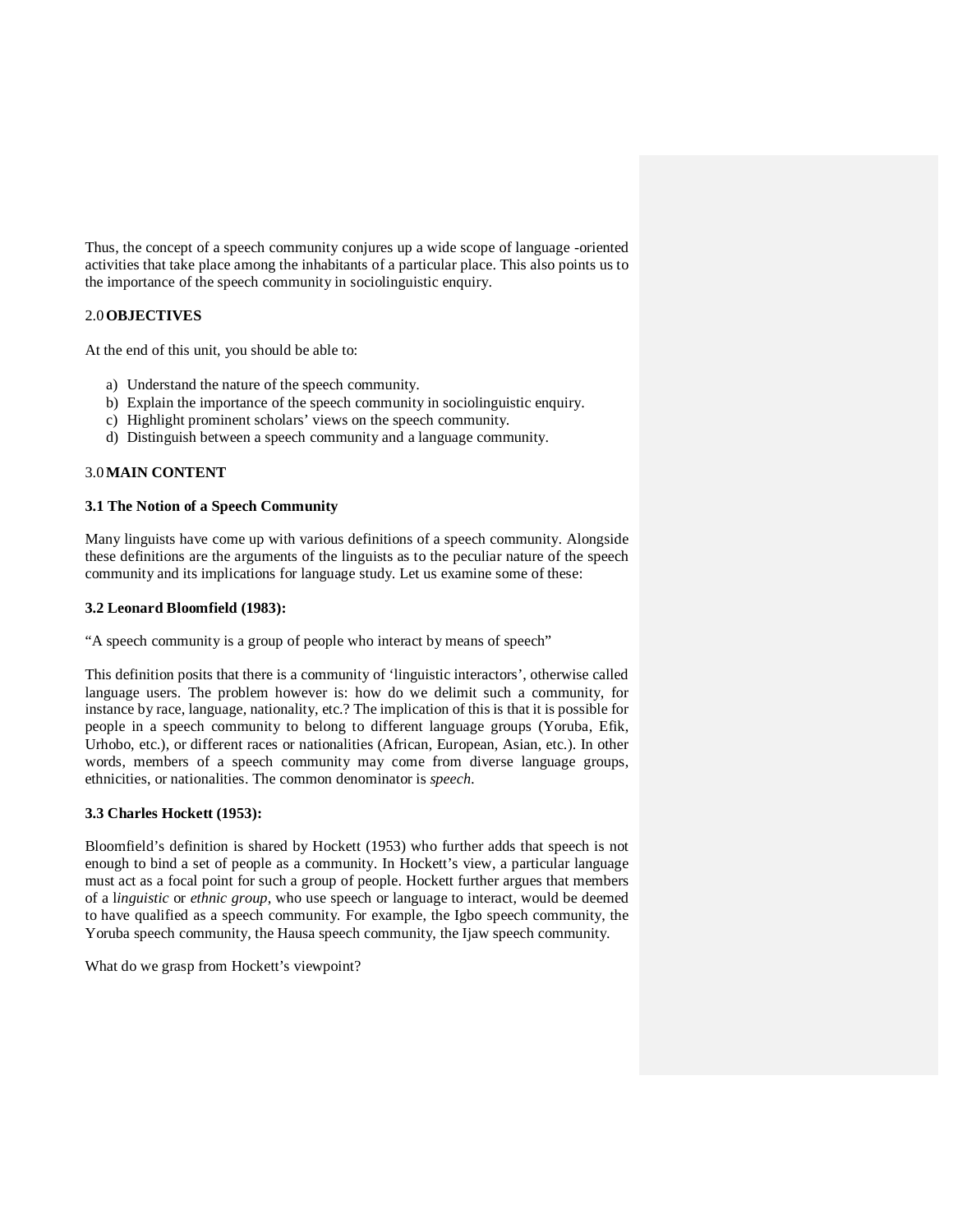1. The inclusion of 'language' as an important focal point for speech as community practice.

2. The description of speech users as a people who belong to a 'linguistic' or 'ethnic' group.

By this definition, we can describe a community of language users as Igbo speech community, Yoruba speech community, Hausa speech community by virtue of being connected, not only by speech, but more importantly, by a common language.

But there is yet another dimension to this argument.

When we talk of Yoruba speech community, or Hausa / Igbo community, where are they located? Are they necessarily domiciled in the same place or can they be geographically dispersed?

What does this tell us about the linguistic nature of a speech community?

Yes. It is true that you do not have to live in England to be an English speaker. There are people who speak English language fluently who have never been to England. And there are people all over the world who may speak a language without necessarily having visited the home country of that language. Obviously, languages can be as widely dispersed as the people who speak them. Since the language is inherent in the speakers, they naturally carry their language around with them. So when we say that languages come in contact, it is actually the speakers who come together in specific social settings or speech events.

For this reason, it is possible to have: A Yoruba speech community in England or an Igbo speech community in India. What does this mean? We can have a group of Yorubaspeaking people who live in England and use the language as a means of communal unity in a foreign community. Same applies to Hausa and indeed, any other language (Indian speech community in Nigeria, French speech community in Atlanta are some of the numerous possibilities).

#### **Self-Assessment Exercise 3.3**

Using Bloomfield's and Hockett's views, what in your opinion, separates a speech community from a language community?

#### **3.4 J.J. Gumperz (1962):**

Moving further, another linguist, J.J. *Gumperz (1962)* argues that the members of a speech community may be linguistically diverse or heterogenous. This is a departure from the views of Bloomfield and Hockett who have argued about *common language* and *common ethnicity*. Gumperz's view is with reference to bilingualism and multilingualism, in which case, certain speakers can actually be seen as belonging to more than one speech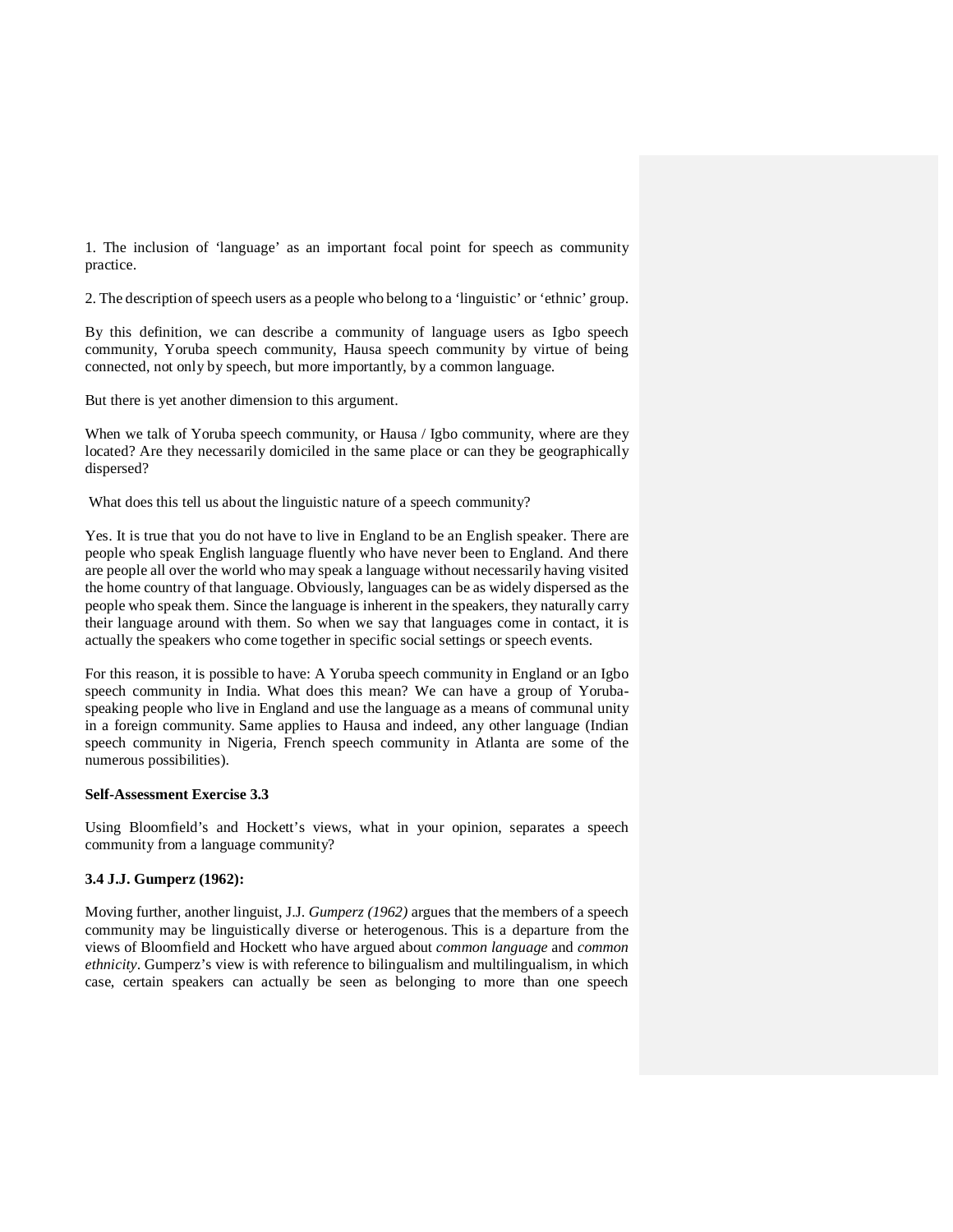community. According to Gumperz, bilinguals and multilinguals can be seen as belonging to those different speech communities, as long as they share *common* communicative codes, norms and practices.

This implies that a Yoruba speaker who is also proficient in English can be described as belonging to both the Yoruba speech community and the English speech community. Gumperz's view takes cognizance of the fact that there are no monolingual speech communities in the world. Rather, the reality is that most contemporary speech communities are actually diverse and heterogenous, because people converge from different locations and may become speakers of the language of their host communities with the passage of time.

 Indeed, John Lyons (1970) seems to provide an apt summation of these arguments when he observes that: "All the people who use a given language or dialect are members of that speech community."

Sociolinguistic are however quick to point out that a number of speech strategies and extralinguistic cues are involved in most communal interactions. To buttress this point, Dell Hymes (1972) says that members of a speech community must share the rules needed for understanding, that is, *mutual intelligibility.*

William Labov (1972) also says: "they must share values and attitudes." Sherzer (1975) adds that: "they must have socio-cultural understanding and presuppositions about speech."

 In our attempts to define a speech community therefore, we must identify a number of intervening variables:

i) The difference between language and dialect. (Using the parameters of size, prestige and mutual intelligibility.

ii) The existence of one language which is being used by speakers of different national and ethnic origins, e.g. the world English community.

iii) The relevance of social norms and speech rules. e.g. Received Pronunciation (RP) is the standard speech norm in most English-speaking communities of the world.

iv) The existence of 'politically - single speech communities' like Canada which claims to have just one language, but in actual fact, both English and French are spoken as official languages.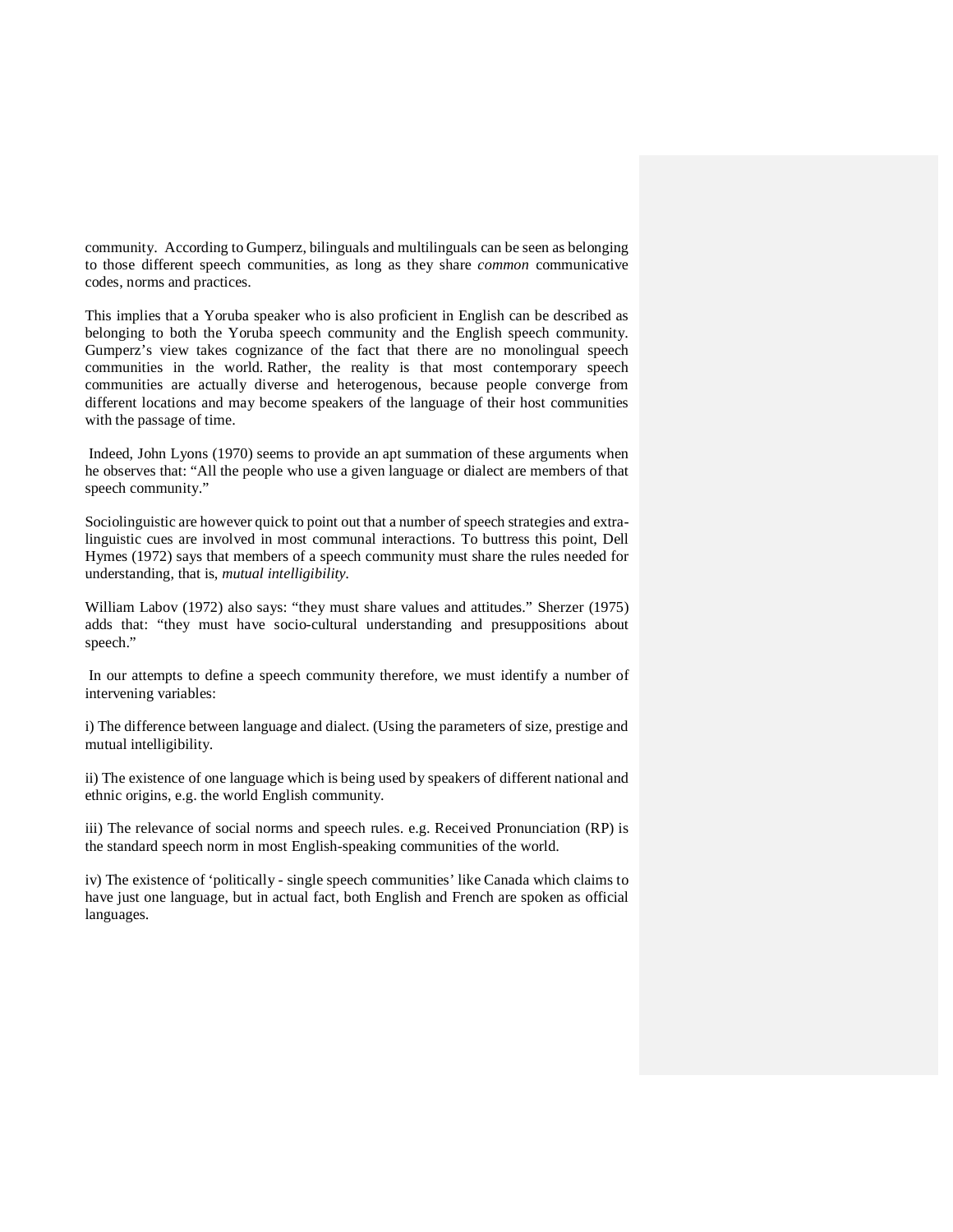In summation, it may be fairly difficult to define what a speech community is, but in our discussion so far, two essential elements which are needed to identify the speech community have emerged: *people* and l*anguage*.

#### **Self-Assessment Exercise 3.4**

Highlight the main features of J.J. Gumperz's argument on the nature of the speech community.

#### **3.5 The Speech Community as a Sociolinguistic Fact**

The speech community is a very important tool for the exploration of language variation. It provides adequate framework for the identification of societal practices that promote language variation in different communities, e.g. accents, dialects, registers, idiolects, etc.

It has become a comprehensive label for the social universe in which speech variation can be studied, e.g. monolingual, bilingual, multilingual, pluri-lingual,

It is also a term which is frequently mentioned in the sociology of language. The concept of speech community helps to unravel the dynamics of social structure and social organizations and their implications for language practices.

 On the basis of the speech community, we recognize the possibility of different varieties of language, such as: regional variety, standard variety, social variety, functional variety, among others variety types. We shall discuss these in a subsequent unit in this Module.

### 4.0 **CONCLUSION**

Our discussion of the speech community in sociolinguistic perspective has provided much insight into the dynamics of language use in society. The notion of the speech community is as relevant today as it was in the beginning of the sociolinguistic orientation. Through the speech community, we are able to understand the scope of the social setting where language use occurs. The intricacies of social interaction at the communal level becomes even clearer to us when we consider the multiplicity of social engagements that are permissible within the ambience of the speech community. Apart from being a linguistic hub that attracts various kinds of people who use language in different but unique ways, the speech community easily lends itself to varying perspectives as a topic of discussion on the dynamics of language use in social settings.

### 5.0 **SUMMARY**

In this Unit, you have learned about the nature of the speech community as a sociolinguistic entity. The knowledge of the different views of foremost linguists on the peculiarities of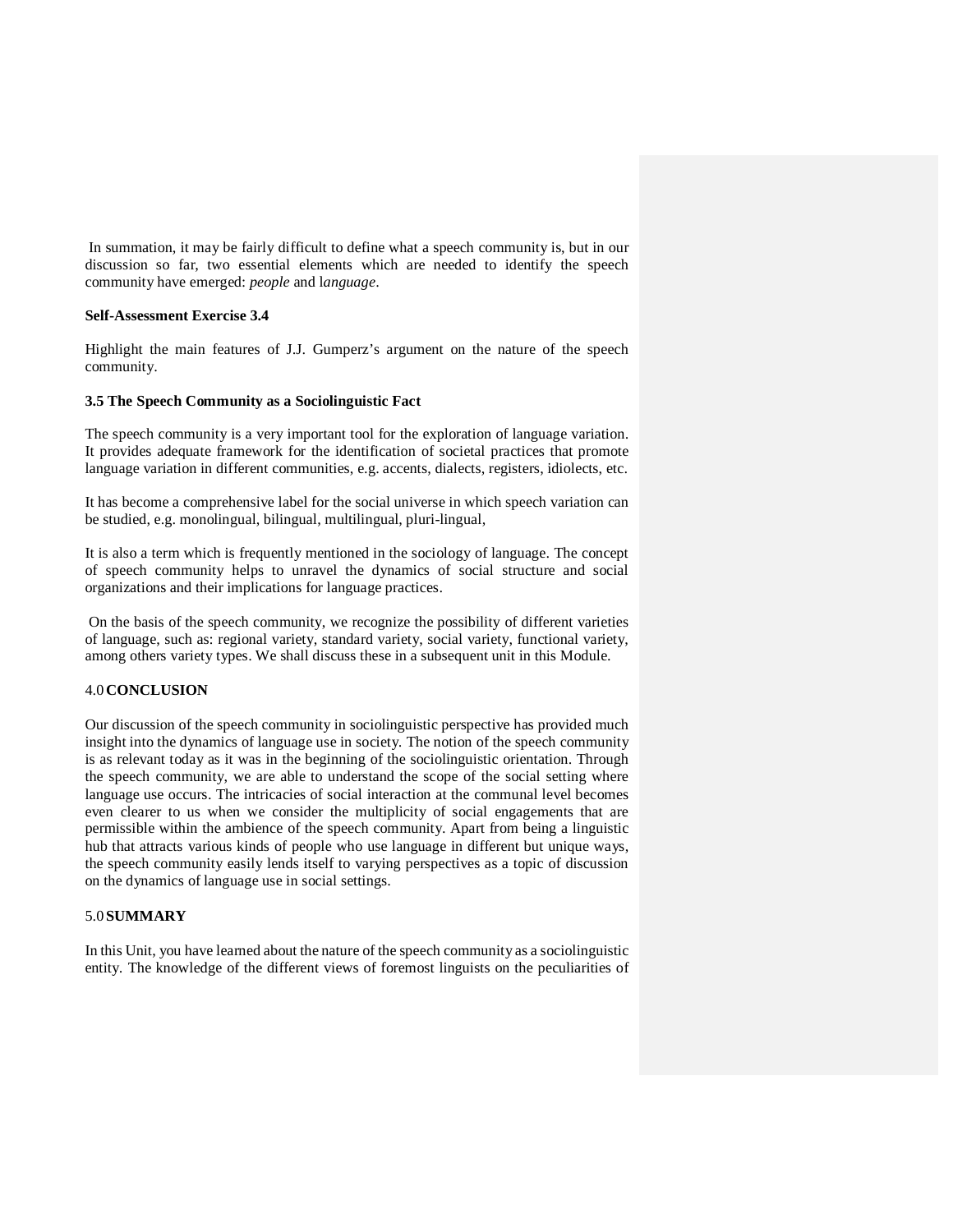the speech community have no doubt outlined some salient arguments which can be used to further the discussion of this topic. You have learned that the idea of a community of language speakers is something which has significance for the consideration of the 'social' nature of language in all human societies. The arguments of the pioneer linguists are as relevant in contemporary period as they were in the 60's and 70's. The central ideas in all these scholarly engagements generally center around the issues of *language* and the *people* who speak it in different social settings.

### **6.0 TUTOR-MARKED ASSIGNMENT**

1. Give a summary of the views of the pioneer linguists on the speech community.

2. Outline the differences between the speech community and language

### **7.0 REFERENCES / FURTHER READING**

1. Gregory, M.J. 1967): "Aspects of Varieties Differentiation", *Journal of Linguistics III, 2.* Gregory, M.J. & S. Carroll (1978): *Language and Situation: Varieties and their Social Contexts.* Routledge and Kegan Paul.

3. Saville-Troike, M. (1989): The Ethnography of Communication: An Introduction. Blackwell.

4. Coulmas, F. (1997): *The Handbook of Sociolinguistics.* 

#### **UNIT 3: LANGUAGE DIFFERENTIATION AS SOCIAL PRACTICE**

### **CONTENT**

1.0 Introduction 2.0 Objectives 3.0Main Content 3.1Language Minorities and Majorities 3.2 Dialectalization 3.3Criteria for Language Differentiation 3.4 Standardization 3.5 Diglossia 4.0Conclusion 5.0 Summary 6.0 Tutor-Marked Assignment

7.0References/Further Reading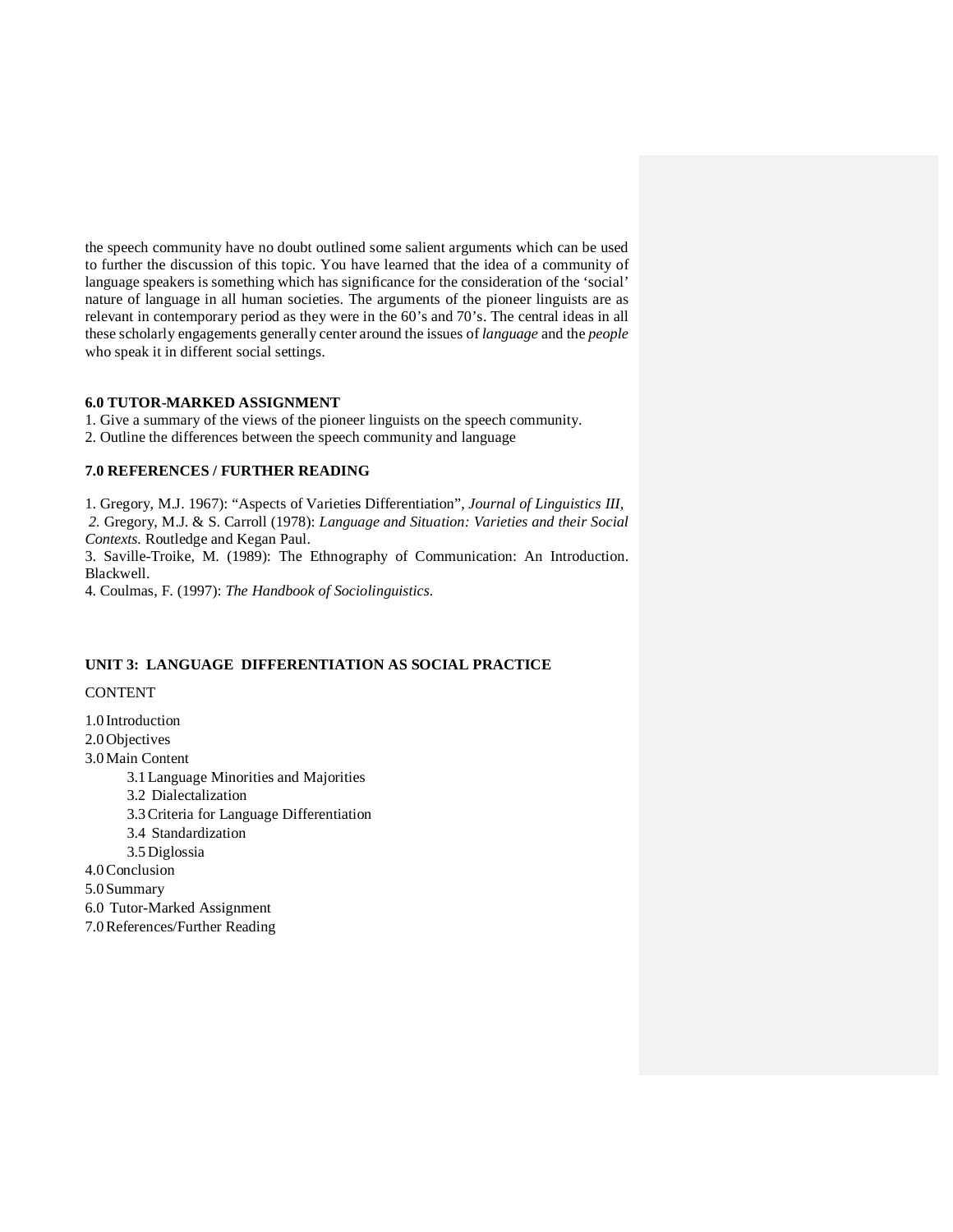### UNIT 1

### **1.0 INTRODUCTION**

This Unit focuses on the social dynamics of language use in social settings. From our discussion of speech communities and language communities in the previous Module, we must have observed that many activities are enacted in the community, based on the kinds of speakers who converge on a particular setting. A major feature of speech or language communities is that speakers may speak the same language but always in different ways. This could be a function of individual or societal factors. This underlies the idea of language differentiation. In this Unit, we shall explore the various societal manifestations of language differentiation and establish specific trends and their implications for the relative status of certain language features over others.

### **2.0OBJECTIVES**

At the end of this Unit, you should be able to:

- a) Understand the concept of language differentiation.
- b) Understand the different dimensions of language differentiation.
- c) Explain the sociolinguistic dynamics of language differentiation.

#### **3.0MAIN CONTENT**

### **3.1 Language Minorities and Majorities**

Language communities may be described in terms of the relative population of their speakers. When a particular language has a higher population of speakers than other languages in the same environment or location, such a language is said to be a *majority language*. Conversely, a language with a lower population of speakers than other languages is described as a *minority language.* Majority languages in Nigeria are Hausa, Igbo and Yoruba in terms of their relatively higher population of speakers. Minority languages in Nigeria include: Kanuri, Fufulde, Ibiobio, Efik, Idoma, Izon, Kalabari, Shuwa, Ikale, among others across the country.

A majority language is a language spoken by a majority of the population in a given location, state or country. This means that a language like Hausa may be majority language in Nigeria, for instance, but still be a minority language in a place like Ghana.

A minority language is one spoken by less than 50 percent of the population in a given place, state or country. Thus, a language like Efik may be a minority language on a national scale in Nigeria, but it is s majority language in places like Akwa Ibom and Cross Rivers states.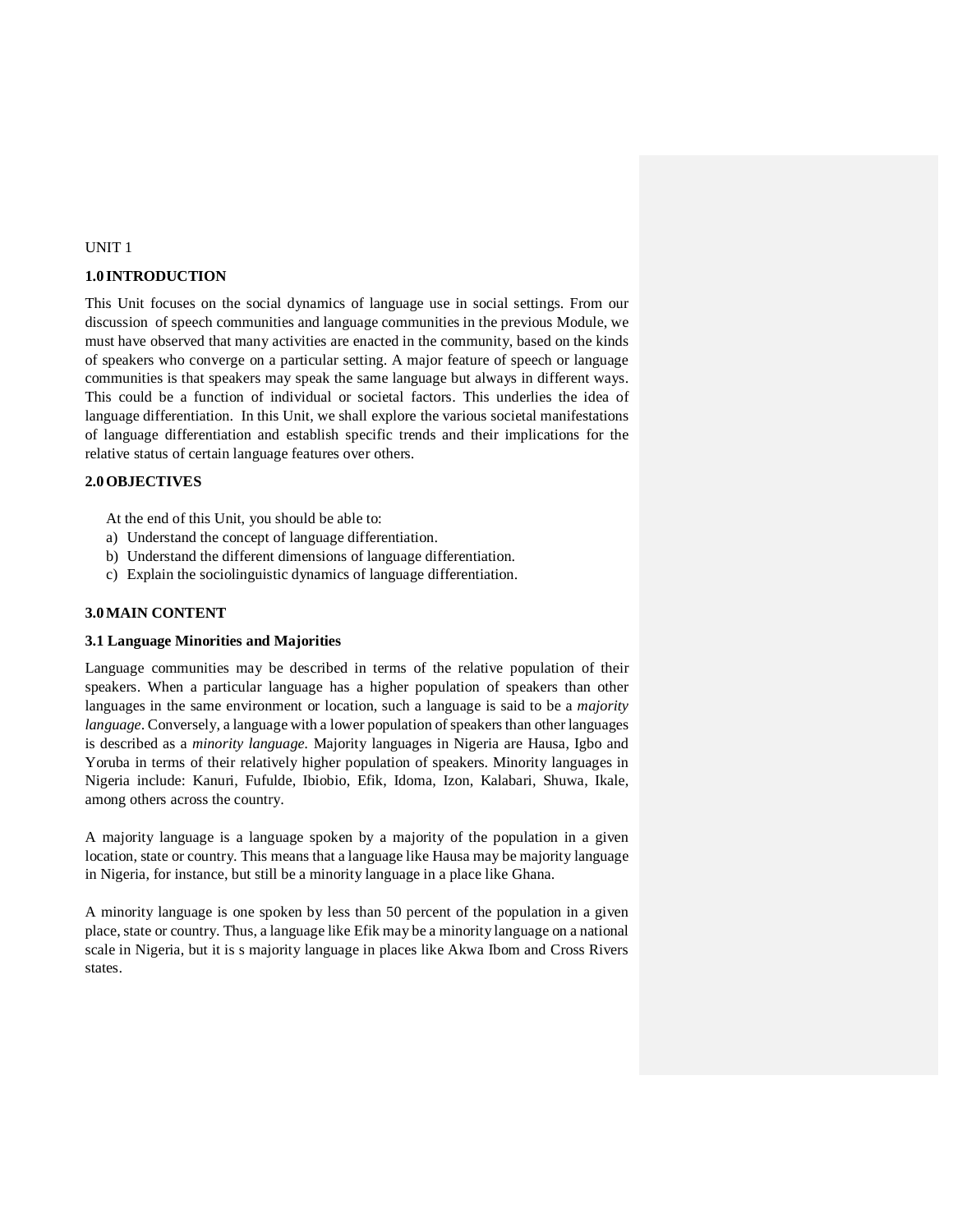Language communities exist on the assumption that all minority language speakers are also fluent in the majority language. A good example is Ireland, where virtually everyone is fluent in English, (the majority language) while some members are also able to speak Irish (the minority language), though at different levels of competence.

### **Self-Assessment Exercise 3.1**

Explain the sociolinguistic factors that account for language minorities and language majorities.

### **3.2 Dialectalization**

On the societal level, we consider language differentiation in terms of two factors: spatial factor (or distance) and time.

### **3.2.1. Distance or Separation by Space**

This is the case where people are forced to leave their original location and settle elsewhere, far removed from their original location.

Once there is a physical separation of language speakers, each half of the community is likely to develop differently and may eventually be seen to be speaking different forms of the original language. Factors such as natural disasters, war, political upheavals, among others can cause a group to leave their language domain.

If further split takes place, the emerging groups from the original will again evolve differently in relation to the linguistic characteristics of their new environments. The splinter group, therefore, moves to another location, develops a new set of linguistic norms and evolves a new linguistic tradition, which will, of course, be influenced by their new environment The variety that emanates from such a split is known as a variety caused by space or distance, which is a variety of the original language. The immediate result of this is called Dialectalization.

This is the case with children of Nigerian-born parents who are born abroad and grew up with a different form of their mother-tongues in a new setting. They are likely to speak English as their first language.

#### **3.2.2. Time**

Dialectalization as a result of time occurs when a community is separated for a long period of time, often resulting in the springing up a new generation. For example, when a part or section of a community moves to a different location for a decade or more, there will be a change in their linguistic norms and these norms will be transmitted to the younger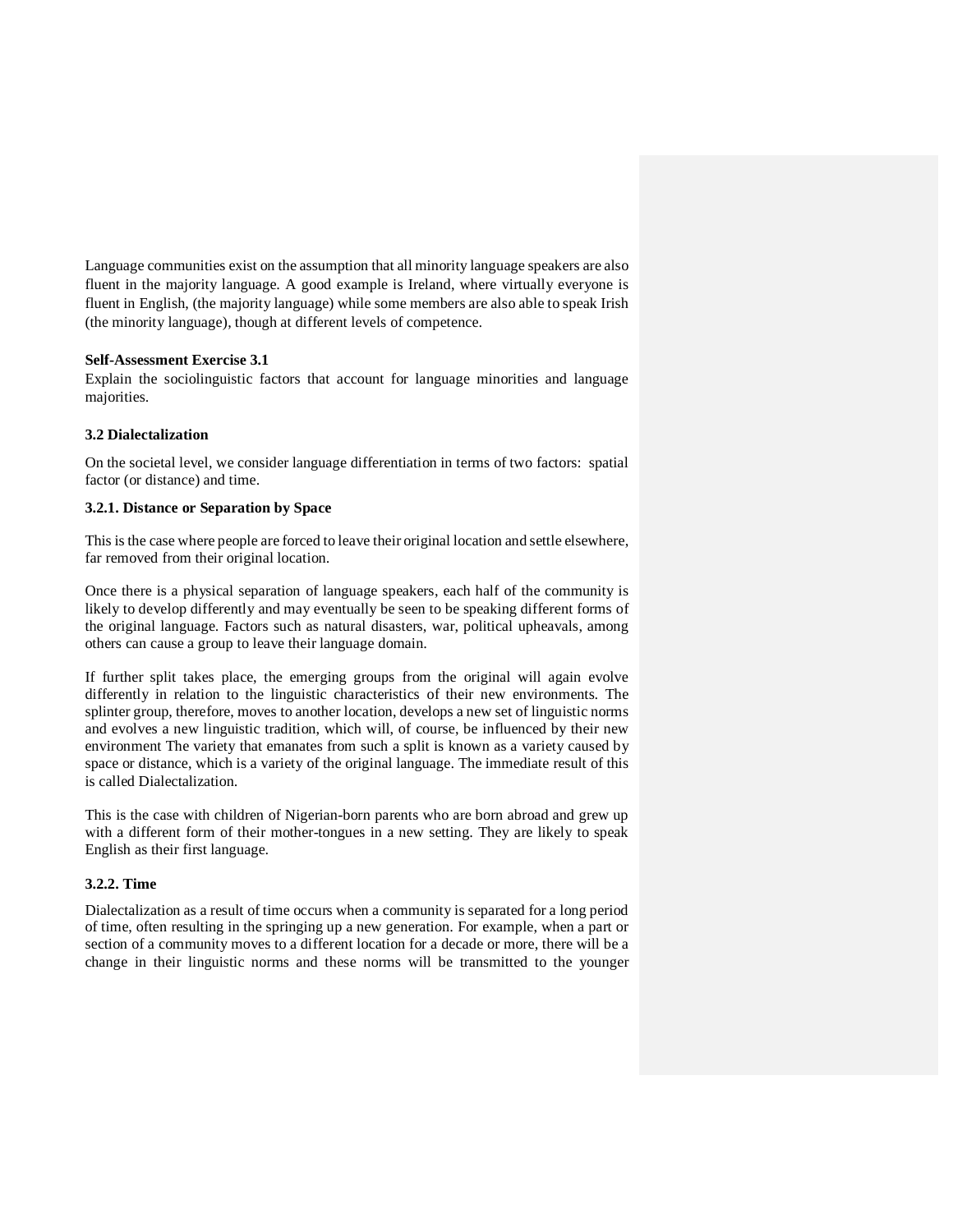generation, depending on the individuals involved. In this regard, we will have any of these three options: *language maintenance, language loss or language death.* 

These three options represent the different ways in which the various splinter groups can emerge as sub-communities and develop differently.

**Language maintenance** occurs when a community becomes split though time, and the original group retains the original language while the splinter group goes through series of changes in phonology, semantics, syntax etc. They could maintain the original language and pass it on to the next generation by encouraging the children to maintain the original phonology, syntax, etc. although this may be difficult because of the influence of the host community. This is essentially a function of **Time.** The language of the original community naturally undergoes generational transmission over the course of time. In this regard, we observe that the younger generation acquires the language from the older generation in different forms:

i) The language system of the original language may be inadequately or inaccurately transmitted due to wrong comprehension or poor proficiency on the part of the older generation who have been separated from their mother-tongue for some time. This is often observable in the transmission of culture-specific content like proverbs, idioms, euphemisms, songs, etc.

 ii) Various innovations in grammar, phonetics and vocabulary may occur over time. These may differ from one splinter group to another. Nigerians in Ghana versus Nigerians in the United States of America. Some of these innovations may or may not be accepted by the older generation.

 iii) Differential assimilation of innovative language features may lead to the establishment of gradual differentiation in the forms of the original language spoken by the ach splinter group.

iv) New ways of speaking may evolve entirely among splinter groups, especially the younger generation.

However, if *language maintenance* is not achieved, it may lead to **language loss***.* This is because a language is alive only when people speak it. If *language loss* persists over a long period of time, it results in **language death.** 

Dialectalization is, therefore, the process whereby an originally unilingual society becomes split into groups, which results in distinct forms of the original language as a result of distance/space and time.

#### **Self-Assessment Exercise 3.2**

Attempt a discussion of the social motivations for dialectalization.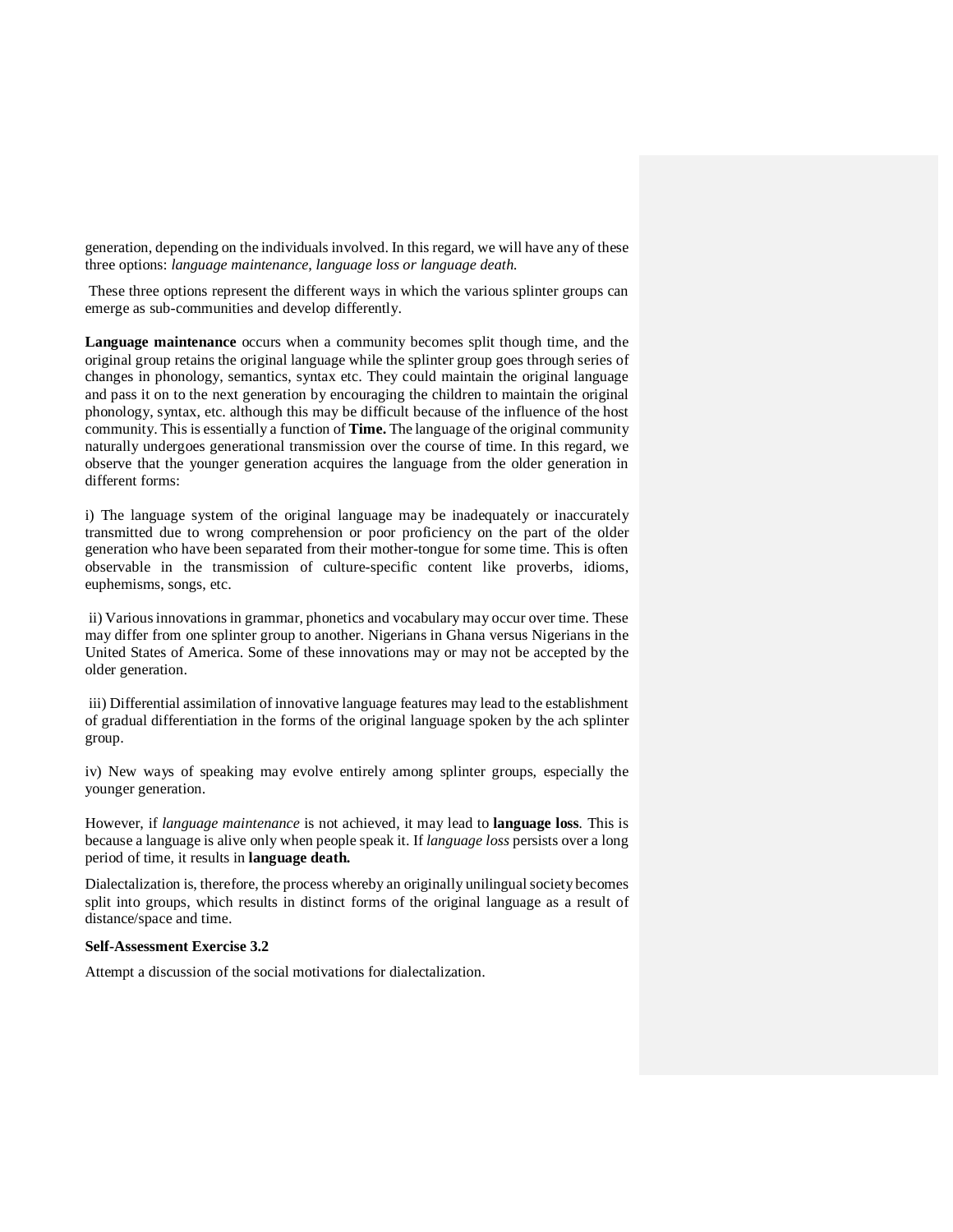### **3.3 Criteria for Language Differentiation**

As previously discussed, the idea of language differentiation is an important part of the description of a language system. We also highlighted in the previous Unit, one of the peculiar features of differentiation, namely dialectalization involving space (distance) and time. We now turn to a discussion of the salient criteria for the language differentiation as established by Ronald Wardhaugh.

The sociolinguist, Ronald Wardhaugh, in his 1986 publication, outlines seven criteria which may be useful in explaining how languages can differ from one another:

**1. Standardisation:** This refers to the process by which a language has been codified in some way. It usually involves the development of such language features as its grammar and dictionary.

2. **Vitality:** This refers to the existence of a living community of speakers. This can be used to distinguish between "dead" and "living" languages. Language this derives it's vitality from its speakers.

3. **Historicity**: This refers to the fact that a particular group of people finds a sense of identity through the use of a particular language. In other words, such people may be able to trace their history through the use of the language.

4. **Autonomy:** This is the feeling by speakers of a particular language that their language differs from other languages, in terms of form, structure and functions.

5. **Reduction:** In this case, it is possible that a particular variety may be regarded as a sub-variety of the standard language, rather than an independent entity, e.g. pidgin varieties.

6. **Mixture:** This refers to the feeling of speakers that the variety they speak may be regarded as one of the marginal varieties of some other standard language.

7. **De Facto Norm:** It is assumed that there are "good" speakers and "poor" speakers and that the food speakers represent the norms of proper usage.

#### **Self- Assessment Exercise**

Carefully outline the principles of language differentiation according to Wardhaugh (1986)

### **3. 4 Standardisation**

Another process that occurs in the spatial and time process is *language standardization*.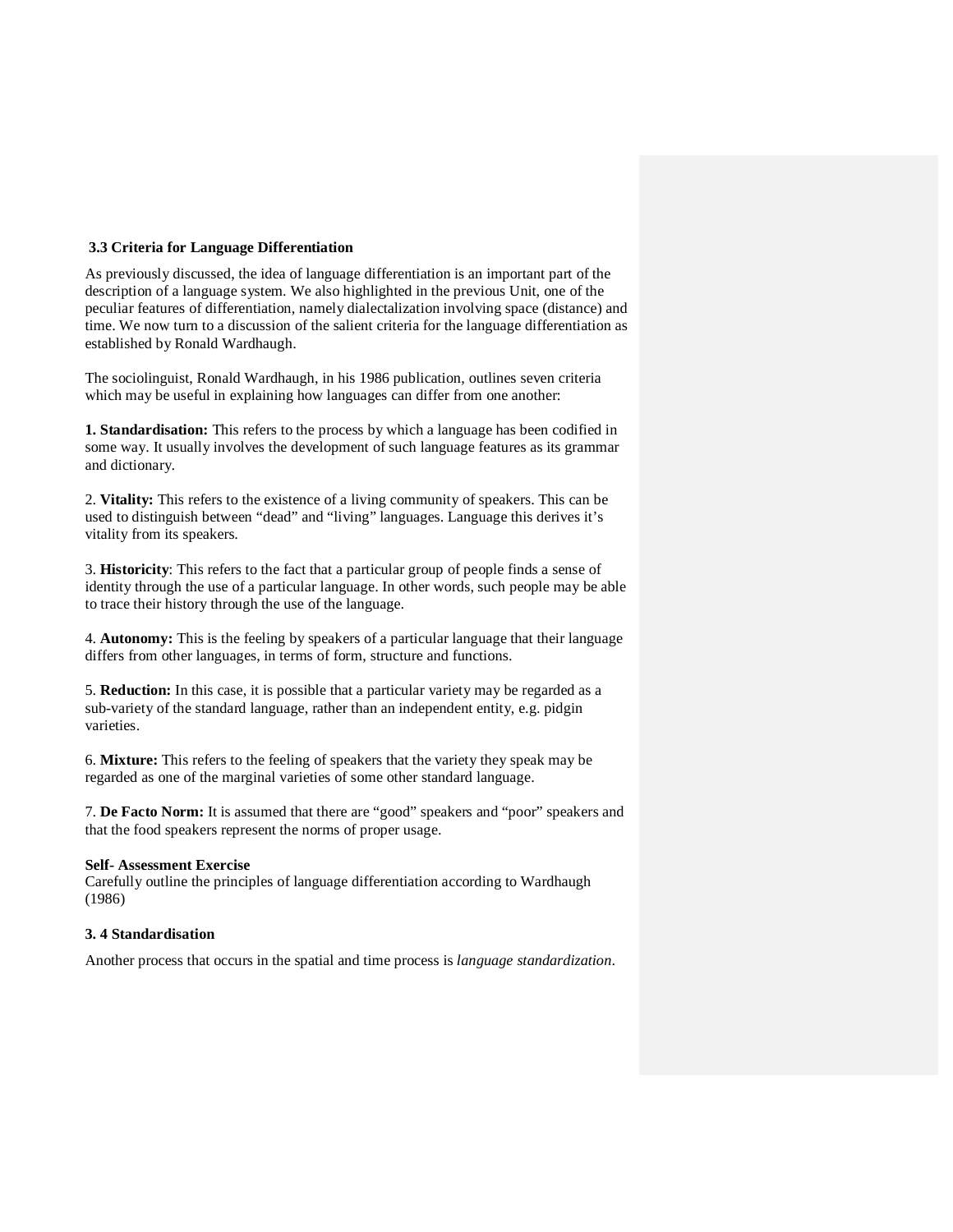Again, the transmission of language to the younger generation can take place in two ways.

First, there may be inadequate or inaccurate comprehension of the language by the children. Here, the system of the language becomes muddled and may lead to innovations in grammar, phonetics and vocabulary, where the children develop their own system. Secondly, it may be in form of retention of the original language structure, which may be developed.

The process of standardization involves bringing some form of legitimacy or codification into the language and this can be achieved through legislation or formal recognition of the language, in both written and spoken forms. It often involves legal procedures and political influence. This kind of formalization always has elements of power by people in authority who can legislate on the requirements for attaining a standard form of the language.

Standardization always involves a documentation of a language in a written form. Not all languages have written forms, so a language which has the written form of its phonology, grammar etc. and their rules is *standardized*. We could also say that splinter groups of a language community or speech community could decide to standardize their language as long as there is a cohesive decision.

### **Self-Assessment Exercise 3.2**

Briefly explain the process of language standardisation.

### **3.5 Diglossia**

This is the situation in which two functionally different varieties of a language co-exist in a single speech community. The two varieties have separate labels: while one is labelled the High Variety (H), the second is called the Low Variety (L).

### **3.3.1 Characteristics:**

In diglossia, we have one of the varieties being the standard language while the Low variety consists of the local dialects of the same language. The High variety (H) is usually a superimposed variety. It is not usually the widely spoken variety of the language. It is recognized as the superimposed variety because it is the variety that *dominates.* 

The High variety is used for writing and generally functions as the language of formal communication. It is usually learned through the school system. It has very high *prestige*  value and grammatically, it is different from the Low variety.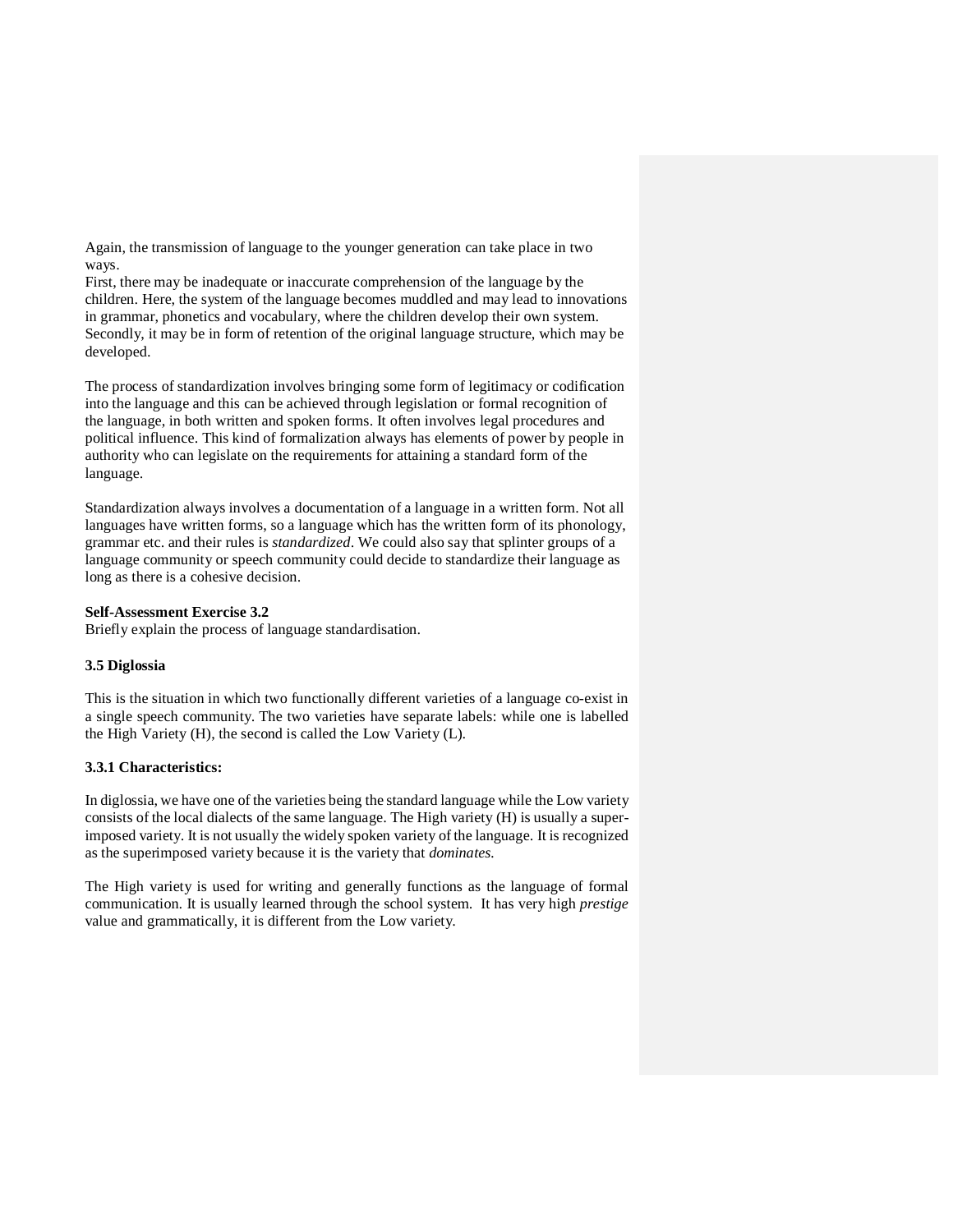The Low variety is usually the commonly used language. It is intended mainly for oral communication and conversation. It is acquired as a mother-tongue, and it is not subjected to any normative control.

### **3.3.2. Functions:**

The High and Low varieties are strictly divided according to their functions.

The High variety is used in broadcasting, public institutions, political institutions, church or mosque, etc. It is used in broadcasting, public institutions, political institutions, church or mosque, etc. The High variety is considered to be the prestige language and consequently superior to the Low variety.

The Low variety is used as a means of interpersonal communication, and is well adapted to informal and unstructured situations.

The High and Low varieties produce a comical effect when they are not used in their appropriate contexts. The difference between High and Low varieties are established in the grammar, lexicon and phonology.

High and Low varieties share one single phonological system. While the Low phonology represents the basic system, the High variety forms a sub-system of the Low variety. Examples are: Classical Arabic (High); Colloquial Arabic (Low).

At the level of grammar, the Low variety has fewer grammatical (morphological) categories and has a reduced system of inflection. e.g. Adjectives of degree: *Few, Fewer, Fewest* Number inflection: *Boy. Boys; House, Houses* 

Derivation paradigms: *Faith, Faith-ful*

All these are known as morphological paradigms. It is a special characteristic of Diglossic situations that lexical pairs are used situation-specific and the two words in each pair have the same meaning in both High and Low varieties.

#### **Self-Assessment Exercise**

What is Diglossia? Explain its salient characteristics.

#### **4.0 CONCLUSION**

From the fore-going, you must be convinced that the concept of variety in English has several dimensions, each with definite societal implications. Our excursion into these different dimensions has provided adequate insights into this phenomenon. Variety is indeed a crucial aspect of the social determination of language in many societies world wide.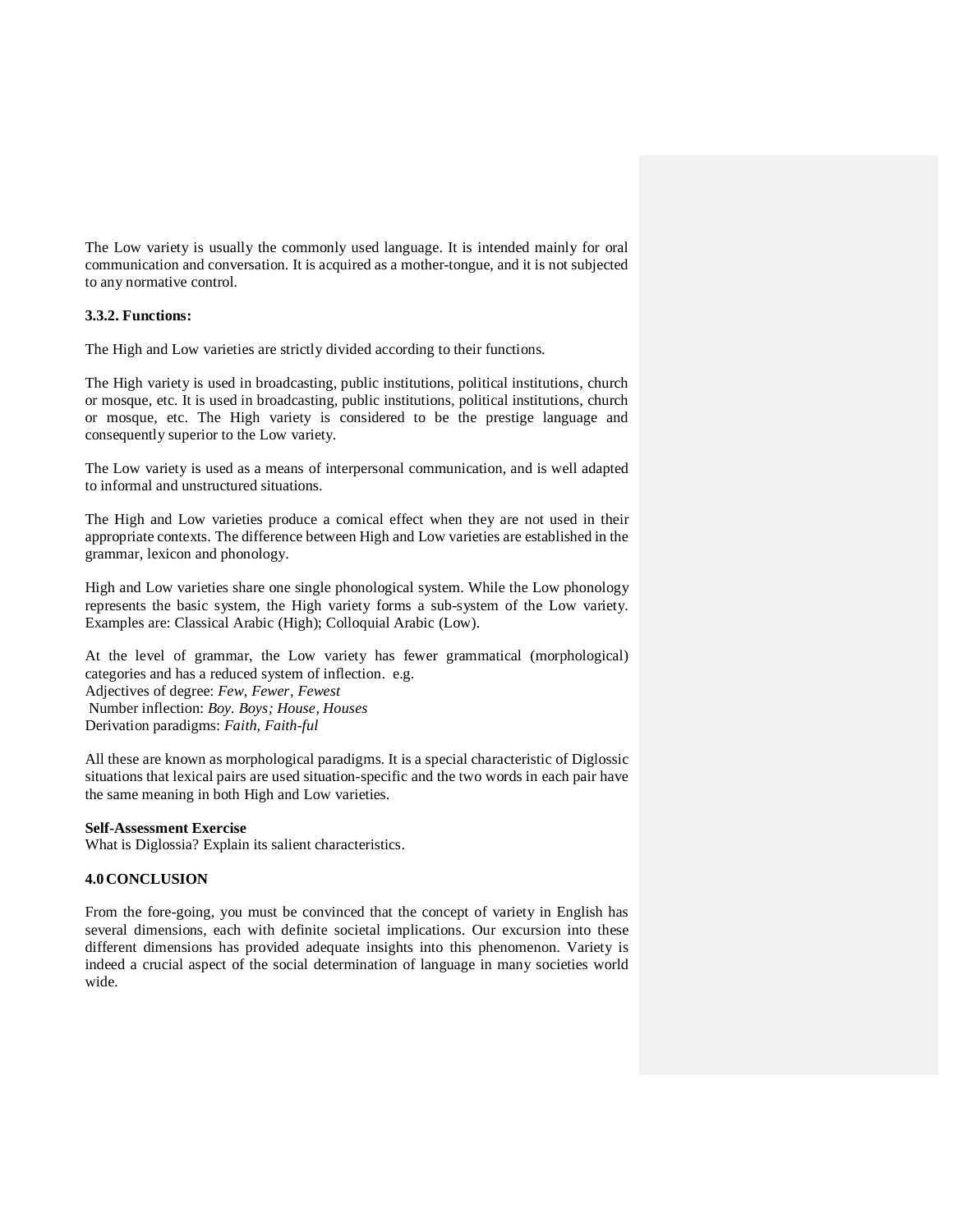### **5.0 SUMMARY**

In this Unit, you have been provided with the various dimensions of variety as an important of the linguistic environment. While some varieties may be discussed in terms of their formal features (historical, geographical, functional, etc.), others can be viewed in terms of their social functions (as in the case of usage varieties, diglossia), while we may identify another variety category with certain global ramifications. Generally, your study of language varieties is aimed at showing the broad scope of the topic and the meaningful ways in which you can categorise or compartmentalise them for scholarly discussion.

### **6.0 TUTOR-MARKED ASSIGNMENT**

The concept of variety in English is broad and multi-faceted. Discuss with meaningful illustrations.

### **7.0 REFERENCS/ FURTHER READING**

- 1. Baugh, Albert and Thomas Cable (1997): *A History of the English Language*. Routledge.
- 2. Bailey, R.W. and M. Gorlach (1982): *English as a World Language*. University of Michigan Press.
- 3. Gregory, M.J. 1967): "Aspects of Varieties Differentiation", *Journal of Linguistics III,*
- 4. Gregory, M.J. & S. Carroll (1978): *Language and Situation: Varieties and their Social Contexts.* Routledge and Kegan Paul.

#### **MODULE 2**

### **UNIT 4: VARIETY IN ENGLISH**

**CONTENTS** 

- 1.0 Introduction
- 2.0 Objectives
- 3.0Main Content
	- 3.1. The Concept of a language variety
	- 3.2. Formal varieties
	- 3.3. Usage Varieties
	- 3.4. Global Varieties
	- 3.5. Standard Variety
	- 3.6. Criteria for Standardization
- 4.0Conclusion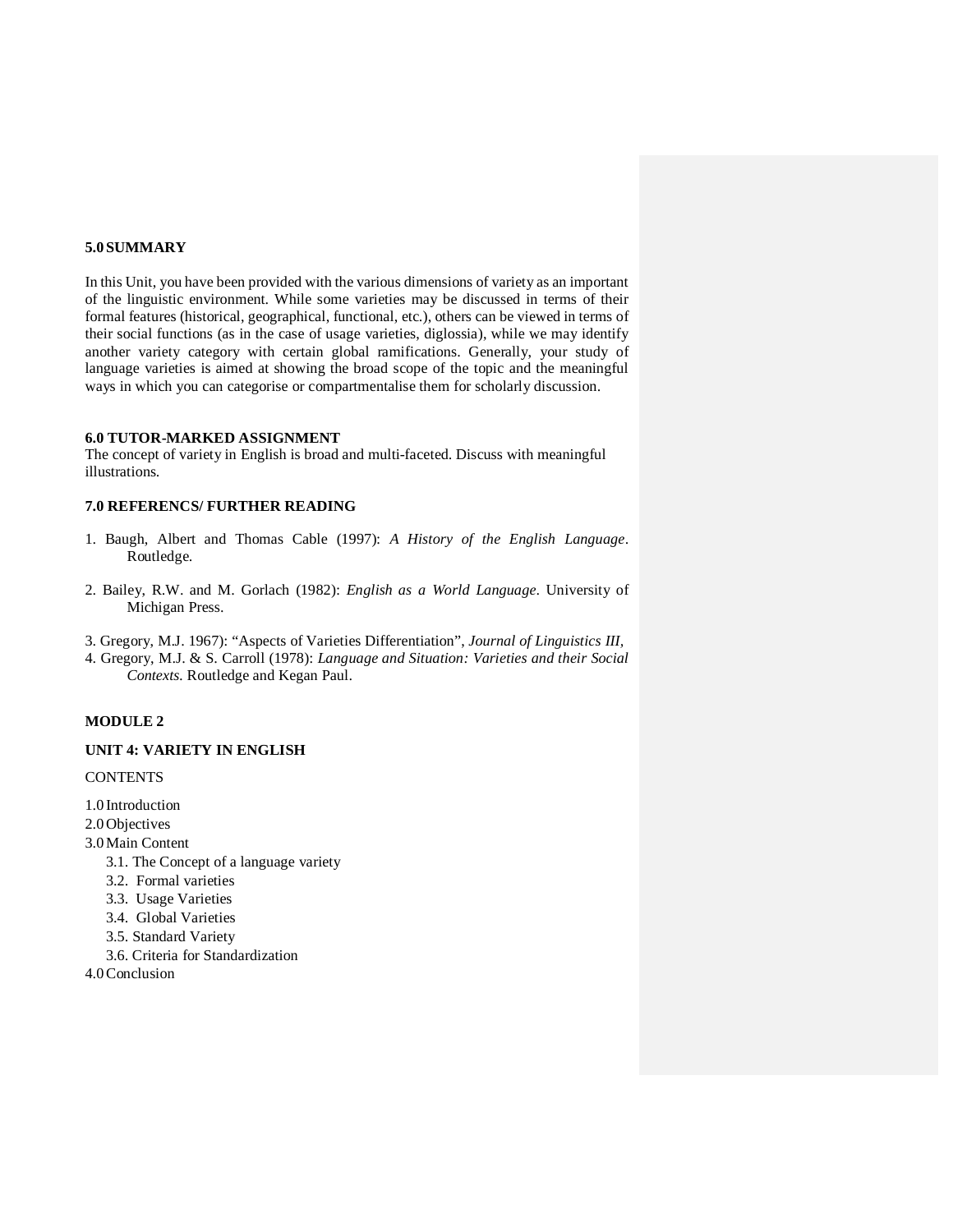5.0 Summary 6.0Tutor-Marked Assessment 7.0References/Further Reading

#### UNIT 4

### **1.0 INTRODUCTION**

Language variety is seen in different ways by different scholars. While Hudson (1996) sees language variety as "a set of linguistic items with similar distribution", Fergusson (1972) defines it as "anybody of human speech patterns which is sufficiently homogenous to be analysed by available techniques of synchronic description and which has a sufficiently large repertory of elements and their arrangements or processes with broad enough semantic scope to function in all formal context of communication".

### **2.0 OBJECTIVES**

At the end of this lecture, you should be able to:

- a) Understand the concept of a language variety.
- b) Discuss the various social dimensions of language varieties.

### **3.0 MAIN CONTENT**

### **3.1. The Concept of a Language Variety**

The work of Catford (1965) provides us the needed clarity on this topic. Catford sees language variety in a similar light as Hudson when he defines it as "a subset of formal and/or substantial features which correlates (regularly) with a particular type of sociosituational feature".

The salient terms in the above definition are: *subset, formal and substantial features, correlates and socio situational features.* 

A subset is a part of a set or something subsumed under a set. Set, here, is a number of things of the same kind that belongs together because they are similar or complementary to one another. In this context, language is the set, and variety is a subset. It is important to note that members of a set have something in common and naturally, features of the subset will find common ground in the set just like varieties of a language have certain features in common.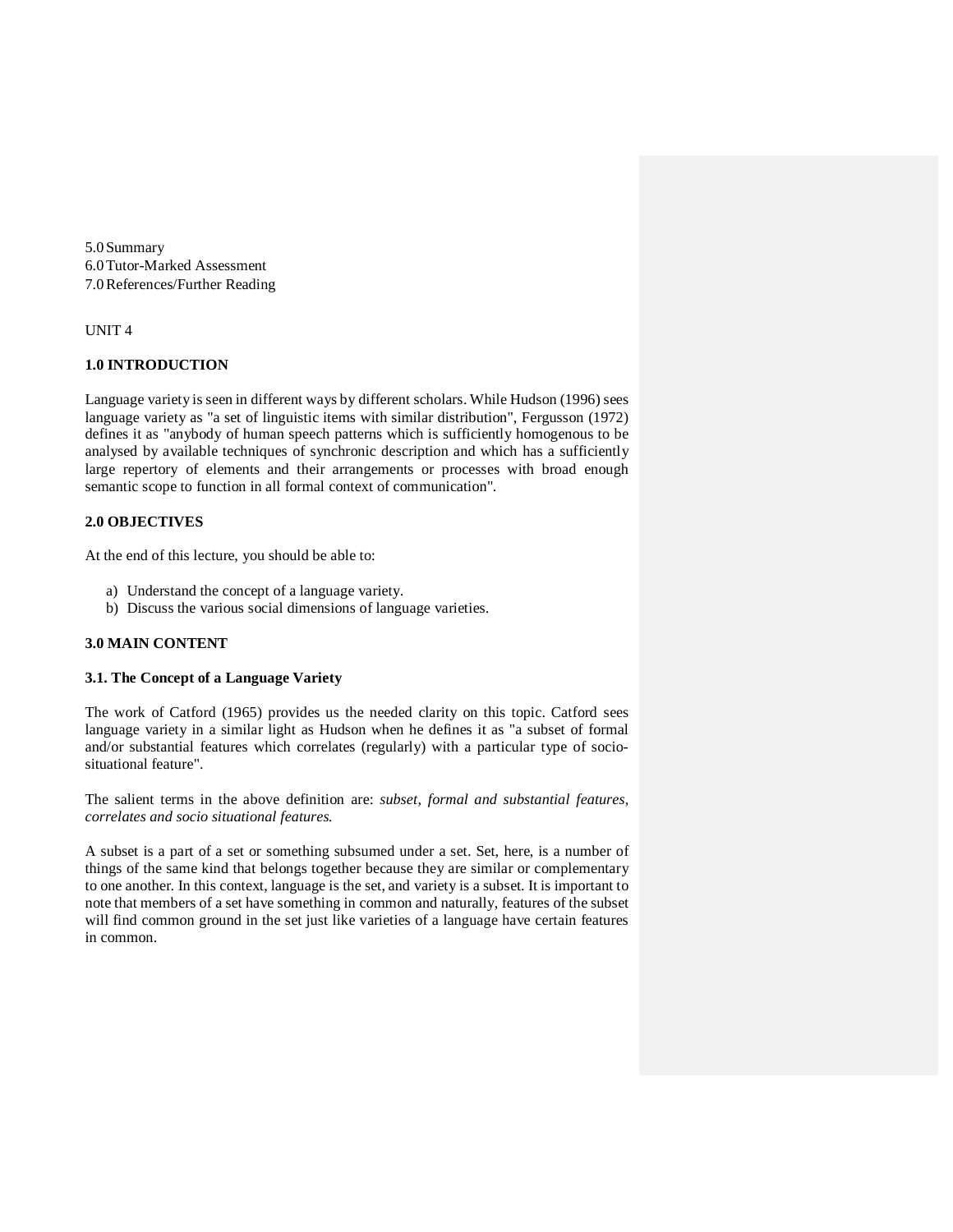The formal and substantial features deal with the fact that language is organized along three levels; the substantial, formal and semantic/contextual levels. The substantial level of language is made up of two elements: phonemic substance and graphic substance. The formal level refers to the internal meaningful structure of language, known as form and it is subdivided into grammar, syntax and morphology. The semantic/contextual level is the meaning realization level, at which the substantial and formal features become meaningful.

To correlate, on the other hand, means to put things in reciprocal relationship or to make things mutually related. In the case of language variety, two things must correlate: linguistic features and situational features. Linguistic features are inherent in language, while situational features are components of situation or context Therefore, a variety of language is a contextual category which correlates or matches a set of linguistic features with a set of situational features. However, socio-situational features are only determined by the linguistic features, hence, the question mark in the diagram below:



(Longe, 1995: 19)

#### **Self-Assessment Exercise 3.1**

Explain the concept of a language variety using Catford (1965)'s definition.

### **3.2 Language Varieties**

At the centre of the study of sociolinguistics is the concept of language variety. To further explain this concept, its typology according to different categories will be explicated in this discourse and they are: temporal/ historical varieties, geographical or regional varieties, social varieties (or sociolects), functional varieties, stylistic varieties, and standard/nonstandard varieties.

Generally, varieties of language are examined along the following criteria:

- 1. Time- leading to diachronic/historically/temporal varieties like Old English.
- 2. Space- leading to special varieties like Nigerian English.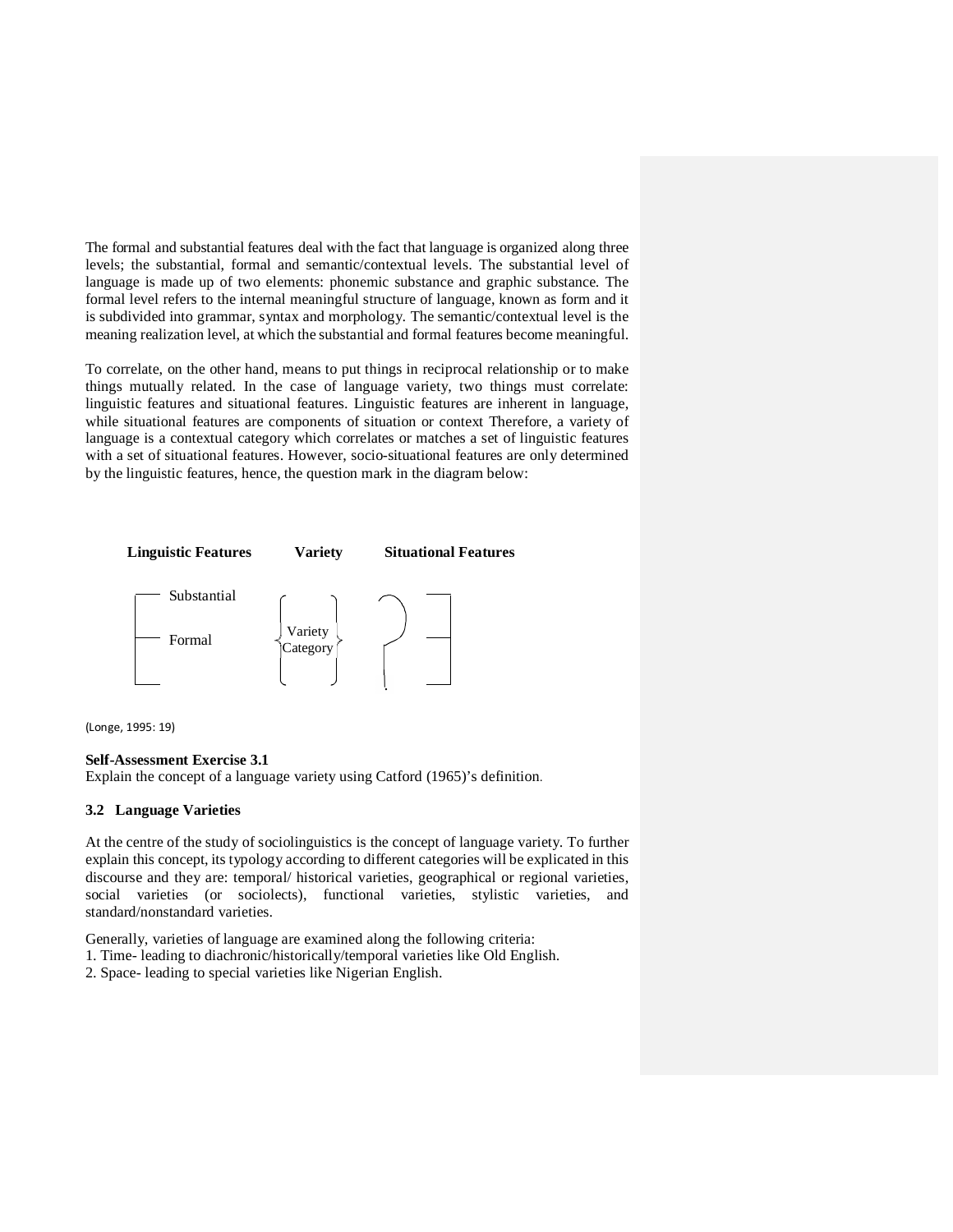3. Style-leading to Stylistic or diatypic varieties like formal English.

4. Social status or societal organization -leading to social varieties like upper class and lower class English.

These varieties are not compartmentalized but are interrelated in varying degrees as will be seen in the discussion below:

### **3.2.1. Temporal or historical varieties**

These varieties describe the development or the evolution of language from one period to another. This category of language varieties are a product of the process of variation (or language change) over time, otherwise known as diachronic variation. In the English language, for example, this variety segments the historical changes in English language into progressive stages: Old English period (450-1150), Middle English period (1100- 1500), and Modern English period (1500-present). The Modern English period is subdivided into Early Modern and Late Modern English periods.

This progression is significant for the evolution of English in many aspects – vocabulary, syntax, phonology, spelling. For instance, the Old English period witnessed the constant relegation and repression of the English language under the yoke of invasions by several nations – the Germanic, Romanic conquests. Moreover, the Old English period is also noted for the dominance of Latin and the prevalence of archaisms at the lexical level. Middle English is noted for the Great Vowel Shift in English phonology, as well as the progression of written English from the age of Chaucer to the age of Shakespeare

The Middle English period covered the period of the French invasion of the British Isles, the Norman conquest of 1066 which heralded notable changes in English vocabulary. 1

#### **Self-Assessment Exercise 3.2.1**

Explore the linguistic features of either Od English or Middle English.

### **3.2.2. Geographical or Regional Varieties**

Geographical varieties are the varieties of language according to the speaker's origin (otherwise called dialects), for example: British English, American English, Scottish English, Nigerian English, Kenyan English, etc.

They are of two types - regional and urban dialects. Regional dialects are spoken in the hinterlands, especially among the uneducated and they do not have elements of standardization or prestige. Urban dialects are spoken by people in the urban centres; they are sophisticated and educated speakers.

Geographical varieties can also be viewed from the perspective of language forms in different parts of the world. For example, the English spoken in Nigeria is quite different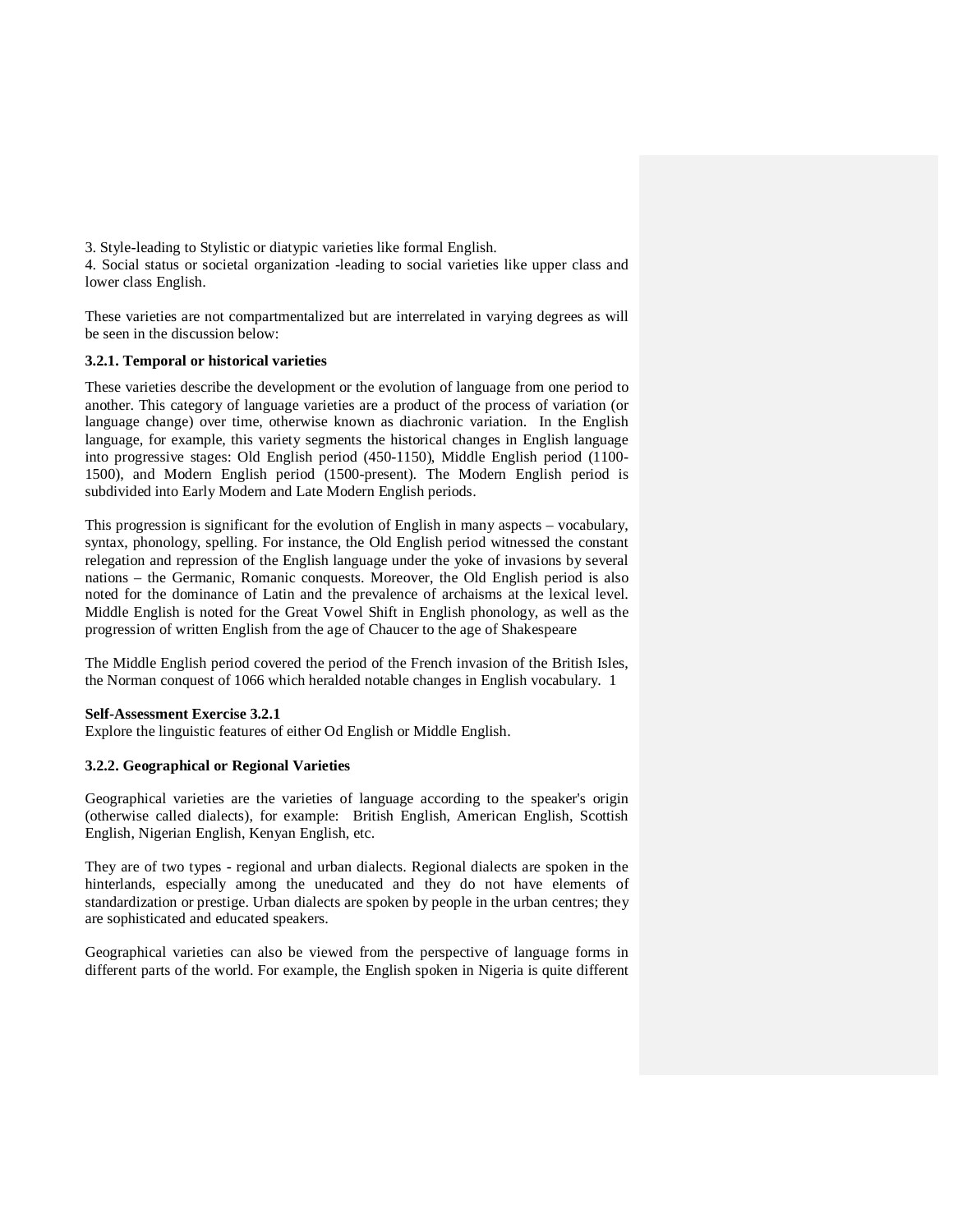from that spoken in Ghana and the one spoken in India. Dialectologists use maps to divide countries into various geographical varieties and in a particular country; they divide varieties of a language into regional varieties. The lines demarcated on the maps are called *isogloss.* Each regional variety is identified by a specific *Accent* spoken by the people in that region.

Within Accents, we may also identify **Idiolects**. These are varieties which identify speakers by their individual characteristics or personal idiosyncrasies, as in the following examples: Speaker A: Shut the door Speaker B: Shut the freaking door!

Speaker C: Kick the door shut

Speaker D: Close the door, will you?

#### **Self-Assessment Exercise 3.2.2.**

Distinguish between Dialects, Accents and Idiolects.

#### **3.2.3. Social variety**

The third category of language varieties is **social variety,** also known as sociolects. Social variety has two dimensions or levels; individual level and societal level. Under the individual level, we are concerned with variables such as generational differences of the individuals involved, socioeconomic status of the individuals in terms of upper, middle and lower classes, depending on the social strata in that society; level of education and the form of occupation. In places like Britain, where social stratification was, and perhaps still is, the norm, uneducated speech tends to be associated with the peasant class, and educated speech with the middle and upper classes. Such social differences carry marked pronunciation differences. Also, words used in Britain could betray or portray one's class, as in the table below:

### **Table 1**

| <b>Upper Class</b> | <b>Lower Class</b> |
|--------------------|--------------------|
| Dinner/supper      | Evening meal       |
| Sofa               | Couch              |
| Convenience        | Loo.               |
| My lady            | Madam              |

Social varieties identify the speaker by many different criteria, and each produces a specific kind of social variety. Social varieties are called sociolects when they identify speakers according to their social status or position. Here, we may distinguish upper class and middle class speech. (as in Table 1 above).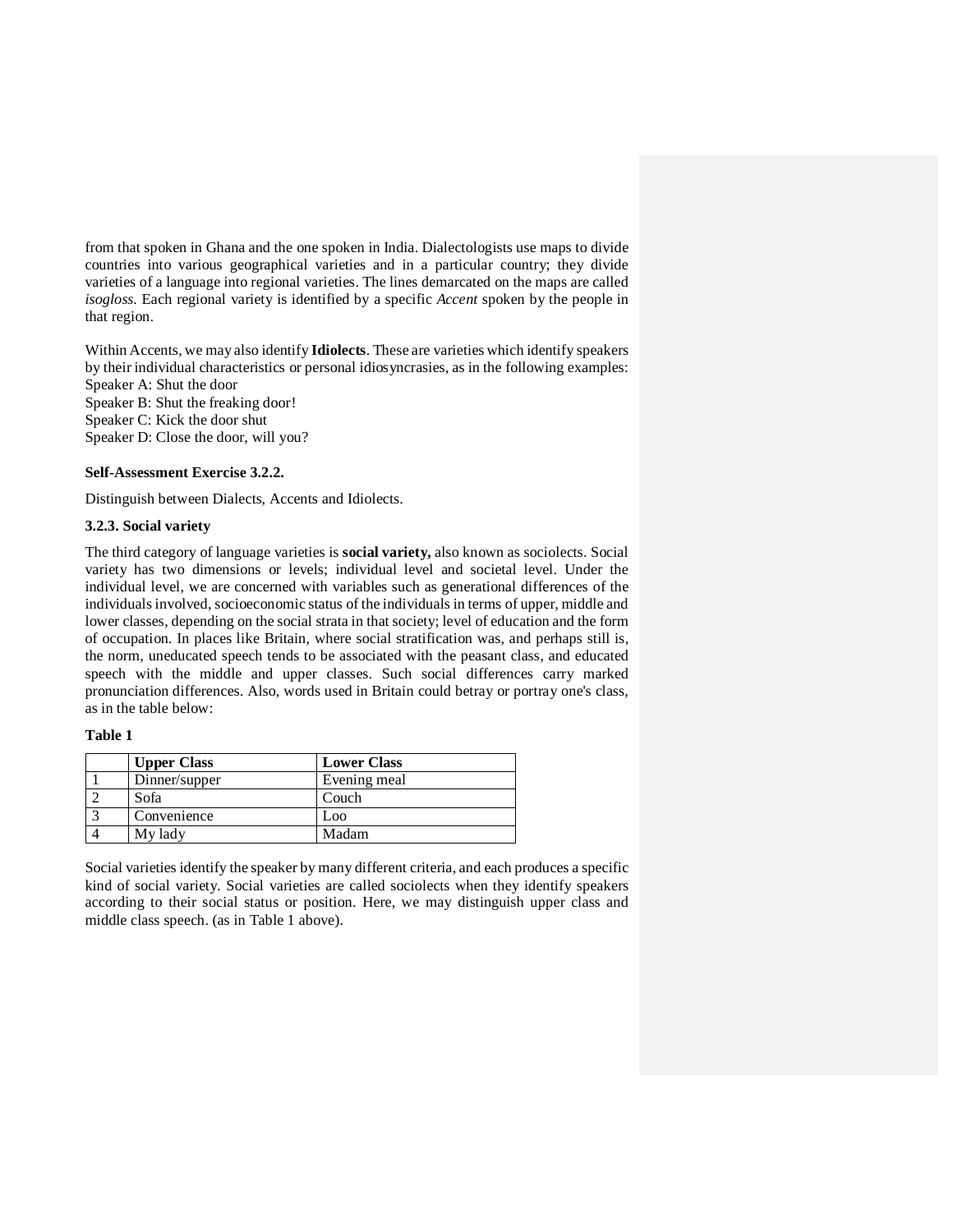Social varieties may also be occupational in which case they identify speakers by their occupation, profession or vocation. These are called *Registers.* Thus, we have the register of law, carpentry, tailoring, medicine, architecture.

Registers are the unique vocabulary of different professions or occupations. If the same or similar words are used in other professions, the meaning will be different. e.g. the word 'morphology' means word structure in English, but in Biology, it refers to cell structure of organisms.

### **Self-Assessment Exercise 3.2.3.**

Explain the different types of sociolects you have studied.

#### **3.2.4. Functional varieties**

These are similar to registers, but more specifically, they refer to language varieties which are used to execute specific functions in social communication. These are varieties according to use, which are classified based particular functions such as advertising, broadcasting, journalism, marketing, law, among others.

### **3.2.5. Stylistic variety**

These are varieties of language according to style. They are similar to functional varieties but the specifically exhibit unique stylistic features which sets them apart from others. For example, the language of drama has unique pattern of dialogue and stage directions; the language of poetry has unique structure of stanzas and rhyming scheme.

Like functional variety, stylistic variety results from differences in subject matter, social context and mode of discourse. Some forms of language which may be classified as stylistic include the language of poetry, the language of speeches, political campaigns, among others which have implications for the analysis of the writer/speaker's style in specific contexts.

Varieties of English which we can identify as a result of differences in subject matter are called **registers**. The relationship between the interlocutors, that is, the social context, results in polarization between formal and informal varieties. Also, varieties according to mode of discourse, or medium, are conditioned by speech and writing as we have in *registers*, where we identify the language of informal conversations, radio or TV commentary, religion, law, cookery, literature, science, and so on.

In this regard, we can say that there are certain usage situations in which we can say that there is considerable overlap between stylistic variety, functional variety, and registers (a sub-set of social variety).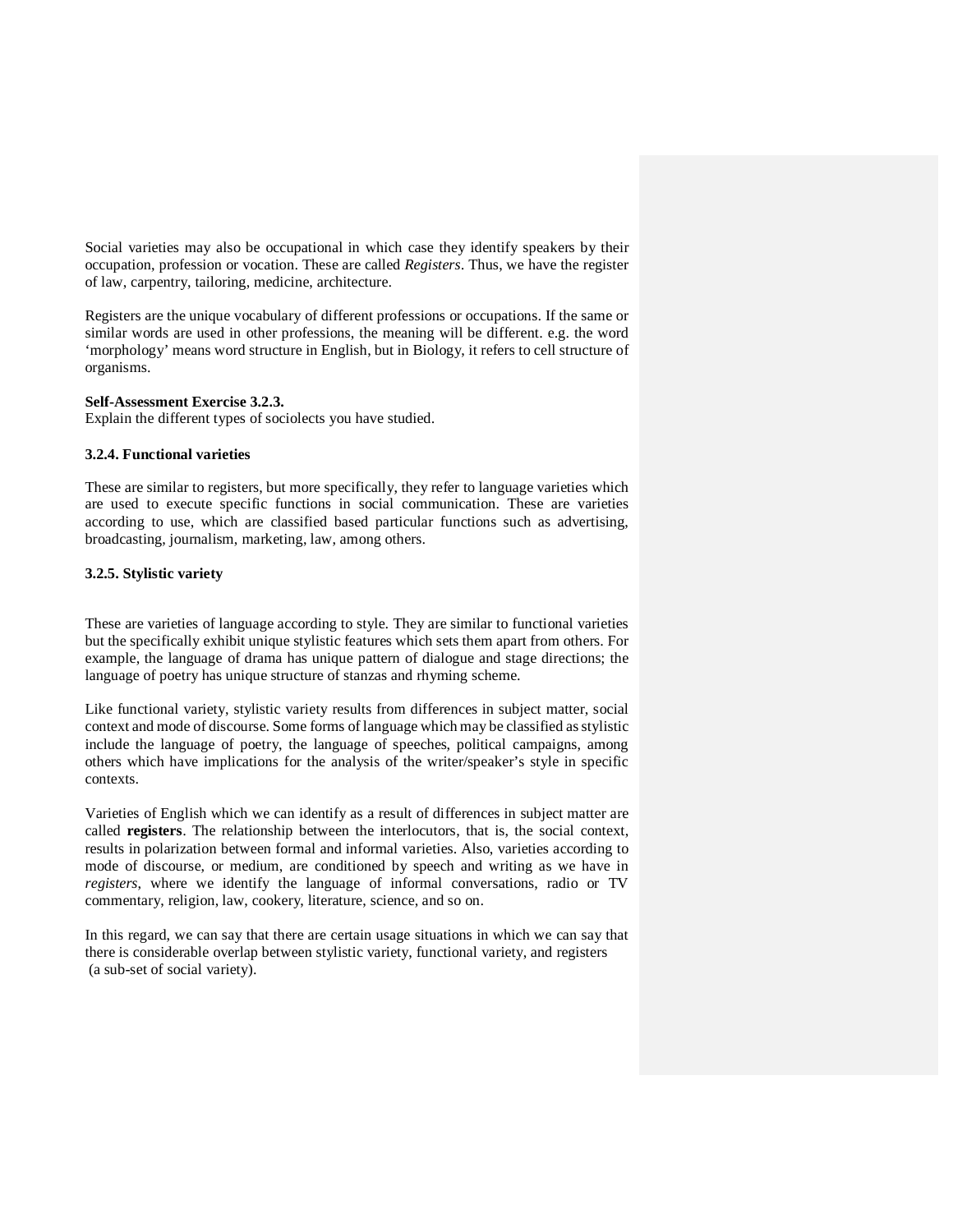#### **Self-Assessment Exercise 3.2**

Discuss the different manifestations of varieties in English.

#### **3.3 Usage Varieties**

These are varieties of English which are classified according to their usage in communicative situations. These include:

### **3.3.1. Formal versus Informal variety**

Formal English applies mostly to formal situations, while informal English is used for informal communication**.** Formal language is mainly written, but may also be spoken. In this sense, the vocabulary of formal language is distinct from that of informal expressions. For example:

| Formal:       | <b>Informal</b> |
|---------------|-----------------|
| proceed       | go              |
| commence      | begin           |
| eliminate     | remove          |
| procrastinate | postpone        |

The vocabulary of formal English derives mostly from Latin, Geek, and French and can be translated to informal English by replacing them with simpler words or phrases Formal language is the variety normally used in formal correspondence like official letters, business reports, memoranda, and also for writing books, speeches and official documents.

Informal language on the other hand, is the variety used mainly in informal situations. These include writing personal letters and private conversations. There are also some grammatical differences between formal and informal expressions, for example:

**Formal:** I need a friend with whom I can discuss the matter. **Informal**: I need a friend (who) I can discuss the matter with.

**Formal:** In whose house did she stay?? **Informal:** Whose house did she stay in?

### **3.3.2. Spoken versus written variety** (variety according to medium):

Some communicative media are more suited to spoken language, such as (radio and television) while others, like newspaper writing, are basically written. There are also some language forms which may be either written or spoken as the case may be. For example: advertising, religious sermon, and speeches.

Written language tends to be formal than spoken languages, such as contracted form, and generally will not allow certain forms which are common in spoken forms (wouldn't,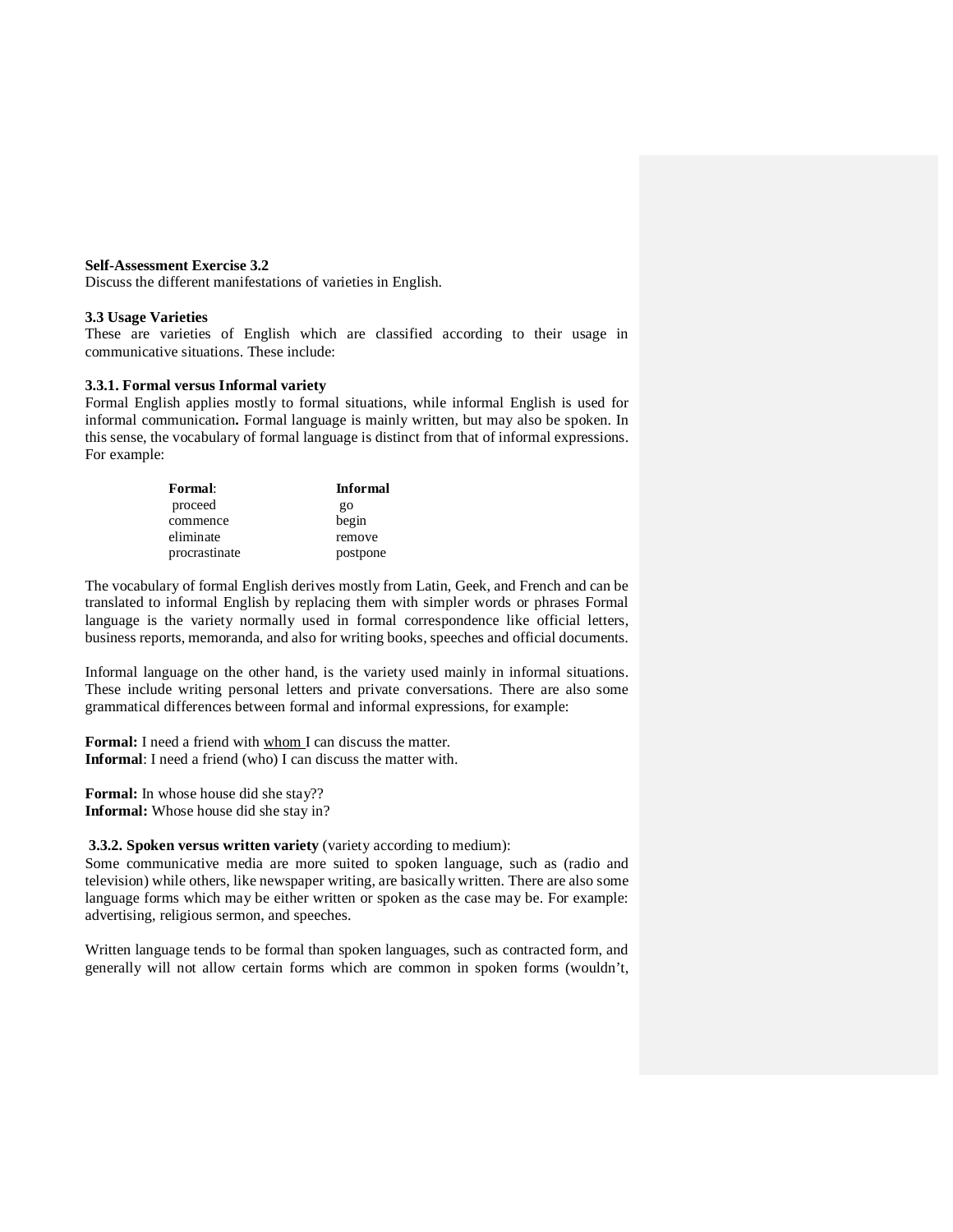aren't, can't, isn't, etc.), non-standard forms ('you aint seen nothing', 'how's things?'). Written language is more serious, deliberate and contemplative than spoken language. The grammar of spoken language is much simpler and more constructed. Therefore, it is more prone to grammatical errors. Written language must be precise and accurate in its grammar and syntactic structure.

### **3.3.3. Polite versus Familiar variety**

Polite language is generally reserved for communicating with people with whom we are not familiar, or people of senior status, or people who represent some official position, such as employer/employee, teacher/student conversation.

Conversely, familiar language is used to communicate with familiar people, such as siblings, friends, colleagues, neighbours, etc.

Polite forms in English are often expressed in the form of personal titles like: Mr., Mrs., Dr., Professor., Chief., etc. for example: Mr. Gideon Okeke or Mr. Okeke ( not 'Mr. Gideon') ; Mrs. Sarah Roberts or Mrs. Roberts (not Mrs. Sarah). Familiar forms are often dropped in familiar language, sometimes replaced with nicknames or shorter forms of personal names, e.g. 'Giddy' for 'Gideon'; 'Lizzy' or Liz for 'Elizabeth.

Furthermore, polite variety may be more formal, using terms like: "Could you?"; "May I?"; "Kindly"; "Please"; "Thank you", not "Thanks" which is less formal/polite.

### **3.3.4 Standard Versus Non-Standard variety**

The difference between standard and non-standard may be linked to formal versus informal language. Standard language is used in formal settings while non-standard is used in informal settings where we are more relaxed and with familiar people, for example standard English versus Pidgin English**.** 

### **3.3.5. Tactful and Tentative variety**

Tactful language is used when it is necessary to avoid hurting or embarrassing others. It is essentially polite in nature. Tentative language is the extreme form of politeness, whereby the speaker may use forms which indicate tactfulness, for example:

Her father died / Her father kicked the bucket Her father passed on/ passed away

She was booted out / She was relieved of her job.

Can you think of more examples of tactful language?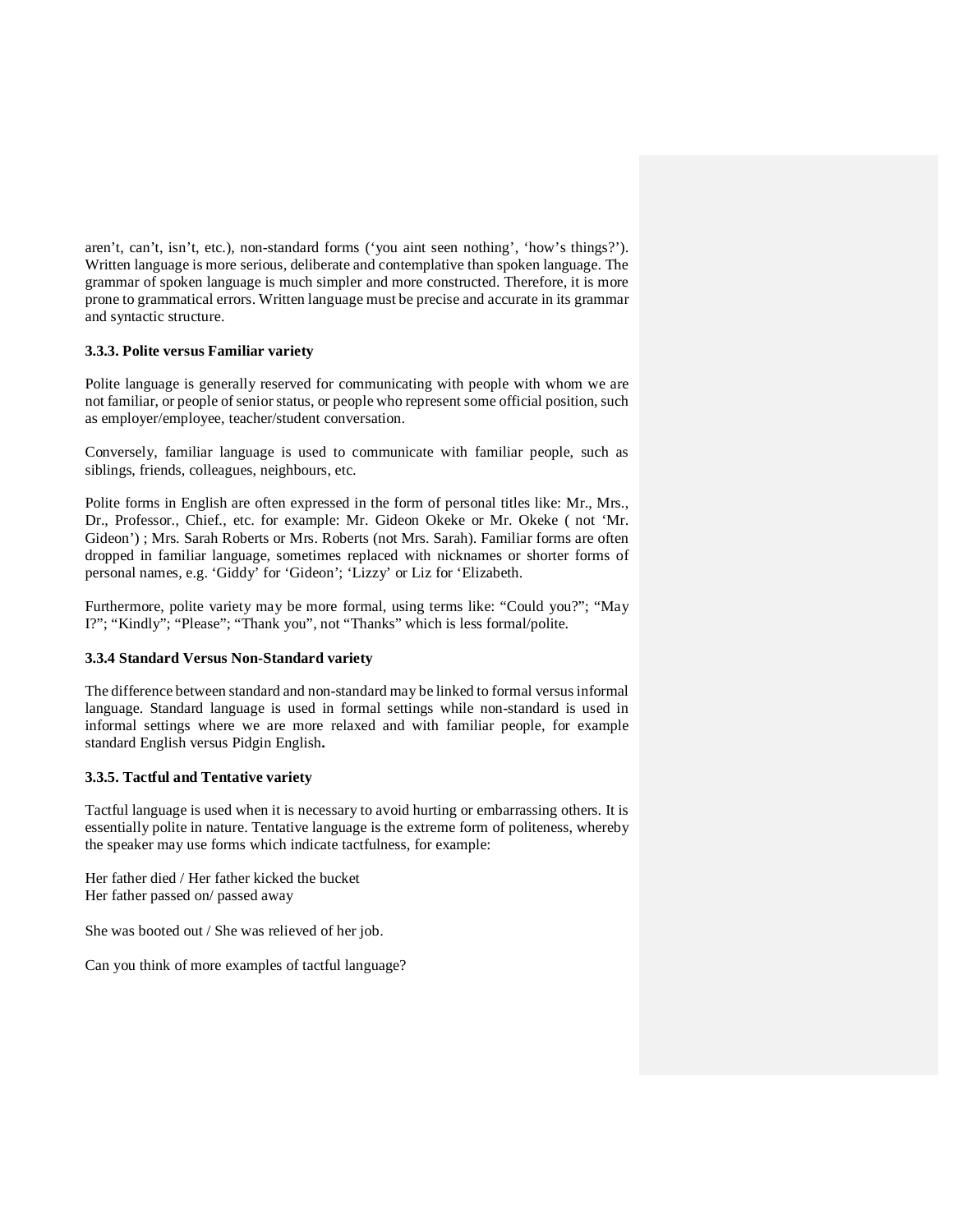### **3.3.6. Literary, Elevated or Rhetorical variety**

This kind of usage variety is mostly found in literary writings, especially poetry, and some kinds of advanced prose, such as book reviews, essays, and literary pieces. It is called rhetorical because it makes use of figures of speech, and generally uses vivid expressions. Some speakers or writers often use literary or elevated language to impress or show off.

Sometimes, literary language is used to express the seriousness of the discourse. This is common among orators and public speakers who often use vivid imagery in their speeches. Literary language often contains archaisms or old-fashioned words, e.g 'foe', 'swine', 'handsome' (for a female).

### **Self-Assessment Exercise**

Briefly explain usage varieties in English.

#### **3.4 Global Varieties**

#### **3.4.1. English in Global Perspective**

The idea of English in global perspective describes the consequences of the contact of English with speakers in different parts of the globe. Today, we have varieties of English which evolved from the rapid expansion of the English speaking community beyond the shores of the places commonly known as the original domains of English. In other words, the English language, which was first spoken in England, has spread steadily to other parts of the world, from Great Britain to North America, from Australia to New Zealand, and other parts of Asia and Africa.

The domestication of English in many contexts outside the mother-tongue locations has led to the classification of such varieties as 'World Englishes', a term introduced by the Indian linguist, Braj Kachru (1982) in his study of non-native varieties of English. Thus, the consideration of the varieties of English which have sprung from different locations across the globe is otherwise called English in global perspective, or World Englishes (English as spoken in different parts of the language world.)

#### **3.4.2. What factors motivated the global spread of English?**

The initial factor in the spread of English was *economic.* This was characterized by the early voyages by British sailors to different parts of the World, basically to promote new markets for British products and to procure raw materials during the Industrial Revolution.

*Political factors* provided a strong stabilization for the economic consideration. The political factor was eqmbodied in the British policy of colonization where most countries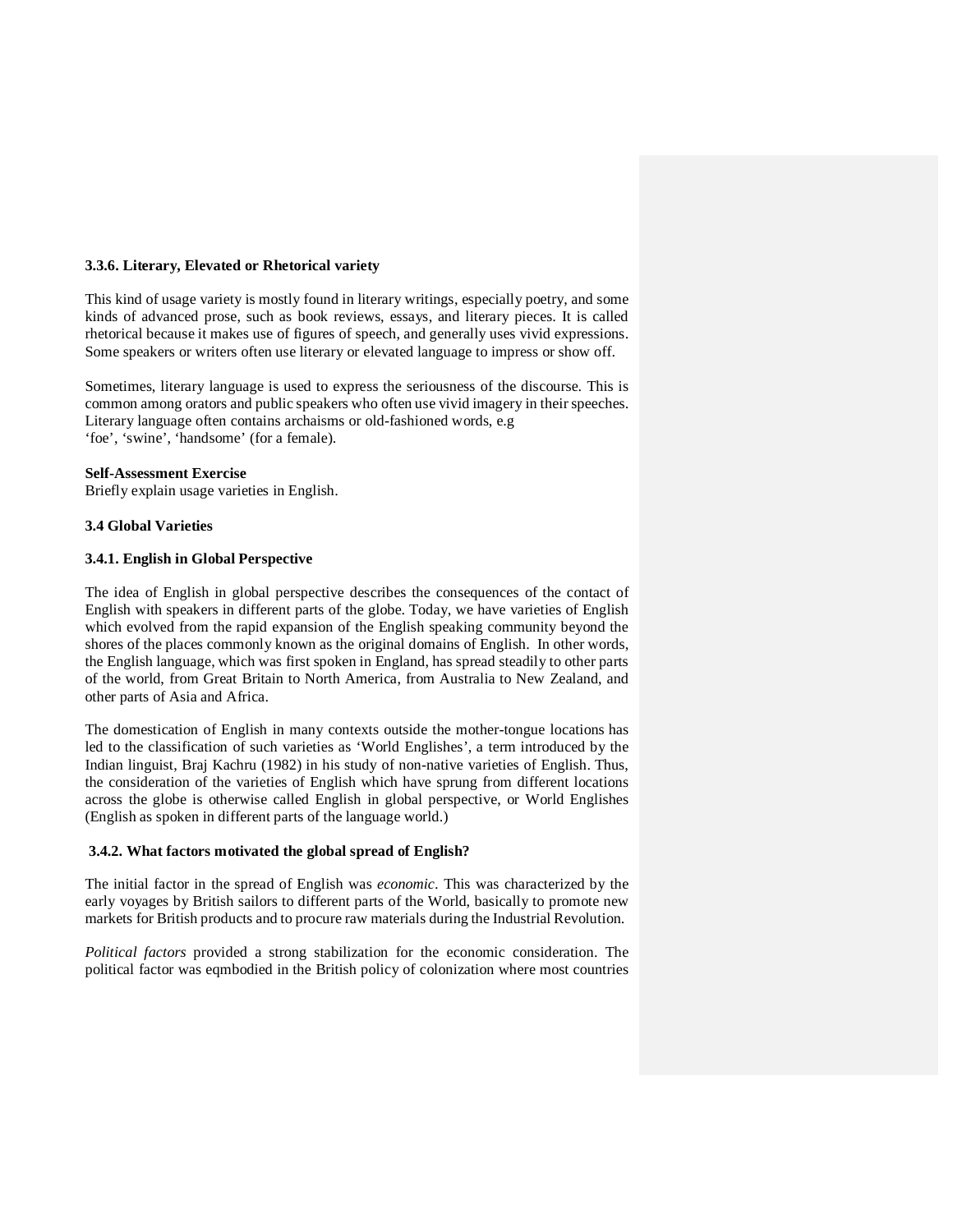in the Commonwealth of Nations came under the control of the British monarchy. Thus, English in Africa is often described as a relic of colonial administration. Even in the USA, the internal spread of English had political motivation. Germany quickly gave way to English as the language of official communication.

Along with the political consideration was the introduction of the American Peace Corps Programme. This resulted in the posting of British and American military personnel to different parts of the world. The advent of the BBC and VOA as global information dissemination bodies also promoted the spread of English. The flourishing of international organisations like the United Nations, ECOWAS, UNICEF, and others have also contributed to the global spread of English.

The propagation of Christianity and the establishment of churches and schools was another strong impetus for the spread of English. This was most dominant in Africa where English established a stronghold through the institutionalization of the church and the school system.

The quest to connect with advancements in science and technology have also promoted the spread of English. English as the major language of the internet and New Media provides tremendous opportunities for the exploration of new technologies.

#### **Self-Assessment Exercise 3.4.2**

Highlight the factors which influenced the global spread of English.

#### **3.4.3. What varieties of English have emerged from these global dimensions of English?**

The global spread of English has resulted in specific varieties in terms of *mode of acquisition* and the specific *social functions* to which the language is applied.

 In establishing the global varieties of English, Braj Kachru (1982) put forward the idea of the Three Concentric Cycles of English. This is the tripod upon which we now describe the classification of World Englishes.

The global varieties of English, according to Kachru, are:

- 1. English as a Native Language (E.N.L)
- 2. English as a Second Language (E.S.L)
- 3. English as a Foreign Language. (E.F.L)

#### **English as a Native Language (E.N.L.)**

This is the variety of English spoken by the native speakers, otherwise called mother-tongue speakers. Kachru calls this the 'Inner Circle' countries. They are United Kingdom, the United States, Australia, New Zealand and South Africa. They are also called *Endo-normative* or *norm producing* countries. This group provides the standard or norm for all other English speakers.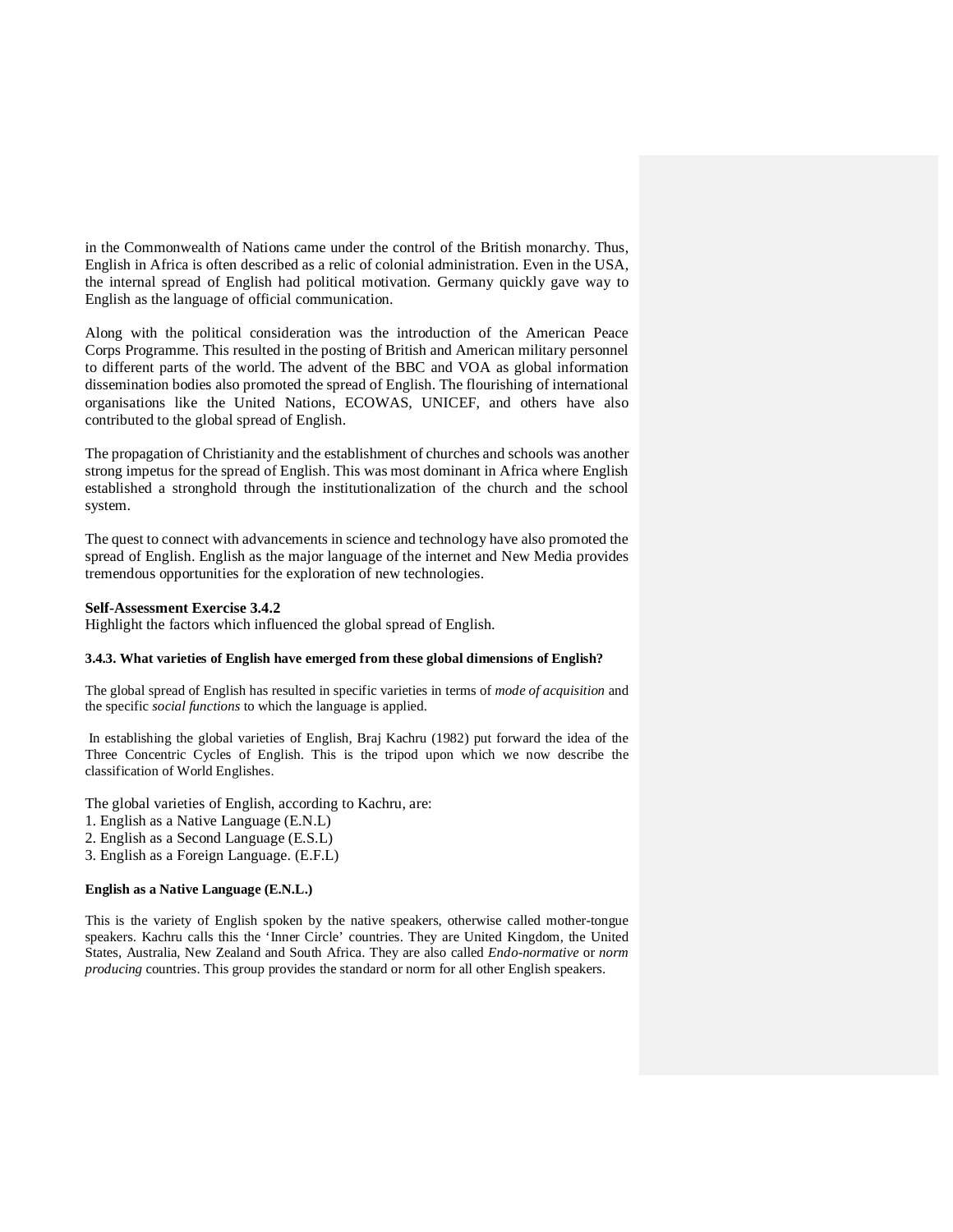#### **English as Second Language (E.S.L)**

This group consists of countries where English has a history of colonial experience. Consequently, English has assumed a position of prominence as an official language in both domestic and foreign activities in these countries. Such countries include Nigeria, Ghana, Sierra-Leone, Zambia, Zimbabwe, Swaziland, Lesotho, Kenya, Tanzania, Uganda. Others in this group are English-speaking countries in Asia and the Far East, such as India, Bangladesh, Pakistan, Singapore, and Sri Lanka.

These countries are known as members of the 'Outer Circle' of English speakers. In these countries, English is spoken based on the norms provided by the native speakers or the Inner Circle countries. They are therefore described as *Norm dependent* or *Exo-normative.*

#### **English as a Foreign Language (E.F.L)**

This group consists of countries where the use of English is restricted to international communication. They use their mother-tongue, or another language, for most official communication but only use English to connect with the outside world. Such countries include Egypt, Niger, France and Germany. They are referred as members of the 'Expanding Circle' of English speakers. They are described as *Eso-normative* or *norm developing* countries.

#### **Self-Assessment Exercise 3.3**

What do you understand by "World Englishes?' Discuss the varieties in this group.

#### 3.4. **Standard variety**

Standard variety is a legitimized and institutionalized speech form. It is also described as a 'supra-local means of communication'; that is, a form of communication above the level of everyday interaction. The standard variety has legal backing and acceptability. It is given official recognition and is characterised by certain norms of usage.

The non-standard variety is subordinated to the standard variety. It is not codified, legalized, or legitimized. Ironically, the non-standard variety may be used by a larger part of the society.

This is because the group that speaks the standard language may be the powerful and educated few, who have the political power to take decisions which are not cohesive. The standard form of a language is usually the most prestigious and enjoys an important position as the form used for all official purposes. It marks out its users as educated and enlightened, and gives them a feeling of superiority over those who cannot speak it.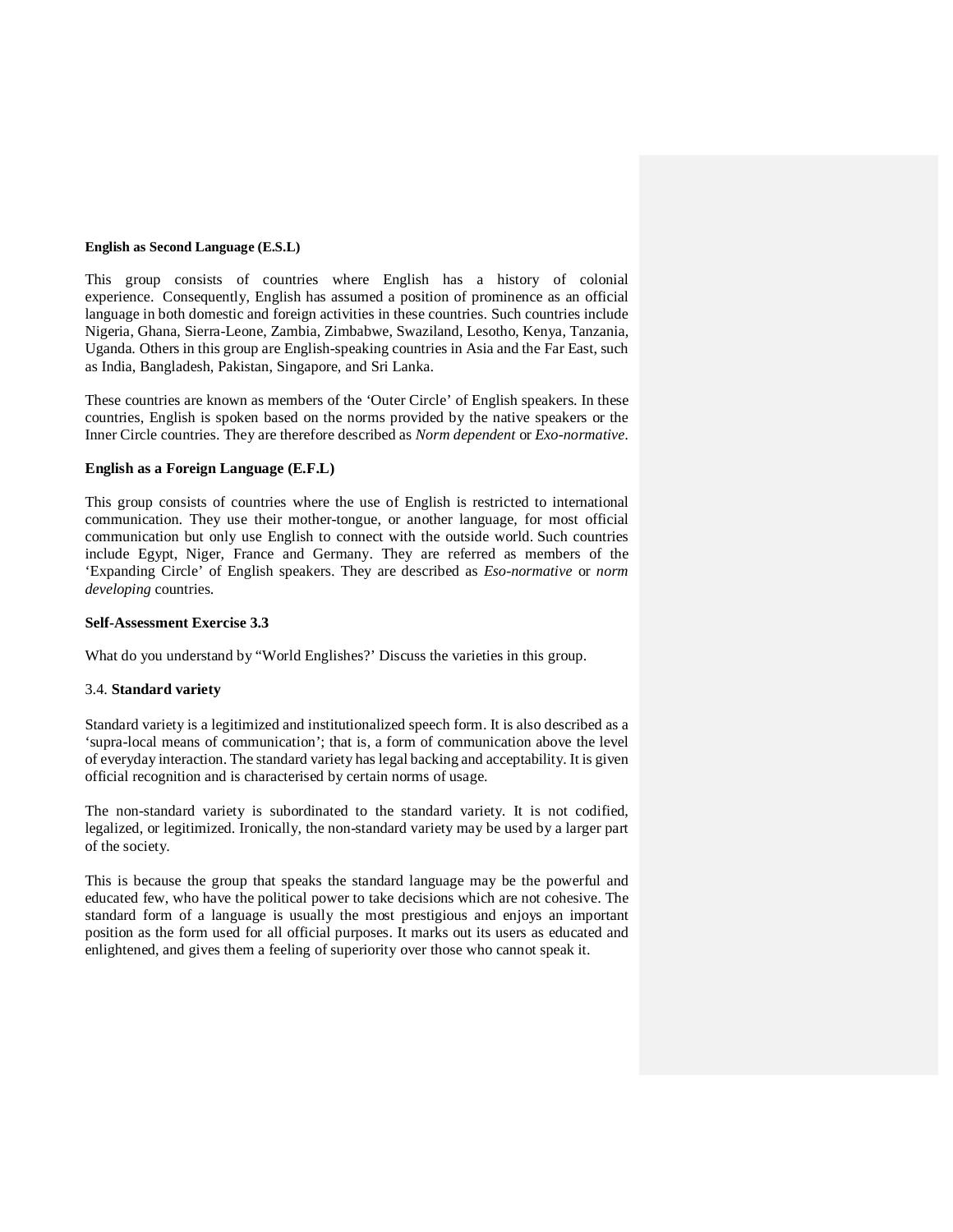### **3.4.1. Characteristics of a Standard Variety**

It is described as a 'legitimized and institutionalized speech form. It is also known as a 'supra-local means of communication'. It has legal backing and is acceptable, with official recognition.

The standard variety results from various socio-political and power factors. The group that speaks it may be powerful, but educated and have political will to make decisions which are not cohesive. It sometime has a long historical tradition. Its acquisition and use confers special privileges on its speakers, such as prestige or special favour.

It is used in official and social institutions. It is codified according to the norms of usage and used in both oral and written form. It is taught in schools:

a) as a teaching subject and;

b) as a medium of instruction.

### **3.4.2. Criteria for standardisation**

- There are 3 sets of standardisation criteria:
- 1. Intrinsic properties of a standard language
- 2. The functions to which it is applied.
- 3. Attitudes of speakers

### **3.4.2.1. Intrinsic properties of a standard language.**

The first is **flexible stability**. This means that a standard language may be stable in terms of structure, but it is still flexible in its ability to accept or accommodate other vocabularies and usage, as in the case of the English language.

 The second intrinsic property of a standard language is the **degree of intellectualisation** it is embraces. By this, we mean to what extent the language is applicable to many fields of scholarship like medicine, the Arts, science, poetry, drama, etc. as well as its use in other professions such as Law, Architecture, Philosophy, etc.

### **3.4.2.2. The Functions of the Standard Language**

The second criteria for standardisation is the functionality of a standard language.

The functions of a standard variety within the context of culture of the speech community are:

a) Its unifying function: for a standard language to be a unifying tool, it should be able to dominate or control various aspects of social life, and there is no opposition from the people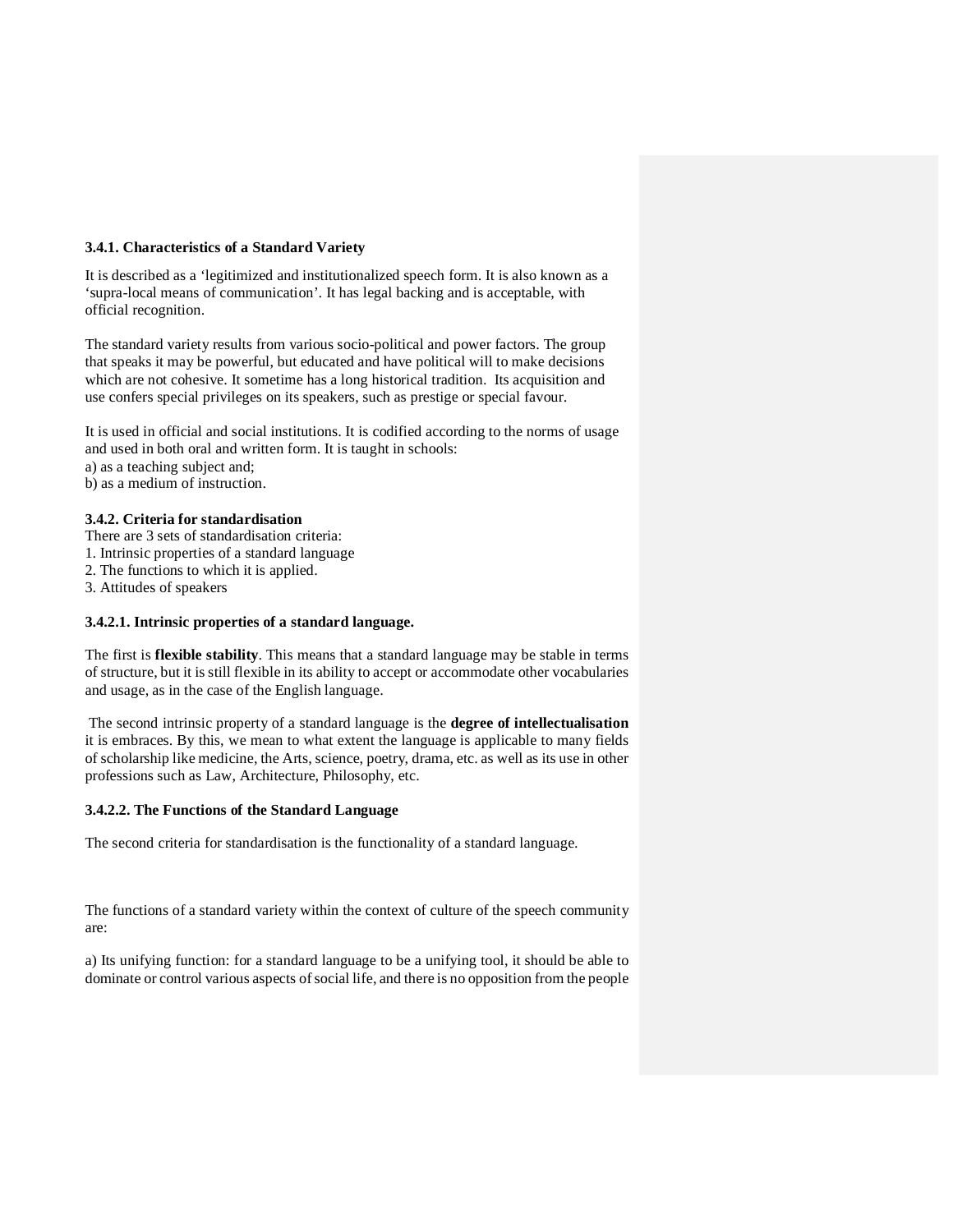who use it. It must be capable of unifying speakers from different locations within the speech community.

 b) Its separatist function: This is the ability of the standard to set off a speech community as separate from its neighbours who speak another language.

 c) Its prestige function: People who possess the standard also have prestige which is a kind of social status.

d) Its Normative function: The standard language constitutes the normative framework; that is, the standard form of the language for other varieties, especially in terms of correctness, and for the evaluation of literary language.

### **3.4.2.3. Attitude of speakers**

The first feature of Attitude is **language solidarity**. This is the speakers' expression of their preference for their own language in relation to other means of communication.

 The second feature of Attitude is the **language pride.** The native speakers have pride in their language and this is often exhibited in relation to the prestige function.

 The third feature of the attitude is seen in the **social communication network**. The use of the standard language in enacting interaction is also an essential part of the speakers' attitude.

We have come to the end of this last Unit of Module 2.

#### **Self-Assessment Exercise 3.4**

What do you understand by a Standard Variety? Outline its salient features.

### **4.0 CONCLUSION**

From the foregoing, you will find that the subject of variety in language is quite insightful in terms of providing us with the salient categories which may be used to establish different dimensions of the subject. The category which you have learned in this Unit-form formal to standard varieties - have been established in terms of descriptive explanations of their nature and social significance. An important part of these explanations is to emphasise their overlapping features, as in the case of social/functional/ stylistic varieties. This means that some of these formal varieties are similar in outlook, but you will also find that they are each distinct in their portrayal of the important sociolinguistic dynamics which validate their classification.

### **5.0 SUMMARY**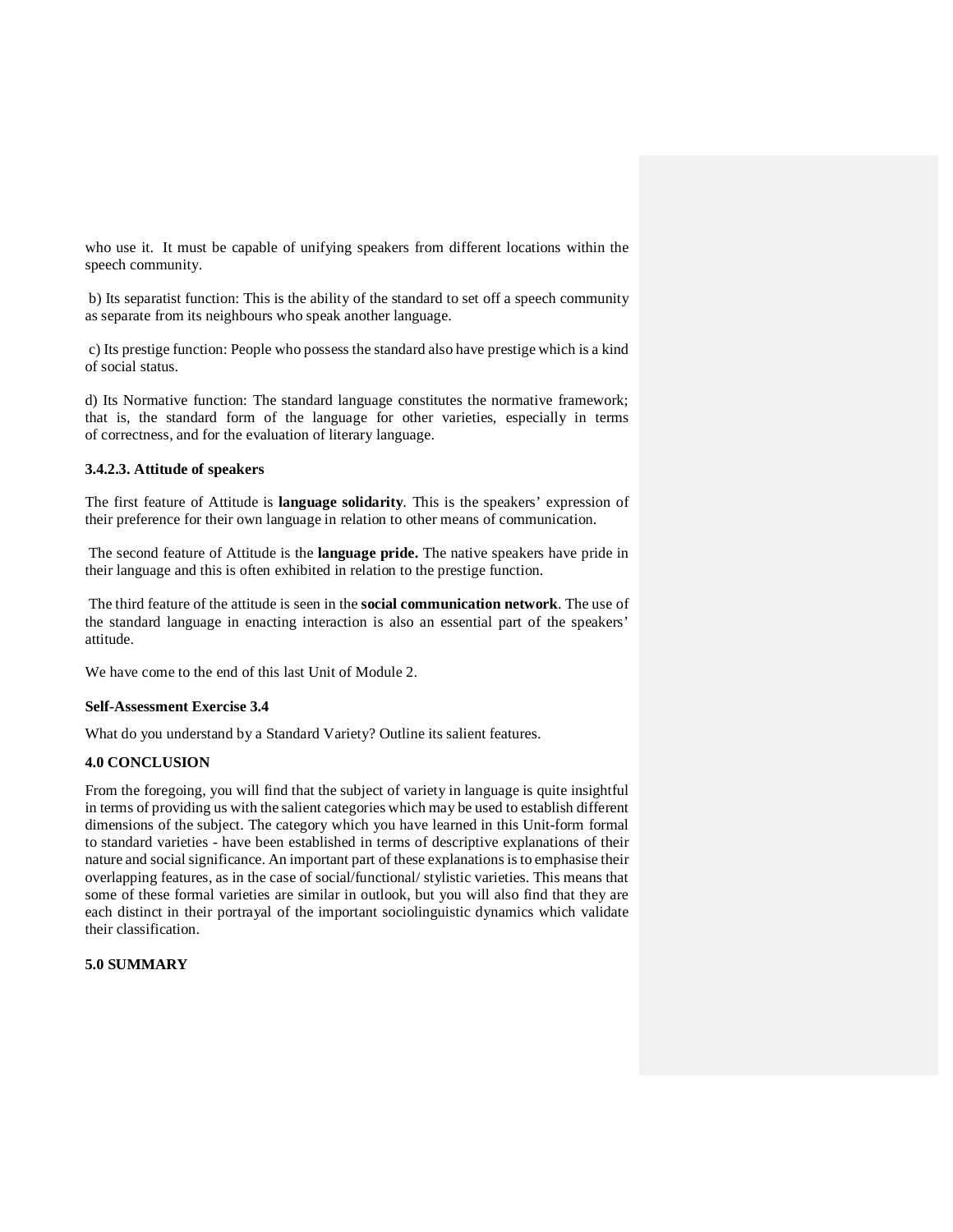This Unit has highlighted the different categories of language varieties and their social implications. It is important to keep these categories in mind in order to further your understanding of the different format of language varieties. More importantly, you need to be able to use these categorisations as an enabling tool for a clearer understanding of the notion of 'differentiation' in sociolinguistics. While some of the formal varieties provide a window into the evolution of English over the years, we are also able to glen the idea of language differentiation from a social/ national dimension, as well as viewing the subject from a global perspective. Generally, this Module is aimed at presenting you with a detailed view of the subject of language differentiation, otherwise called 'linguistic differences' one of the important aspects of the investigation of language in its social context.

#### **6.0 TUTOR-MARKED ASSIGNMENT**

Attempt a detailed exploration of language varieties, highlighting the relevance of the social context.

#### **7.0 REFERENCES/ FURTHER READING**

- 1. Awonusi, S. and A.B.K. Dadzie (2004): *Nigerian English: Influences and Characteristics*, Lagos: Sam Iroanusi Publishers.
- 2. Trudgill, Peter (1983): *Sociolinguistics: An Introduction to Language and Society*. Penguin Books.
- 3. Baugh, Albert and Thomas Cable (1997): *History of the English Language*. Routledge.
- 4. Bailey, R.W. and M. Gorlach (1982): *English as a World Language*. University of Michigan Press.
- 5. Shodipe, M. (2014): 'English in Retrospect.' In *English Studies in Focus- Readings in Language and Literature.* Adedun. E. A. & Sekyi Baidoo (Eds.) Chapter 12.
- 6. Thorne, Sara (1997): *Mastering Advanced English Language.* Chapter 8- 'Language Variation: Regional and Social.'
- 7. Longe, V.U. ( ) *Varieties in Language*
- 8. Trudgill, P. (1974): *The Social Diferentiation of English in Norwich.* Cambridge University Press.
- 9. Trudgill, P. (1974): *On Dialect: Social and Geographical Factors*. Basil.
- 10. Milroy, J. (1992): *Linguistic Variation and Change: On the Historical Sociolinguistics of English.* Blackwell.

| Commented [U1]:   |
|-------------------|
| Commented [U2R1]: |
| Commented [U3R1]: |
| Commented [U4R1]: |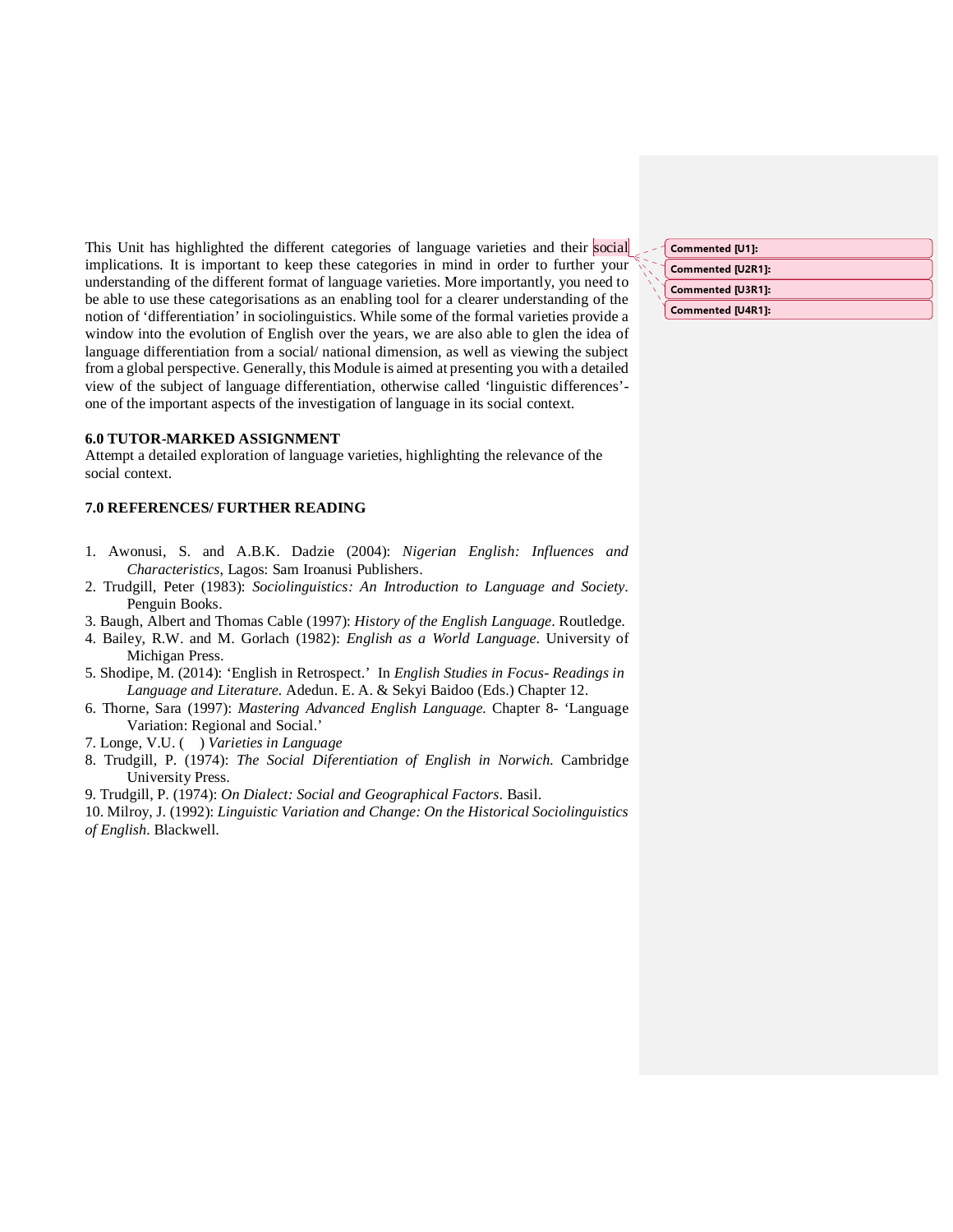### **ENG 856: MODULE 3**

### Module 3**: LANGUAGE VARIATION AND CHANGE**

### **Unit 1: Language Variation: Linguistic Dimensions**

**Unit 2: Language Variation: Social Dimensions** 

**Unit 3: Linguistic Determinism and Language Relativity: The Sapir-Whorf Hypothesis** 

### **UNIT 1: LANGUAGE VARIATION: LINGUISTIC DIMENSIONS**

**CONTENT** 

1.0 Introduction 2.0Objectives 3.0Main Content 3.1 Background to the Variation Theory 3.2 Models of Language Variation 3.2.1. Types of Variation 3.3 Sources of Variation: Internal 3.4. Sources of Variation: External 3.5 Levels of Variation 4.0 5.0Conclusion 6.0Summary 7.0Tutor-Marked Assessment

8.0References/Further Reading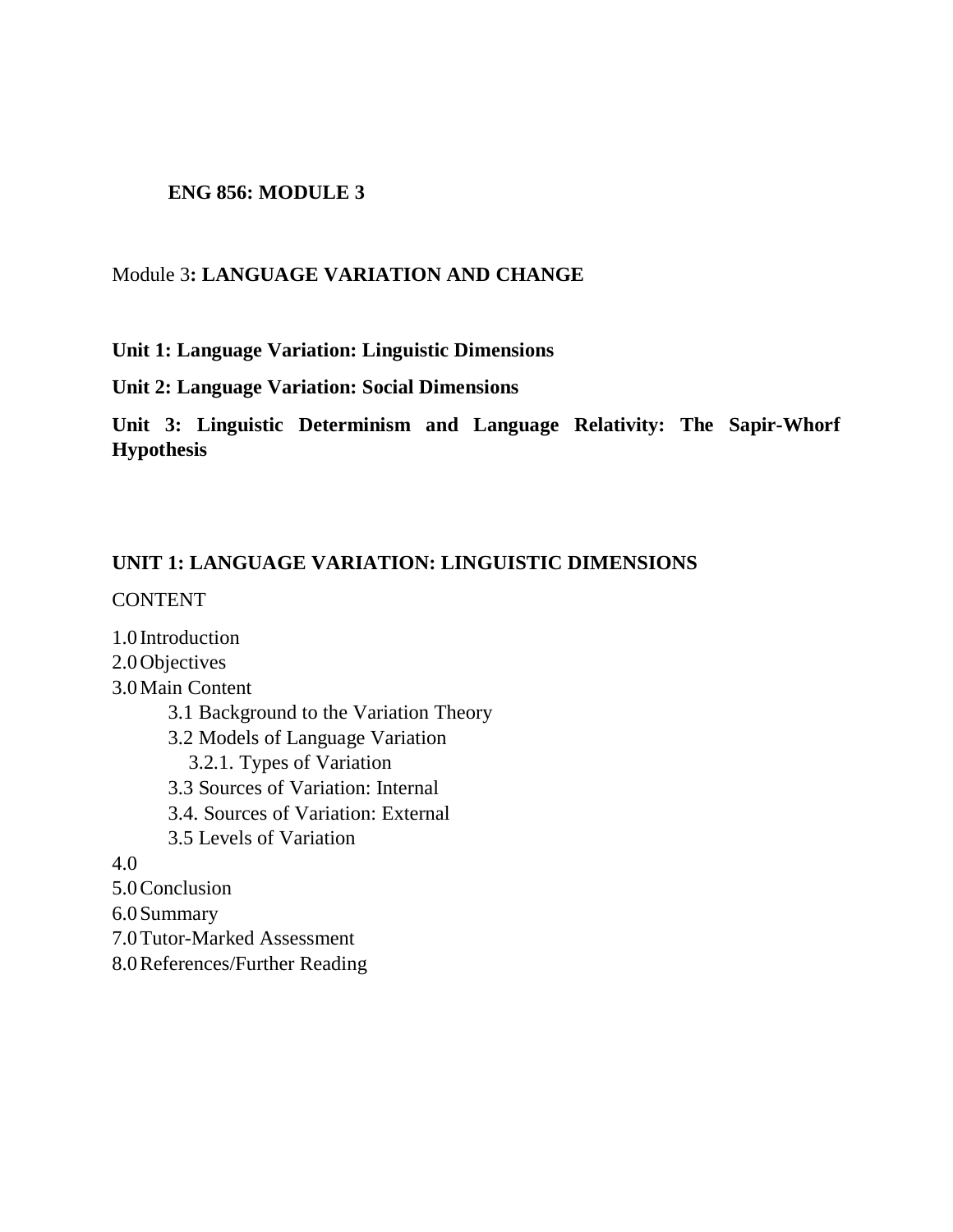### UNIT 1

# **MODELS FOR THE DESCRIPTION OF VARIATION IN LANGUAGE**

### 1.0 **Introduction**

Our work so far in this course has focused on sociolinguistics as the study of language in relation to society. As you have seen so far, there are several dimensions to this perspective. Crucially, sociolinguistics maintains that language is not homogenous but variable in many ways: at the individual level, the community level, (micro sociolinguistics) and at the national and global levels (macro-sociolinguistics). Thus the focus of sociolinguistic theory has been the task of facilitating enquiries in language which illustrate or exhibit the variable aspects of language from one society to another.

## **2.0 OBJECTIVES**

At the end of this Unit, you should be able to:

- a) Understand the concept of language variation and change
- b) Explain the models of language variation
- c) Discuss types of variation in language

## **3.0 MAIN CONTENT**

## **3.1 Background to the Variation Theory**

According to Edward Sapir (1921: 147): "Everyone knows that language is variable". The concept of variability thus reverberates in all sociolinguistic enquiries, and for this reason, the field has continued to flourish with interest in various aspects of this variability dimension. However, it is worth noting that while sociolinguistics has largely favoured the idea of variability in language, much of mainstream linguistic theorising had focused mainly on the invariant forms. Variable forms have been treated mostly as "accidental" or "inessential." Dominant linguistic theories of this century, like the Saussurean theory, The American and Prague School structuralism, and Chomskyan theory- did not priortize the variable components of language. In other words, pioneer linguists focused mainly on the *standardized forms* of languages, while neglecting naturalistic speech, the more variable forms of language.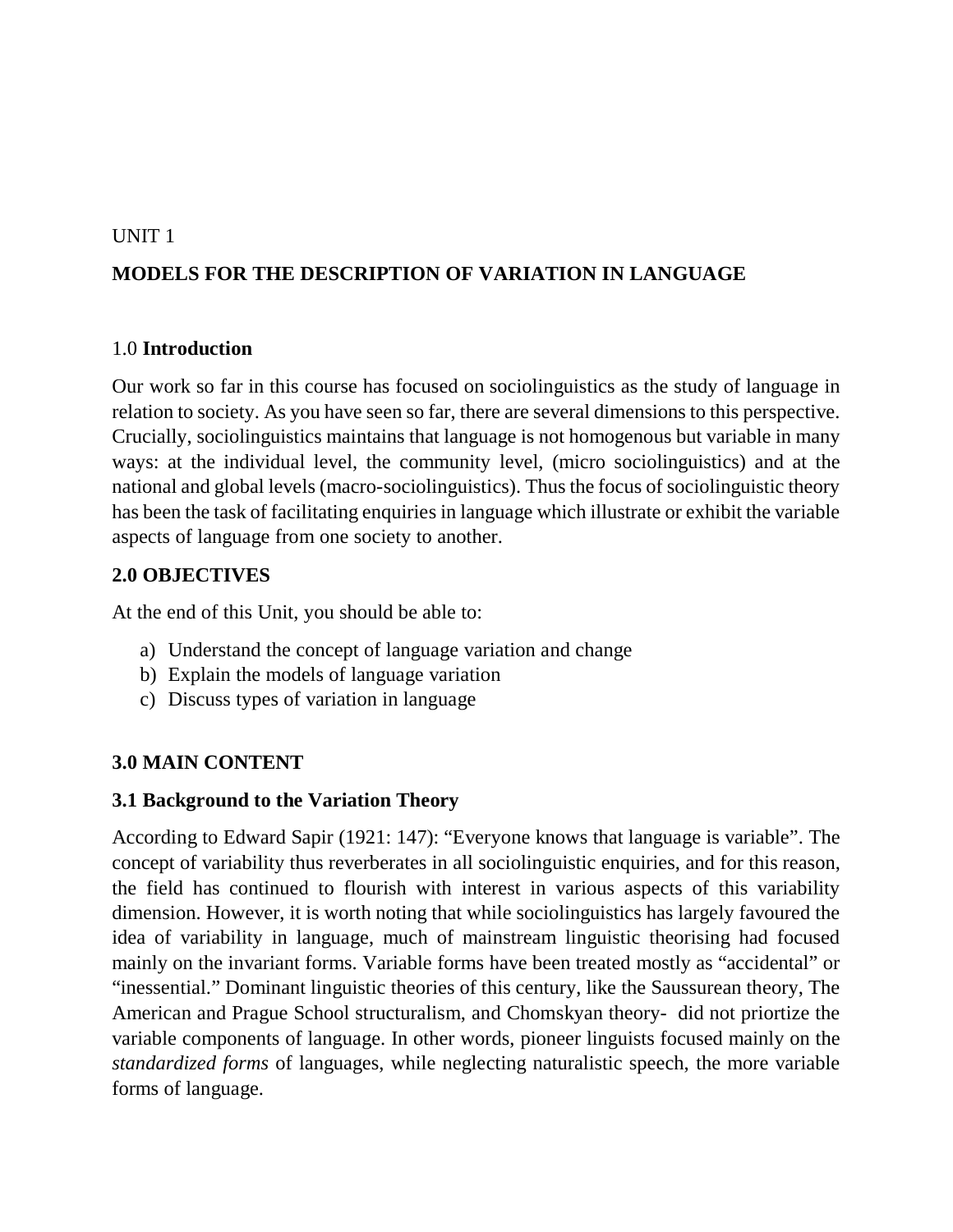The variablility orientation was championed by linguists in the field of descriptive linguistics, who came up with the *variation paradigm,* a tradition which emanated from researches and analytical techniques of scholars like William Labov (1966, 1972), as well as critiques of prevailing methods (Weinreich, Labov and Herzog, 1968). The major principle of the variability orientation was the new direction called the *variationist paradigm*.

James and Lesley Milroy (1997: 48) explain that, unlike the previous 'asocial' and invariant methods, the variationist paradigm introduced the process of *empiricism,* which relies on the collection of naturally-occurring linguistic data in the form of speech from real speakers. Variationist initially relied on memory-based data collection, and proceeded to the use of tape recorders, following advances in technology. The empirical tradition follows through on full accountability to the collected data, no matter how tedious or tasking the process may be. Variation studies in the past 40 years have followed this tradition, with renewed attention to naturalistic data (data collected directly from language speakers).

The 'naturalistic' methodology has greatly influenced the development of the variationist orientation, with advances in many areas of linguistic analysis like *interactional sociolinguistics,* (J.J. Gumperz and others), *conversational analysis* (Sacks, Schegloff, Jefferson, and others).

According to the Milroys (ibid): "the key difference between the variationist paradigm and other empirical approaches is that the former is focused on understanding variation and change in the structural parts of language rather than the behaviour of speakers or the nature of speaker interaction….. the interest is in what they tell us about varying structures of language, and speakers' knowledge of these variable structures"

 In this regard, the following units will focus on the exploration of the range and depth of language variation, in terms of the linguistic and social (or extra-linguistic) aspects of this phenomenon in society.

# **3.2 Models of Language Variation**

Basically, models are linguistic approaches or modes of explanation which will help us to understand the workings of the variation theory. Explanatory models present us with a clearer view of the implications of this orientation. Our discussion of the notion of 'model' will thus outline the several kinds of model, drawing wherever possible from examples of the world-wide variations observable in English.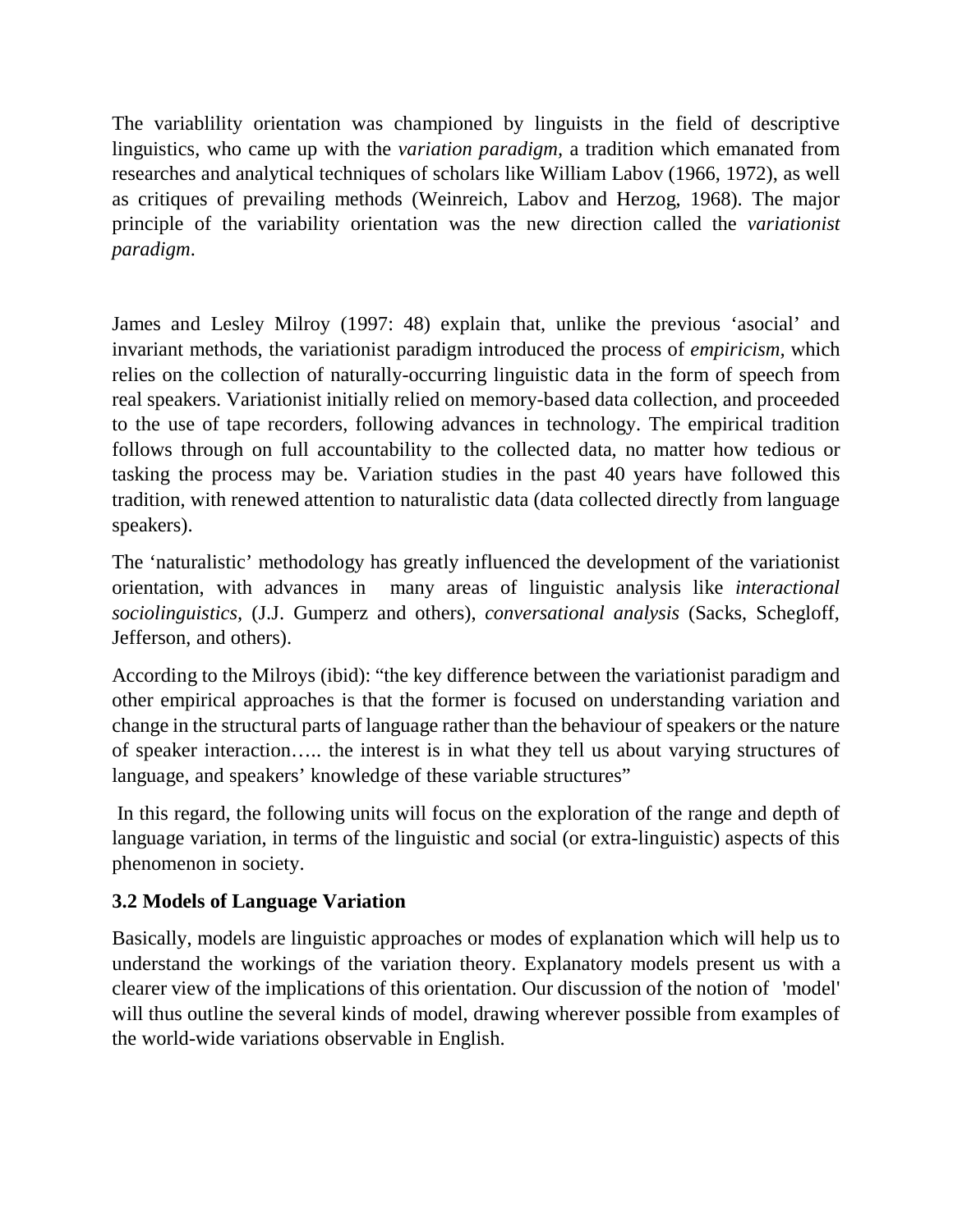However, before considering possible models for the description of variation in language, let us examine, in some detail, what the term 'variation' actually entails, and the terminologies which have been proposed for the recognition of its components.

## **3.2.1. Types of Variation**

We shall consider some salient distinctions proposed by Labov (1993 and 1966) which recognizes certain terms which are important to the explanation of what variation entails. These are: *variables* and *variants.* Labov's distinction also recognises three types of linguistic variable -**indicators, markers and stereotypes.** 

First, in formal terms, *variables* are distinguished *f*rom *variants.* According to Labov*,* a variable is 'an inconsistency or disagreement that a particular form of language may exhibit from an abstract standard', while a variant is 'a specific value of a variable'. For example, in his work on New York speech, Labov established certain phonological variables which influenced speech in different social class categories. He isolated, among others, the variable (r) as the occurrence or non-occurrence of word final or pre-consonantal /r/ in such words as car, card, fire, fired. He discovered two important variants: a constricted 'r-like' sound and an un-constricted "r-less'' glide, [a] or merely a lengthening of the vowel. Hence, a word like *car* might be realized as [kar], [kc3] or [ha;].

In addition to having formal values, variables can have different social values associated with them. A variable may act as an **indicator** which has an indexical value correlating with the socio-economic class membership or some other demographic characteristic of the user. Such indicators are recognized by the community at large but are not subject to stylistic variation, i.e. they are relatively permanent characteristics of the speech of certain individuals and groups, which do not change from one situation to another, e.g. the use of centralized /a<sub>I</sub> /and /a/ diphthongs by some groups on Martha's Vineyard (Labov, 1963).

**Markers,** in contrast, have indexical value, just as indicators have; but are, unlike them, subject to stylistic variation. In the New York study, (Labov, 1966b), the (r) variable was shown to be a particularly good example of a *marker,* indicating social stratification but being subject to use or non-use as the same informant shifted between his 'casual' and 'careful' styles.

**Stereotypes,** are the mirror image of indicators, since they do not relate to social factors, in the sense we have been using the term above, but are subject to stylistic shifting. An example of this might be the use of the uvular /V/ in the North-East of England. Most native speakers of English in the U.K., when asked to mimic a 'Geordie' will make use of such /V/ sounds and so will those who live in the area when called upon to tell traditional stories or sing local songs, in spite of the fact that the [b] is, except amongst the elderly in isolated rural areas, extinct. Stereotypes are of considerable interest, since they demonstrate views about the norms of speech which may be quite at variance with the actual facts and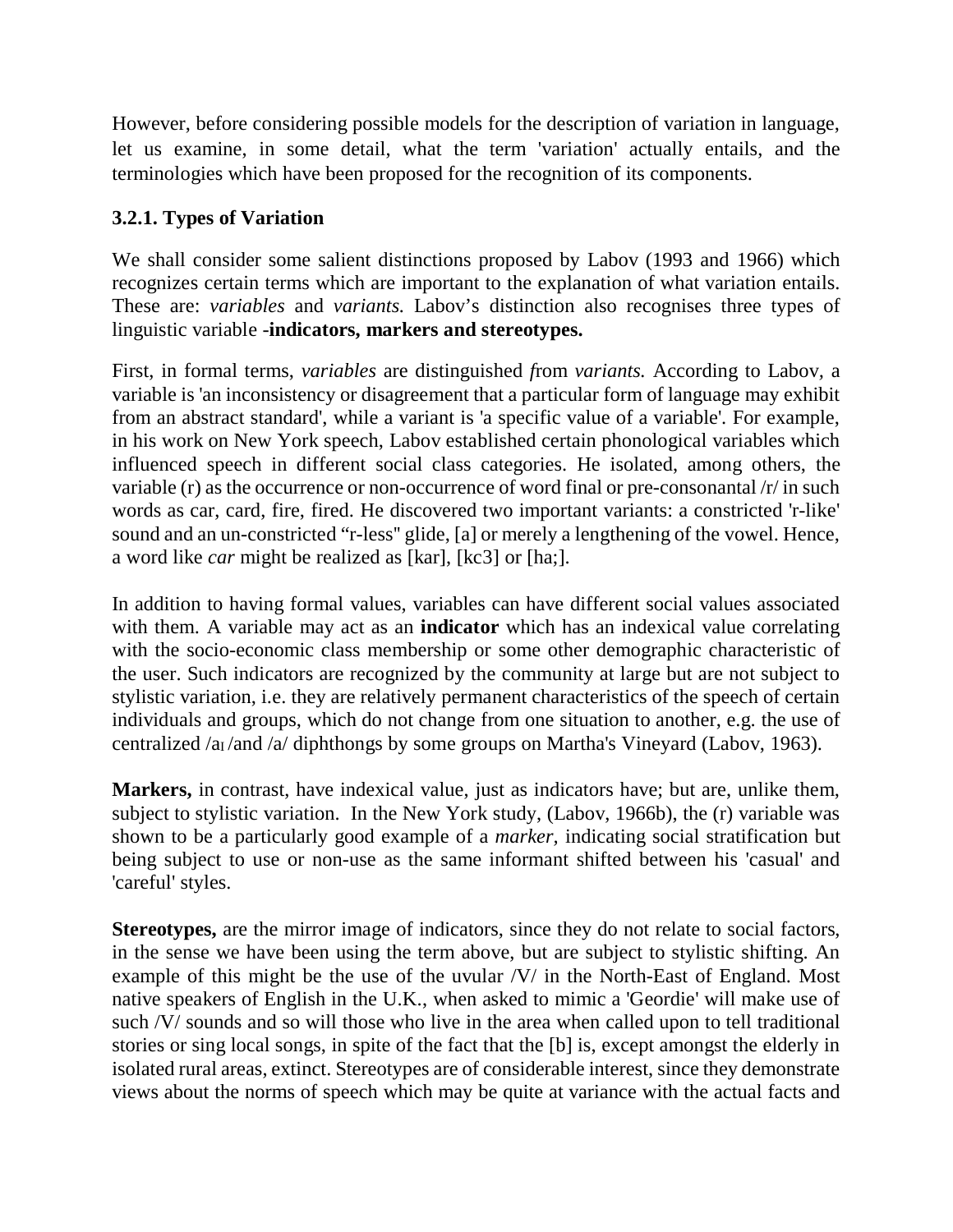based on recollections of speech habits which were, in fact, common several generations earlier.

Figure1 below shows the differences between these three types of variables.

| <b>TYPE</b> | <b>SOCIAL</b><br><b>STRATIFICATION</b> | <b>STYLE SHIFTING</b> |
|-------------|----------------------------------------|-----------------------|
| Indicator   |                                        |                       |
| Marker      |                                        |                       |
| Stereotype  |                                        |                       |

**Figure 1: Sociolinguistic Variables** 

Furthermore, it is equally important to note that the description of linguistic variation who aims not merely at the listing of contrasting forms but at their integration within some schematic model. This we must specify at what level within the linguistic system each variation occurs. In addition, Labov's model indicates internal and external causal relationships between the existence of certain variables and others, and the particular sets of variants typically chosen.

Let us now turn to the consideration of the sources of variation, both internal and external.

# **Self-Assessment Exercise 3.2**

Briefly explain your understanding of 'variable', 'variance'

# **3.3 Sources of Variation - Internal**

 Internal variation and change was the concern of nineteenth-century linguists whose 'laws' demonstrated how one sound or group of sounds influenced others or were influenced so that change took place. Again, phonological features of language have offered the most visible patterns of variation in language since the 15<sup>th</sup> Century. The Great Vowel Shift in English, in which 'long vowels' became progressively raised and, where such raising would have led to "the loss of vowel quality entirely, or diphthongized, is a well-known example (Baugh, 1951: 187).

Given the limitation of using a single speaker as the model of speech, and the concentration on the language of the 'ideal speaker-hearer', linguists, for a considerable period, avoided variation and its external causes as far as possible. As the French linguist, Andre Martinet put it: *'seule la causalite interne interesse le linguiste'* (1961 : 81). Linguistic items which did not fit in their systems were therefore termed 'irregularities' or 'loans' and, should the code being described contain too large a number of these, the whole- system would be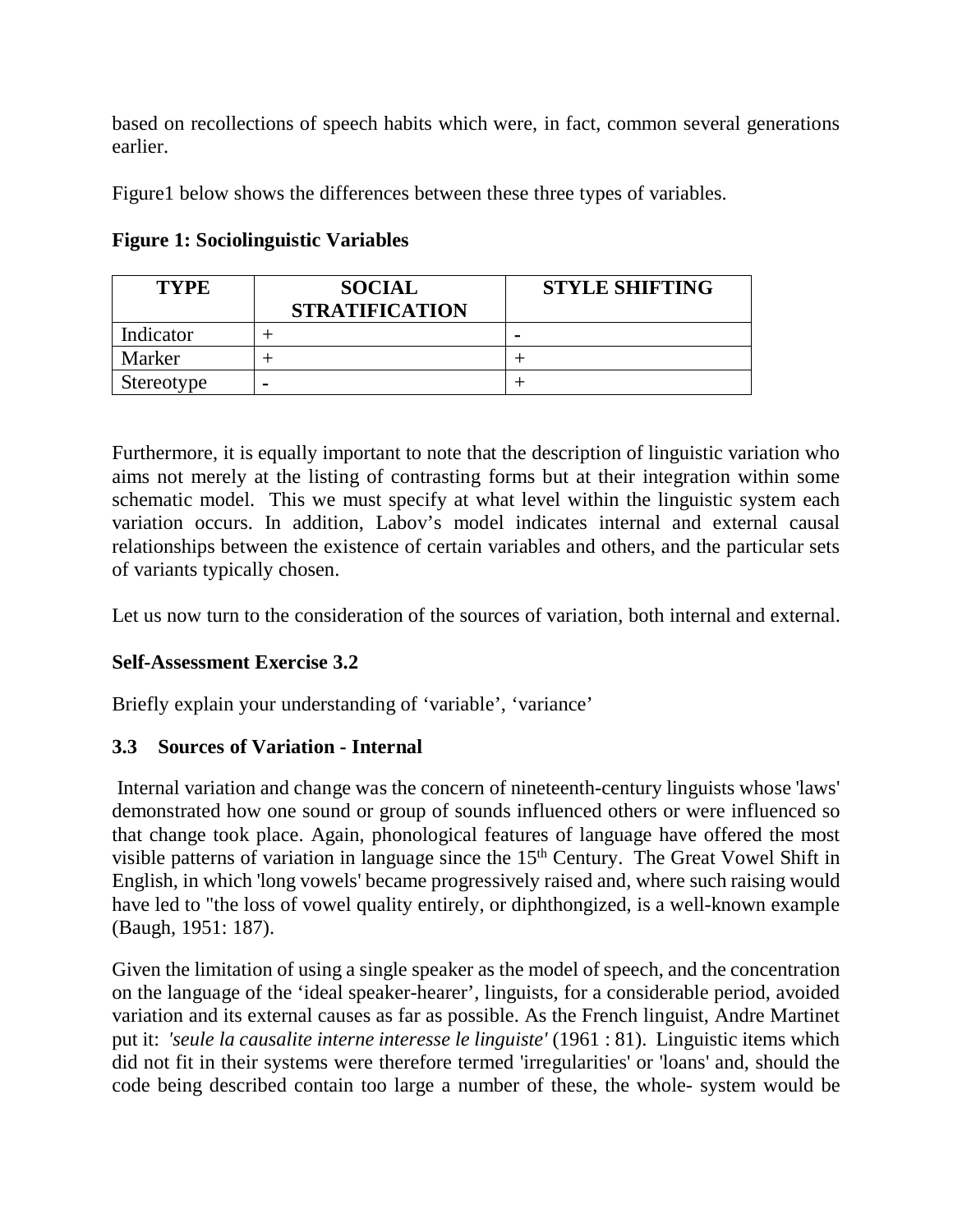dubbed a 'mixed dialect'. This procedure tended to conceal much interesting information on dialectal and stylistic description, and ultimately made bilingual description impossible.

There are however, some instances of internal variations, also in phonology, which are worthy of note, and which indeed form part of the essential data of the sociolinguist. For example, the case of phonologically conditioned allophonic variation has been included in the phonemic descriptions of languages. Received Pronunciation has, for example, two phonetically distinct realizations of the phoneme  $/1/$  - a 'clear'  $/1/$  and a 'dark' [+], occurring in contrasting phonetic environments:

'Clear' [1] occurs initially and medially before vowels in words like: *case, kill, coat,* (initial); *polite, release, belong*, (medial) although not finally and; the 'dark' [+] in the remaining positions: word-finally, never initially but medially before consonants in words like: *oil, kill, clue, clever*. Given a particular configuration of phonemes, one of the two realizations will occur but not the other. This means that the two variants of /l/ typically occur in 'mutually exclusive environment'.

But there are other kinds of variation, which could not be included in linguistic models, for the reason that their causation has been seen to be external to the code in which they occur. We now turn such variations in the next section.

## **Self-Assessment Exercise 3.3**

Briefly explain the linguistic factors which may be used to describe Internal Variation.

## **3.4. Sources of Variation - External**

Under this section, three are three more types of variation to be discussed:

inter-personal, intra-personal and inherent variation - all of which derive from sources outside the code.

### **3.4.1 Inter-personal Variation**

The interpersonal dimension simply identifies language features which may be described as being in 'free variation.' These are variants which represent choices from the speech repertoire of speakers which correlate with certain individual characteristics of the user. This means that it is fairly possible to predict, to some extent, which particular variant will be chosen by particular users. Such linguistic predictions made possible based on extralinguistic features like age, sex, geographical or social origin of speakers.

It becomes clear that any model which attempts to specify such relationships must be *probabilistic* rather than *deterministic* in its approach. Ideally, such predictive language choices are possible, but the concern of the sociolinguist lies more with being able to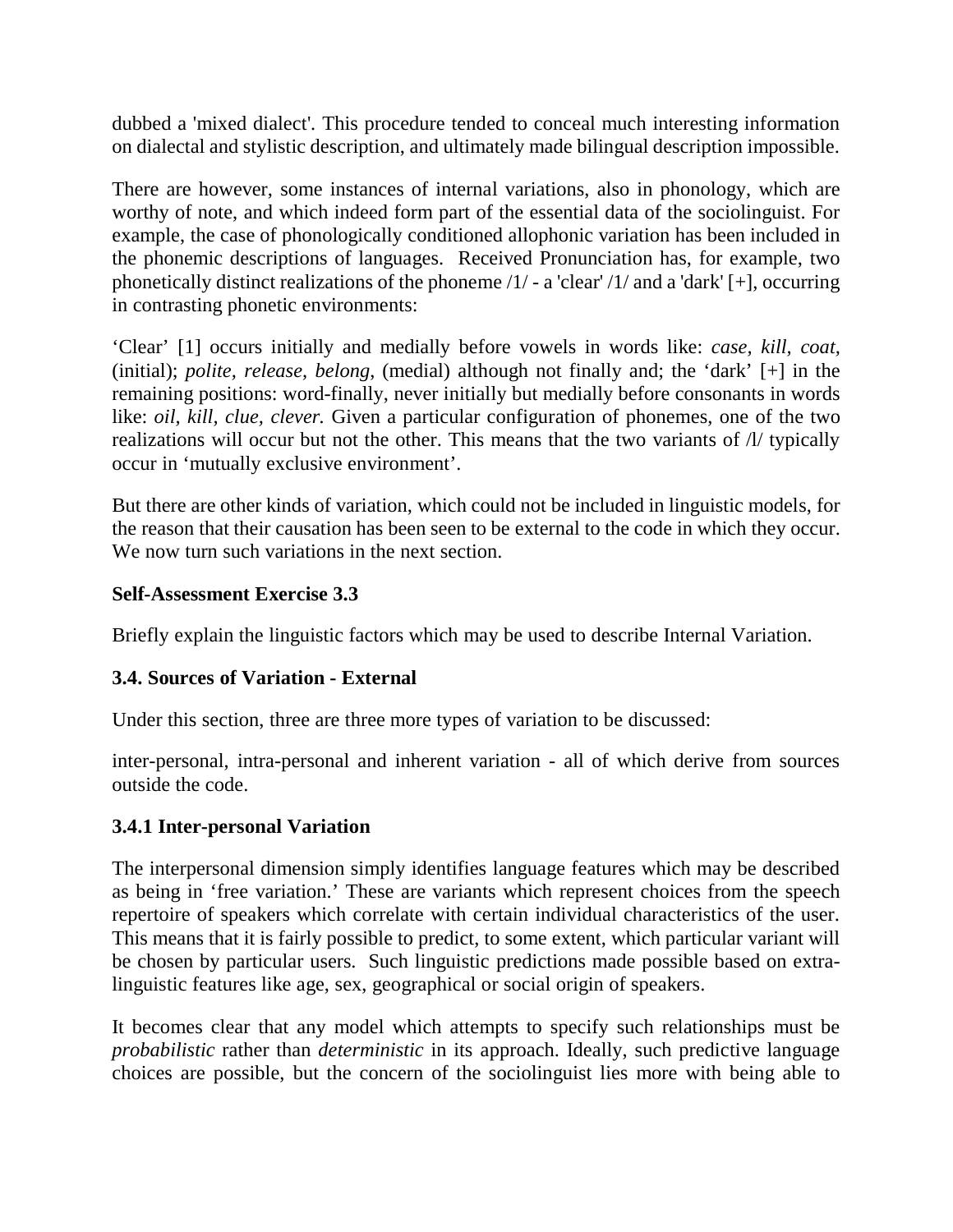generalize about usage norms which are common to a collection of individuals or group, rather than to aggregate the usages of its individual members.

# 3.**4.2. Intra-personal Variation**

In some cases, even within the same dialect, we find that there are still certain variations which cannot be predicted. This may be gleaned either from the internal structure of the code (as in allophonic variants), or from the individual characteristics of the user, (like the  $\alpha$  of most American and Northern British English speakers which contrasts with RP  $\alpha$ : / in words like 'bath').

These seemingly less predictable variations are conditioned, not by linguistic factors, but by dynamic aspects of situated language use. For example, internal and interpersonal criteria will not categorically predict that a particular speaker will realize. pre-consonantal /t/ as [t] or [?]: in the pronunciation of 'fortnight' as [Hotnait], ['fo:?nait], ['fottnai?] ; or the contrast between 'bottle' [botl] and [bo?l]. The  $/t /$  is absent or silent in the second example.

But this does not mean that the speaker's choice of [t] or [?] is random. Not at all. The conditioning factor depends on the tenor of the discourse. In other words, the degree of 'formality' or 'informality' of the situation in which the utterance occurs: [t] tending to cooccur with the more formal and [?] with the less. Such variations are clearly stylistic rather than dialectal and form part of some kind of system. It is the task of the sociolinguist to describe such patterns in language use.

# **3.4.3 Inherent Variation**

 Assuming that all other possible linguistic choices are available, there would still remain variations which were unpredictable and appeared to mark nothing but the inherent variability of language. This means there is still a high tendency that people will speak differently because language is inherently variable, thus no two speakers use language the same way. That such inherent variations exist should not be a matter for concern, indeed they are one of the features which make language the amazingly powerful and flexible tool it is.

Inherent variability has a crucial role in linguistic change, since without it, individual freedom of choice would be lacking. The simple truth is: each form of language is irrevocably tied to some internal or external conditioning factor, thus reinforcing the fact of inherent variability.

# **Self-Assessment Exercise 3.4**

Explain the difference between External and Inherent Variation**.** 

# **3.5 Levels of Variation**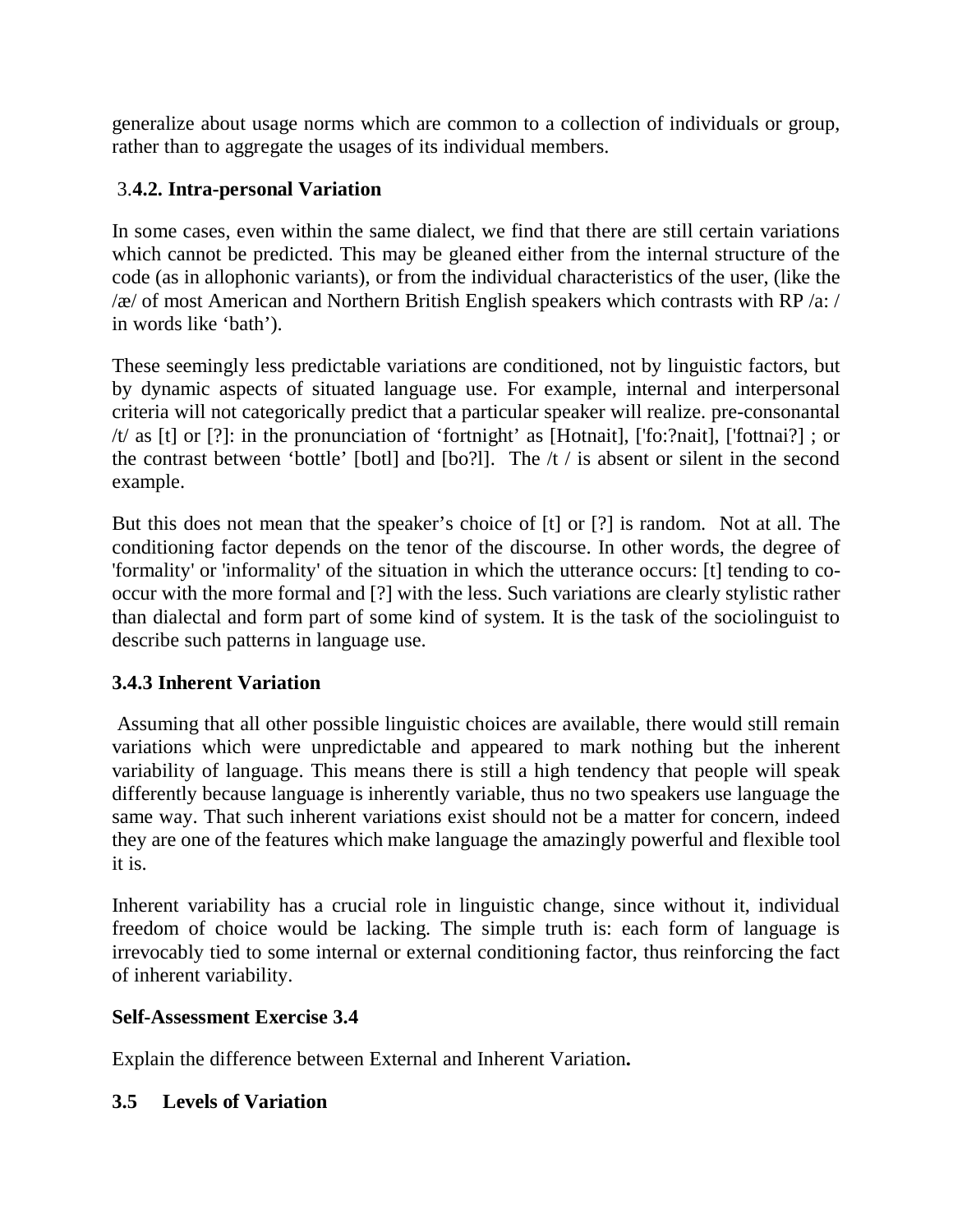So far, our discussion has focused on two broad categories of variation in language internal or external. A more holistic discussion of variation however, must include the description of variation to differentiate the levels within the structure at which variations occur. In this regard, we shall suggest a taxonomy for ranking variations. The only limitation to our discussion is that we shall only focus on variation in phonology, for two reasons: Firstly, we realize that varieties of the same language differ most noticeably from one another at the level of phonology. Secondly because both variations in grammar and in lexis can be more economically described in terms of a quite different kind of model.

The taxonomy we shall outline here is based on those proposed by Kurath (1939) and Wells (1970) for the description of phonological variation in English dialects. Four levels are suggested - systematic, distributional, incidental and realizational - extending from the most general and 'deepest' differences, to the most specific and 'surface' realizations.

# **3.5.1 Systematic Variations**

The most significant and deepest contrast between two codes - styles, dialects or languages - would be at the phonemic level. The world's languages show wide contrasts in the total number of phonemes in their individual phonemic inventories and "in the distribution within their inventories between vowels and consonants, e.g. Hawaiian has only five vowels and six consonants, while at the other extreme, Abkhaz (a language of the Caucasus) has only two vowels but no less than sixty-eight consonants (Lotz, 1956). Hence, a comparison of varieties of the 'same' language may indicate differences, either in the total inventories, or the same number, but different items within it. Where there are different phonemes, we use the term 'systematic variations' (Wells, 1970), in essentially the same sense as the 'phonemic hetrogloss' of American dialectology (Kurath, 1939, p.2). Many Nigerian languages exhibit similar contrasts in their sound inventories. From a more contemporary viewpoint, several varieties of English differ in possessing or not possessing a /hw/ - /w/ contrast in such words as 'which' and 'witch'. Such a variation would be labelled 'systematic' since, it creates a difference of meaning between the two lexical items, in contrast with the variety which has only /w/ in both cases and makes the two items homophonous.

# **3.5.2 Distributional Variations**

Distributional variations occur when there is a difference' in the phonotactic privileges of occurrence of phonemes in the systems of the varieties being compared. For example, a major distinguishing feature, which of itself acts as, a fairly clear indicator of regional provenance amongst mother tongue speakers of English, is the occurrence or nonoccurrence of the pre-consonantal and word-final /r /, a useful variable which suggests a crude division of English into 'r-full' and 'r-less' dialects. For example, while British English has no final  $/r /$  sound in 'car', American English pronounces the same word with a final /r/, called the rhotic /r/.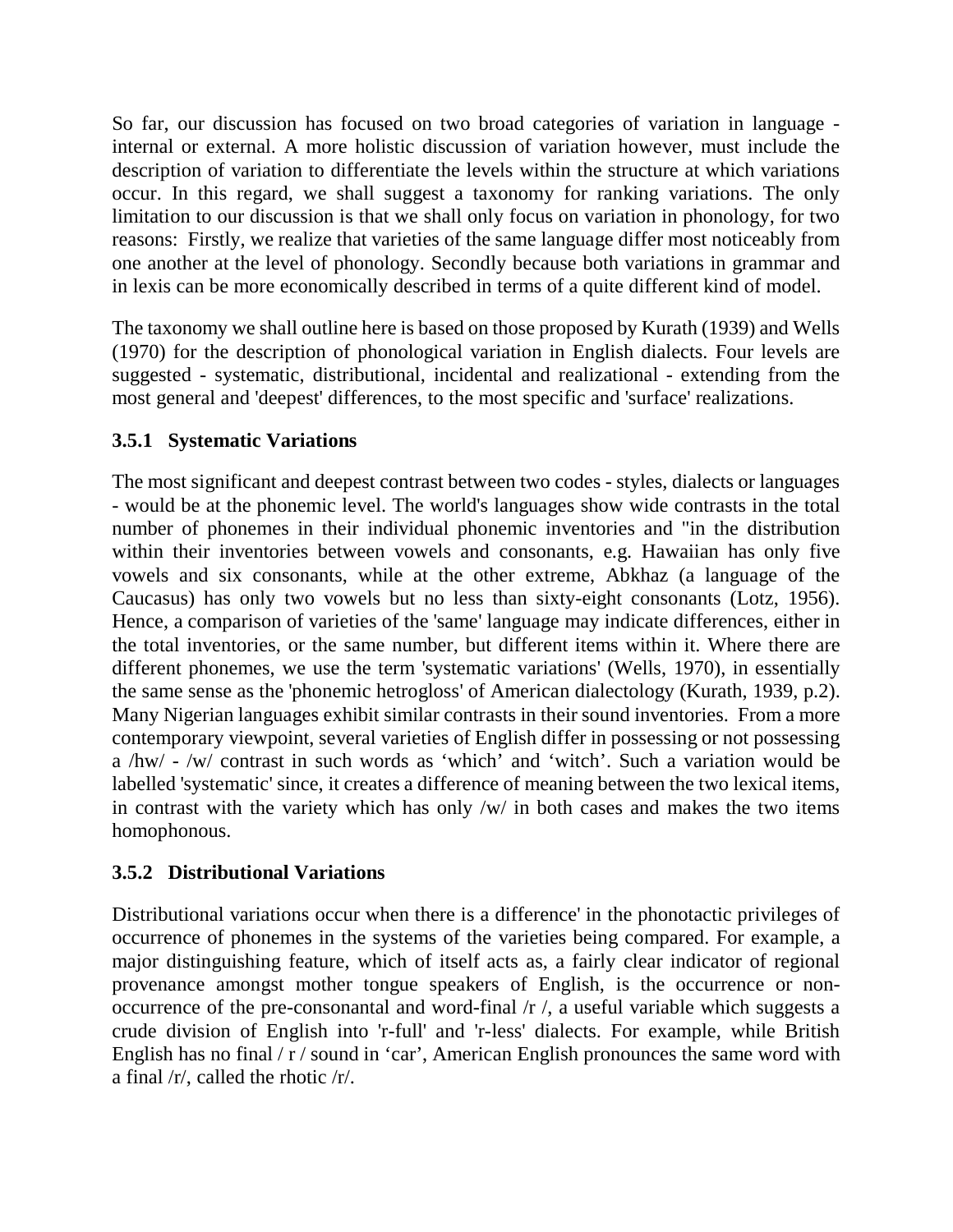## **3.5.3 Incidential Variation**

Incidenal variation is concerned with the choice of a different phoneme for the 'same' lexical item between varieties. An example from English is the variable (a). We can observe the use by some varieties of the variant /a / rather than /a:/ in such lexical items as 'dance', 'man'. Many varieties of American, Northern British and Australian English consistently choose /æ/ in contrast with the /a:/ of RP, Southern African and some Eastern American dialects. This choice can be partly explained in distributional terms, since the /a / appears before a nasal plus another consonant. However, the occurrence of one variant rather than the other is by no means 100 per cent predictable. RP for example has words like: 'romance', 'random' and several others, with /æ/ rather than the expected /a:/. This is one of those cases where linguistic data cannot be said to be predictable in all cases.

## **3.5.4 Realizational Variation**

Realizational variations ('phonetic hetroglosses' in Kurath, 1939) are caused by the differences in phonetic realization of individual phonemes**.** This means that even though speakers of the same language or dialect have access to the phonetic inventory, speakers would still demonstrate individual idiosyncracies in sound realisations. Such occurrences tend to validate a fact of language which has been stressed in many of our previous discussions: that every mother tongue user of English in the world pronounces words differently from every other! We however must limit our descriptions of realizational. variations to the most distinctive and-phonetically related distinctions. A good example is the 'oil' which is characteristically realized as 'oyel' by speakers from a particular part of the country.

## **Self-Assessment Exercises 3.5**

Attempt an explanation of the different levels of variation.

## **4.0 CONCLUSION**

We have studied different aspects of language variation from the linguistic viewpoint. It is clear that this perspective has a lot to do with idea of theory in sociolinguistics. We also realise that although much of the definitive work on language variation were done several decades ago, many of the postulations of the pioneer scholars retain their relevance as operational tools for thinking about the subject of variation ion contemporary times.

## **5.0 SUMMARY**

So far in this Unit, we have explored the notion of variation and its linguistic dimensions. You have been presented with different categories in the description of a variable, mainly with phonological examples drawn from English. This Unit has also shown you the major types of variation which will occur in language and the sources of these variations. We have learned that there can also be a hierarchical approach to the inclusion of variation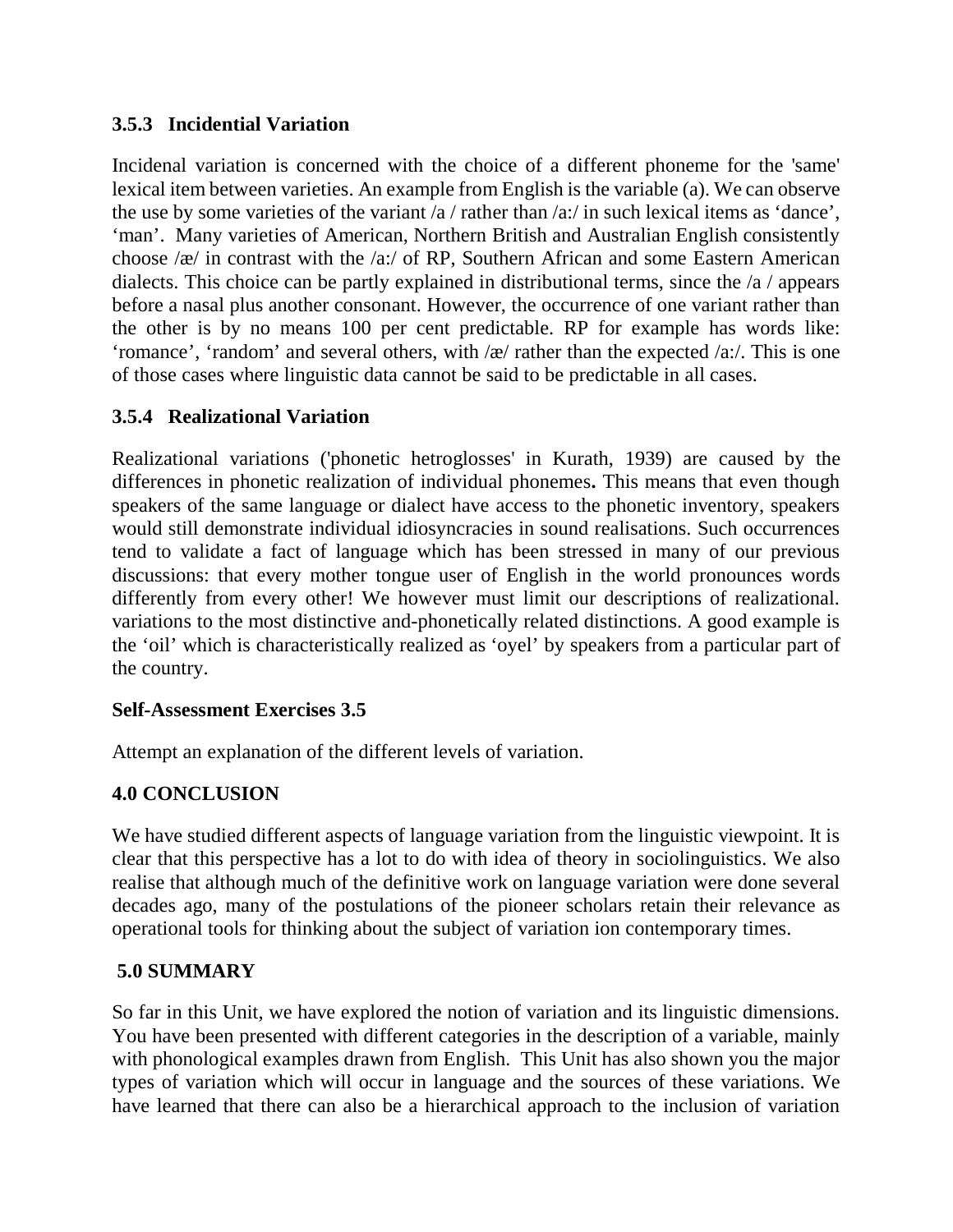within a model of language. The question that comes to mind at this point is: What kinds of models are available to the linguist who feels obliged to handle variation and how is he to choose between them?

## **6.0TUTOR-MARKED ASSIGNMENT**

Carefully examine the linguistic components of language variation.

## **7.0REFERENCES / FURTHER READING**

- **1.** Labov, William (1990): 'The intersection of sex and social class in the course of linguistic change'. *Language Variation and Change.2* pp.205-54.
- **2.** Labov, William (1991): 'The three Dialects of English.' *New Ways of Analysing Sound Change.* Penelope Eckert (ed.) Academic Press. Pp.1-44.
- **3.** Labov, William (1994): *Principles of Linguistic Change. Vol. 1: Internal Factors.*  Basil Blackwell
- **4.** Milroy, James (1992): *Linguistic Variation and Change*: On the Historical *Sociolinguistics of English*. Blackwell
- **5.** Fasold, Ralph (1990): *The Sociolinguistics of Language*. Basil Blackwell.
- 6. Trudgill, Peter (1983): *Sociolinguistics: An Introduction to Language and Society.*  England: Penguin Books.

7. Halliday, Michael A.K. (1987): *Language as Social Semiotic: The social interpretation of language and meaning.* London: Edward Arnold.

8. Meyerhoff, Mariam (2005): *An Introduction to Sociolinguistics.* 

9.Wardhaugh, Ronald (2006): *An Introduction to Sociolinguistics.* Cambridge: Cambridge University Press.

*10. The Routledge Handbook of Sociolinguistics Around the World (2009)* 

*11.* Schleef, Erik; Laurel Mackenzie and Miriam Meyerhoff *(2015): Doing Sociolinguistics: A Practical Guide to Data Collection and Analysis.*  Routledge.

*12.* Wodak, Ruth; Barbara Johnstone and Paul Kerswill (2010): *The Sage Handbook of Sociolinguistics.* 

# **UNIT 2: LANGUAGE VARIATION: SOCIAL DIMENSIONS**

## **CONTENT**

1.0 Introduction

2.0Objectives

3.0 Main Content

3.1. Language variation: What does it mean?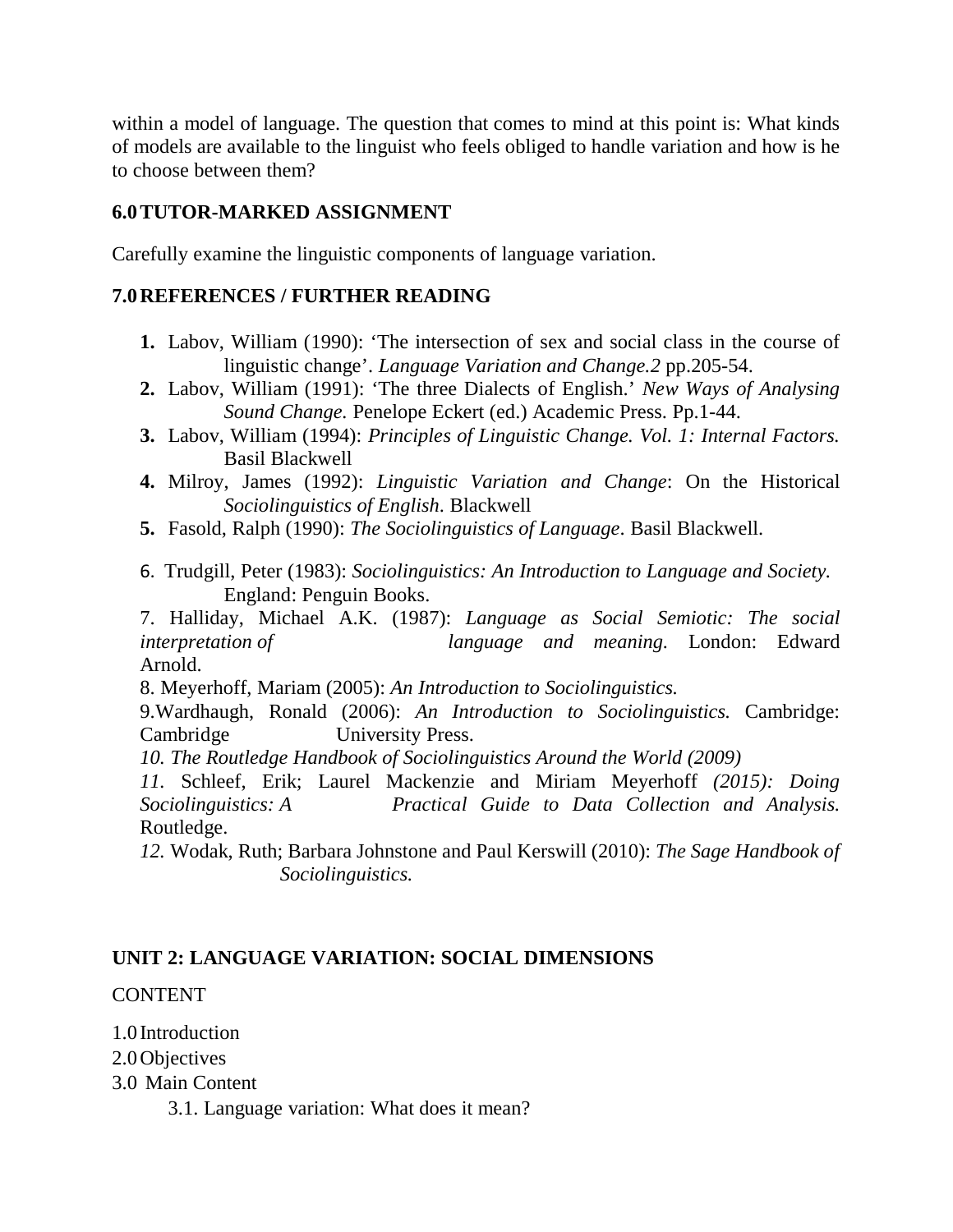3.2 The Social Context of Language Change

- 3.3 Dimensions of Language Variation
	- 3.3.1. Diachronic Dimension
	- 3.3.2. Synchronic Dimension

4.0Conclusion

- 5.0Summary
- 6.0Tutor-Marked Assessment
- 7.0References/Further Reading

# UNIT 2

# LANGUAGE VARIATION: SOCIAL DIMENSIONS

# **1.0 INTRODUCTION**

Much of our discussions so far in this course have focused extensively on the idea that language use in any social setting cannot be homogenous or fixed. We have examined various dimensions of the heterogeneity and diversity of language in relation to society. To further explore the origins of diversity in language, we focus this Unit on the concept of Language Variation or Variation in Language.

The term 'variation' simply refers to the inevitable changes which occur in language over time. Since language is a manifestation of human behaviour, change is inevitable, as the language we speak evolves through time and from place to place.

In a previous discussion, we discussed the subject of language variability and its social implications. Having established that it is the social component of language which makes it variable and interesting, the next step now is to explore the phenomenon known as language variation in closer detail. The point was made in the previous discussion that the aim of an excursion into language variability is to be able to describe and explain the entire social network of speech usage. This is often done with a view to achieving an adequate correlation between the speech patterns and the existing social norms in the community. Our discussion of language variation or change in this unit essentially reiterates this motivation. Specifically, this Unit provides valuable insights into the specific social and historical dimensions of the process of language variation.

# **2.0 Objectives**

At the end of this unit, you should be able to:

- a) Understand the concept of language variation.
- b) Explain factors responsible for language variation.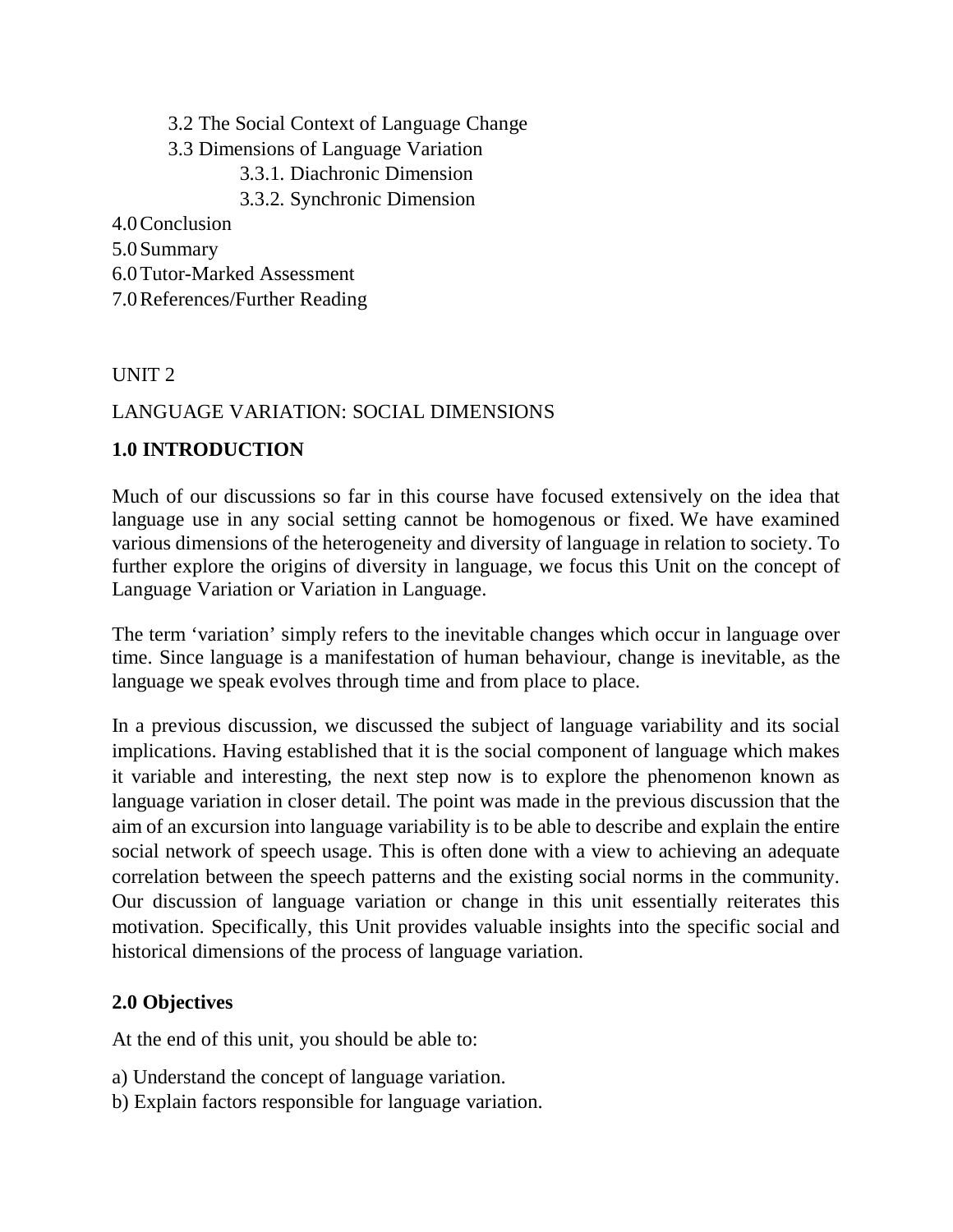- c) Discuss the diachronic/historical dimensions of language variation.
- d) Discuss the synchronic/contemporary dimensions of language variation.

## **3.0 MAIN CONTENT**

### **3.1. Language variation: What does it mean?**

Language is a manifestation of human behaviour. Therefore, it cannot remain static or unchanging. As with other aspects of human existence, the idea of change is an inevitable component of language. We all know that the way we spoke or wrote our different languages decades ago is not the same as the languages are being utilised in everyday interactions today. Many things have come and gone in our language practices. Take simple every day greetings for example. Many people, young and old, have added more items of greeting that were not used before. Greetings that begin with the word 'Happy' were normally reserved for special occasions like birthdays, weddings, and anniversaries. Today, the 'Happy' greetings have become so commonplace in the daily interactions of Nigerians that we often hear people say: "Happy New Month", "Happy New Week"! Also, in written communication, language users, especially the younger generation, have imbibed new spelling forms which were unthinkable some fifty years ago. The influence of digital technology has brought new currency and popularity to spelling forms like 'gr8t' (great), 'lil' (little), 'U' (you), 'lol' (laugh out loud), among others. Similarly, a page from a newspaper in the Victorian period would be unreadable to anyone in this generation because of the archaic spellings and vocabulary that characterise writing in that period. Therefore, the idea of change is quite normal in language as it is in other spheres of existence.

Change in language is so inevitable that only those languages which yield to change have continued to exist till today. The changes in languages are of course, motivated by the users who constantly 'recreate' and 'reinvent' the language to suit the demands of usage changes in space and time. In fact, it is often said that a language is as vibrant as the people who use it. Therefore, languages which no longer serve the usage needs and purposes of their speakers soon become extinct. This validates the point that it is the users of a language that give life to the language. In other words, language growth is determined by the vitality of its functions in the social interactions of its users.

The change that take place within a language over time and space is called *variation.* This means that language varies from time to time and from place to place, based on the dynamism of its uses. But change does not occur on its own. It is often motivated by events, happenings or developments in the society. Therefore, language seems to be in a state of continuous transition as it is passed on from generation to generation or from one culture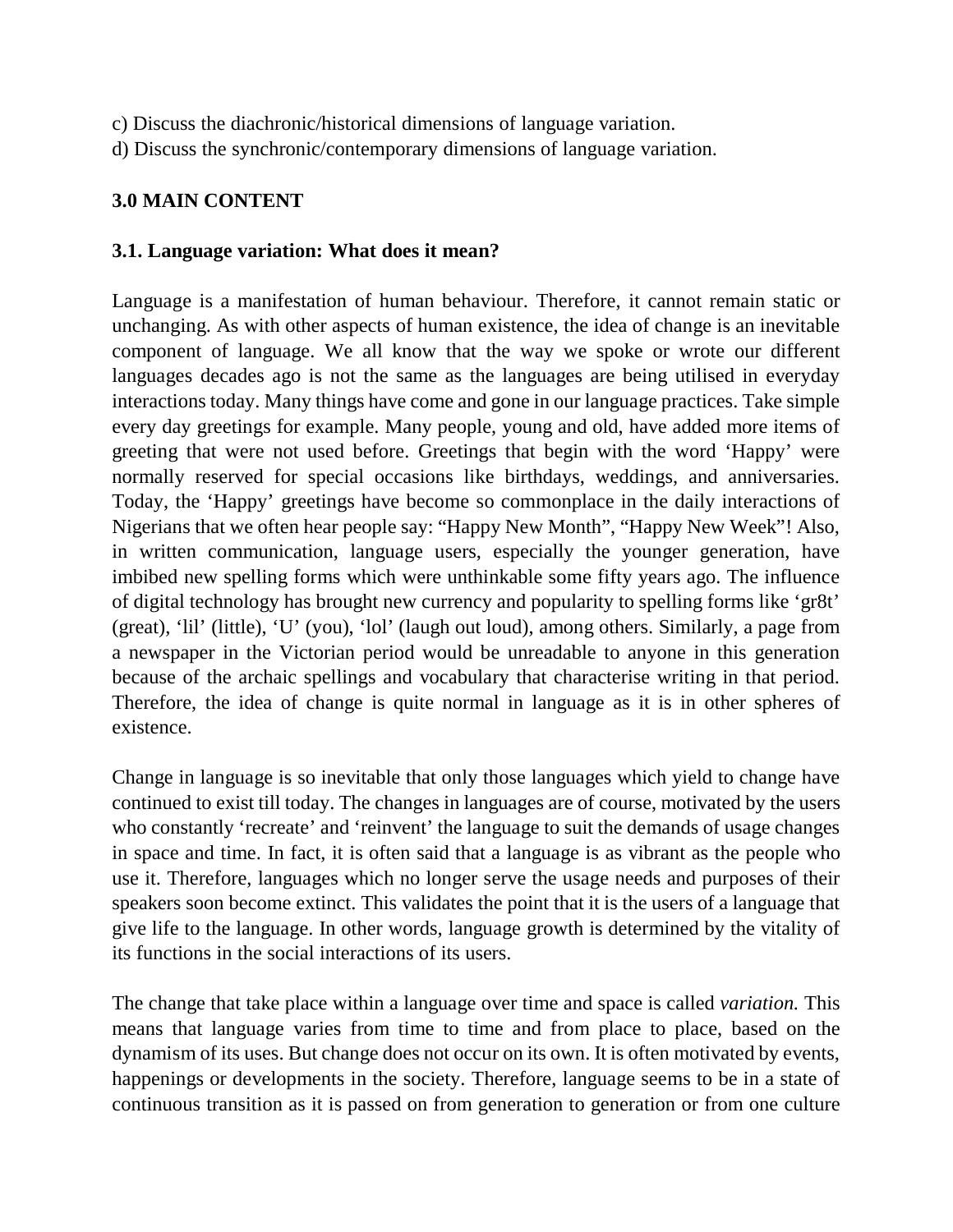to another. With each transition, language takes on a new elements or redirects the old ones to suit the moment. This is why language is regarded as a living entity.

## **3.2 The Social Context of Language Change**

Some of the changes that occur in Language can be linked to social and political happenings such as wars, invasion, disasters, and others. These events often bring about major changes in the patterns of communication in speech communities.

It is also a reality of language that it must naturally evolve and regenerate as it travels through time. In this case, Language is frequently recreated or restructured to fit into the current usage of different periods (as in the case of Old English, Middle English and Modern English).

The added reality of cultural and generational transmission of language is yet another factor in the inevitability of change. Each generation has to devise ways of understanding the language of past generations. All of these factors affect language at all levels of analysis: phonology, syntax/grammar, morphology, semantics, etc.

## **Self-Assessment Exercise**

Explain what you understand by Variation in Language.

## **3.3 Dimensions of Language Variation**

Language variation or change can be studied along two dimensions:

- 1. Diachronic (or historical) and;
- 2. Synchronic (on-going or contemporary).

## 3.3.1**. Diachronic Dimensions**

The diachronic dimension to language variation relates to changes in language which have occurred in the course of time, thus having an historical effect. Diachronic changes in language can be viewed as a consequence of the evolutional trends or stages in the development of the language.

The English language we speak today is a reflection of many centuries of evolution, from the Roman Christianisation of Britain in 597 which brought England into contact with Latin civilisation; the Scandinavian invasions in the Viking Age which led to a considerable mixture of the two people and their vocabularies; and the Norman conquest of 1066 during which the English language witnessed tremendous subjugation and relegation in socio-political importance.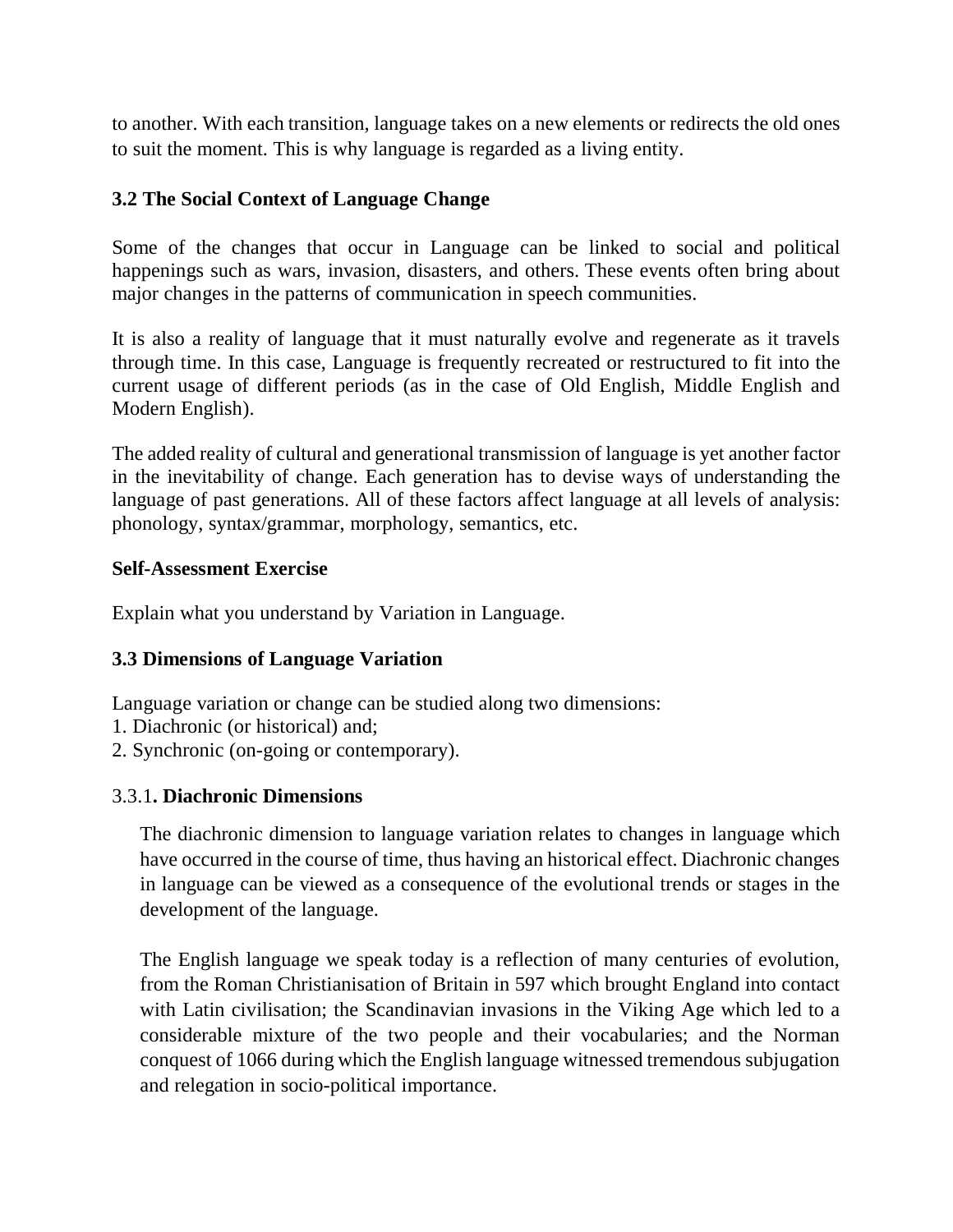Similar developments have been recorded in the language as a consequence of the World Wars, the Renaissance and the socio-economic upheavals of the past decades. Each of these periods made significant contributions to the evolution of the English language, in terms of the vocabulary, the grammar, phonology, lexis and spelling. These are well documented in numerous publications (Baugh and Cable, 1997; Robins, 1964; Syal and Jindal, 2012).

For the purpose of this discussion however, our task is to highlight the major areas of historical or diachronic changes as a means of showing the impact of this dimension. Some notable diachronic changes in English are highlighted below:

## **a) Phonology**:

i)The front vowels are not rounded in Modern English whereas most back vowels are rounded. However, in the Old English period, there were front rounded vowels.

| <b>Old English</b>      | <b>Middle English</b> | <b>Modern English</b>       |
|-------------------------|-----------------------|-----------------------------|
| $\lceil$ r a d]         | $[r \partial: d]$     | $[r \partial \mathbf{U} d]$ |
| $[h \nvert a \nvert m]$ | $[h \partial: m]$     | $[h \partial \mathbf{U} m]$ |

ii) The loss of  $/r$  / medially before consonants and finally (unless the next word begins with a vowel) took place in the  $18<sup>th</sup>$  century although / r/ was retained in spellings like *arm, heard, order.*

iii) Initial / k / and /g /, followed by /n/, disappeared in pronunciation in the late 17<sup>th</sup> century in words like: *knave, gnaw, gnat, gnash.* 

**b) Spelling**: The overwhelming influence of the French language during the Norman conquest led to massive changes in English spelling, in the following examples: i) The sequence 'e o' remained in spellings but became a monophthong as in 'people' ii) 'y' was often used to represent 'i' in words like: 'mythe' (might), 'wys' (wise). iii). The advent of the Modern English period witnessed reforms in spelling, such as the dropping of final 'e' in many words.

 c) **Vocabulary:** Many significant changes in the English language are attributed to changes in vocabulary. This occurred in many ways:

i) **Lexical change:** the meaning of a word may be changed based on repeated use in a specific context. The change may be only in the meaning of the word while it retains its original form. Such change in meaning may be informed by the fact that the object it stood for had undergone change, e.g. the word 'pen' originally referred to 'feather'. But when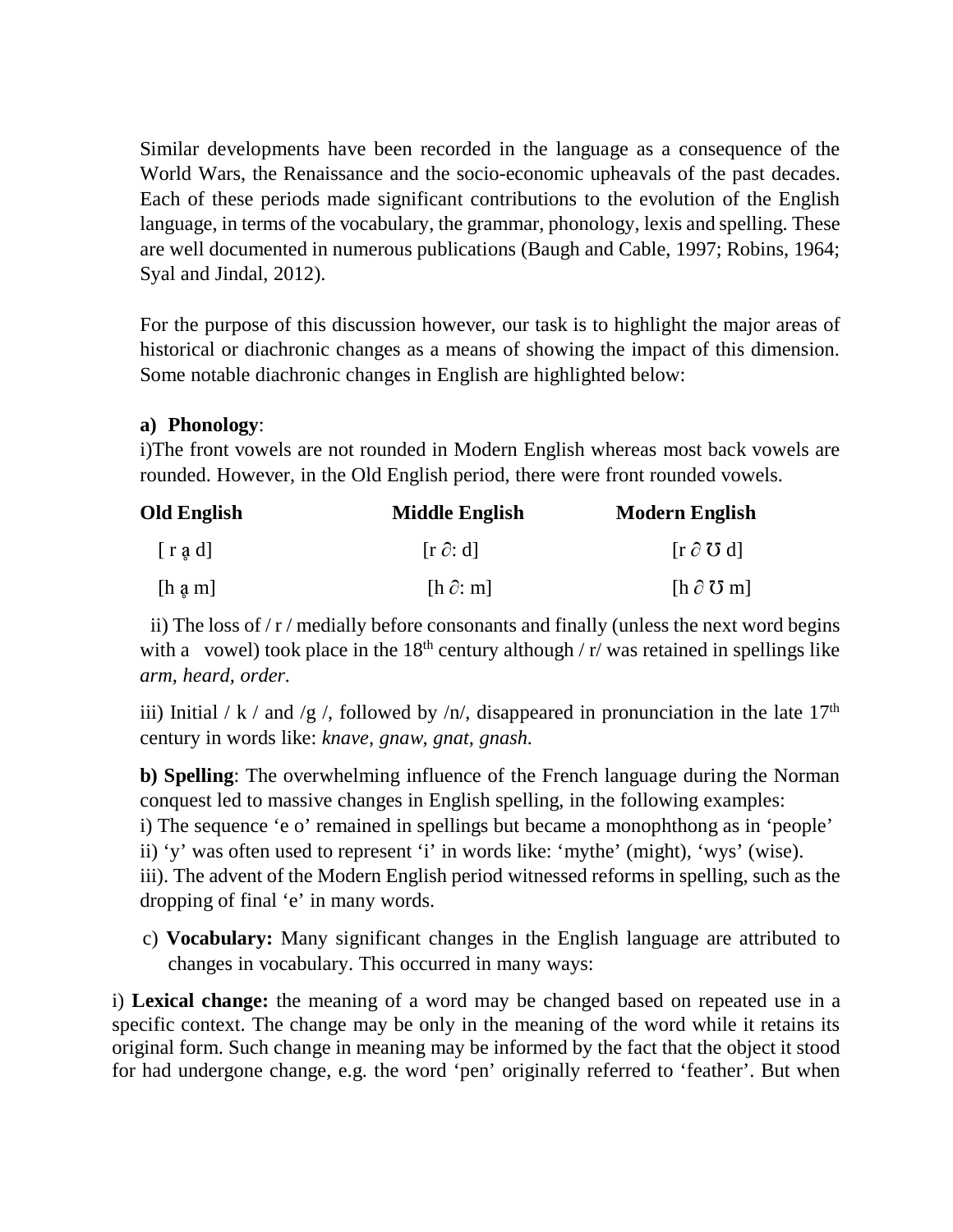the word feathers came to be used for writing, as in 'quill pen', the word 'pen' acquired new meaning.

ii) **Meaning Extension:** A large number of English words have had their meanings extended over time. An example is the word 'journey' which originally means 'a day's walk/ride'. Similarly, the word 'journal' referred to a periodical that appeared 'every day.' Now, a 'journey' refers to a trip that takes one away for at least a week, while a 'journal' in present- day English would refer to a weekly, monthly, or half yearly publication.

iii) **Conversion of proper name to common noun / word**. This process is a prominent example of lexical change. For example, the word 'boycott' is derived from a certain Englishman named Captain Charles C. Boycott (1832 – 97) who was a land agent of Lord Erne's estate. In an attempt to get Captain Boycott to reduce rents, citizens reduced patronage of his business, and this came to be termed "boycott", after his name. A similar example is the word 'dunce', coined from the name of a medieval writer, Duns Scotus, who fell into disrepute. Consequently, anyone whose writing did not please the public was referred to as a 'dunce'. Other examples are:

- The word "Odyssey" coined from the war exploits of the medieval Roman soldier, Odysseus, who travelled for many years and led his troops to several conquests.
- The expression "Archilles' heels" meaning 'weakest point' (of a person), coined from the tragic story of the valiant Roman warrior, Archilles, who could only be killed by an injury to his heels;
- The expression "waterloo", meaning point of defeat or nemesis, coined from the place where the battle of Waterloo was fought in 1815. A French army under the command of Napoleon Bonaparte, was defeated by English troops at Waterloo, a place in present-day Begium, then part of the United Kingdom.

iv) **Euphemism:** This is a means by which speakers seek to disguise the actual nature of an unpleasant word or expression by substituting it with an alternate, inoffensive word. Many lexical changes have occurred in English as a result of such usages. For example, the use of words like: 'bathroom', 'restroom', 'convenience', 'ladies' room' or 'Gents' for 'toilet' or 'latrine; and the word 'private part' for male and female genitals; and the word 'intercourse' as a replacement for 'sex'.

## **Self-Assessment Exercise**

Assess the contribution of the Historical or Diachronic dimension to the development of English.

# **3.3.2. Synchronic Variation**

The Synchronic dimension refers to changes in language which may be described as ongoing, contemporary or changes currently in progress. Synchronic variation or changes usually result in different varieties of language which may be due to language contact, dialects and differences in registers used by various groups in society. Synchronic variation thus involves three major directions which we shall now discuss in detail: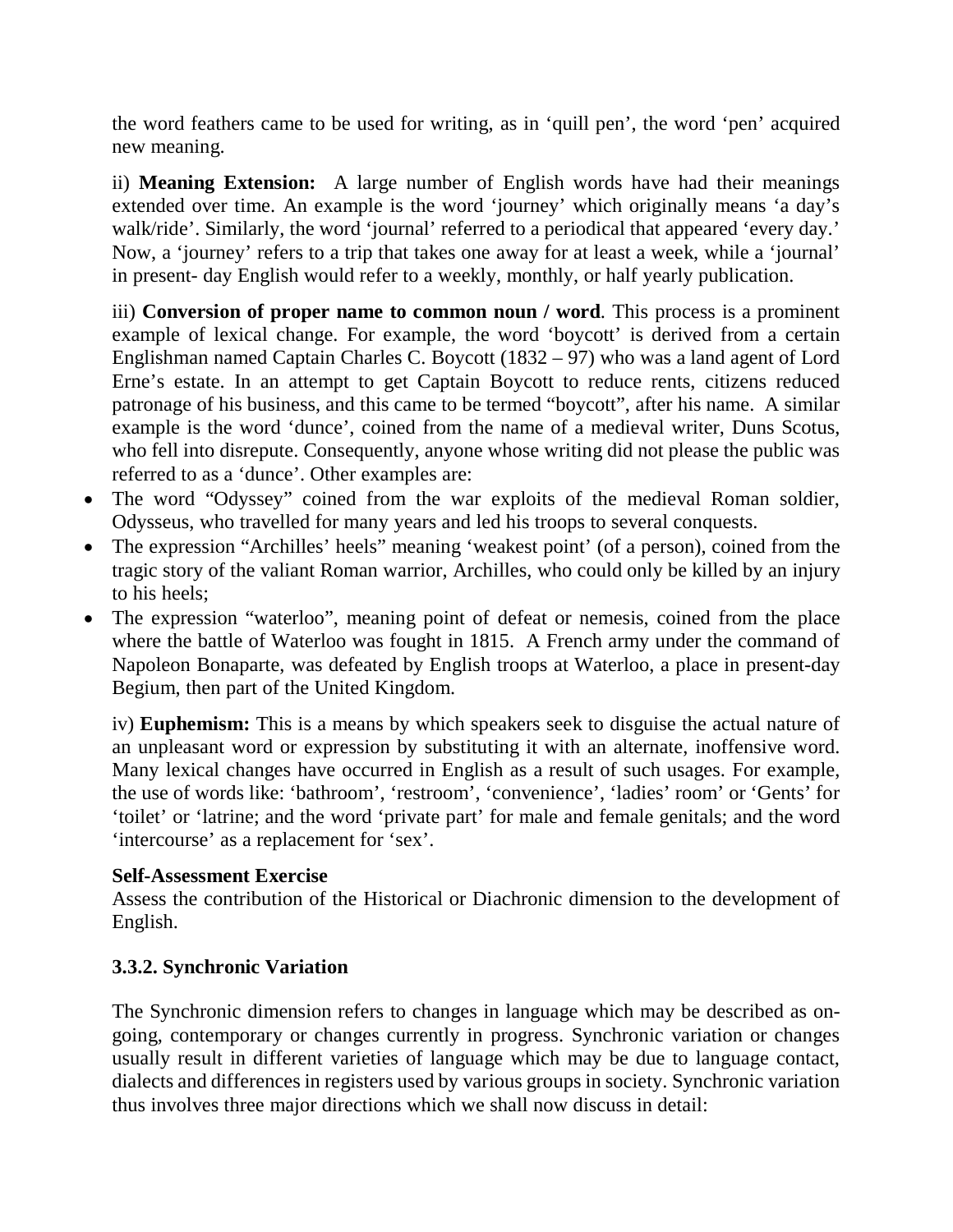## 3.3. 2.1. **Varieties Influenced by Language Contact**:

A major feature of present-day language practices is the inevitability of contact between speakers of different languages. Many factors are responsible for the language of language speakers. These include travel, trade, academic pursuits, social integration, or international relations. As a result of constant interactions of people across borders, language speakers of different origins coexist in modern speech communities while borrowing items from one another on a daily basis. When this continues over time, we are bound to have the evolution of language varieties called "transplanted", "nativised", "domesticated", or "indigenised" varieties. This means that when different languages co-exist for a long time, the contact may result in the development of new varieties which may be described as having features of borrowing or interference from the interacting languages.

When a language, like English, has been subjected to widespread use and application in non-native terrains, it develops features which depict its new environment, thus it is said to have been "transplanted" or "nativised" based on the level of its application in the new environment. Varieties based on language contact thus gives rise to contact varieties like Indian English, Ghanaian English, Nigerian English, and others. Contact variation also gives rise to Pidgins, Creoles and Esperanto.

Contact languages which develop through this process include Pidgins and Creoles which are globally recognised as the result of cross border uses of language. A Pidgin is a special language with a very limited vocabulary and grammar which is restricted to informal usages. Most pidgins evolve as a result of trading activities and socio-economic relations between two groups of people. For this reason, such pidgins are also called "bazaar "languages. Common pidgins include Cameroonian pidgin ("plenty man"/ I go go market"/ I will go to the market); Chinese pidgin ("I chow chow"/I eat); and Melanessian pidgin ("plenty man"/ many men), and Nigerian pidgin ("I never chop"/I have not eaten).

Creoles develop when pidgins have been in use for so long that it evolves a distinct vocabulary and structure. By reason of its extended vocabulary, a Creole may command wide usage although it may still be confined to informal settings. Examples are Jamaican Creole and and Haitian Creole.

# 3.2.2.2. **Varieties Influenced by Dialect**

One of the reasons for the initial lack of interest by linguists in the exploration of the social aspect of language was the inadequate understanding of the important difference between language and dialect. Synchronic studies of language however distinguish language from dialect in terms of relative number of speakers, prestige and mutual intelligibility. In this Unit, it suffices to tell you that the description of language according to the user's social and geographical background is known as Dialect. In other words, a dialect identifies a speaker in terms of where the speaker comes from; his/ her geographical origin. The recognition of dialect functions on the assumption that language may vary on the geographical plane from one region to another. This is the basis of geographical varieties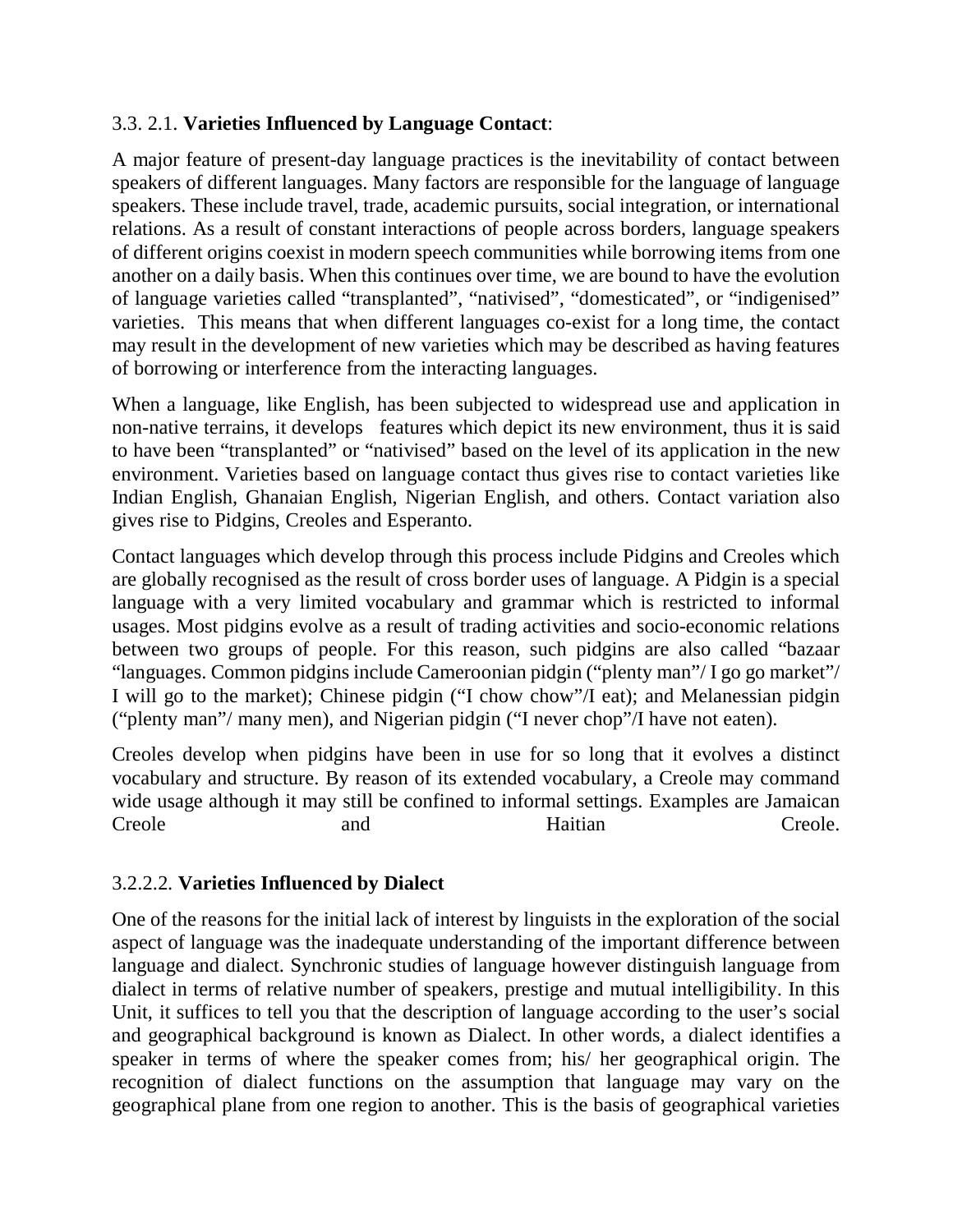of language (see Unit 4) and their regional components. Thus, we have within British English, many varieties representing regions of England where varieties of English are spoken such as the Scottish dialect, Welsh dialect, Cockney dialect, Lancashire dialect, and Yorkshire dialect, among others. American English has similar regional varieties.

Apart from the regional criteria, dialectal variations in language may also be determined by social hierarchy and social class. An example of variety by social hierarchy is the fact that in London, the variety of English used by aristocrats differs from that used by members of the lower class. While members of the upper class characteristically speak the standard variety known as Received Pronunciation or RP, the less privileged speakers use a less sophisticated and enlightened variety. Although RP is now accessible beyond its social and regional boundaries, it is generally considered the dialect of the educated and the aristocrats. Dialects may also be determined by religion and caste system, as in the case of the Hindu dialect, where dialectal differences are conditioned by caste, even within the same religion.

From the foregoing, it is obvious that within a given language, we may have a number of dialects, each with its distinct grammatical, lexical and phonological differences, while they still share the same core system with the main language. For instance, many books have documented the major differences between British English and American English at different levels of the language system. Some of these differences are highlighted below:

1. Phonological Differences:

|        | <b>RP</b>       | <b>General American</b>    |
|--------|-----------------|----------------------------|
| Last   | $\sqrt{a : st}$ | / læst /                   |
| Dance  | / da: ns /      | $\sqrt{d}$ dæns $\sqrt{d}$ |
| Direct | / daırekt /     | / dırekt /                 |

2. Vocabulary (lexical differences):

|                               | <b>British</b>                                           | American                                        |
|-------------------------------|----------------------------------------------------------|-------------------------------------------------|
|                               | <b>Biscuit</b>                                           | Candy                                           |
|                               | Freeway                                                  | Highway                                         |
|                               | <b>Bonnet</b>                                            | Hood                                            |
|                               | Jelly                                                    | Jam                                             |
|                               | Petrol                                                   | Gas                                             |
| 3. Morphological Differences: |                                                          |                                                 |
|                               | <b>British</b><br>Sneak / sneaked<br>Dive $\prime$ dived | American<br>sneak / snuck<br>Dive $\prime$ dove |
| 4. Graphology (Spelling):     |                                                          |                                                 |
|                               | <b>British</b>                                           | American                                        |
|                               | Programme                                                | Program                                         |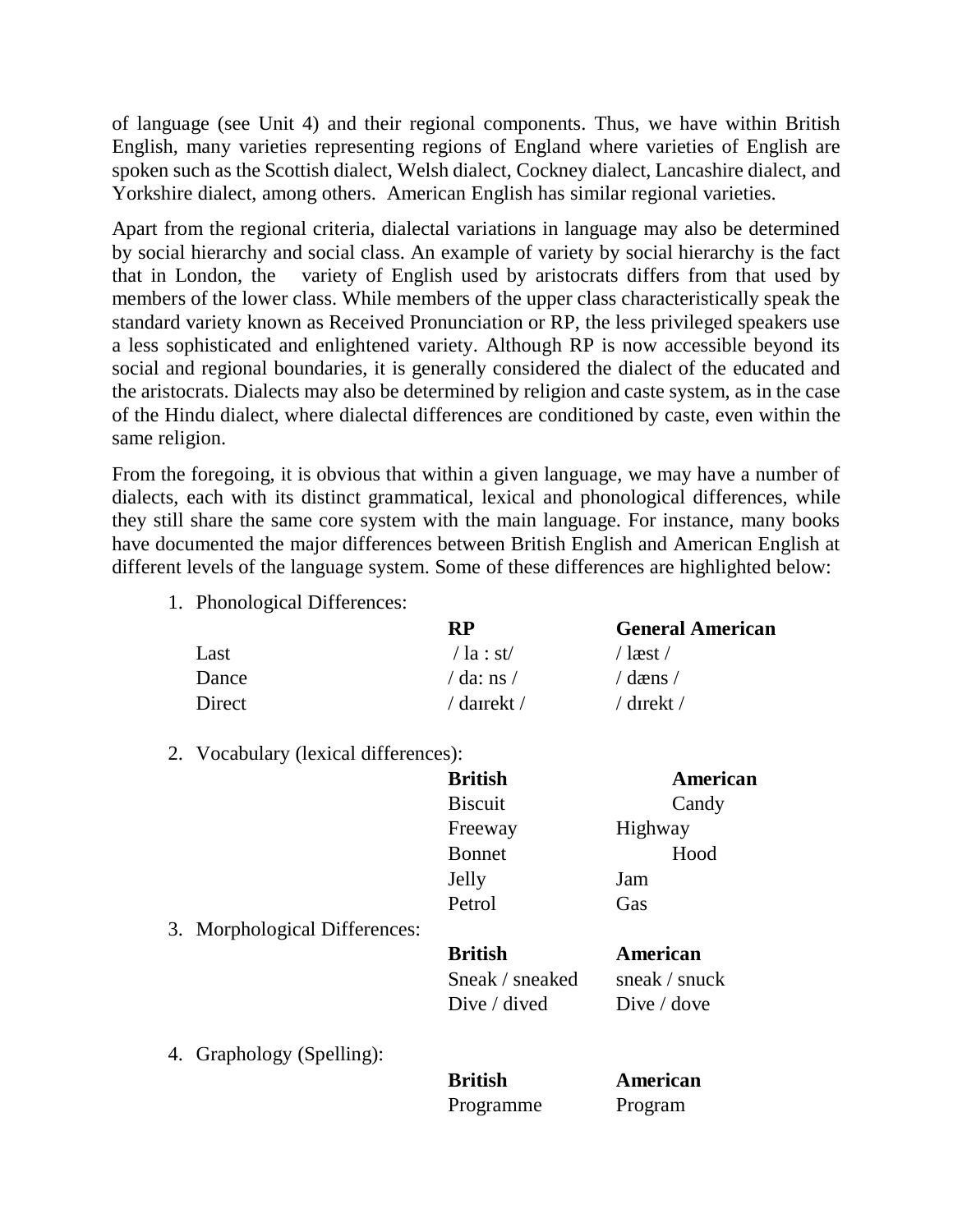|            | Foetus           | Fetus               |
|------------|------------------|---------------------|
|            | Colour           | Color               |
|            | Realise          | Realize             |
| 5. Syntax: |                  |                     |
|            | Fill in (a form) | Fill out (a from)   |
|            | Different from   | Different than      |
|            | Talk to somebody | Talk with somebody. |
|            |                  |                     |

## 3.2.2.3. **Variation based on Register**

Register variations are determined by differences in the situational uses of language. Language use according to the situation is called Register. Registers are commonly associated with the usage peculiarities of certain groups in society, such as professions (medicine, law, journalism, academia,) Registers may also be viewed as distinct situational usages such as the language of classroom interaction, the language of family life, the language of legal documents, the language of medical diagnosis. These different situational categories are said to have distinct sets of vocabulary which clearly distinguishes each from others. These differences in vocabulary constitute unique registers for each subject or field. Registers may be formal or informal depending on the nature of the situation in which they are used. For instance, a student will use a formal register when speaking to a professor in his school, but an informal register will be preferred for a discussion with his family members in a home setting.

In order to understand registers in more detail, we shall now examine their contextual features by discussing their classification as components of *Field*, *Mode* and *Tenor* of Discourse.

**a) Register according to field of discourse**: Field of discourse refers to the subject matter or topic of communication. In some cases, it may also be viewed as the Purpose of communication. This means that every field of human endeavour has a unique register which includes the vocabulary items which identify or describe the field or subject. Here are some examples of subject registers

The Register of Law: *The defendant shall forthwith and in accordance with the extant provisions of Section 12, Sub section 5 of the Constitution, herewith, accordingly witness this declaration.* 

The Register of Religion*: Oh Lord, Heavenly father, King of Kings, we worship you, we adore thee and pray thee, have mercy on our souls.* 

The Register of Science*: Equal volumes of all gases, under similar temperatures and pressure, contain molecular value of specified elements.* 

The Register of Journalism: *Senate Passes Anti –Grazing Law in 36 States- Police to Arrest Offenders.*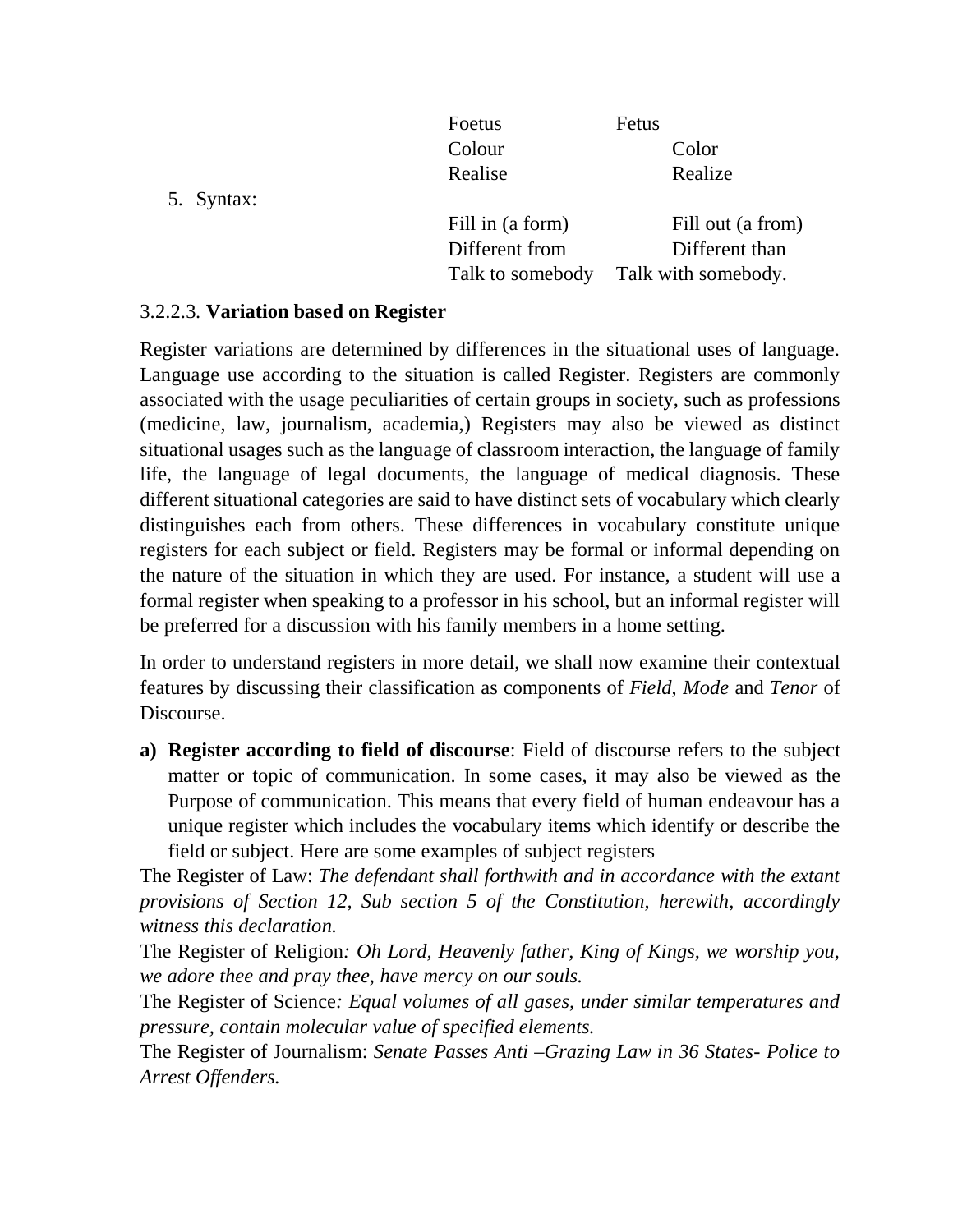**b) Register according to mode of discourse:** Mode of discourse refers to the specific medium through which communication is enacted. Mode of discourse is generally categorised into Spoken and Written Media. Each medium specifies a wide range of communication possibilities which may define the discourse Spoken medium includes telephone conversation, radio or television interview, dialogues, radio or television news broadcasts, a classroom discussion, office meetings, lunch –hour fellowships, speeches, among others. Most spoken media have the feature of immediacy and less formality than written variety. Written medium includes letters (formal and informal), job application, student essays and projects, books, novels, reports, memoranda, legal documents, among others.

**c) Register according to tenor of discourse**: Tenor of discourse refers to the style of communication or mood of communication. It involves a consideration of the role relationship between the interlocutors or participants in a discourse, otherwise called the Addresser and the Addressee. The specific tenor of the participants' relationship determines the nature of the discourse, that is, formal, informal, casual, colloquial, intimate, friendly, hostile or frozen, as the case may be.

## 4.0. **Conclusion**

In this unit, we have explored the concept of variation in language and highlighted the two major dimensions of the phenomenon. While the Diachronic Dimension explores the historical underpinnings of language change across generations, the Synchronic Dimension focuses on the various manifestations of contemporary usages in terms of the social functions to which language varieties are applied. Generally, the concept of language variation rejects the idea of language as a monolithic or homogenous entity and embraces the view of language as a heterogenous dynamic system. It is the business of sociolinguistics to highlight variation in social interaction and to evolve new ways of providing adequate explanations to the occurrence of variation in society.

## 5.0 **Summary**

This Unit has focused on the interesting factors of historical evolution of language and its contemporary underpinnings. The exploration of change in language provides us with adequate insights into the importance of the social aspect of language in the explication of both the Diachronic and Synchronic dimensions to the phenomenon of language variation. While the diachronic dimension provides us with the necessary historical perspective to the development of language, the synchronic dimension presents us with an opportunity to relate with the diverse influences imposed on language not only by its varied users but more crucially, the social environment in which language is constantly enacted and transmitted from one group to another. Indeed, the synchronic dimension enables us to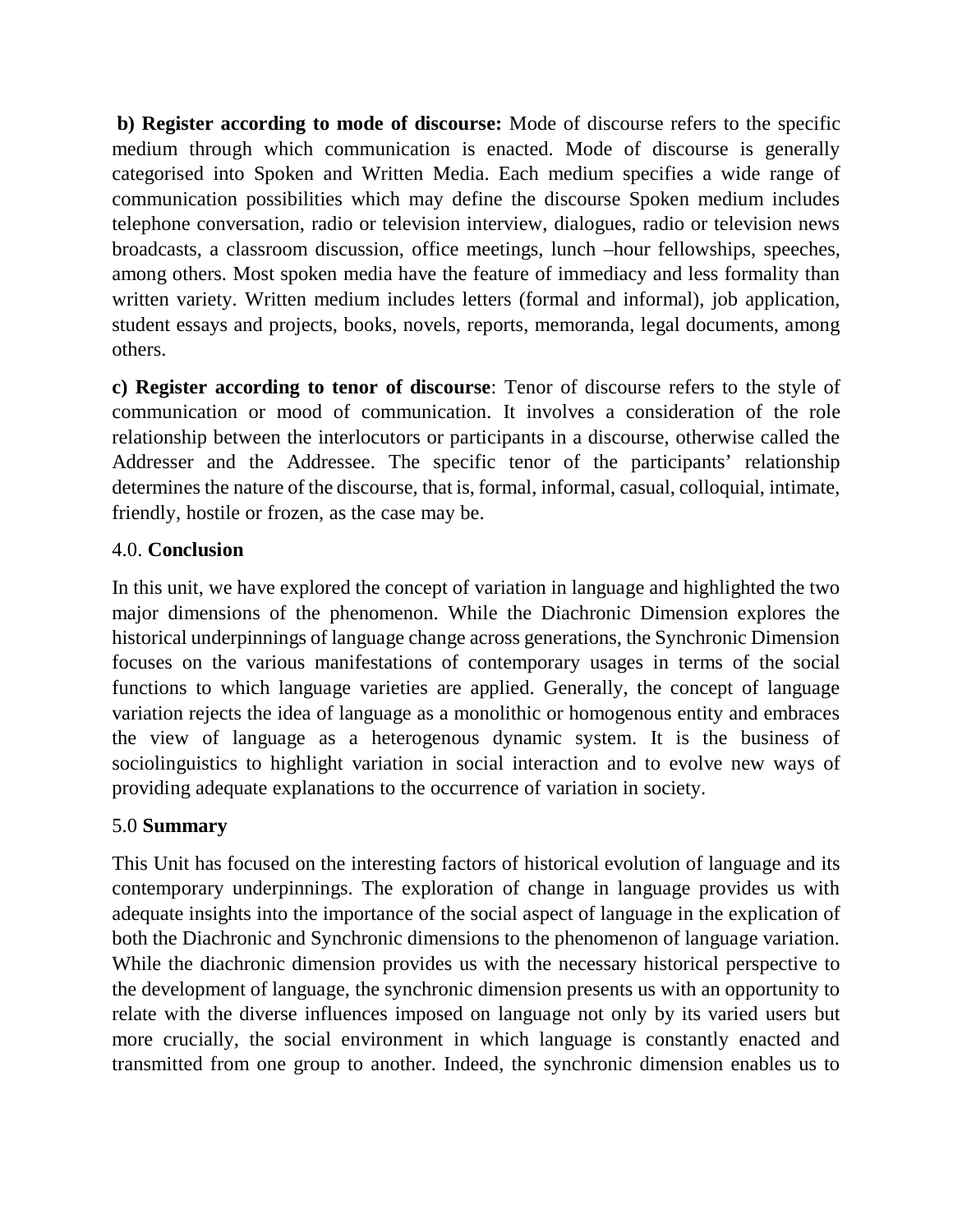recognise the social factors which motivate the development of language varieties and their functions within the specific speech community in which they are used.

### 6.0. **Tutor-Marked Assessment**

- 1. Explain what you understand by 'Variation in Language.'
- 2. Highlight the major motivations for language change.

3. Explain how the diachronic dimension of language variation exhibits historical features of language.4. What is synchronic variation? Discuss its components with useful examples.

## **7.0 REFERENCES/ FURTHER READING**

- 1. Syal, Pushpinder & D.V. Jindal (2012): *An Introduction to Linguistics Language, Grammar and Semantics.* New Delhi: PHI Learning Private Limited. Chapter 5: The Study of Language Variation.'
- 2.Thorne, Sara (2012): *Mastering Advanced English Language.*

3. Bolinger, Dwight. L (1980): *Language, the Loaded Weapon: The Use and Abuse of*  Language. Longman.

4. Cheshire, Jenny (1982): *Variations in an English Dialect: A Sociolinguistic Study.*  Cambridge University Press.

5. Eckert, Penelope (1989): *Jocks and Burnouts: Social categories and Identity in the High School.* Teachers College Press.

6. Holmes, Janet (1990): *An Introduction to Sociolinguistics.* Longman.

7. Labov, William (1990): 'The intersection of sex and social class in the course of linguistic change'. *Language Variation and Change.2* pp.205-54.

8. Labov, William (1991): 'The three Dialects of English.' *New Ways of Analysing Sound Change.* Penelope Eckert (ed.) Academic Press. Pp.1-44.

9. Labov, William (1994): *Principles of Linguistic Change. Vol. 1: Internal Factors.* Basil Blackwell.

10. Milroy, James (1992): *Linguistic Variation and Change*: On the Historical *Sociolinguistics of English*. Blackwell.

11. Fasold, Ralph (1990): *The Sociolinguistics of Language*. Basil Blackwell.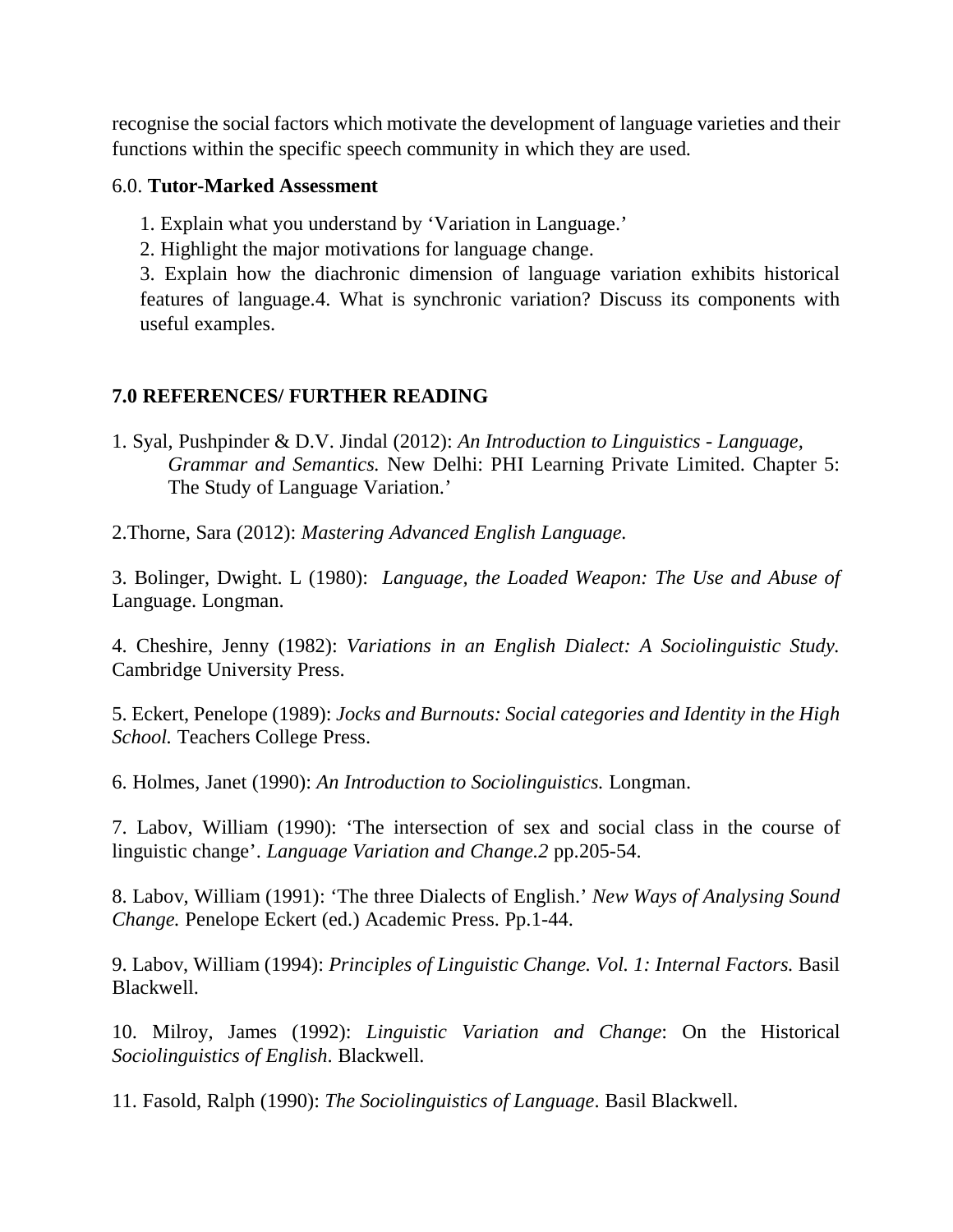# **Unit 3: LINGUISTIC DETERMINISM AND LANGUAGE RELATIVITY: THE SAPIR-WHORF HYPOTHESIS**

**CONTENT** 

1.0 Introduction 2.0Objectives 3.0Main Content 3.1. The Sapir-Whorf Hypothesis 4.0Conclusion 5.0Summary 6.0Tutor-Marked Assessment 7.0References/Further Reading

UNIT 3:

LINGUISTIC DETERMINISM AND LANGUAGE RELATIVITY: THE SAPIR-WHORF HYPOTHESIS

## **1.0 INTRODUCTION**

The relationship between language and society has been a major concern of sociolinguists. The concern is primarily based on the range of activities and social functions which language is used to accomplish in human communication. Language is not just a means of conveying meaning, but an essential part of what language does is to project social and cultural linkages between and among the people who use it in their daily interactions. The link between speech and speakers' ethnic origin, their social status, gender, age group, among others are clearly indexical of the inextricable connections between language and society. As the discussions in the previous units have shown, society and its intricate web of culture, norms, attitudes have a great deal to do with how language plays out on a daily basis. At the heart of all these connections is the reality that language is entwined with human existence. It has been argued that language not only reflects social patterns and categories, but also sustains and reproduces them (Susan Gal, 1989:347).

## **2.0 OBJECTIVES**

At the end of this Unit, you should be able to:

- a) Understand the relationship between language and society.
- b) Understand the principles of the Sapir-Whorf Hypothesis
- c) Explain the connections between language relativity and linguistic determinism.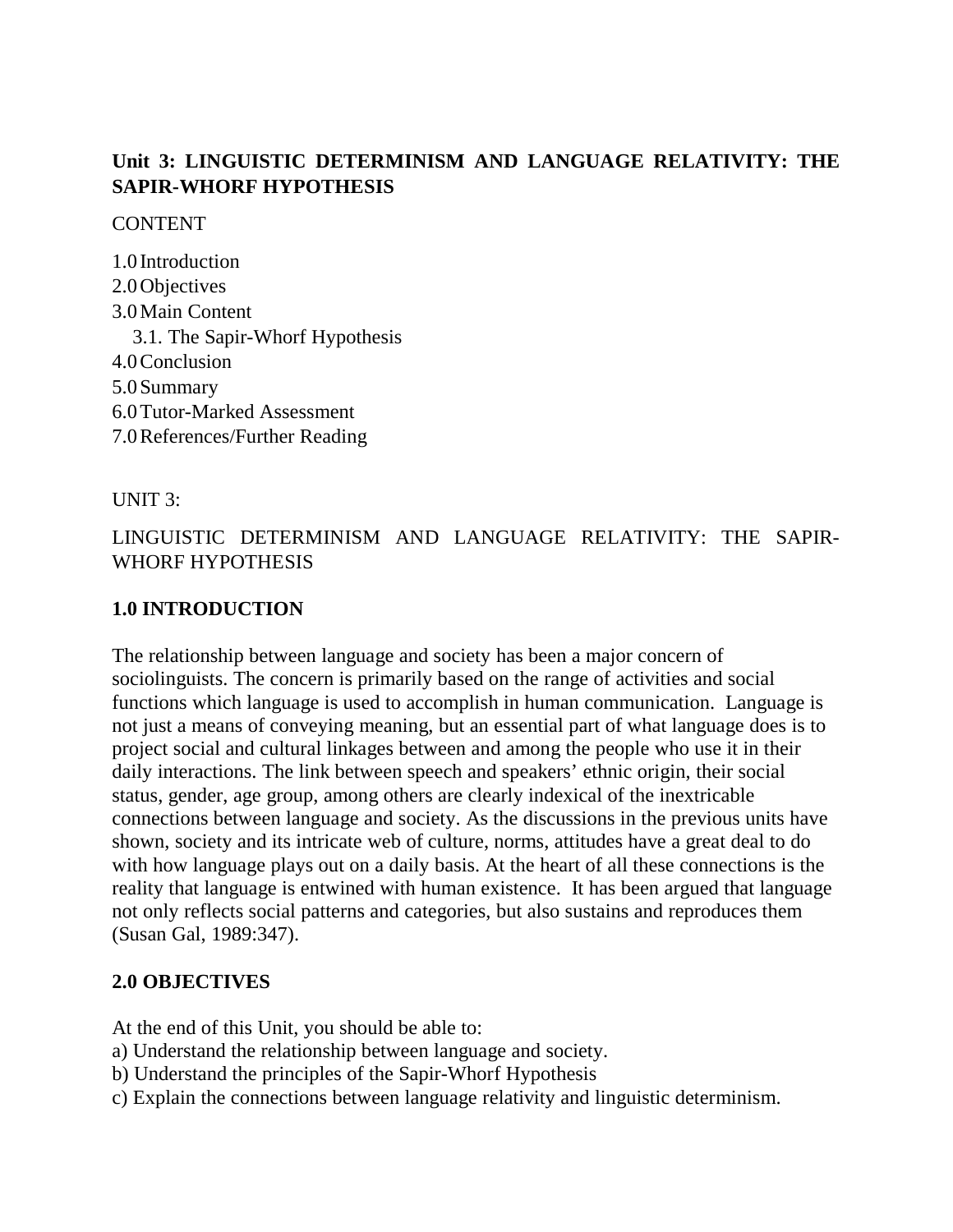# **3.0MAIN CONTENT**

### **3.1 The Sapir-Whorf Hypothesis**

Also called the *Linguistic Relativity Hypothesis*, the Sapir-Whorf Hypothesis refers to the proposal that the particular language one speaks influences the way one thinks about the world and of reality. Linguistic relativity stands in close relation to language and thought; specifically about how patterns of language use in cultural context can affect thought.

Edward Sapir and his student, Benjamin Lee Whorf developed the hypothesis that language influences thought and not the other way round. Sapir & Whorf both worked on Amerindian languages. Sapir (1929) argued that the relationship between language and culture was very strong and that there was no way you could understand one without the other. According to Sapir:

> "Human beings ....... are much at the mercy of the particular language which has become the medium of expression for their society"

Whorf went further to postulate that the language - society relation was deterministic. Thus came about the *language determinism hypothesis*. Whorf argued:

> "We dissect nature along the lines laid down by our native languages" (1956: p. 213)

There are two forms of determinism: extreme and mild. *Extreme determinism* says that if one person learns two different linguistic items from two different groups of people or cultures, each item will be associated with different cultural values or beliefs. This means that your language may determine your world-view.

The second view, which is *mild determinism*, can be simply described as how language or speech socializes people. That means that as culture is transmitted verbally, children grow up as competent members of the society, while becoming familiar with the values and norms of the society. For instance, upper class parents bring up their children to use upper class speech and vice versa for lower class families.

The Sapir-Whorf Hypotheses, to a large extent, reflect the role of speech in the determination of the social content of language. What the language speaker says reveals a variety of information about the social process that generates the speaker's thoughts and expressions. Sociolinguists believe, for instance, that while a speaker's accent may reveal the person's social group (upper class, middle class, lower class), an essential part of that categorisation is the social definition of the social group itself. Ways of talking therefore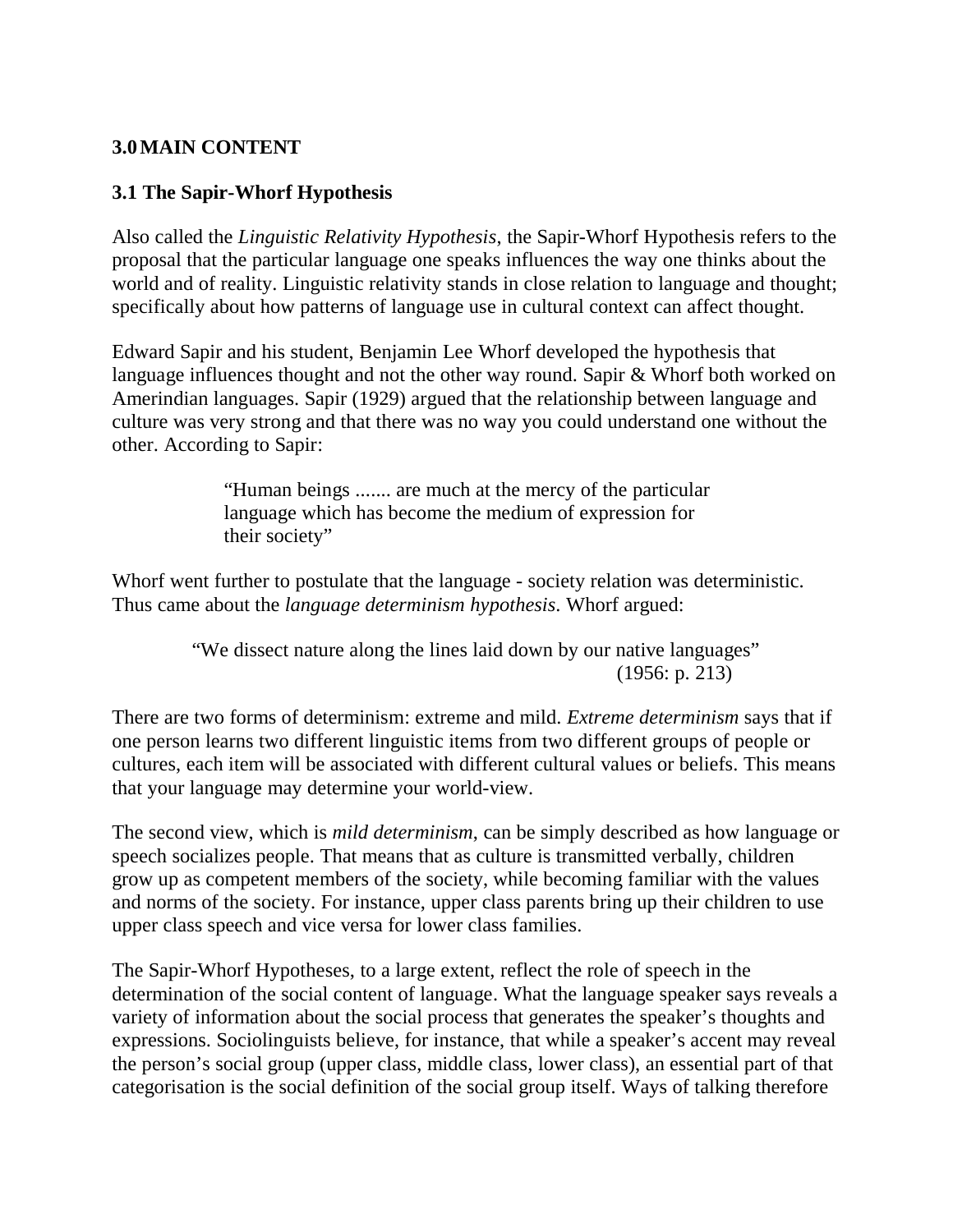do not only reflect social structure, but also the social practice that gives validation to that social structure. Such is the close connection between language and society, and by implication, speech; which is often a vivid pointer to a variety of social ramifications.

However, though the Sapir-Whorf hypotheses have argued that speakers' language influences ways thinking and viewing things; it is worth noting that language does not necessarily influence speakers so strongly as to prevent them from seeing things from different perspectives, or from creating fresh ideas. A sociolinguist, Gillian Sankof (1986: xxi) buttresses this point by arguing that:

> "in the long term, language is more dependent on the social world than the other way round……. Language does facilitate social intercourse, but if the social situation is sufficiently compelling, language will bend."

# **4.0CONCLUSION**

The Sapir-Whorf hypotheses have remained of great importance in contemporary attempts to establish or explain the close connections between language and society. In recent times, these concepts have been quite useful in some sociolinguistic debates, especially those concerning issues like 'politically correct' language. This deals with issues of social discrimination occasioned by racism, ageism, minorities, majorities, among others. In what ways would societal thinking about these issues affect the use of language? For instance, reference to blacks in America as 'niggers' is gradually being replaced with a more acceptable term, 'African-Americans'; 'old people' or 'the aged' are now being referred to more positively as 'senior citizens'. These are aspects of language use that are influenced by thought in contemporary perspective.

# **5.0SUMMARY**

Thus Unit has presented you with an insightful background to the workings of language in relation to society. The interconnections between language and the speaker's thought; and how these thoughts reflect societal patterns, are ideas which were first established by social anthropologists several decades ago. It transcends the idea that language is an outcome of thought, but rather, the way one speak is deeply influenced by the language one is born into. This means that the speaker's mind is in the grip of language

# 6.0**TUTOR-MARKED ASSIGNMENT**

Summarise the main principles of the Sapir-Whorf Hypothesis

# **7.0REFERENCES/ FURTHER READING**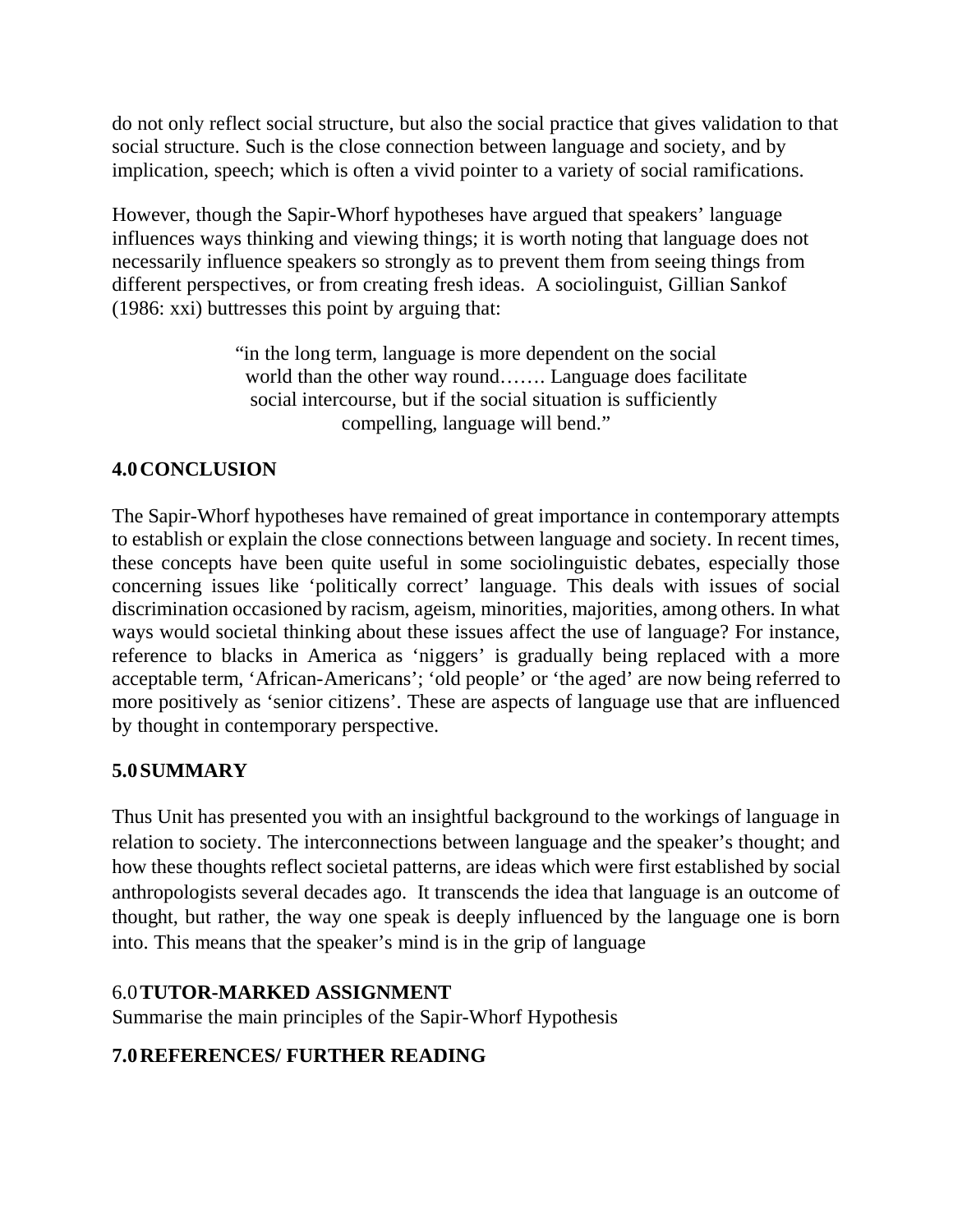- 1. Kay, Paul & W. Kempton (1984): 'What is the Sapir-Whorf Hypothesis?' *American Anthropologist.* 86 (1):65-79.
- 2. Emre, Ozgen and Ian R.L. Davies (2002): Acquisition of categorical color perception: A perceptual learning approach to the linguistic relativity hypothesis. Journal of Experimental Psychology: General, 131, 477-493.
- 3. D. Robertson; I. Davies & J. Davidoff (2000): Colour categories are not universal: Replications and new evidence in favour of linguistic relativity. Journal of Experimental Psychology: General, 129, 369-398.
- 4. Gumperz, J.J., and S.C. Levinson (1996): Rethinking linguistic relativity. Cambridge University Press.
- 5. Lucy, John A. (1992): Language diversity and thought: A reformulation of the l linguistic relativity hypothesis. Cambridge University Press.
- 6. Frothingham, Mia Belle (2022): 'Sapir-Whorf Hypothesis'. *Simply Psychology.*
- 7. Whorf, B.L. (1997): 'The relation of habitual thought and behaviour to language'. In *Sociolinguistics.* (pp.443-463). Palgrave.
- 8. Whorf, B.L. (2012): *Language, thought and reality: Selected writings of Benjamin Lee Whorf.* MIT Press.
- 9. Whorf, B.L. (1952): 'Language, mind, and reality, ETC': *A review of genera*l *semantics*, 167-188.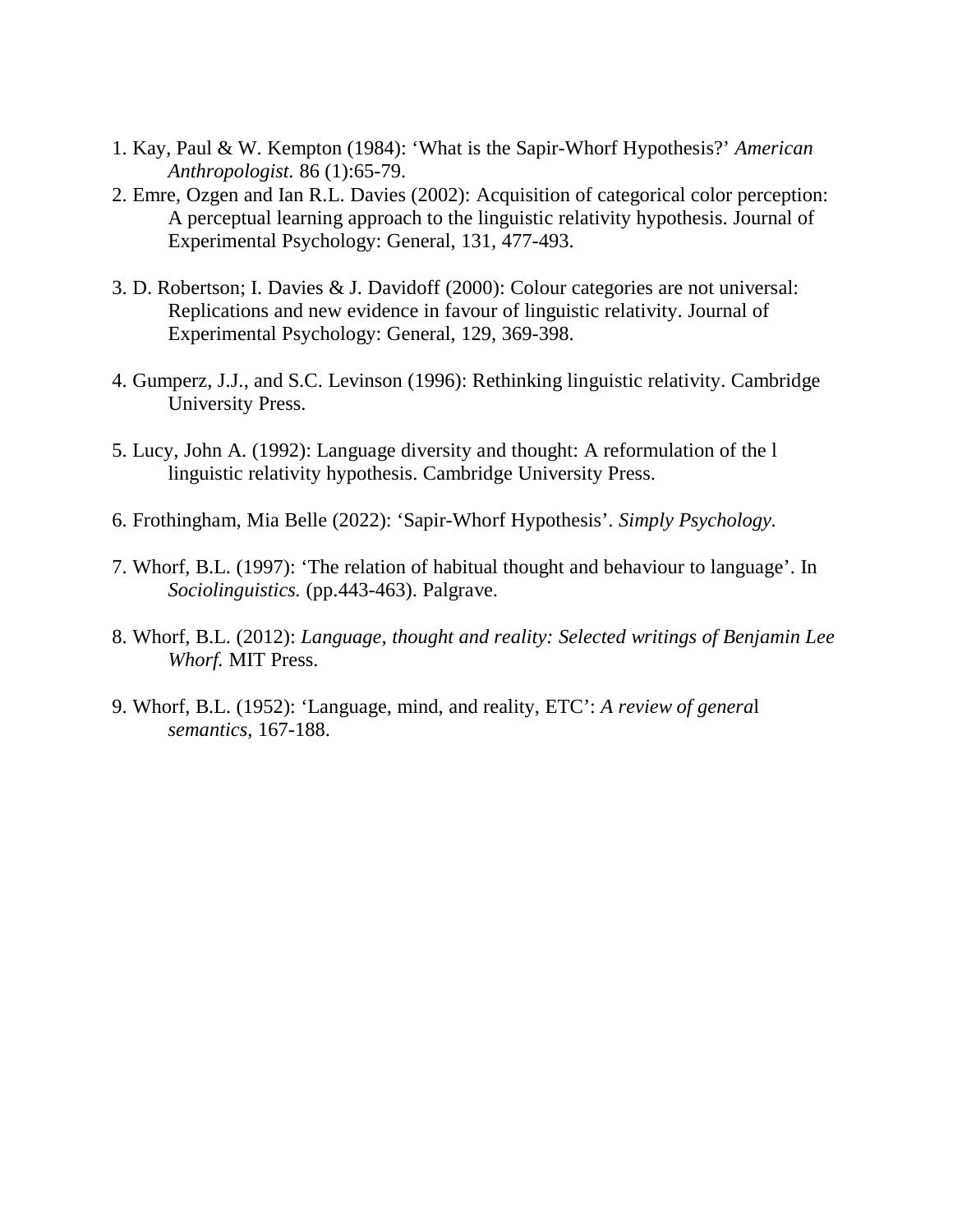# **ENG 856 MODULE 4: GLOBAL-SCALE SOCIOLINGUISTICS**

#### MODULE FOUR:

#### **CONTENT**

Unit 1: Contact Linguistics

Unit 2: Language Planning

Unit 3: Language Policy: socio-political considerations

#### UNIT 1

CONTACT LINGUISTICS

#### CONTENT

- 1.0 Introduction
- 2.0Objectives
- 3.0Main Content
	- 3.0Language Contact

3.1Goals of Language Contact

- 3.2 Bilingualism
	- 3.2.1. Bilingualism: Typologies
	- 3.2.2. Bilingualism and Language Contact
	- 3.2.3. Who is a Bilingual?
- 3.3. Bilingualism: The Nigerian Experience
- 3.4. Bilingualism, Multilingualism and Language Choice
	- 4.0Conclusion
	- 5.0Summary
	- 6.0Tutor-Marked Assignment
	- 7.0References/Further Reading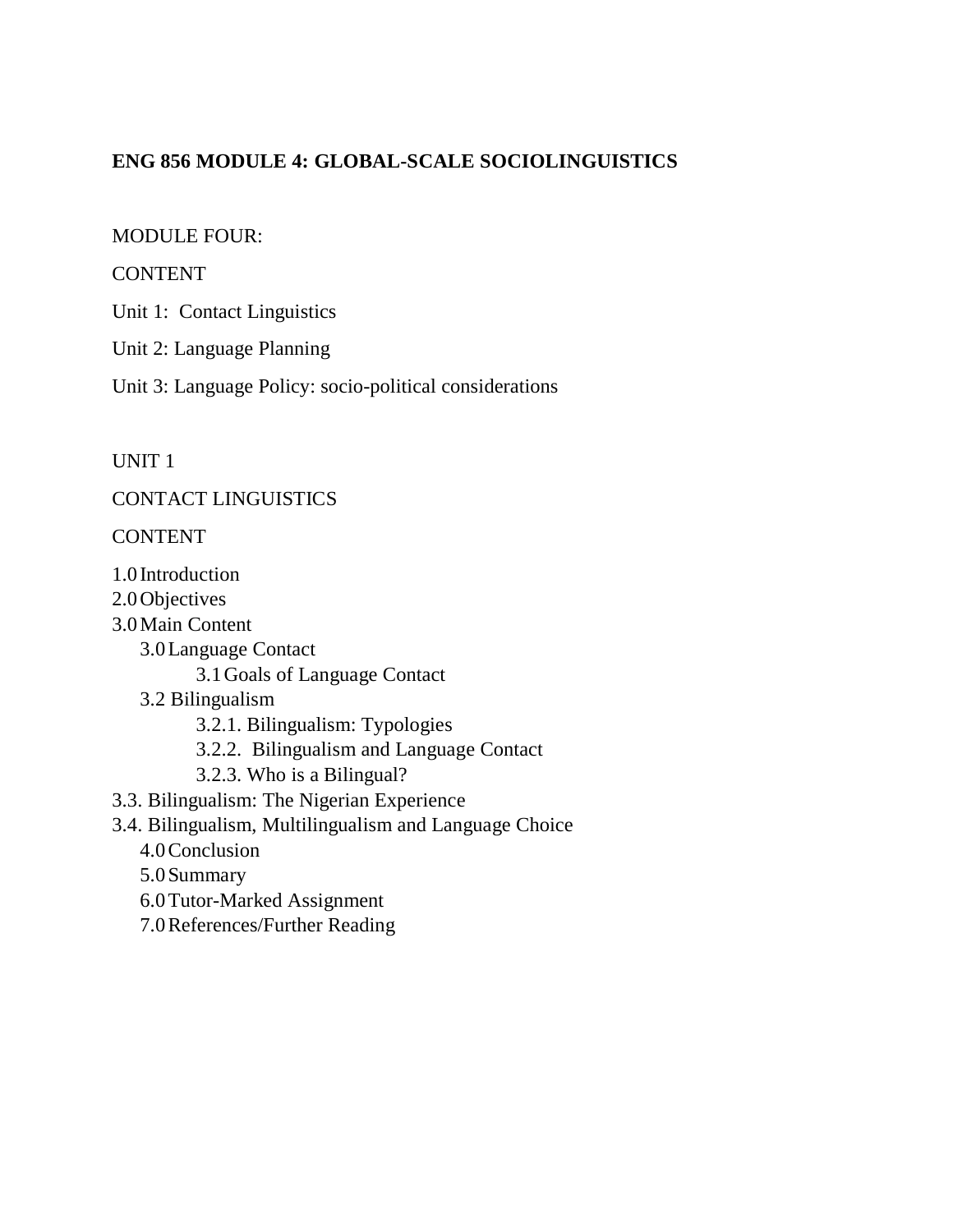UNIT 1

# **1.0 INTRODUCTION**

Hello Students! Welcome to Module 4.

Our work in the previous Modules have focused on aspects of language and society at the individual and communal level, otherwise known as micro-level sociolinguistics. It may interest you to know that there are also aspects of sociolinguistics which may be explored at both the micro and macro levels, depending on the subject. Contact linguistics falls within this category, and the main subject of enquiry in this field revolve around the concept of language contact.

The idea of "language contact" is a term which suggests the social interrelations among speakers of different languages, and the social consequences of these interrelations. The 'coming into contact' of people for the purpose of social interaction has many varied dimensions, which are deeply influenced by factors like language attitudes, ethnicity, language conflict, language displacement, among others.

There are distinct linguistic traditions which have been proposed for the explication of these different aspects. These include:

- *i*) The descriptive tradition, involving the sociology of language (Fishman, 1972). This has two major dimensions: *the descriptive sociology of language* which deals with general patterns of language use and norms in speech communities; and 2) *the dynamic sociology of language* which focuses on the factors which account for different rates of change in the social organization of language use and language attitudes.
- ii) The qualitative tradition, involving the descriptive-analytical approach (Labovian), also known as 'social linguistics.' Here, we have studies in cultural communication, such as those established by Dell Hymes (1974), which were later adopted by Saville-Troike (1982) and J.J. Gumperz.

In this Unit, we shall explore an aspect of 'global –scale sociolinguistics' by discussing one of the major fields in this orientation – Contact Linguistics.

## **2.0 OBJECTIVES**

At the end of this Unit, you should be able to:

- a) Understand the Contact Linguistics and its dynamics.
- b) Understand the motivations for language contact.
- c) Discuss the major consequences of language contact.
- d) Understand the place of bilingualism in language contact studies.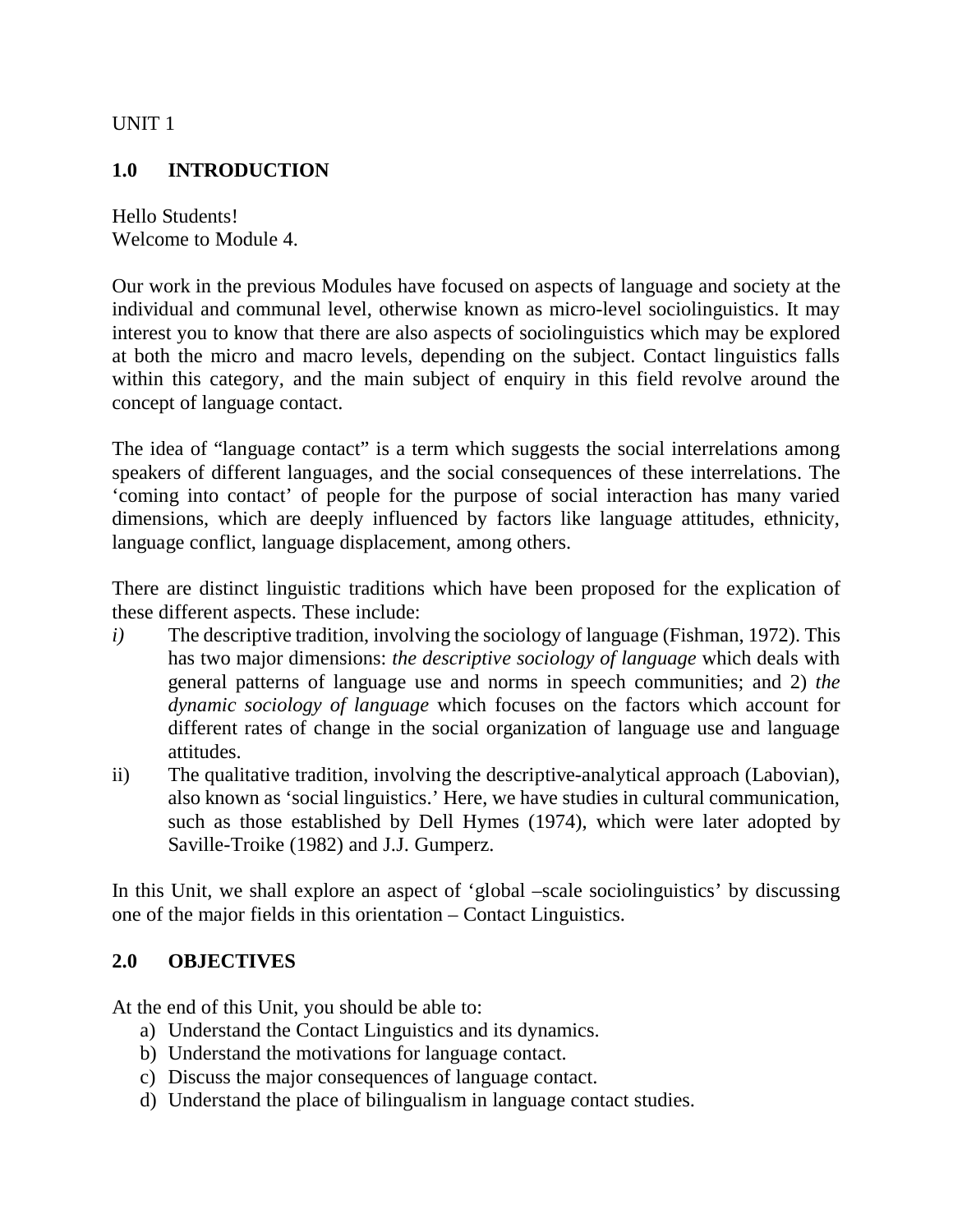# **3.0 MAIN CONTENT**

## **3.1 Contact Linguistics**

As the term implies, contact linguistics is the interdisciplinary branch of multilingual research which relies on the tripod of language, language user and language sphere. Contact linguistics generally explores issues in language use beyond the individual and community level. It deals with larger issues in the inter-cultural applications of language, especially those connected with the sociology of language (Joshua Fishman), ethnography of communication (Dell Hymes), and issues in language contact, such as the sociolinguistic consequences of bilingualism and multilingualism across cultures.

The term "contact linguistics" was first introduced according to Nelde (1997: 287) at the First World Congress on Language Contact and Conflict, held in Brussels in June 1979. However, there have been earlier works on language contact. For instance, the language situation in the Balkans, a Peninsula in South Eastern Europe received the attention of scholars as early as in the 1911 century with Kopitar (1829), Schuchardt (1884) and others. Moreover, Trubetzkoy (1928) also provides a definition of a linguistic area or "a union of languages" which he termed "Sprachbund".

The major turning point however in the study of language contact was the works of Weinreich (1952) and Haugen (1950, 1953). Both scholars emphasize the importance of studying language contact from both a linguistic and a socio-cultural perspective, Michael Clyde (1987: 456) observes that: "Despite all the previous research, there was before Weinreich (1953), no systematized theory of language contact". Moreover, the work of Thomason and Kaufman (1988) has given much impetus to research in language contact.

## **3.1.1 Goals of Language Contact**

When we speak of language of language contact, what we imply is the variety of communicative situation which bring speakers of different languages together in a social setting. Since language speakers naturally take their languages with them wherever they go, language contact is motivated by the social interactions of the language speakers. Such interactions were originally motivated by trade and socio-economic activities, but contemporary happenings have broadened the scope of language contact to include key factors like: wars, natural disasters, political upheavals, religion, education, technology, among others. It becomes clear then, that increased social interactions have influenced the occurence of language contact situations, as well as the variety of speech functions which these interactions normally bring forth.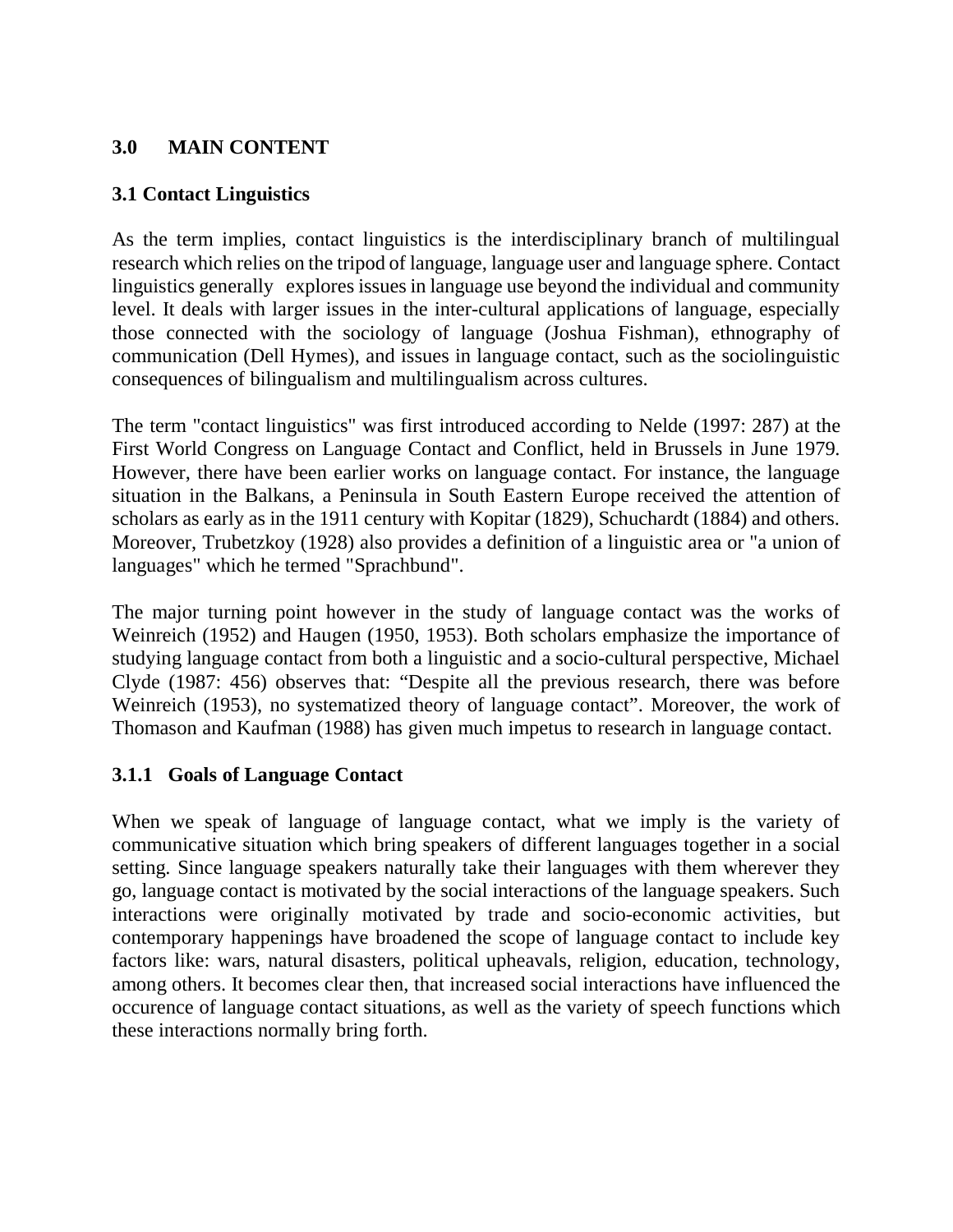Language contact is geared toward the achievement of certain sociolinguistic goals. One of the clearest statements of the goals of contact linguistics was given by Weinreich (1953: 86) as:

> To predict typical forms of interference from the sociolinguistic description of a bilingual community and a structural description of its languages is die ultimate goal of interference studies.

Thus, Weinreich focuses specifically on the phenomenon of bilingualism' in his description of the goal of the study of language contact, though there are some other contact situations. This in essence also means that the goal of contact linguistics is to uncover the various factors, both linguistic and socio-cultural, that contribute to the linguistic consequences of contact between speakers of different language varieties.

In this regard, three broad kinds of contact situation can be identified:

# **Language Maintenance**

This refers to the preservation by a speech community of its native language from generation to generation. Preservation implies that the language changes only by small degrees in the short run owing to internal developments and/or (limited) contact with other languages. The various subsystems of the language - the phonology, morphology, syntax, semantics and core lexicon - remain relatively intact. Maintenance also implies *borrowing*  and *interference* that is, the native language borrows words and structures from the external or foreign language, Thomason and Kaufman (1988: 37) also argue that borrowing is "the incorporation of foreign features into a group's native language by speakers of that language.

In explaining **interference,** Weinreich (1953: 1) defines it as:

Deviations from the norm of either language which occur in the speech of bilinguals as a result of their familiarity with more than one language.

All these show the linguistic behaviour of the bilingual since according to Mackey (1968: 55): "Bilingualism is not a phenomenon of language but of its use." It becomes clear therefore that it is in the bilingual's use of language that such phenomena as *interference, borrowing, code-switching,* etc. are observable.

## **Language Shift**

In another situation, language contact can also lead to *language shift.* This refers to the partial or total abandonment of a group's native language in favour of another. In many cases, language shift may be accompanied by varying degrees of influence from the group's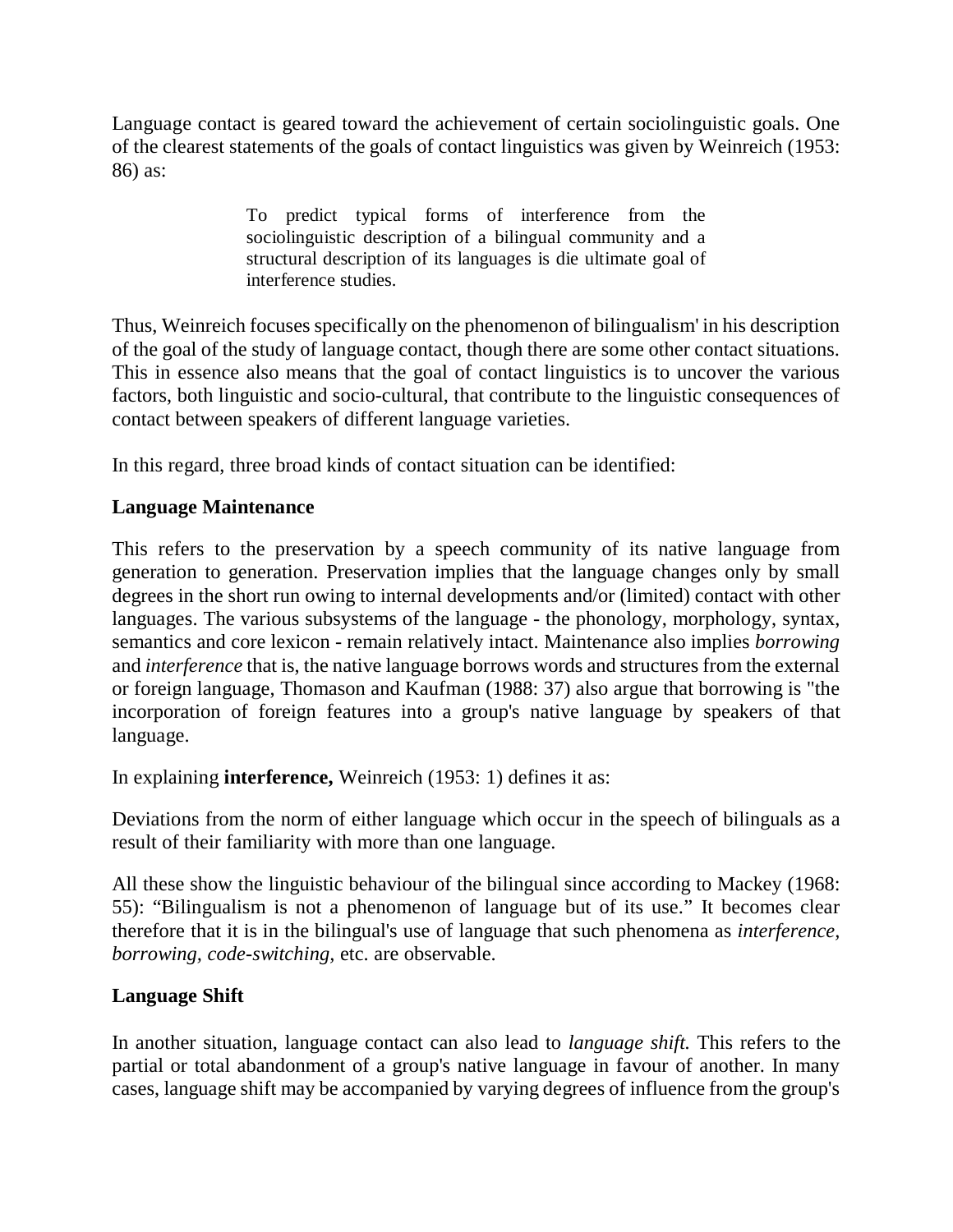first language to the target language. Language shift may lead to language death when there is a complete abandonment of the native language in favour of the target language. The native language slowly decays and dies off.

# **Pidgins and Creoles**

And finally, language contact may lead to the creation of new languages such as *pidgins and creoles.* A pidgin is a highly reduced language with minimal vocabulary and grammar whose functions are restricted to informal settings. Pidgins can become Creoles when they assume the role of mother-tongues for an entire speech community.

In all, the ultimate consequence of all contact situations is bilingualism. In other word it all begins with bilingualism and may end in monolingual if there is a case of language death over successive generations.

# **3.2 Bilingualism**

As one of the major consequences of language contact, bilingualism is a topic which has attracted the interest of scholars for decades. The field has amassed a body of literature that cover the broad scope and depth of its dynamics in contact linguistics. Much of this literature attest to the nature of bilingualism as a normal phenomenon, while affirming that it is actually monolingualism which represents a special case (Romaine 1996).

Bilingualism thus stands in opposition to the 'asocial' view of language which was a major spur for the development of the social perspective of sociolinguistics. But far from the view of Jacobson (1953) who opined in the pre-sociolinguistic era that: "Bilingualism is for me the fundamental problem of linguistics", researches in the social dimension of language in the past six decades have shown that bilingualism and its cohorts indeed stand at the heart of language use in society.

This section will examine some crucial literature on this subject which are pertinent to our study and which relate directly to the Nigerian experience. Let us examine bilingualism in relation to language contact which is the catalyst for its existence.

# **3.2.1. Bilingualism and Language Contact**

A common parlance in language studies is the reality of change in all aspects of its investigation – phonology, morphology, syntax, grammar, etc. These changes may be a function of the interplay of factors that can be related to the use of language in different situations. This is because man cannot exist in isolation. He must belong to a society to which he contributes ideas in his language. In this regard, Ghosh (1972:234) argues that: A social man cannot live in isolation; he must contribute to and communicate with the society he lives in. He must speak, work...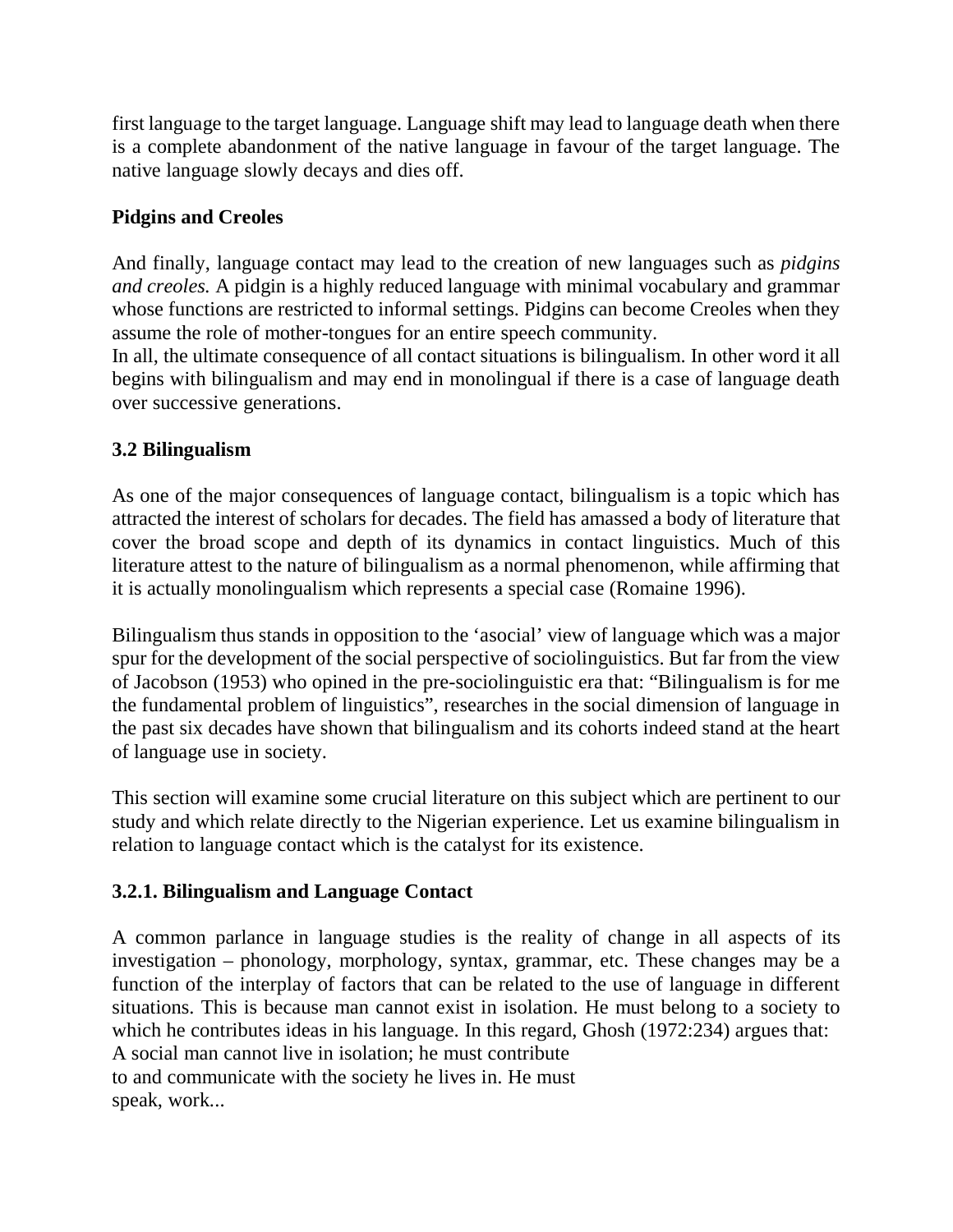Thus, a study of language or language contact would not be separated from a study of both the speakers and the society in which they exist. The contact of languages therefore presupposes the contact of the speakers. In essence, language contact basically recognizes the contact of the different speakers of different languages and the resultant effects of such interaction.

In examining language contact therefore, one must look at the ultimate or resultant effect of it, which is bilingualism. The word 'bilingual' primarily describes someone with the ability to speak two languages. According to Li Wei (2000:7), the term can also be taken to include the many people in the world who have varying degrees of proficiency in more than two languages, which they may use interchangeably. Again, the language behaviour of the speakers of the different languages in contact is also the focus of a study of language contact. This is in line with Weinreich's (1968) view that: "The bilingual individual is the ultimate locus of contact."

There has been in linguistics, a systematic study of language contact and bilingualism. This is because according to Sankoff (2001: 638) "language contact is part of the social fabric of everyday life for hundreds of millions of people, the world over". This phenomenon has attracted so much attention that it has been assigned a field of study known as "contact linguistics."

> Despite all the previous research, there was before Weinreich (1953), no systematized theory of language contact.

Moreover, the work of Thomason and Kaufman (1988) has given much impetus to research in language contact. Studying a wide variety of contact phenomena, they (Thomason and Kaufman) attempted to lay the foundations for both a typology of contact outcomes and a theoretical framework for analyzing such outcomes. Thus, the field of contact linguistics has come a long way in providing useful analytical frameworks for the understanding of global-scale issues in language, from establishing the nature of lexical borrowing, transfer, interference, to analysing the linguistic contacts of classical languages, inter-ethnic contacts, language conflicts, among other directions.

## **3.2.2. Bilingualism: Typologies**

Bilingualism as a consequence of language contact has been variously defined by many scholars as we noted earlier. Because bilingualism does not have a universally accepted comprehensive definition, scholars have considered the typology levels and degrees of bilingualism. Typologies basically present us with descriptive labels for the content of the bilingual's competence, and the variety of social functions to which bilingual behaviour is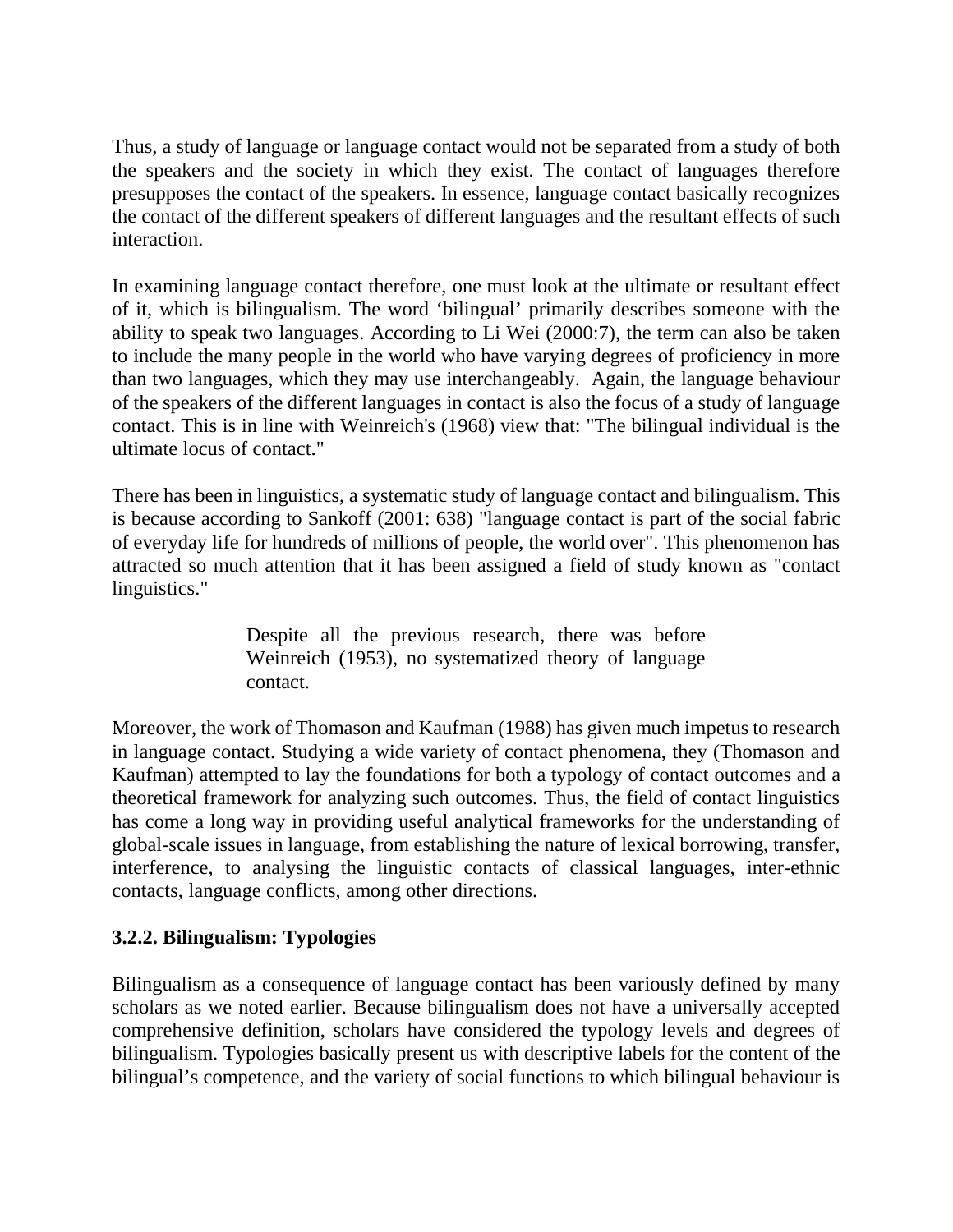usually applied. To this end, we shall now examine two sets of typologies put forward by two foremost scholars – Weinreich and Haugen:

## **Uriel Weinreich (1953)**

Weinreich (1953) discussed three types of bilingualism in terms of the ways in which it was thought that the concepts of a language were encoded in the individual's brain. These types according to him are: the *coordinate, compound and subordinate bilingual.* 

The *coordinate bilingual* acquires the two languages just like the native speakers of each language. In other words," he/she performs like a first language speaker in both languages at all levels" (Dadzie, 2004: 142). An example of this bilingual is a Nigerian who has acquired both English and his native language for instance, Hausa, in such a way that he can be mistaken as an English man when he speaks English; and when he switches to his native language, he speaks it well with the same ability. This type of speaker is called a "perfect bilingual." He is also referred to as an *ambilingual* by Halliday, Mckintosh and Strevens (1970). The *ambilingual* is capable of functioning equally in either of his languages in all domains of activity without any traces of the one language in his sue of the other. This kind of bilingual is not commonly found.

Weinreich's second typology is the *compound bilingual.* The compound bilingual does not function like a native speaker in either of the languages; "the two languages are sourced from the same reference" and they therefore serve principally to express the same background and culture. This is common with children who are exposed to two languages at the same time especially those whose parents do not, share the same first language.

The third typology is the *subordinate bilingual* who is proficient in his first language and learns the second language in order to meet his other communicative needs. Most Nigerians are in this category. There is usually a heavy interference of the native language on English. This results in transliteration such as: I hear the smell of pepper"

This is a literal or direct translation form the mechanism of the first language.

## **Eina Haugen (1983)**

Haugen (1983) gave a different classification of bilingualism from what Weinreich explained. He (Haugen) identified the *supplementary, complementary and replacive* bilingual.

*The supplementary bilingual* is one who makes use of the second language occasionally. It may be for travel or tourist purposes. A good example is a Yoruba corps member going to serve in the North where the predominant language is Hausa. All he/she needs to learn is the rudiments of the language and pleasantries so that he/she will not feel completely left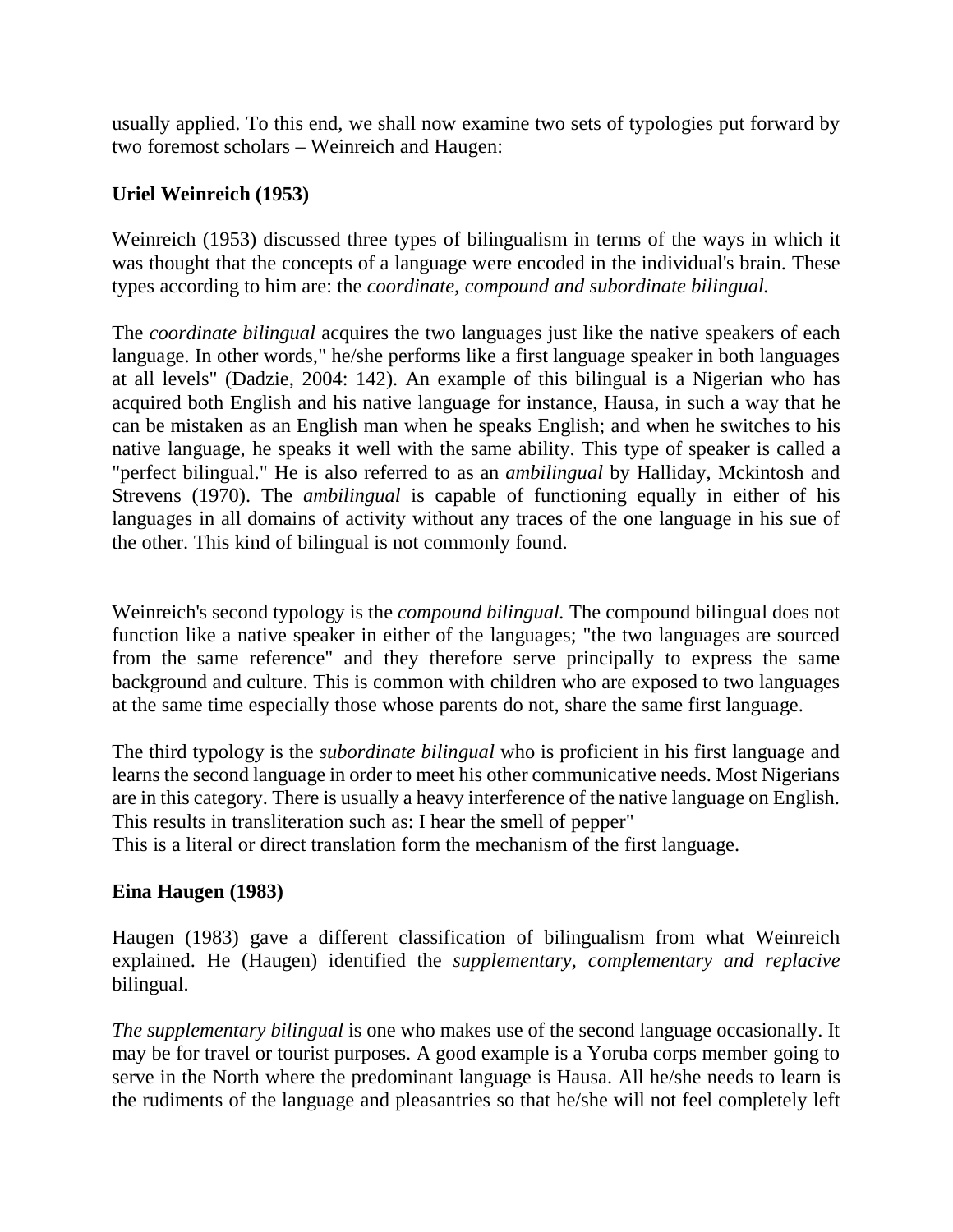out. As Dadzie (2004: 146) puts it: "what is done here is simply to tailor the approach to the needs of the individual, based on his reason for the acquisition of the language. This type of acquisition has its own strategies for the learning and teaching of language and may just be acquired for a period of time only.

On the other hand, the *complementary bilingual* is born out of the need to acquire another language, say for education, advancement in career or to increase one's status. In most cases, the language is imposed. This is the case for individuals who have their mother tongue and first language in Yoruba/Hausa/lgbo but now have to learn the English language in school as a means of communicating across ethnic boundaries. The former colonies of both the British and the French play a dominant role in this typology. In Nigeria for example, English is used for official purposes while the four hundred and fifty or more native languages are relegated to the homes. But given the diverse ethno-linguistic background of the people, the imposed language serves as a unifying force since it is not the language of any of the language groups in the country.

The *replacive bilingual* occurs in a situation of *language decay* and *language death* when the second language takes over all the functions of the first language. In this case, the first language is not passed down to successive generations but is gradually and completely abandoned until it dies off. A good example is an African-American with a Nigerian origin who has lost all trances of his/her mother-tongue that may have been spoken by grandparents or parents.

# **3.2.3. Who is a Bilingual?**

Now that we have explored the nature of bilingualism, and the typologies which have been proposed in describing the linguistic competence of bilinguals, it is necessary to give some thought to some additional criteria which may be used in describing a bilingual.

Bilingual behaviour has prevailed consistently in many aspects of social life across space and time, such that its communicative functions can now be said to transcend the scope of these formal typologies. Li Wei (2000:6) presents an interesting list of additional types of bilingualism in the form of dichotomies or lexical oppositions, which throw more light on the description of a bilingual's competence. Some of these are: *minimal/ maximal bilingual, early/late bilingual, overt/covert bilingual, additive/subtractive bilingual, horizontal/ vertical bilingual, subordinate/coordinate bilingual, primary/secondary bilingual, active/dormant bilingual,* among other pairs. In this regard, bilingual competence in contemporary life may be described by several types and categories, some with overlapping features, but certainly representing trends in the social applications of bilingualism in social life.

## **Self-Assessment Exercise**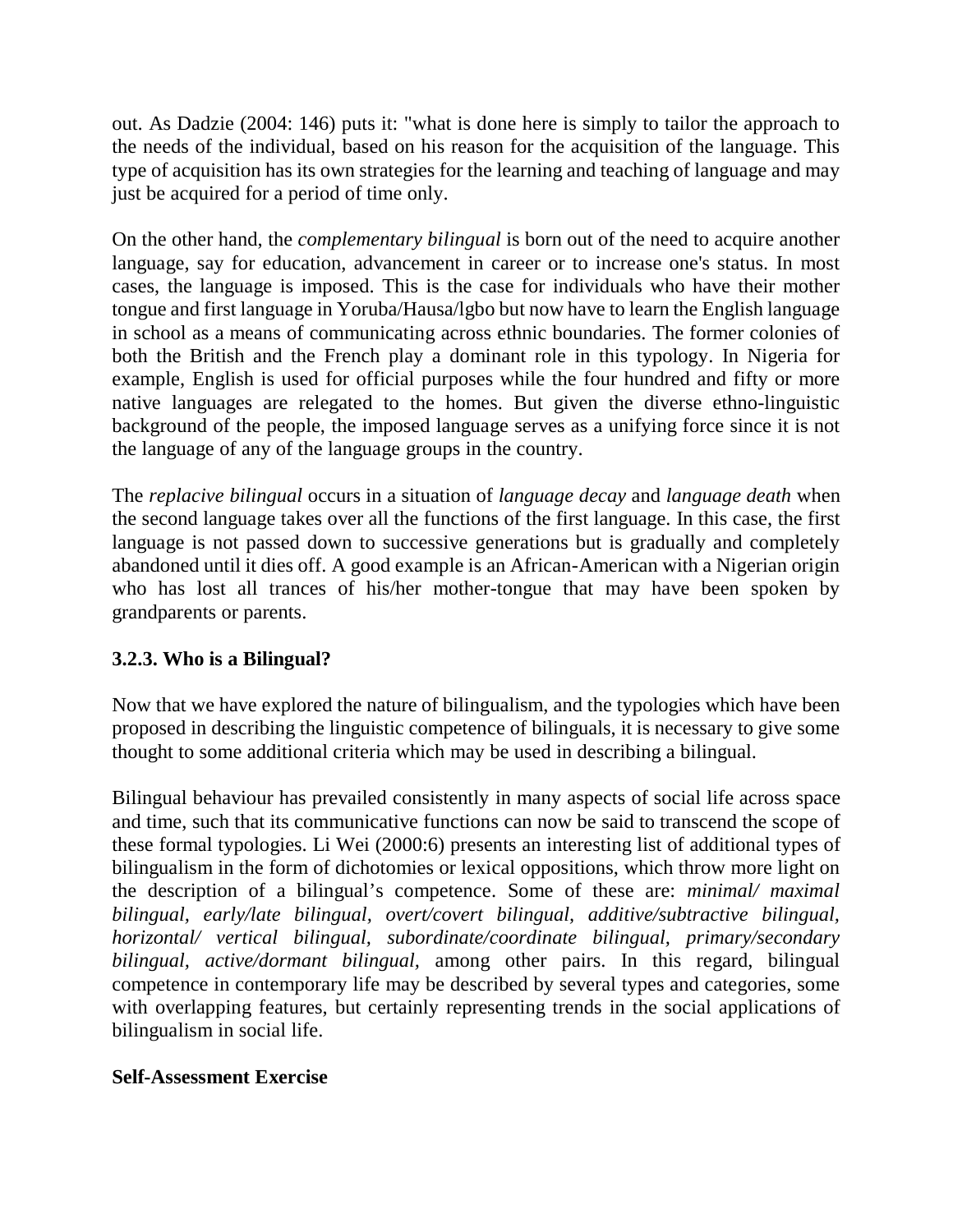Explain the idea of language typologies with reference to the works of Weinreich (1953) and Haugen (1983)

### 3.3 **Bilingualism: The Nigerian Experience**

Bilingualism and multilingualism are undeniable linguistic situations in Nigeria. Most Nigerians are either bilingual or multilingual. The linguistic situation in Nigeria is complex with over four hundred and fifty (450) languages (*Ethnologue*, 2000) and more than one thousand (1000) dialects spoken by a population of over 140 million people. Less than 30% of these languages have their orthography, primers, elaboration of functions, etc. as compared to English language. Nigeria is essentially a multilingual society which has a hierarchical system of language classification. For example, we have class one, two and three languages (Brann, 1986).

**Class One Languages:** These are known as "decamillonnaire language(s)" and also referred to as "demolects". This means languages spoken by more than ten million people. This class is made up of Hausa, Igbo and Yoruba languages.

**Class Two Languages:** These are sometimes referred to as "millionaire" and "choralects". They are languages spoken by more than one million people. Example include: Tiv, Efik, Edo, Ijaw, Nupe, among others.

**Class Three Languages:** They are languages spoken by more than one hundred thousand people e.g. Ishan, Isoko, Urhobo, Ika, and others.

**Minority Languages:** These are languages spoken by less than one hundred thousand people. Examples include: Marda in the North, Akoko in Edo State, and others.

#### **Self-Assessment Exercise**

Briefly explain the categories of Nigerian languages.

#### **3.4 Bilingualism, Multilingualism and Language Choice**

Bilingualism/Multilingualism is widespread in Nigeria as each state has at least more than two languages used simultaneously. However, it is more pronounced in the southern states such as Rivers, Cross River, Delta and Edo. In these states, one language may be used for intra-group communication to the exclusion of others.

In everyday inter-personal contact situations, this 'elevated' language is not imposed as a second language on speakers of other languages, but it usually acts as a third language chosen as the medium for inter-ethnic communication. As a rule, it is normally the dominant language of the district that is so elevated. This is the case in Cross River State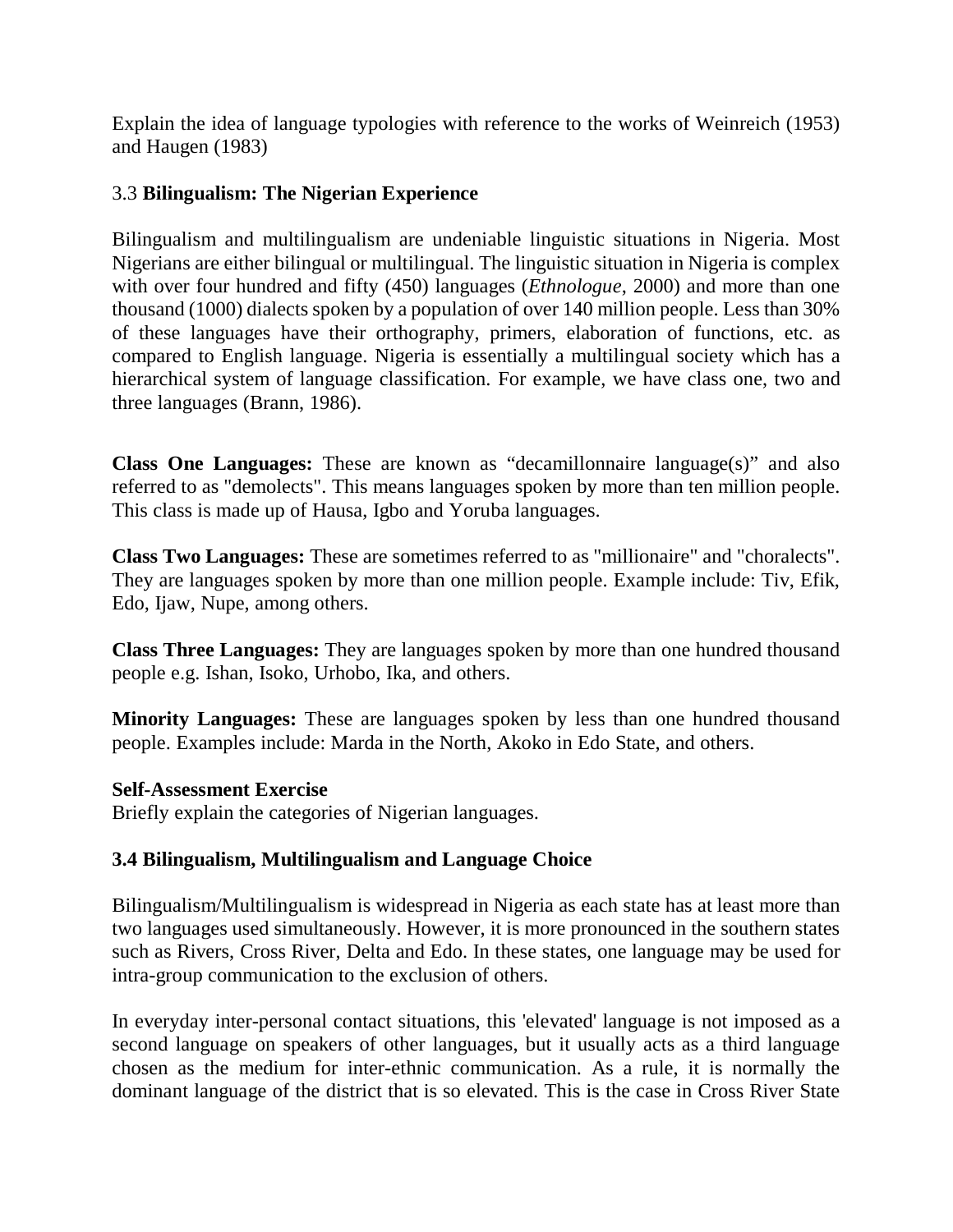where Efik, (which is in fact a dialect of Ibibio), is the language of communication among other ethnic groups.

Furthermore, we observe some instances where a language may have a geographically well-defined area of influence based partly either on numerical strength or the historical significance of the ethnic group using the language. The prolonged use of such languages as local "lingual francas" may lead to *acculturation* and *language shift,* for they may play defined complementary roles among the minority groups inhabiting the geographical area. Old Bendel State (now Edo and Delta) provides us with a good example. Here, Edo language plays the leading role in Benin while other languages like Urhobo, Itsekiri, Ishan, Isoko, Igbo, etc. rather than competing for supremacy, complement Edo through cooperation and acculturation. There is also a case where a language, instead is waxing stronger and unifying an otherwise multilingual society, disintegrates when its dialects become full-fledged languages, such that mutual intelligibility no longer exists among its speakers. When this happens, the complexity of the multilingual society deepens because it will spread from the leading language to the emerging ones. Ijo (Ijaw), a leading language in River State, provides a good illustration of the point mentioned above.

In this regard, Williamson (1983: 16-28) argues that:

"Although Ijaw is often referred to as a single language with different dialects, the degree of difference between the groups is really beyond the realm of dialect. Speakers of Eastern Ijaw have difficulty understanding Nembe, although Nembe speakers can understand them considerably. Nembe speakers understand Southern Izon dialect but this is not Northern or western ones: speakers of Bisens and Okordia learn Kolokuma for wider communication. But there is no one form accepted as a standard language by all Ijaw speakers. It is therefore more appropriate to speak of a language cluster than a language."

This type of language situation is widespread in most multilingual states in Nigeria. With this diversity of languages, coupled with the presence of foreign languages such as English, French and Arabic, Nigeria as a political entity constitutionally recognizes the languages in the following order:

Constitutionally recognized official languages:

These are languages of government as stated in the 1979 and 1999 Constitutions. They are English, Hausa, Igbo and Yoruba.

Official languages as recognized by Public (governmental) policy but not the constitution:

French was declared an official language by the 1998 National Language Policy.

State government recognized official language: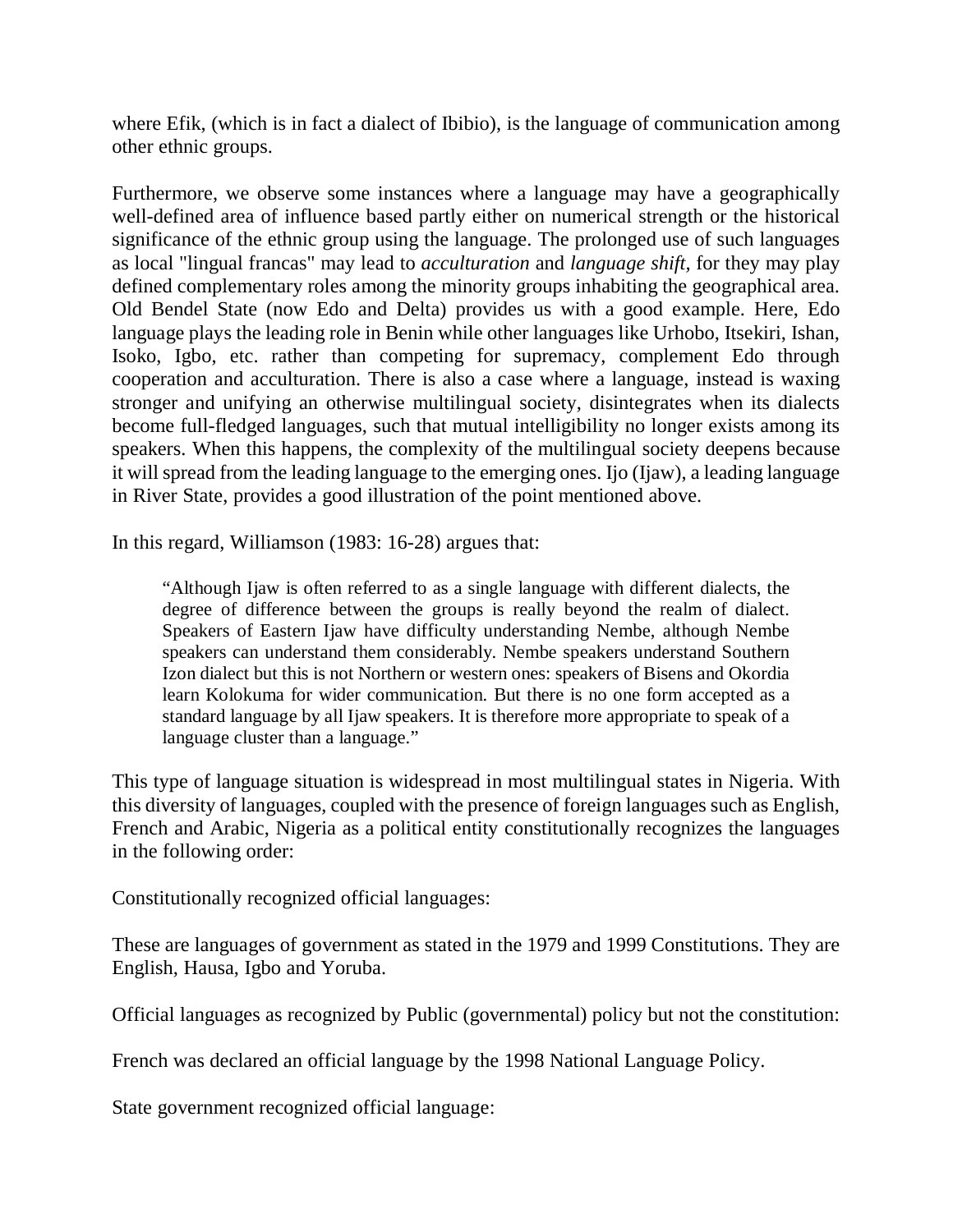An example is Kanuri, a language recognized by the Bantu state legislature as the state's official language (Awonusi, 2012 Web).

English however occupies a dominant position among all these languages, despite any constitutional provision elevating the native languages. Thus, Nigerians are expected to be bilinguals in English and at least one Nigerian language. Right from the primary school level therefore, the Nigerian child is already being prepared, taught and instructed to be able to communicate in English and his/her native language or language of his/her immediate environment. This trend continues till the secondary level where he/she is expected to have acquired some competence in English and one or two Nigerian languages. Thus, in the senior secondary examination, he/she will sit for English and one major Nigerian language from Hausa, Igbo and Yoruba along with other subjects. How the teaching/speaking of the native language(s) affects his/her performance in English positively or negatively or both is a matter of individual and societal factors.

## **Self –Assessment Exercise 3.4**

Assess the functions of English in bilingual and multilingual communication.

# **4.0 CONCLUSION**

Language contact phenomena are interestingly wide-ranging and complex in their unravelling of the social implications of language use among different in groups, and in varying kinds of speech communities. More crucially, we must understand the socioeconomic and socio-political ramifications of language contact, in terms of how it sheds light on global-scale issues like language consciousness, language identities, ethnicity, language conflict, language planning, among other areas. Specifically, we have attempted, in this Unit, to present the most relevant aspects of language contact which align with the Nigerian experience.

## **5.0 SUMMARY**

This Unit has focused on aspects of contact linguistics which explore the scope of sociolinguistics on a more global scale. Our study of language contact has provided us with interesting insights to the range of studies which may be carried out in this field, and the implications for the social manifestations of language, from one place to another. A major point to note about the discussion of language contact issues is that it present various methodologies which may be applied to the analysis of language at both micro and macro levels.

# **6.0 TUTOR-MARKED ASSIGNMENT**

Explain what you understand by Language Contact and discuss its social manifestations**.**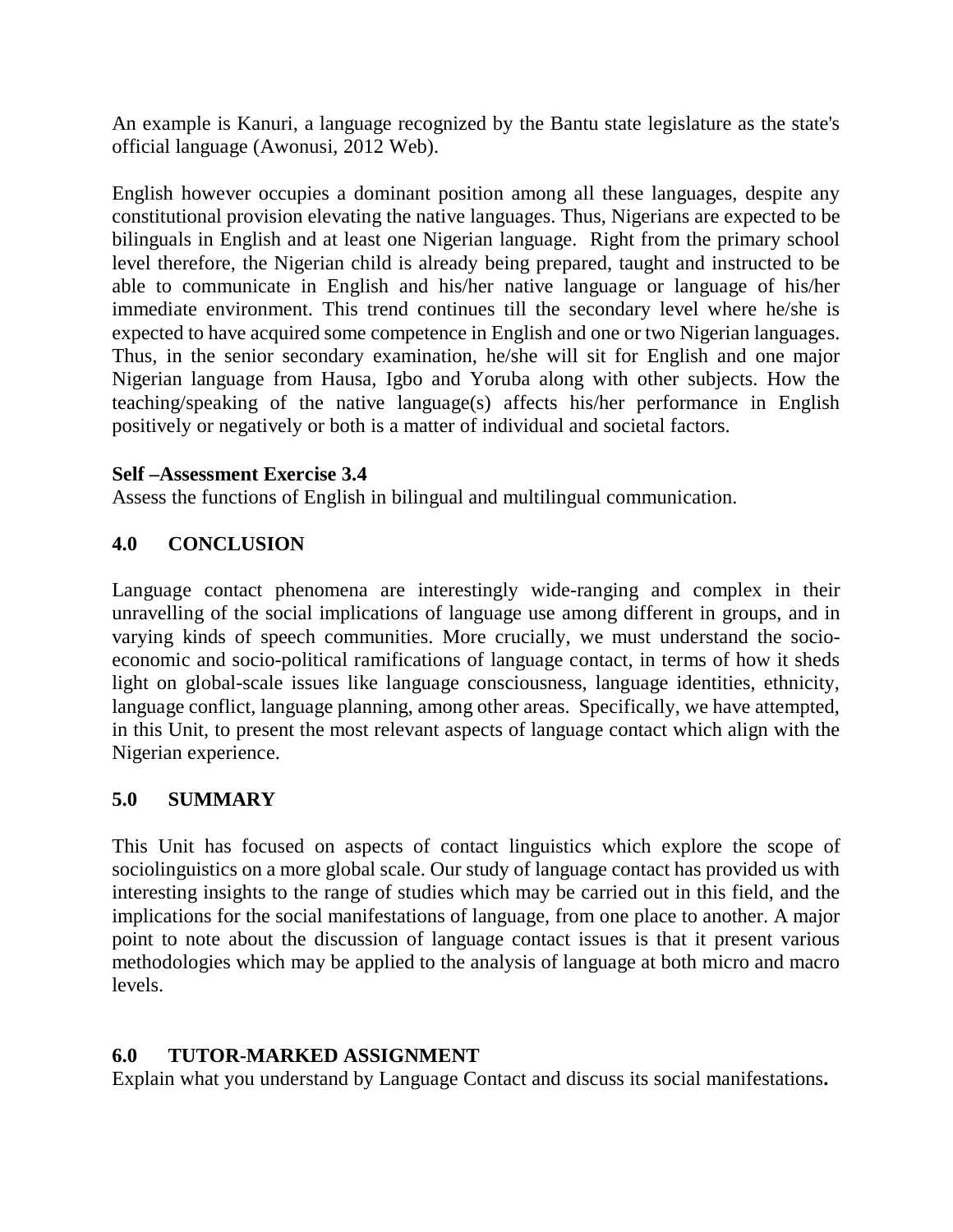## **7.0 REFERENCES/FURTHER READING**

- *1.* Coulmas, F. (ed.) (1997): *The Handbook of Sociolinguistics.* Blackwell Publishers.
- *2.* McConnel, G.D. (1997): 'Global-Scale Sociolinguistics', In Coulmas, F. (ed.) The *Handbook of Sociolinguistics*. Blackwell. p.343-357.
- *3.* Kachru, B. (1982): *The Other Tongue: English Across Cultures.* Pergamon Press.
- 4. Kachru, B. (1982): The Indianisation of English. Oxford University Press.
- 5. Romaine, S. (1988): *Pidgin and Creole Languages.* Longman.
- 6. Romaine, S. (1986): 'Language loss and maintenance in a multi-ethnic community' Final Report on ESRC Grant HR8480.
- *7.* Meshire, R., J. Swann., A. Deumert and W.L. Leap (2000): *Introducing Sociolinguistics.* Edinburgh University Pres

UNIT 2 LANGUAGE PLANNING

CONTENT

1.0 Introduction

2.0Objectives

3.0Main Content

- 3.1. Language Planning
	- 3.1.1. Stages in Language Planning

3.1.2. The Process of Language Planning

- 3.1.3. Social Motivations for Language Planning
- 3.2 Multilingualism

3.2.1. Multilingualism and Language Contact.

3.2.2. Social Dimensions of Multilingualism

Language Maintenance, Language Shift, Language Death and Language Displacement

4.0Conclusion

5.0Summary

6.0Tutor-Marked Assignment

7.0References/ Further Reading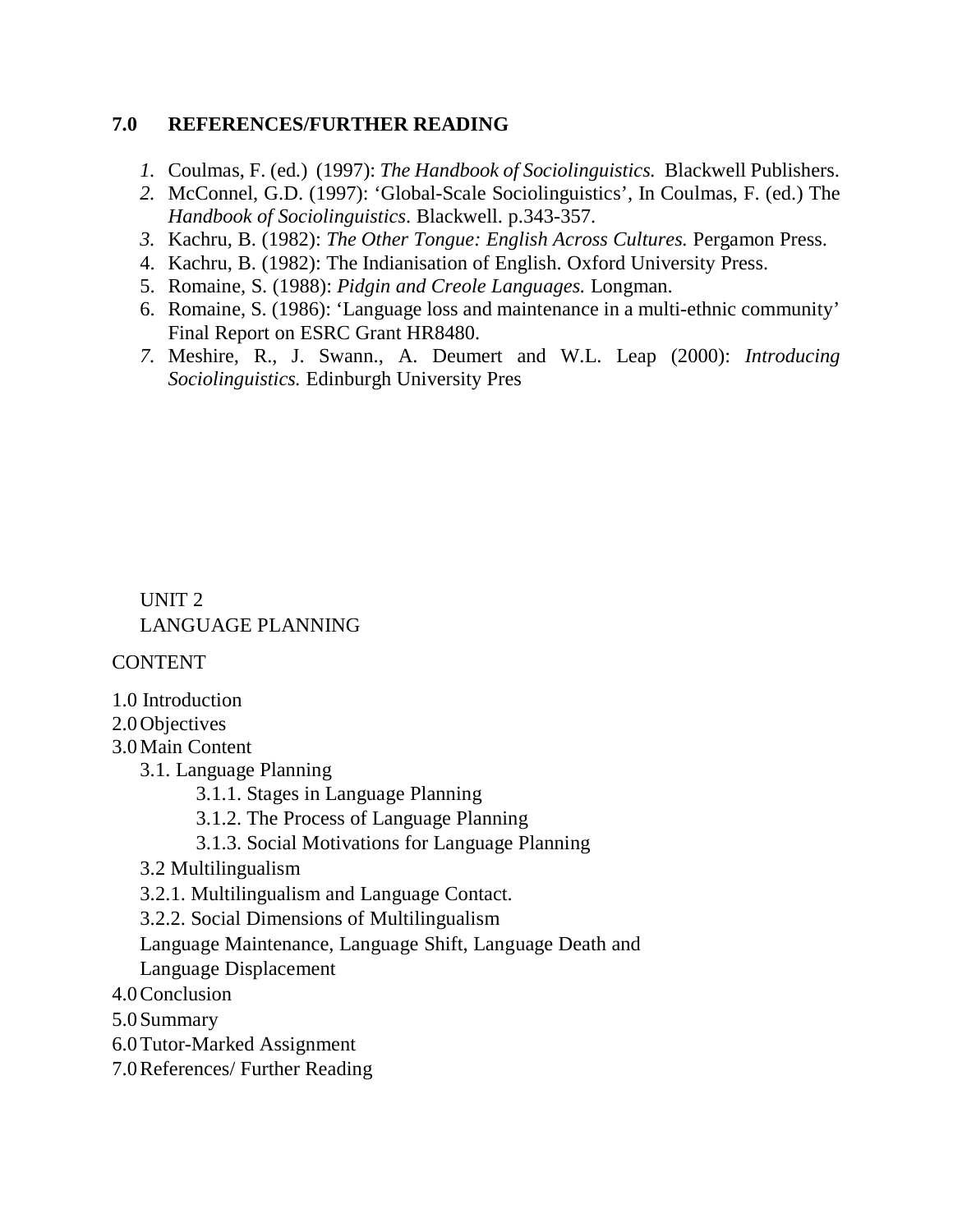#### UNIT 2

## **1.0 INTRODUCTION**

Perhaps the most striking feature of multilingual societies worldwide is the fact that languages are not equal. Thus, the principle of majority versus minority languages comes to the fore as language policies may favour one language group over others. In this unit, we shall examine the principle of language planning and the process of its application to society; multilingualism and its social implications.

# **2.0 OBJECTIVES**

At the end of this Unit, you should be able to:

- a) Understand what language planning means.
- b) Understand the motivation for language planning.
- c) Understand how multilingualism works in modern society.

# **3.0 MAIN CONTENT**

## 3.1 **Language Planning**

The term 'language planning' was introduced by American linguist, Eina Haugen in the late 1950s to refer to all conscious efforts aimed at changing the linguistic behaviour of a speech community (Mesthrie et al, 2000). It may involve a process of changing a word to changing a whole language. The term thus describes measures taken by official agencies to influence the use of one or more languages in a particular speech community. American linguist, Joshua Fishman (1987) defined language planning as "the authoritative allocation of resources toward the attainment of language status and corpus goals, whether in connection with new functions that are aspired to, or in connection with old functions that need to be discharged more adequately." Language planning has four major types:

i) *Status planning*, concerned with the social standing, or status, of a language. It focuses on efforts to change the uses and functions of a language in a particular society. Activities in status planning include the allocation of new functions ('official language', 'medium of instruction', etc.) in a given society. Language planning establishes varying functions to languages, such as: *official language, provincial language, language of wider communication, international language, educational language, language as school subject, language of religion, literary language, language of the mass media, work place language, etc.* 

ii) *Corpus planning* (concerned with the internal structure of a language. Typical activities of corpus planning include devising a writing system for the spoken form a language; initiating spelling reforms; and establishing new coinages; and the publication of grammar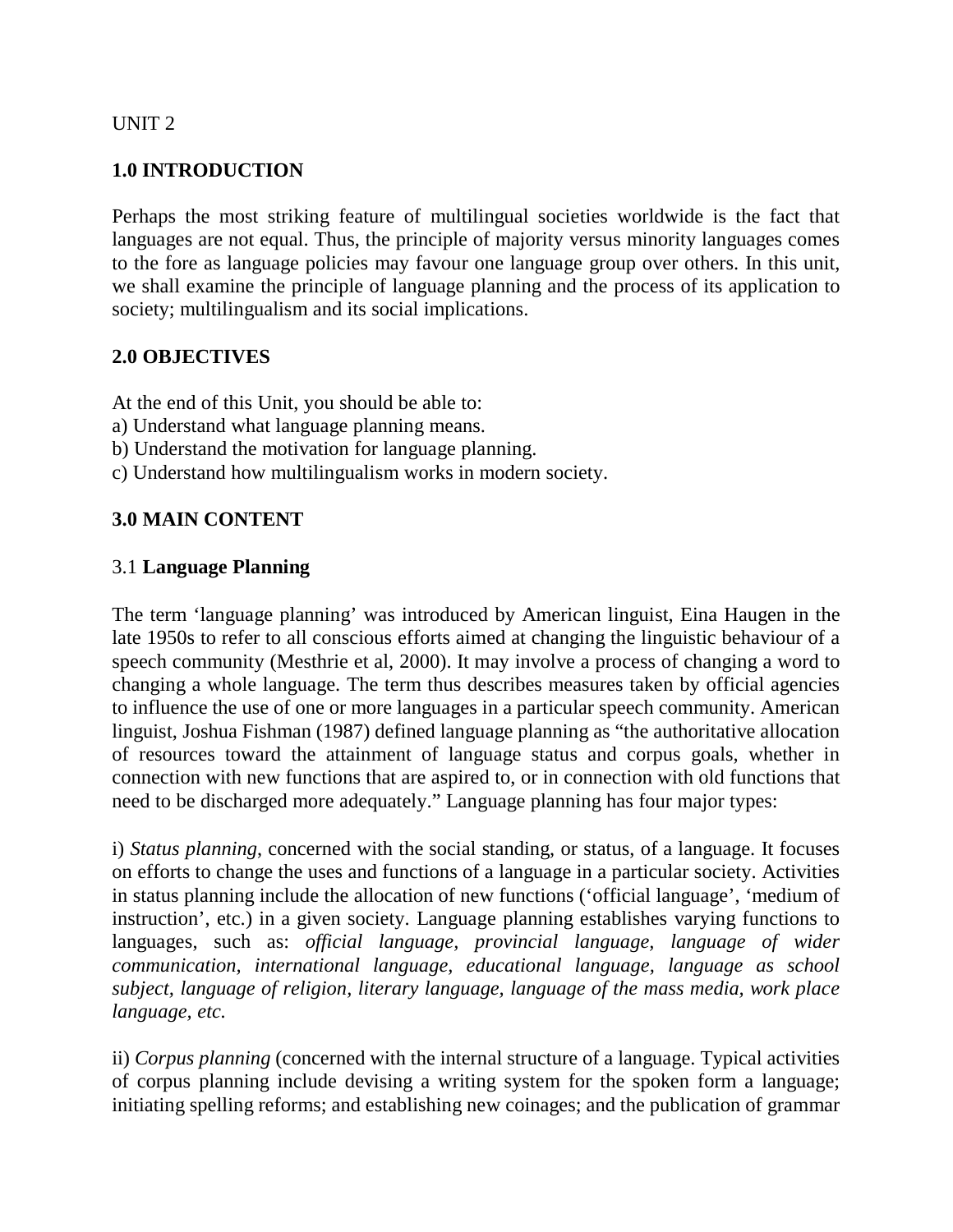books. In this regard, the central focus of corpus planning is language standardization, a process which involves the creation and establishment of a uniform linguistic norm.

iii) *Language-in-education*, focusing on learning; and

iv) *Prestige planning,* dealing with the image conferred on the language user by a specific language.

Status planning and corpus planning are the two dominant types of language planning. Based on its sociolinguistic dimensions, language planning may occur at both the micro (the community) level and macro level (the state).

# **3.1.1 Stages in Corpus Planning**

With regard to corpus planning, degree of standardization differs from one language to another, giving rise to different types or stages of standardization. These are highlighted below:

- a) *Unstandardized oral language*: This is a language for which no writing system has been devised. Examples are Gallah in Ethiopia and Phuthi in Lesotho.
- b) *Partly Standardized or unstandardized written language:* Such languages are characterized by high degrees of variation in the morphological and syntactic systems. They are mainly used in primary education. Most American –Indian (Amerindian) languages fall in this category.<br> *c*) Young Standard Language: This is a l
- This is a language which is used mainly in administration and education, but not considered fit for use in science and technology at tertiary or research level. Examples of such languages are: Luganda in Uganda, Xhosa in South Africa and Basque in France/Spain, among others.
- *d) Archaic Standard Language:* These are languages which were widely used and favored in pre-industrial period. But they lack adequate vocabulary and registers for modern-day use, especially in science and technology. Examples are classical Latin, classical Greek, and classical Hebrew.
- e) *Mature Modern Standard Language:* This category includes languages which are widely used in all forms of communication, including science and technology. at tertiary level. Most modern languages are found in this group, such as English, French, German, Danish, modern Hebrew, among others. (Mesthrie et al, 2000)

## **Self-Assessment Exercise**

Explain the major stages in language planning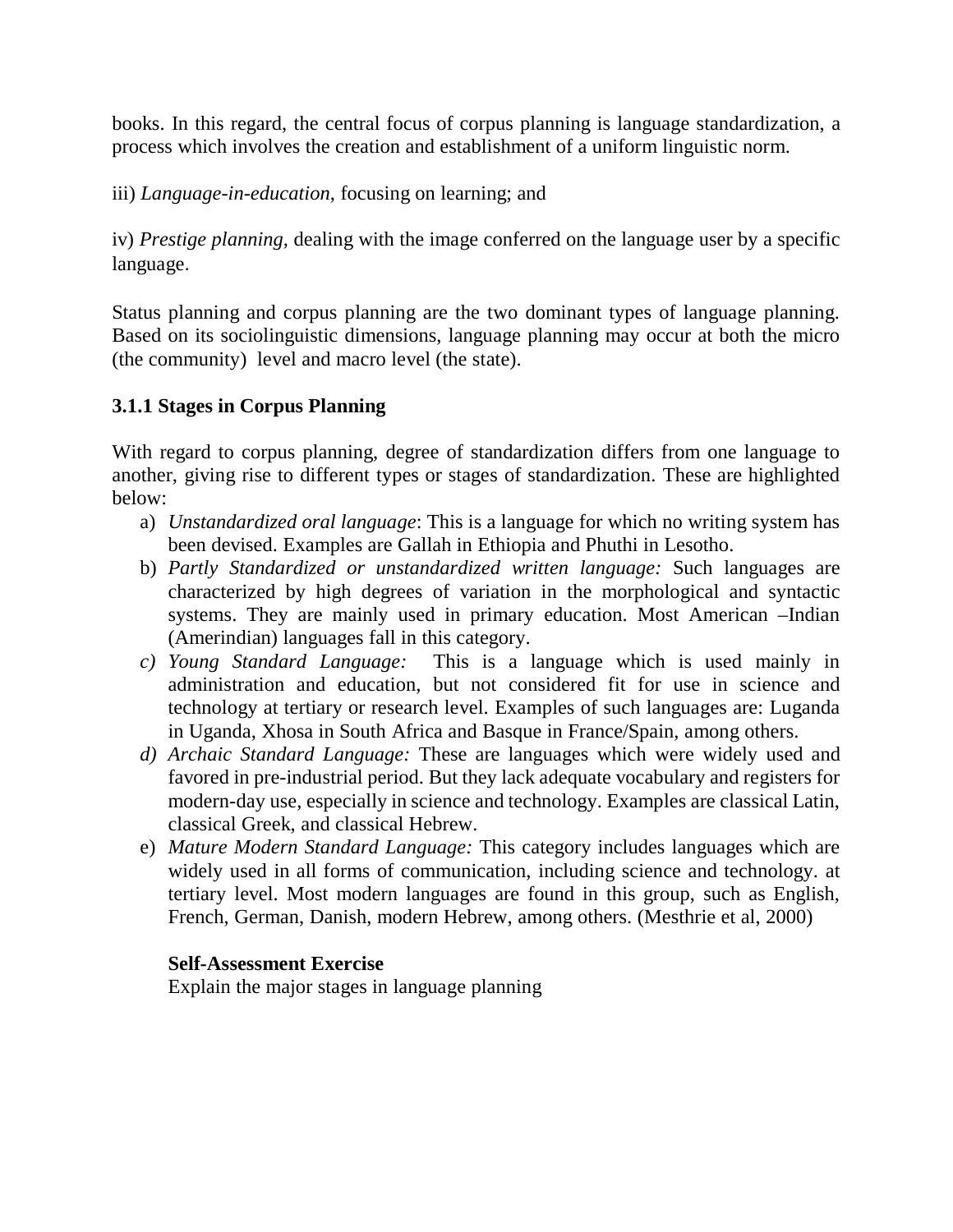# **3.1.2. The Process of Language Planning**

A framework for the description of language planning process is proposed by Haugen (1966). The framework outlines four stages, which may not necessarily be sequential. These are:

- 1. Selection
- 2. Codification
- 3. Implementation
- 4. Elaboration

Let us discuss these stages briefly.

**3.1.2.1 Selection:** This involves making a choice of the specific language variety which needs to fulfil certain functions in a particular society. Usually, the most prestigious dialect is chosen. Choosing certain linguistic forms over others for promotion to the level of the 'norm' is the basis of language planning. In this regard, language planning serves the purpose of a normative response to language diversity (Mesthrie et al, 2000: 388).

**3.1.2.2. Codification:** This is the process of creating a linguistic standard or norm for a selected linguistic code. It is commonly divided into three stages; i) *graphisation* (developing an orthography or writing system); *grammatication* (establishing rules/norms of grammar); and *lexicalization* (identifying the vocabulary).

Furthermore, *graphisation* of a previously unwritten language involves many important decisions about which writing system to select, adopt or whether a new one should be created. It may also involve revising an existing writing system, as was the case of non-Russian languages in the former Soviet Union which were devised in the 1930s based on the Russian Cyrillic alphabet.

*Grammatication* is the aspect of language planning which involves making decisions about which forms will belong to the new standard, thereby reducing variations in syntax and morphology. A good example is the verbal ending in the third person singular (*she likes food* versus *she like food)* which is variable in many spoken varieties. In standard English however, the ending *–s (she likes food*) is obligatory, and does not admit variations.

*Lexicalisation***:** This process involves the selection and publication of an appropriate vocabulary for the selected variety. It is worth noting that lexicalisation is often visited by puristic tendencies whereby words of foreign origin are excluded from the new vocabulary. A good example is what happened during the standardization of Hindi in India. Many commonly used words from languages like Persian, English and other languages were replaced. Instead, they included borrowings and adaptations from classical Sanskrit, India's ancient language (Coulmas, 1989:11)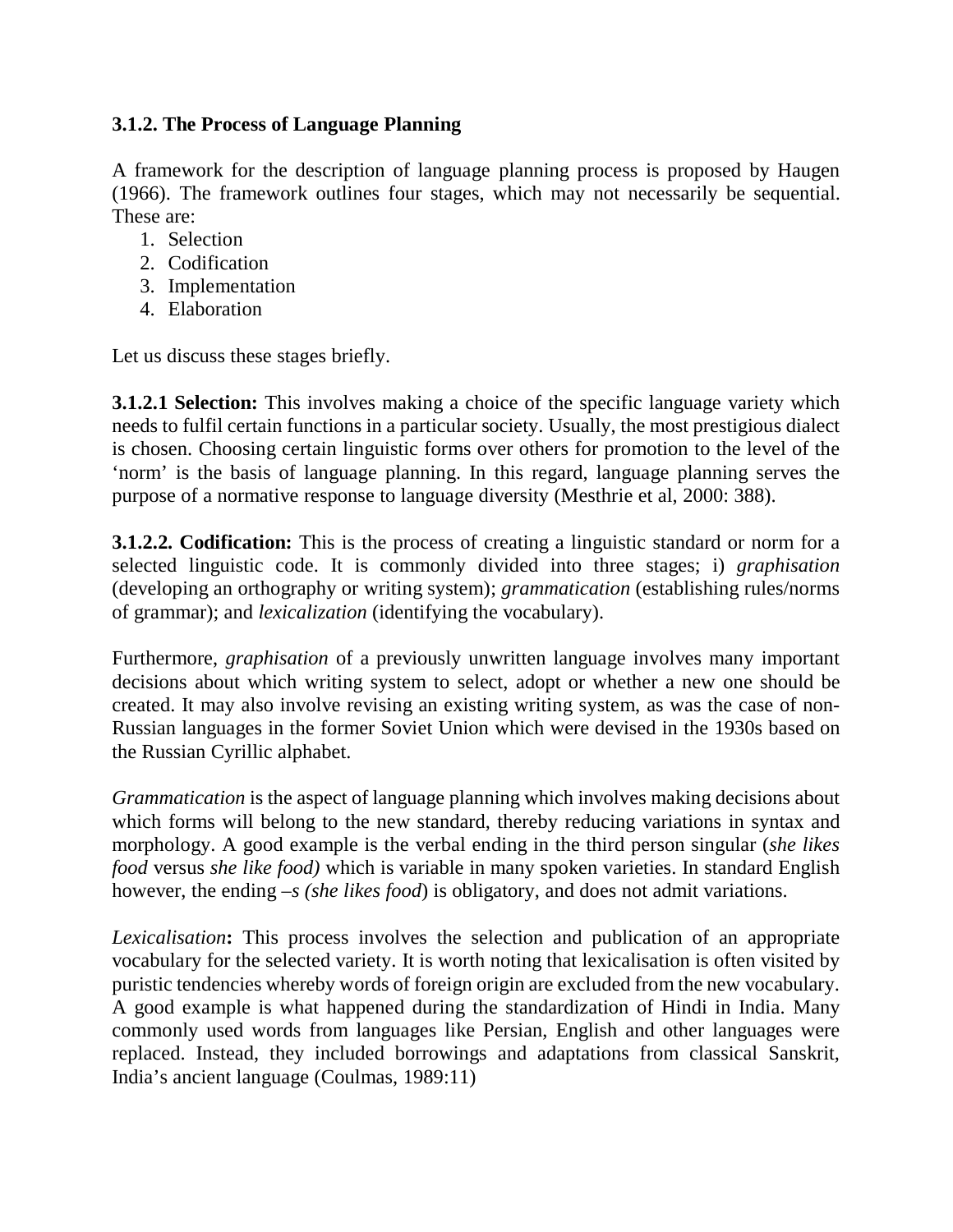Codification is the exclusive job of language Academies, (as in the case of French and Basque). But recent instances have shown that it may also be the achievement of individuals. The typical products of codification are: orthography, grammar books, and dictionaries.

**3.1.2.3 Implementation:** As the term implies, this is the stage where all the decisions made in the first two stages – Selection and Codification- are brought to fruition. Implementation involves book publishing, production of pamphlets, newspapers, textbooks. These are all produced in the new codified standard, as well as being introduced in new domains, especially in the educational system. It is important to note that Implementation is normally done by the state, unlike selection and codification which are handled by professionals in the fields. Thus, it may involve some legal enforcement. Implementation may also involve marketing techniques and advertisement to promote the use of educational publications; awards for authors and language incentives for teachers and civil servants. (see Haugen 1983; Cooper, 1989).

**3.1.2.4 Elaboration:** This process is often referred to as *modernization.* It has to do with the stylistic development of a codified language that meets the communicative demands of contemporary life and technology. The main features of elaboration is thus the production and dissemination of new terms or vocabulary items. There is often the need to employ different strategies of lexical enrichment for this process. A good example is Hausa, an Afro-Asiatic language, spoken by approximately 50 million people in West Africa. Hausa characteristically uses three stages of elaboration: borrowing (from Arabic or English), semantic extension and creation of new terms (neologism).

Mesthrie et al, (2000:393) have noted that it is not easy to relate the four dimensions of language planning (status, corpus, prestige and acquisition) directly to these four stages in the language planning process. However, Haugen (1987), observes that codification and elaboration can be identified as aspects of *corpus planning;* while the dimensions of status, prestige and acquisition planning (education) may be related to the practices of selection and implementation.

Generally, the aim of both models is to describe 'what language planners do'. How they arrive at their decisions is another topic entirely.

# **Self-Assessment Exercise 3.1**

Explain the stages in the language planning process.

# **3.1.3. Social Motivations for Language Planning**

Language planning, and the subsequent policy that arise from it, normally arise out of socio-political situations. For example, in multilingual communities where speakers of different languages compete for the allocation of resources. It also arises in situations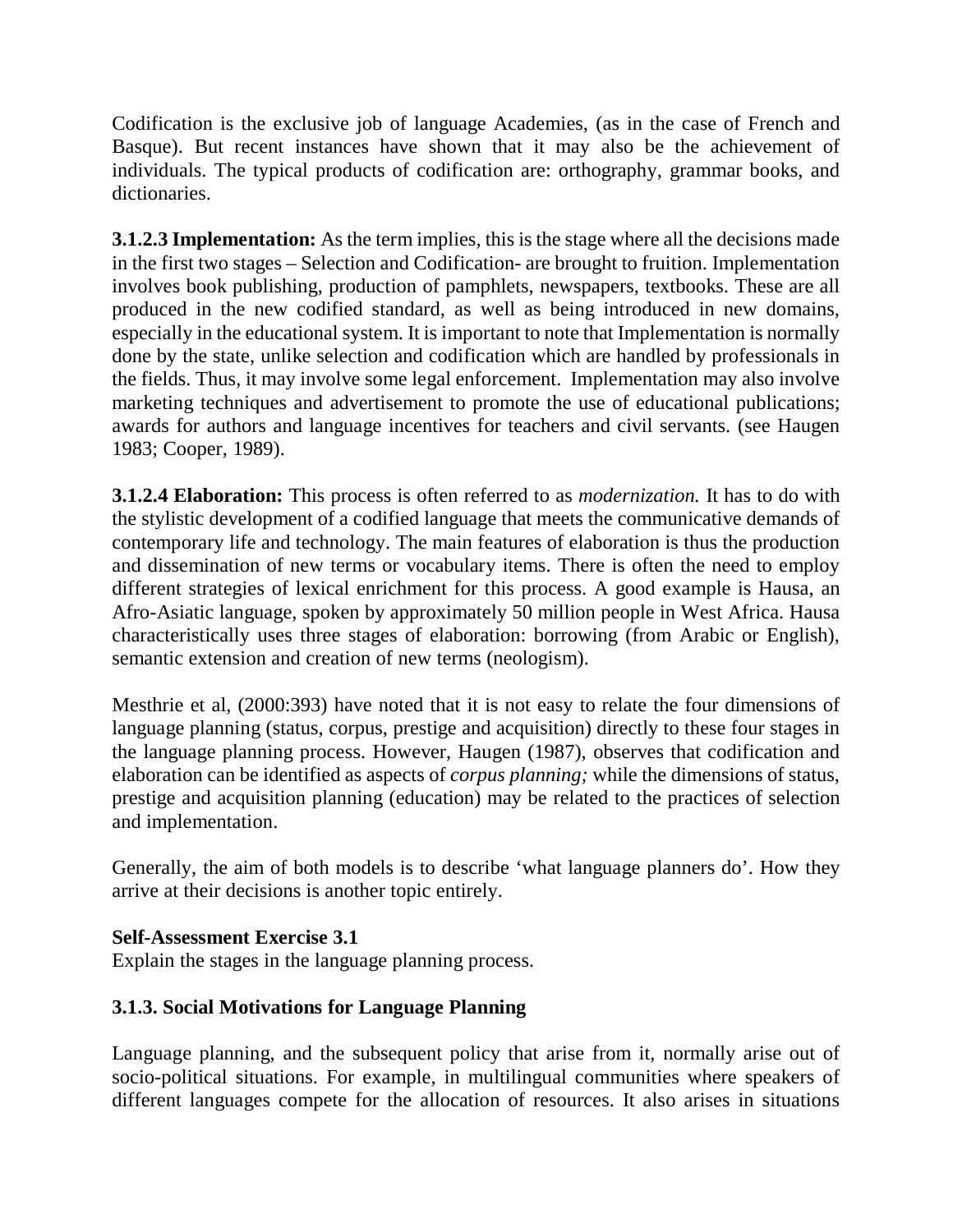where certain linguistic communities are denied their basic rights, simply because they belong to minority groups. Clyne (2004) observes that when the goal of language planning is to promote multilingualism, the motivations may be:

- a) Social- to promote equity for all groups;
- b) Cultural to facilitate cultural maintenance;
- c) Political to ensure the participation of all groups, and/or gain their electoral support.
- d) Economic to be able to harness language assets to the advantage of the country's balance of payments. (p.304)

Michael Clyne (2000:304) cites some examples from multilingual African countries where English is chosen as an official language for specific reasons. In the case of Namibia, which had two prior official languages - Afrikaans and German- the choice of English as the sole official language has to do with the multiplicity of African ethnic languages in use in that setting. This made it impossible for any of the ethnic languages to be an official language.

In Singapore, the choice of English as the main official language in the midst of three other official languages – Mandarin, Malay and Tamil- was informed by the relatively higher status of English as the language of interethnic and intercultural communication. Also, in Canada, the declaration of "official bilingualism" is intended to promote the balance between the two contending languages – English and French.

Linguists have however argued that the declaration of an "official language" will usually have the effect of undermining other languages. It turns out that the 'balance' is in favour of English, based on economic and political motivations.

The pioneer efforts at language planning were mainly motivated by colonization and its consequences. After the Second World War, many nations which emerged from colonial empires faced the challenge of what language to adopt as official language. They needed to make decisions on what language(s) to designate as official, to be used in both political and social arenas. Thus, the task of language planning was to promote the desire of the new nations to symbolize their identity. This was to be achieved by giving official status to their indigenous language(s) Kaplan 1990: 4)

Contemporary language planning however has been motivated by a new set of challenges. Social changes occasioned by political upheavals like globalization, rising poverty and refugees populations caused by wars. As a result of widespread linguistic diversity, language planning has come to be aligned with balancing internal linguistic diversity with external issues, such as those caused by immigration. In addition, language planning became necessary as a result of colonial policies which were focused more on strengthening English than promoting the social reality of multilingualism.

#### **Self- Assessment Exercise**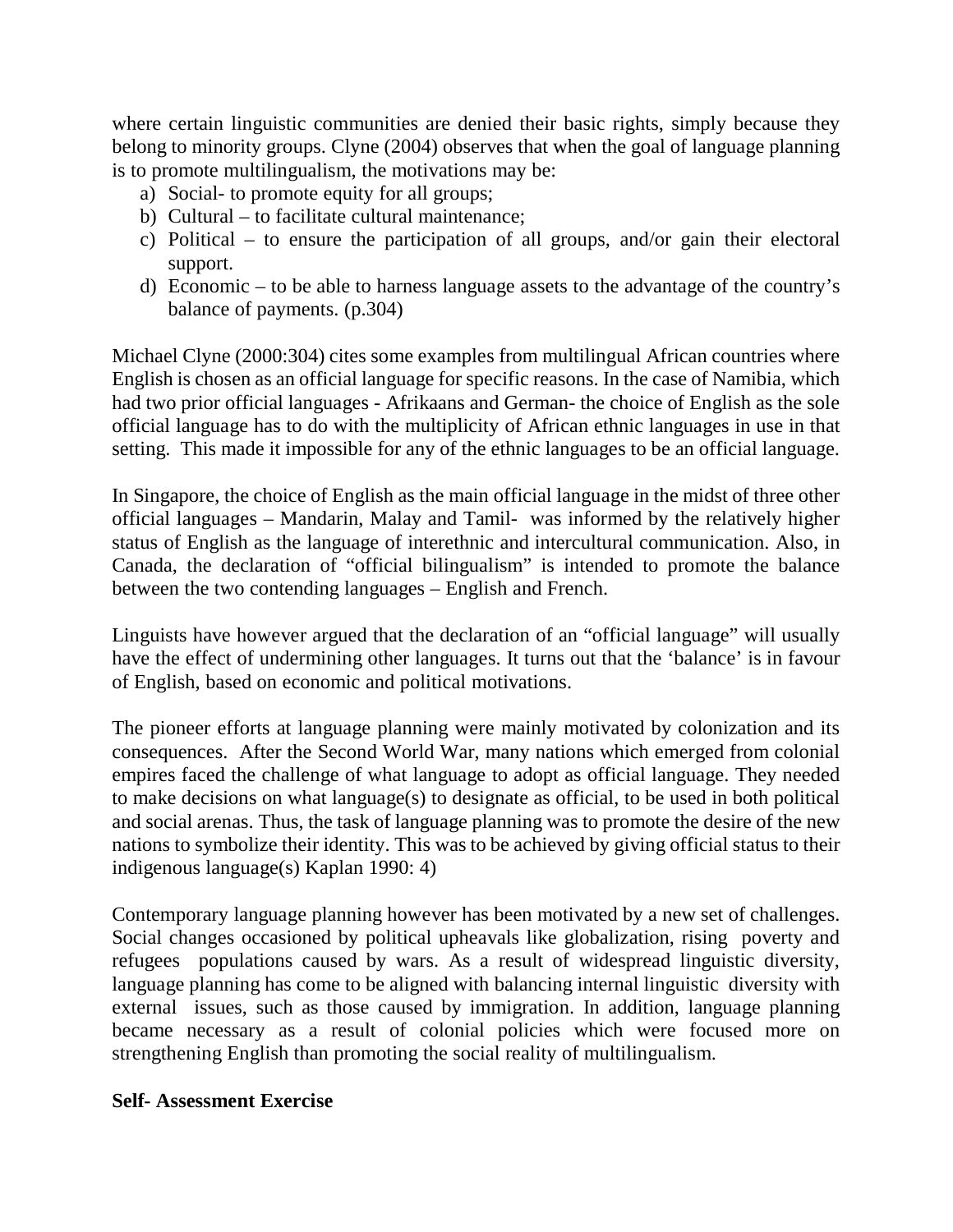Briefly discuss the social motivations for language planning.

# **3.2 Multilingualism**

Our discussion in the previous section has outlined the significance of multilingualism in language planning in many countries of the world. The term 'multilingualism' may be used to refer to either the use of many languages, or the competence of the individual, or to the language situation in a particular nation or society. Clyne (2000) however observes multilingualism is usually subsumed under bilingualism at the individual level. The reason may not be far-fetched, for while it is possible to find more bilinguals than monolinguals in the world, it is hardly likely that one will find more multilinguals than bilinguals.

It is equally unrealistic to come across what Clyne calls "normative definitions" which describe bilinguals and multilinguals as possessing equal competence. A common definition of multilingualism, according to Clyne, would be "the use of more than one language", or "competence in more than one language."

The study of multilingualism entails the study of the language systems in contact, the functions of the languages, the linguistic groups which are sin constant interaction, and the speech of the people who use more than one language. It is necessary to see all these as components of a continuous language system. Based on the multiple aspects of language that naturally come with studies in multilingualism, a number of paradigms have been introduced into the field. They provide insights into the kinds of studies which may be considered crucial aspects of the field. They are highlighted below:

- **a)** *The language contact paradigm:* This focuses on "language as a system" and has been in multilingualism studies to include the documentation of sociolinguistic and psycholinguistic factors. This paradigm embraces the processes of language contact and interactional patterns (see Weinreich, 1953; Haugen, 1956; Gumperx, 1976; Giles et al, 1977, Neustupny, 1985).
- **b)** *The language shift paradigm:* This deals with language use and its domains, explanations of situational or general shifts in language (see Fishman, 1966,1985,1991; Veltman,1983).
- **c)** *The language death paradigm:* This exhibits systemic overlap with language shift. However, the object of study is usually languages which are not represented elsewhere, such as Aboriginal languages. Specifically, *language death* focuses on the changing grammar of certain languages in the last stage of existence. (see Dorian, 1977, 1981; Dressler)
- **d)** *The language attrition paradigm:* This has to do with measuring the loss of language skills in a speaker's first language. This is frequently studied, and also investigates the limitations in the retention of such languages.

## **Self-Assessment Exercise**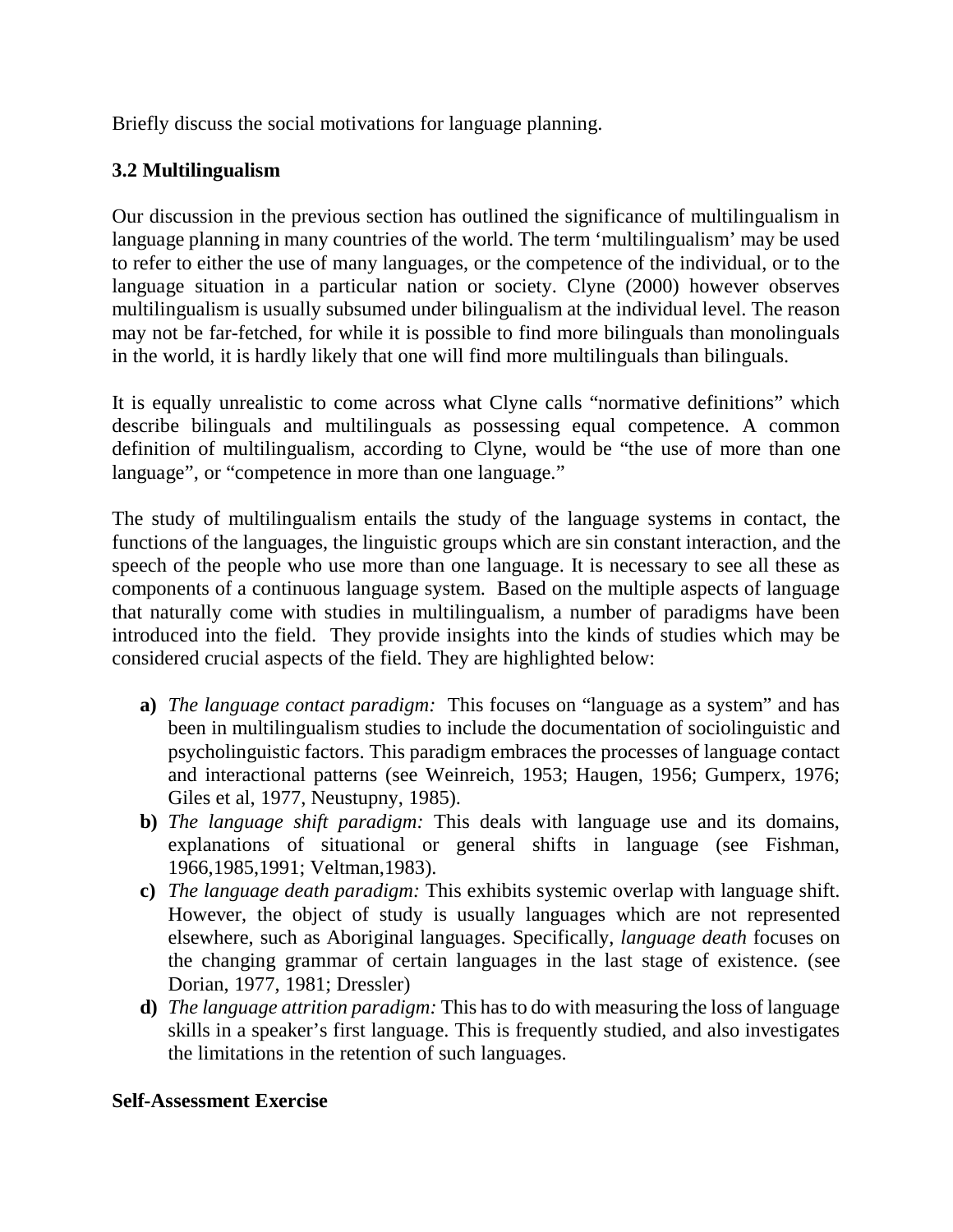What is Multilingualism? Briefly outline its salient research directions**.** 

# **3.2.1. Language choice in multilingual settings**

Multilinguals are language speakers who either belong to more than one language group; or function in more than one language group. Linguists have noted that often, the use of two or more languages would depend on the need for these different languages. The most prominent examples are observed in whole societies exhibiting functional distribution between the contending languages or distinct language varieties.

Fishman (1977) established certain criteria for determining multilinguals' choice of language: These are: *interlocutor, role relationship, domain, topic, venue, channel, type of interaction, and Phatic function*. Clyne (2000) provides some insights:

Let us examine these in some detail:

- a) *Interlocutors*: These are the participants in the speech event. They may be identified by names or numbers. Interlocutors influence language choice in significant ways. The age of an interlocutor may influence language choice. Interlocutors who are monolingual will usually cause a code-switch, even if they are passive participants in the conversation.
- b) *Role relationships:* When the same interlocutors have multiple relationships, the language choice may be governed by the role relationships (Clyne, 1991, 2000).
- c) *Domain:* This is the contextualized sphere of communication (home, office, school, church, etc.). The home domain is usually the one that survives last in a minority language, but sometimes, it may be other factors, such as religion or community/group. When there are several languages, their use may also be based on domain. A limitation on the use of a language may mean an impoverishment of the language (such as limited vocabulary), just as a limitation on the use of a language in a home domain detracts from its liveliness.
- d) *Topic:* This overlaps slightly with domain. Different types of experience associated with the two languages make some speakers switch languages to talk about personal issues (job, leisure, school, etc.)
- e) *Venue:* Certain buildings or other venues (street, garden, home) are associated with a more public or a more private domain which may bring about a switch in language.
- f) *Type of interaction*: Interaction types (e.g. business, church) will determine domain choice between private (story-telling, jokes and anecdotes) or public ( e.g. office).
- g) *Channel of communication*: Speakers tend to use a different language for specific modes of communication, e.g. telephone conversation versus face-to—face. In other case, some will speak one language to each other but write in another language. (Clyne, 1991)
- h) *Phatic function*: The use of a particular language may indicate an attempt to create a distinct effect, e.g. drama (Heller, 1998; Appel & Muysken, 1987).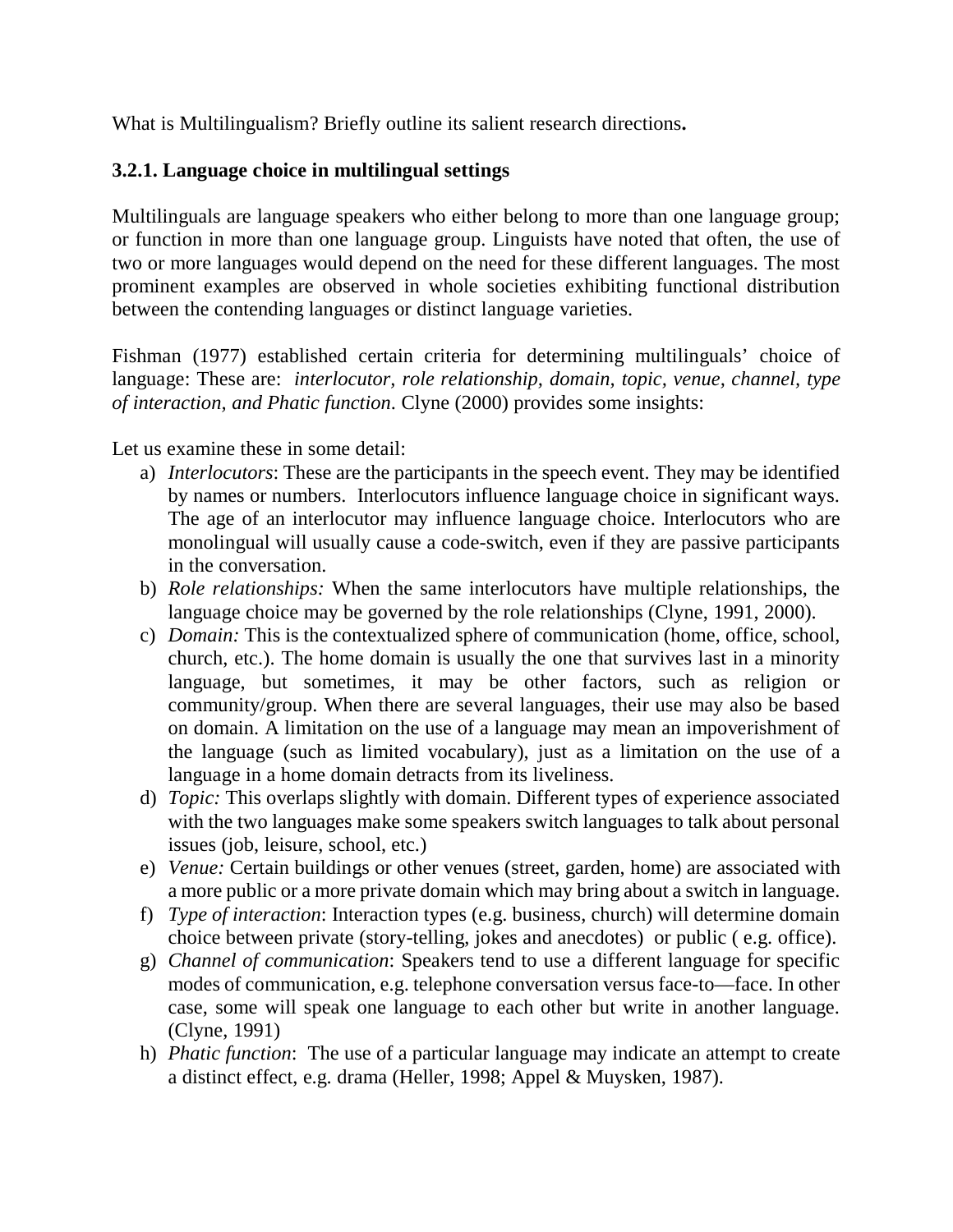#### **Self-Assessment Exercise**

Give an account of Fishman (1977) criteria for determining language choice in multilingual settings.

## **4.0 CONCLUSION**

Our discussion of multilingualism has presented you with adequate insights into the way it is structured within the ambit of contact linguistics. This Unit provides useful guidance to the various s social parameters which account for the diverse explanations of language choice, as well as te interconnections of the language features as well.

#### **4.0SUMMARY**

In this Unit, you have been presented with insights into the dynamics of language planning, and the social motivations for language planning. You have also learned considerably about the processes and stages of language planning. Multilingualism as a major consequence of language contact has been explained, with meaningful insights into its significance for the understanding of language behavior in a complex social setting.

#### **5.0TUTOR-MARKED ASSIGNMENT**

Attempt a detailed discussion of either language planning or multilingualism.

## **8.0REFERENCES/FURTHER READING**

- 1. Cobarrubias, J. and J.A. Fishman (eds.) (1983): *Progress in language Planning. International Perspectives*. Mouton.
- 2. Coulmas, F. (ed.) (1991): *A Language Policy for the European Community: Prospects and quandaries.* Mouton.
- 3. Cooper, R.L. (1989): *Language Planning and Social Change*. Cambridge University Press.
- 4. Eastman, C. (1983): *Language Planning: An Introduction*. Chandler &Sharp Publishers.
- 5. Fishman, J.A. (1992): *Reversing Language Shift: Theory and Practice of assistance to Threatened Languages.* Multilingual Matters.

UNIT 3 LANGUAGE POLICY

**CONTENTS** 1.0 Introduction 2.0Objectives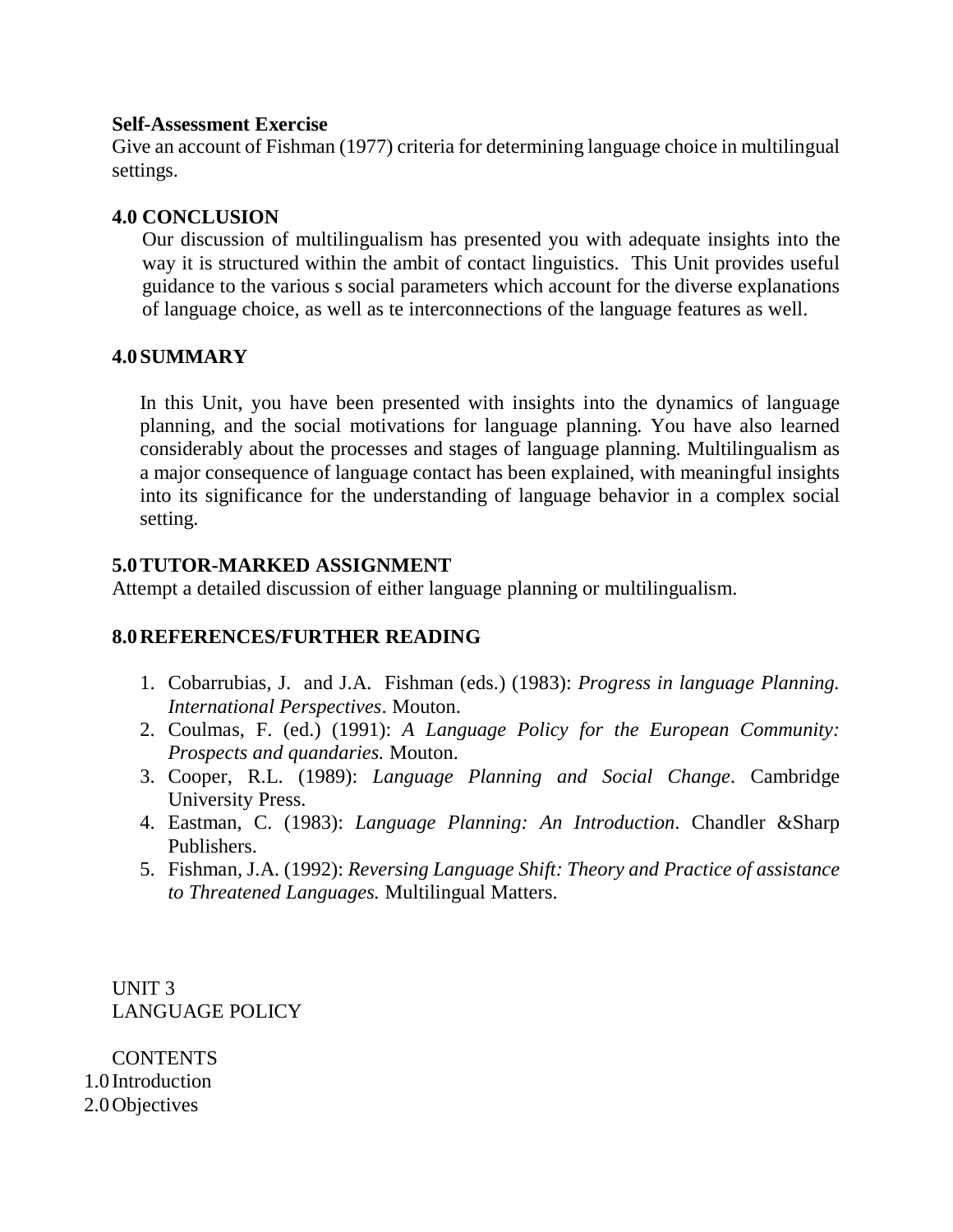### 3.0Main Content

- 3.1Language Policy 3.2 Language Policy: political considerations 3.2.1. Types of Language Policies 3.2.2. Nationalism and Nationism 3.3 Types of Policies 4.0Conclusion 5.0Summary 6.0Tutor-Marked Assignment
- 7.0References/Further Reading

#### UNIT 3

# **1.0 INTRODUCTION**

In this Unit, we shall explore the topic of language policy, which represents the decisions which normally follow the process of language planning. Language policy is essentially the actions taken by government either officially through legislation, the legal process (court decision) or policy toward determining how languages are used by members of a particular society. It usually stipulates the language skills to be cultivated in order to meet national priorities or to establish the rights of individuals or group to use and maintain languages.

## **2.0OBJECTIVES**

At the end of this lecture, you should be able to:

- a) Know what language policy is all about.
- b) Understand the importance of language policy.
- c) Explain the types of language policy

## **3.0MAIN CONTENT**

## 3.1**Language Policy**

Language policy is essentially an interdisciplinary academic field, which many scholars like Joshua Fishman consider part of sociolinguistics. For scholars like Robert Kaplan and Bernard Spolsky however, language policy is best considered a branch of applied linguistics. The field was formerly known as language planning and occupied a related position to fields like language education, language ideology and language revitalization. Kaplan and Baldauf (1997) define a language policy as "a body of ideas, laws, regulations, rules and practices intended to achieve the planned language change in the societies, group or system (p.xi).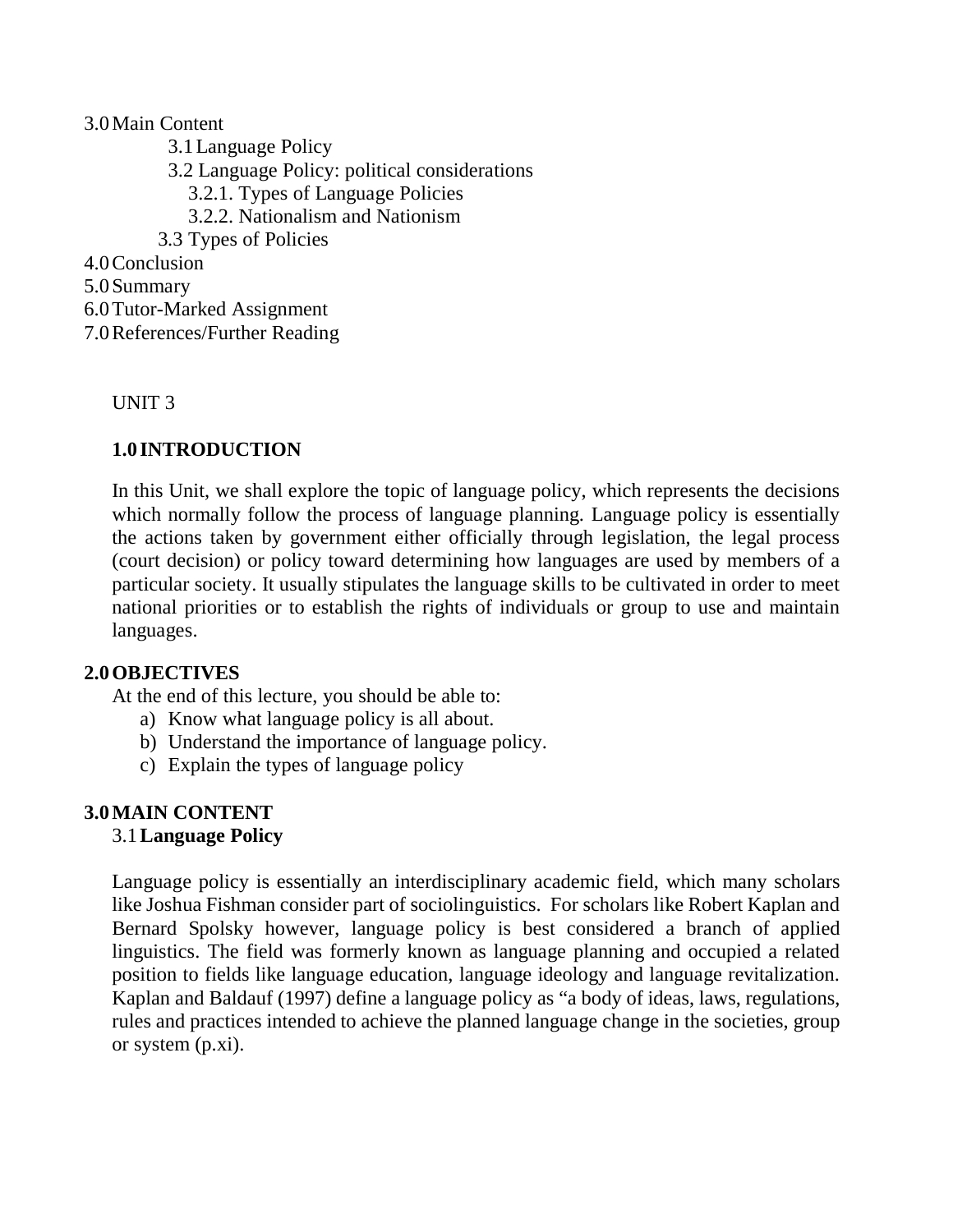The traditional scope of language policy concern is mainly concerned with language regulation. This is basically about what processes are favoured by a particular government, either officially through legislation, court decisions or policy, in order to determine how languages are used in that state or country. Such regulations also normally extend to establishing procedures that determine how citizens may cultivate language skills to meet national priorities; or to establish the rights of individuals or groups to use and maintain languages. Language regulators come in the form of language academies, language standardisation boards, or language council, which have the powers to take decisions that ae binding on all members of the speech community.

From the above, it becomes clear that the language policy of a speech community tends be broad in scope. It may however be categorized into three components, according to Spolksy (2004:15):

- a) The community's language practices the habitual pattern of selecting among the varieties that constitute its linguistic repertoire;
- b) The community's language beliefs or ideology; that is, the members' beliefs about language and language use; and
- c) Any specific efforts to modify or influence that practice by any kind of language intervention, planning, or management.

### **3.2. Language Policy: Political Considerations**

A foremost sociologist, Joshua Fishman, has identified three major types of policy, each labelled A, B, and C respectively (Fishman, 1971). All three types rely on the notion of a 'Great Tradition' and its relationship to the twin goals of Nationalism and Nationism. For the purpose of clarity, let us first examine the concept of a 'Great Tradition' and its influence on the planning decisions of a governments or nation.

According to Fishman (1971), a Great Tradition may be defined in terms of the assumed existence of a set of cultural features - law, government, religion, history - which are shared by the nation and can serve to integrate the members of the state into a cohesive body. Such a Great Tradition is almost certain to have as one of its manifestations and its major vehicle of expression, a language and frequently a literature, perhaps purely oral, which may for this reason commend itself as an appropriate choice for National Language or Official Language.

This Unit presents mostly arguments and insights on language policy as documented in the works of authors in the field. To begin with, let us examine some of the critical terminologies in the discourse of language policy which have been widely documented. (Adegbija, 2008; Cooper, 1989; Lihani, 1991; Ridler, 1993).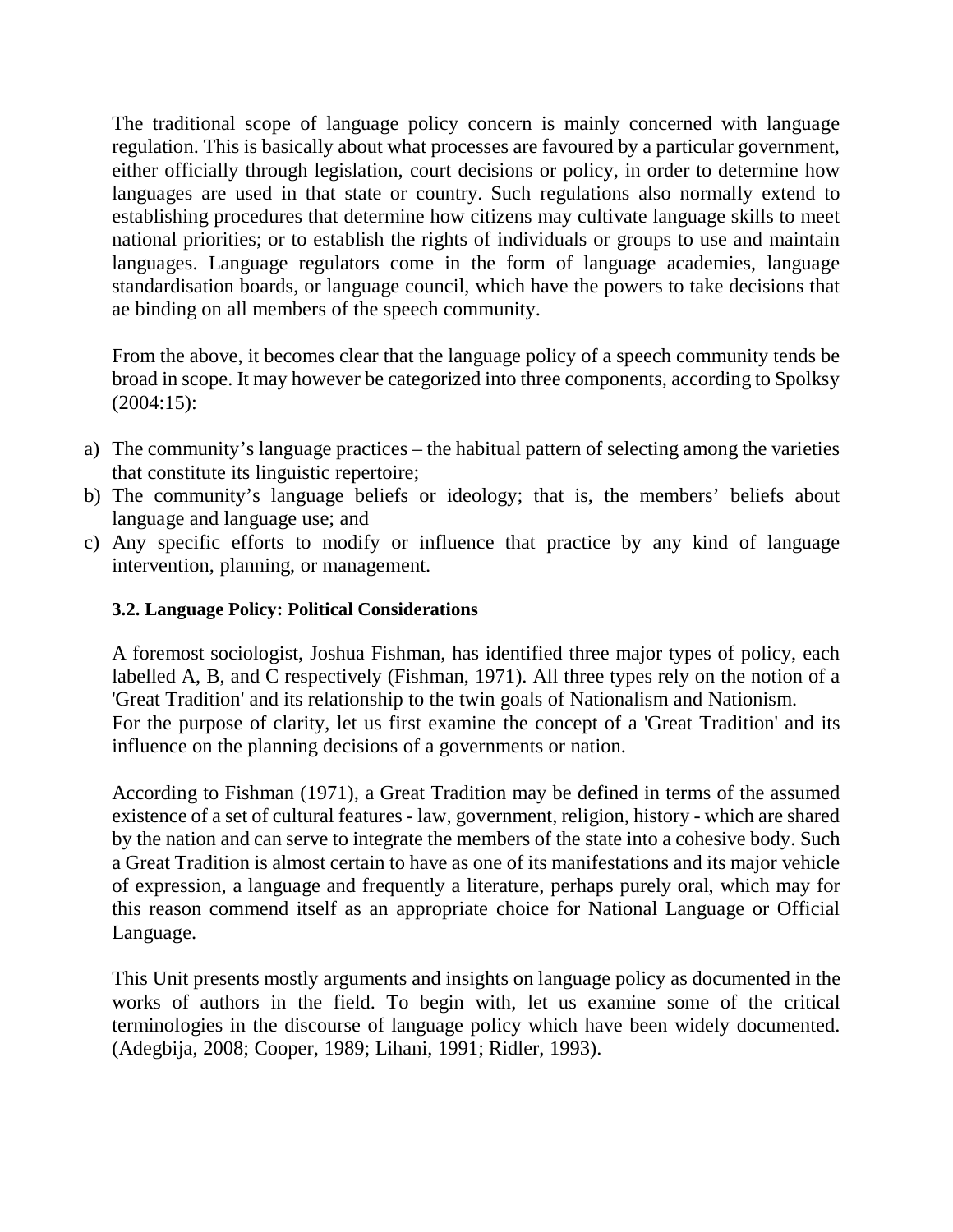### **3.2.1 Nationalism and Nationism**

It has been suggested (Fishman, 1971) that nations, particularly but not exclusively the 'developing nations' of the Third World, are faced by the requirements of satisfying the two potentially conflicting needs of nationalism and nationism - sociocultural and political integration respectively. Nationalism suggests that a 'new" nation is involved in a search for its own 'ethnic identity' as it attempts to overcome local, tribal, religious and other communal loyalties which clash with loyalty to the state. In practical terms, Nigeria needs to make her peoples feel Nigerian first and then Yoruba, Hausa, Igbo or Efik second. Similarly, the European Economic Committee has to aim at making the member nations feel 'European' first and British, French or Danish second.

Nationalism, on the other hand, constitutes the macro-aspect of what we have been considering earlier within the context of individual and small-group interaction: solidarity. At this macro-level, national solidarity is typically expressed by such outward signs as a national flag, anthem and perhaps a national language.

*Nationism:* simultaneous with the need to achieve authenticity as a united people, the government of a new state has to arrive at operational efficiency - central and local government must function without undue delay and waste, health and education services must be provided for the citizens, commerce and communications must be fostered within the state and with its neighbours. The outward signs of nationism will be seen in stateoperated postal, telegraphic and telephone services, transport, education, finance, justice and so forth. Crucial to the working of such complex structure is a national language which can act as the vehicle of communication between the government and the people and between the government and other institutions outside the state. Writing on the distinction between nation and nationality, Kroeber (1963) asserts:. .. in nationalities and ethnic units, language is always a factor, and often the basic one' (Kroeber, 1963: 36.).

## **3.2.2 National and Official Languages**

The terms 'national' and 'official' language are frequently used in a rather loose way while many writers on language planning and most of the planners themselves tend to use the terms as synonyms. Following Fishman (1971: 32), we may retain the term 'national language' for the code(s) chosen for the achievement of the goal of nationalism, in contrast with the 'official' which has the nationism function. It is worth noting that in the Americas, parts of Asia and Africa and most of Europe, the national and official languages are one and the same entity, e.g. English in U.K., U.S.A., Australia, Asia. But the choice of different languages for the two roles is far more common in the Third World and this is exemplified by quite a range of alternative policies.

## **3.2.3. Endo-and Exo-glossia**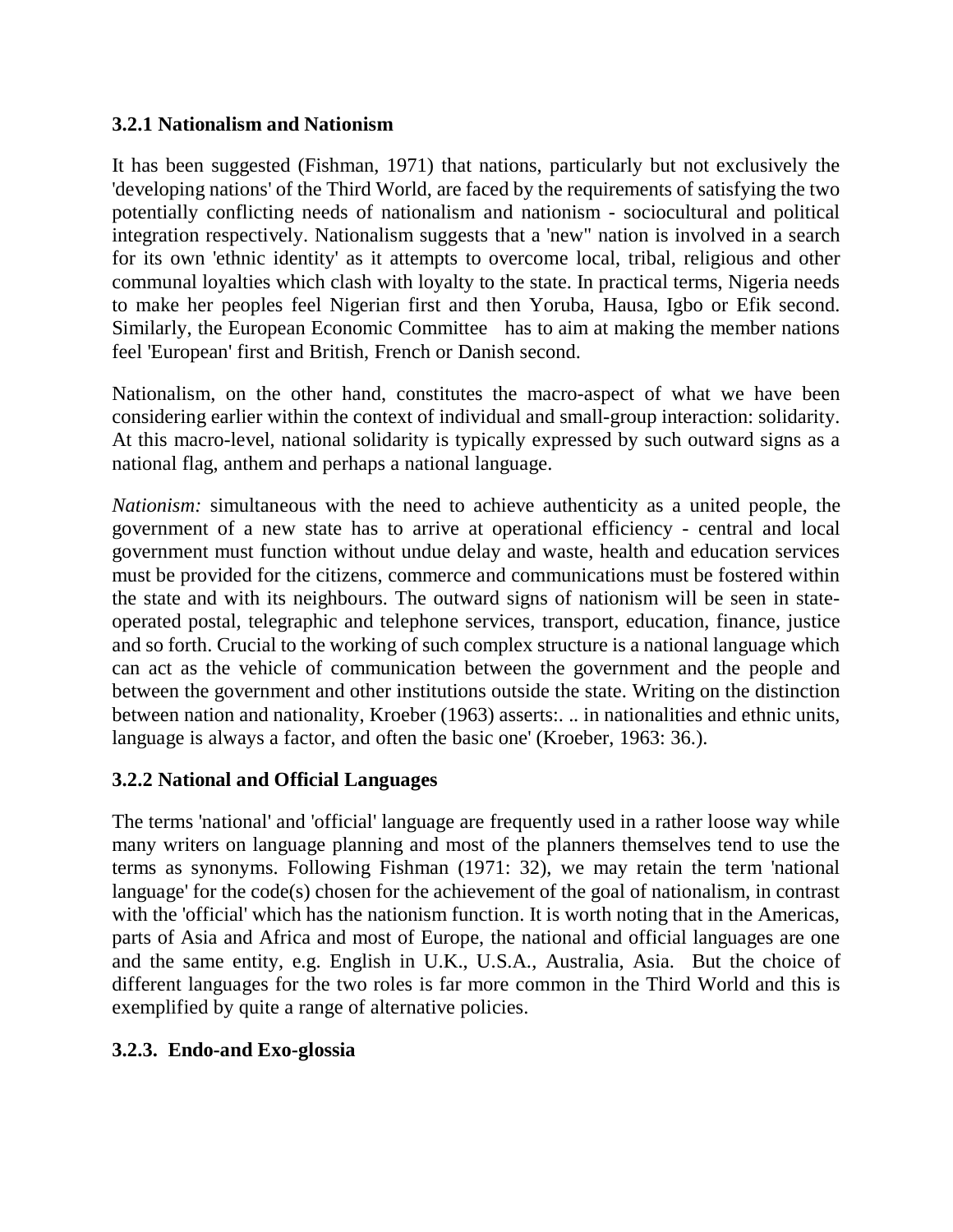Linguistic heterogeneity is found in different nations but heterogeneity in itself may well be a less important factor than the source of the language(s) chosen as national or official by a state. A more revealing approach might be to contrast those nations in which the national, official or national-official languages are indigenous, with those in which they are not. Clearly 'indigenous' and 'imported' are not all-or-none categories and therefore need to be seen as terminal points on the now familiar 'continuum'. Kloss has coined a neat pair of terms - endo-glossic and exoglossic - to distinguish the choice of an indigenous language from that of an external language for some particular formal function.

Given that a state need not be wholly endo- or wholly exo-glossic in its linguistic make-up and that goals and policies can and do change, we should expect to find 'mixed' situation and accept that our description is synchronic, in the classic sense. We shall isolate three types of state and provide examples of each in which English has some key function.

# **3.2.4 Endoglossic States**

The 'purest' form of endoglossia can be found in states in which the national-official language (NOL) is the mother tongue of the vast majority of the population and in which the only linguistic problems are those which arise in relation to the rights of indigenous minorities and immigrants; and those whose variety of the NOL is non-standard. The United Kingdom provides a clear example: English is the NOL but there are indigenous linguistic minorities - the Welsh and the Gaelic-speaking Scots in particular, immigrants, Eastern European refugees, Southern-European, Asian and Caribbean migrant workers and social and regional dialects of longstanding.

Another type of endoglossia is seen in states in which the NOL is the LI of a number of the citizens, but not necessarily a majority, accepted by a general consensus - English in Liberia and Sierra Leone.

# **3.2.5. Exoglossic States**

Typical of the ex-colonies of Britain and France in Africa is the choice of an exoglossic solution to language problems. Such states are often extremely linguistically heterogeneous — large numbers of non-standard indigenous languages, normally tied closely to specific social and often tribal groups — and, while some tribal languages may have gained wider currency as lingua francas within part or all of the state, few are acceptable as the vehicles of modern government. In such a situation, a common solution is to retain the ex-colonial language as sole NOL but to grant regional official status (ROL) to. one or more local languages, e.g. Ghana, Nigeria, Uganda, etc.

# **3.2.6 Mixed States**

Between the two extremes of endo- and exo-glossia, commented upon above, lie numbers of states which are part endo-, part exo-, in which the national and official functions are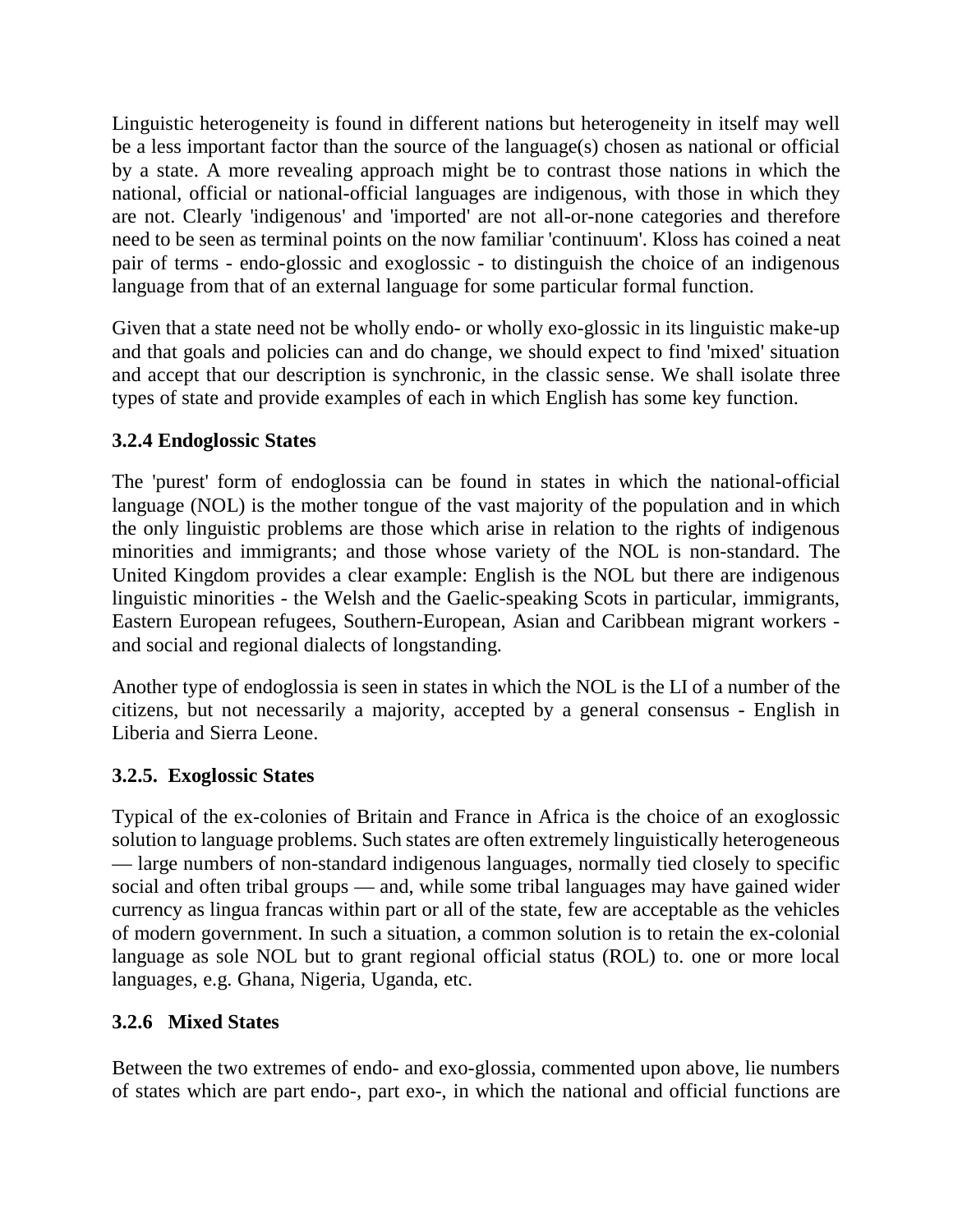split between an indigenous and a non-indigenous language . More often than not, such a situation typifies Commonwealth Asia just as clearly as the exoglossic typifies Commonwealth Africa. India provides an extremely clear example and demonstrates the extraordinary problems inherent in such a decision — Hindi as National Official Language, with English as a subsidiary Official and fourteen indigenous languages as Regional Official Language in particular states of the union.

We shall now undertake a survey of the types of language planning decisions which can be made and relate them to the factors we have been discussing so far:

# **Self-Assessment Exercise 3.2**

Explain the major terms in the discussion of language policy

# **3.3. Types of Language Policies**

# **3.3.1. Type A Policies**

According to Fishman (ibid) where the elite has come to the conclusion that there is no available Great Tradition which can be drawn upon to unite the nation, language policy is likely to be directed towards the creation of an exoglossic state. This involves the adoption of the language of the ex-rulers as the National Official Language; an orientation which implies a greater valuation of the achievement of operational efficiency nationism — than of ethnic authenticity - nationalism.

## **3.3.2. Type B Policies**

Type B policies are decided upon when the elite and in some cases the whole population, are agreed that there does exist a Great Tradition with a related language. An agreement which implies considerable sociocultural and often political unity and hence language policy can, by adopting the language of the Great Tradition as the National Official Language, aim at both goals - nationalism and nationism - simultaneously. In this case, an endoglossic state can be created with considerable hopes of success, since the NOL, being indigenous and accepted by the majority of the population, will serve the goal of nationalism by further uniting an already culturally united community and the goal of nationism by continuing to act as an already acknowledged lingua franca. 'Pure' examples of this policy can be found in Israel, Somalia, Ethiopia and Thailand, while Indonesia, the Philippines and Tanzania appear to be moving from a type A to a type B policy, by abandoning the old 'colonial' language - Dutch, Spanish, English - in favour of the indigenous NOLs - Bahasa Indonesia, Tagalog and Swahili respectively.

## **3.3.3 Type C Policies**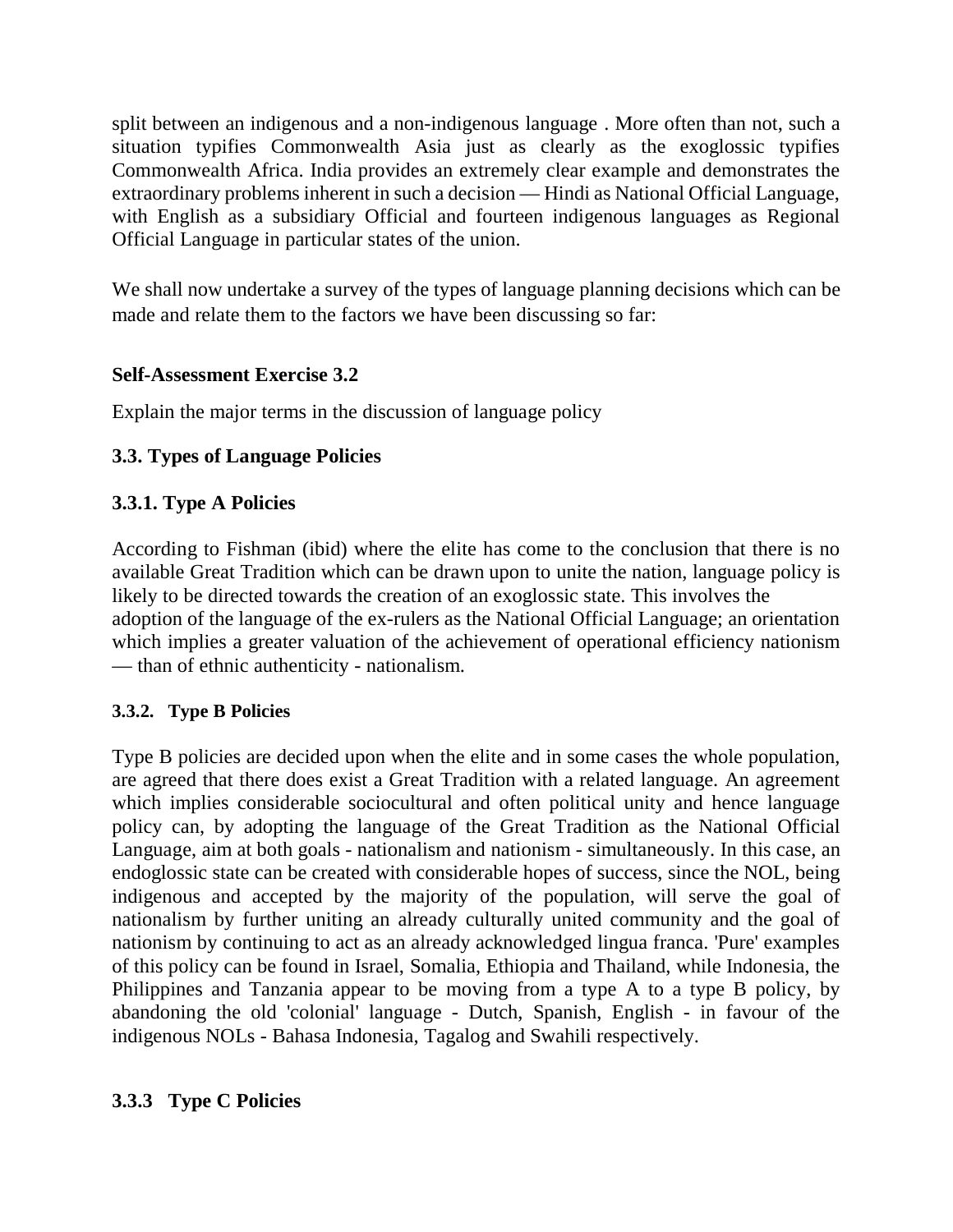While type A policies arise from the belief that no appropriate Great Tradition exists 'and type B from the. belief that one does, type C policies result from the recognition that there are several competing Great Traditions, each with its own social, religious or geographic base and linguistic tradition.

The major problem with a situation of this kind can be seen in balancing the needs of nationalism against regional or sectional nationalisms; and overall national efficiency against existing local political systems. Inevitably, rival elites representing the rival interests will spring up and, if dissatisfied enough, may take steps to take their region out of the federation — to secede and set up their own nation state.

Where sectionalism is further emphasized by physical distance and non-contiguity between the component regions of the state, national unity may well turn out, as it did in Pakistan in 1971, to be impossible to sustain.

Where there are too many Great Traditions, language policy must necessarily aim uncomfortably between the twin goals of nationalism and nationism. The regional, religious, ethnic or social subgroups within the state must be permitted some measure of autonomy but not at the expense of national unity. Some kind of central government must be set up with an efficient medium of national communication but not at the expense of the regional administrations and languages. More often, the dilemma is resolved by the retention of the language of the previous rulers alongside one or more indigenous languages as National Official Language and the adoption of major local languages as ROL, with 'official' status within their own regions. Hence, a type C policy is, in effect, the 'temporary'', adoption of a type A policy, tempered by the stated intention of changing to type B as soon as is practicable. The demands that such a policy makes on the citizens of a state are enormous, since the implication is that proficiency in at least two and more probably three, languages is essential for all educated individuals. Indeed, unless a person is fortunate enough to be an LI user either of one of the NOL or a ROL, his learning load will be increased to four.

# **4.0CONCLUSION**

So far, we have presented here some of the arguments put forward by authors regarding the political considerations on language policy. We have seen how far language policy, may be used to interpret and implement language planning. The typologies of language policy, as presented by authors, also help us to further understand the socio-political dynamics of this process.

# **5.0SUMMARY**

Language planning is particularly concerned with the policies adopted in the achievement of major social goals in linguistically heterogeneous nations. Heterogeneity of language can be seen-to relate closely to the attainment of the ends of nationalism and nationism and